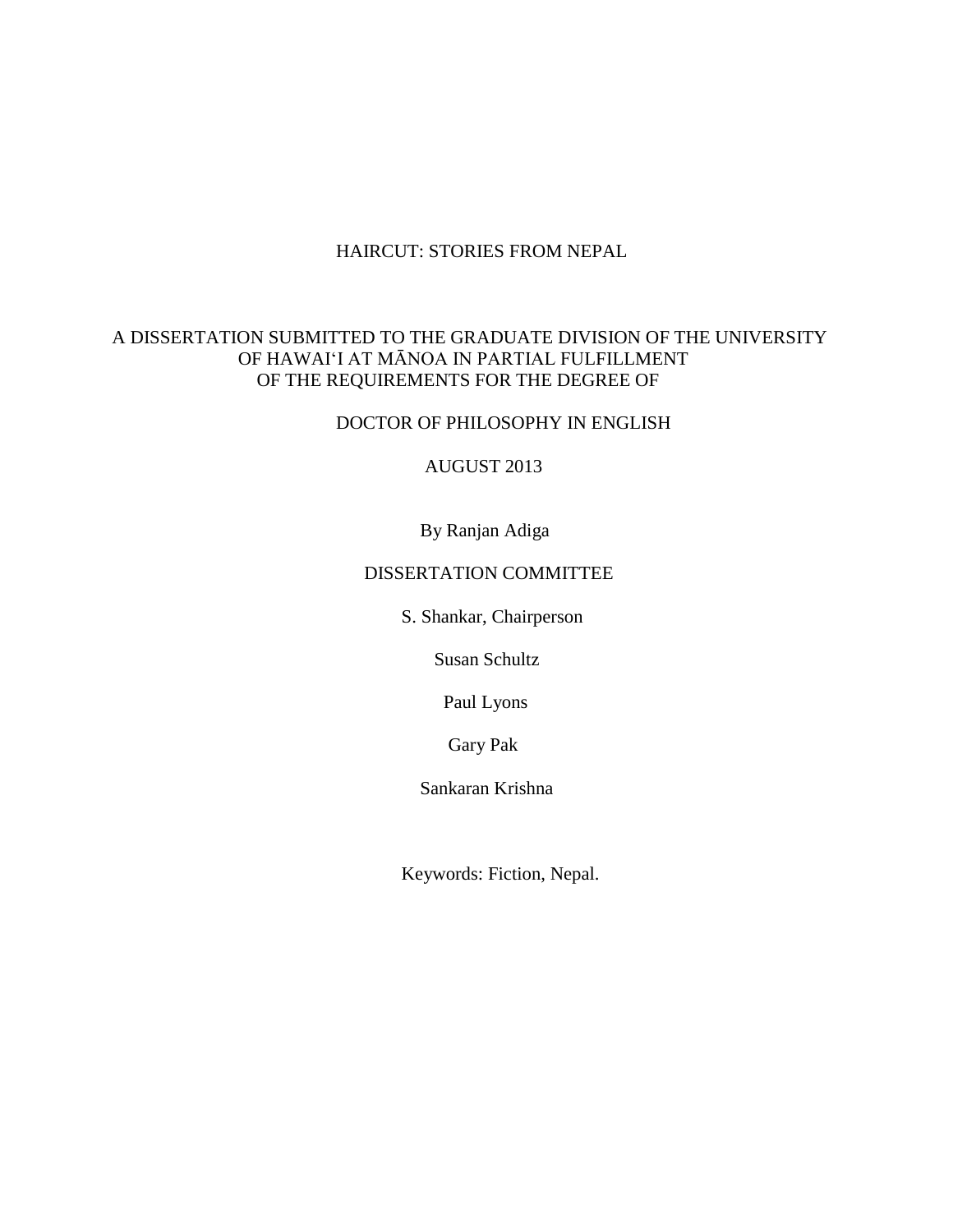## ACKNOWLEDGEMENTS

I would like to offer my deepest gratitude to all my committee members for their time, guidance, and participation in this project. I am especially indebted to my chairperson, Professor S. Shankar, for his guidance and invaluable suggestions. He has helped me become a better writer, and hopefully, a wiser person.

I'd also like to thank all my colleagues and teachers at the English Department for continuously inspiring me to become a better student and teacher of literature.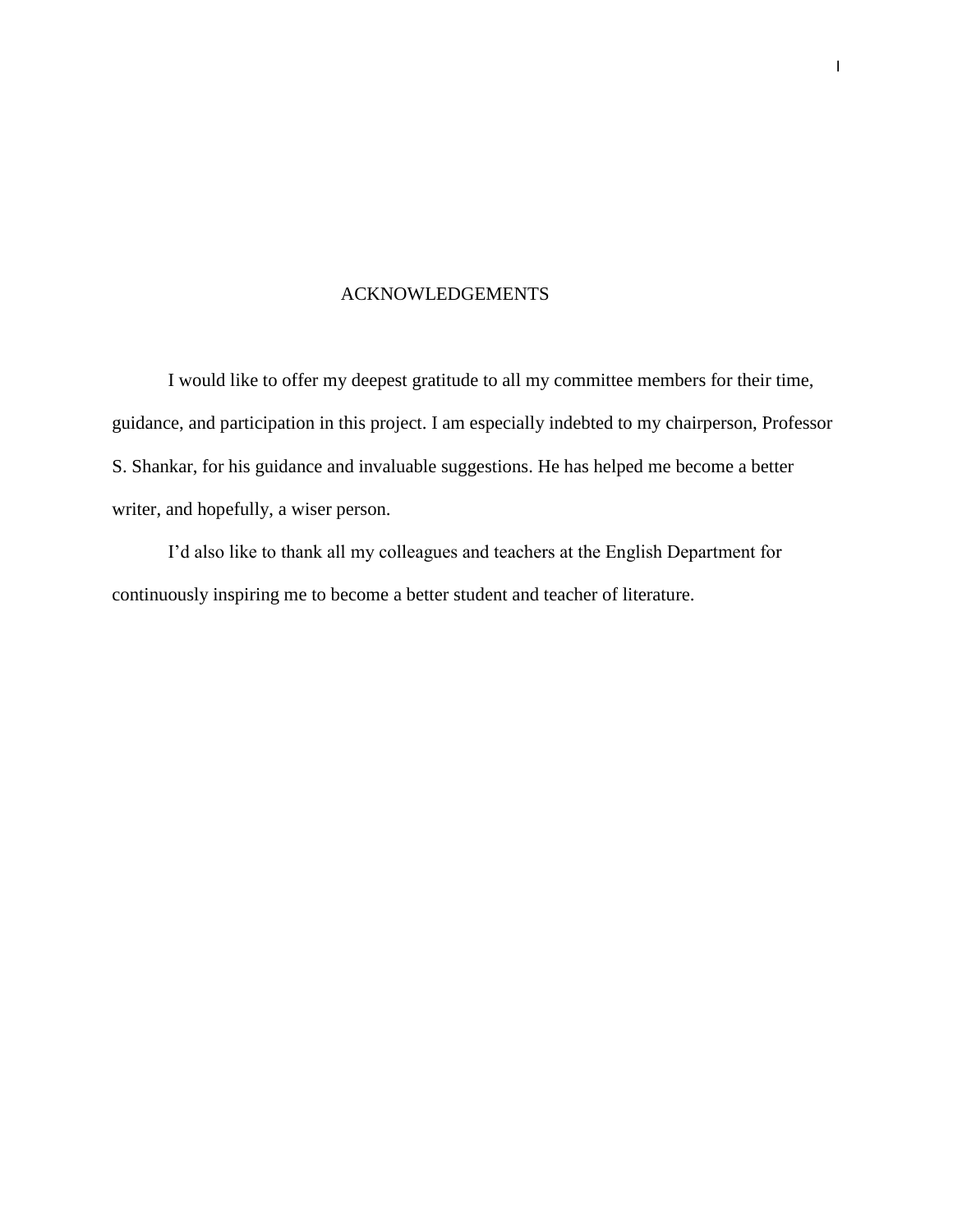#### ABSTRACT

My doctoral dissertation, *Haircut: Stories from Nepal*, is a collection of short stories set in contemporary Kathmandu, Nepal. My goal is to explore the lives of ordinary Nepalis grappling for meaning in a changing society. Caught as they are in the rapidly transforming socio-political map of Kathmandu, my characters battle through issues of tradition and modernity, the individual and society. Capturing the complex lives of people within the limited confines of a story challenges and excites me.

Stylistically, I'm indebted to R.K. Narayan and Chinua Achebe, among others. I try to capture the rhythm and resonance of the Nepali language in my fiction, which calls for a certain "refashioning" of the English language. Besides translating vernacular idioms into English, I also experiment with syntax to create a narrative voice that is natural to its surrounding. The practice of interpreting Nepali culture in the English language makes me constantly reevaluate the flexibilities of language and narrative structure.

In a concluding chapter of the dissertation, I attempt to explore the aesthetic and ideological implications of indigenizing the English language by writers of Indian and African origins. I believe it is crucial for my growth as a writer to be engaged in critical discussions about the politics of language-choice, particularly within the framework of postcolonial fiction. As a writer from Nepal I don't write about a postcolonial experience, but in choosing to write in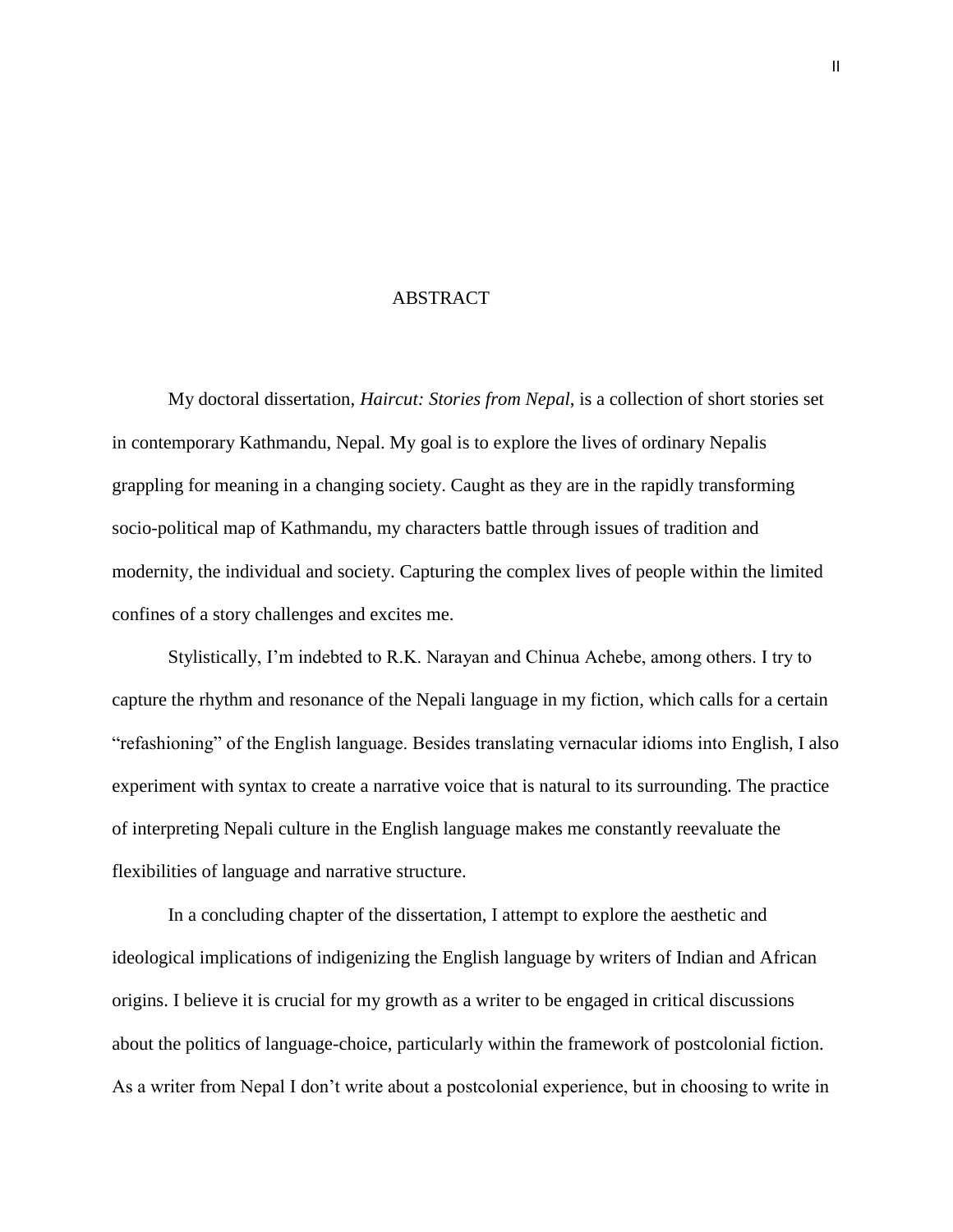English, I am confronted with the same concerns that are central to any discussion about language in postcolonial studies: why do we write in English? Whom do we write for? What kinds of appropriation and deformation of language occur in our work? Do our aesthetic choices imply a narrative of resistance? Being aware of the nexus between language, culture, and history inspires in me a greater appreciation for the power of language, which is critical for my growth as a writer.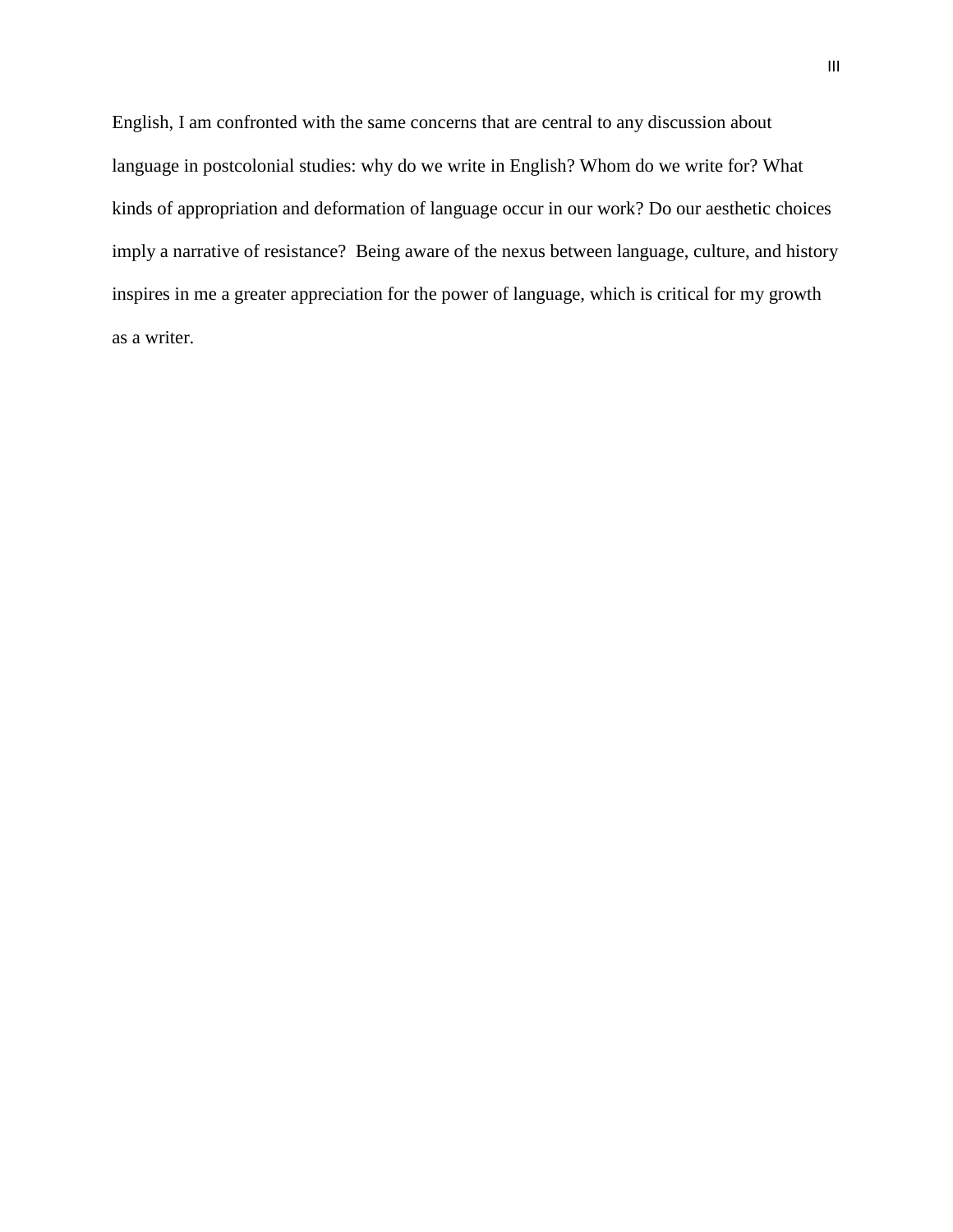# TABLE OF CONTENTS

| Acknowledgement                                         | $\mathbf{i}$ |
|---------------------------------------------------------|--------------|
| Abstract                                                | ii           |
| Introduction: A Nepali Storyteller                      | $1 - 16$     |
| Pinky                                                   | 17-27        |
| Haircut                                                 | 28-38        |
| Ginger Tea                                              | 39-56        |
| The Smuggler                                            | 57-66        |
| <b>High Heels</b>                                       | 67-82        |
| The King's Statue                                       | 83-96        |
| <b>First Division</b>                                   | 97-109       |
| America                                                 | 110-127      |
| The Politics of Language Choice in Postcolonial Fiction | 128-156      |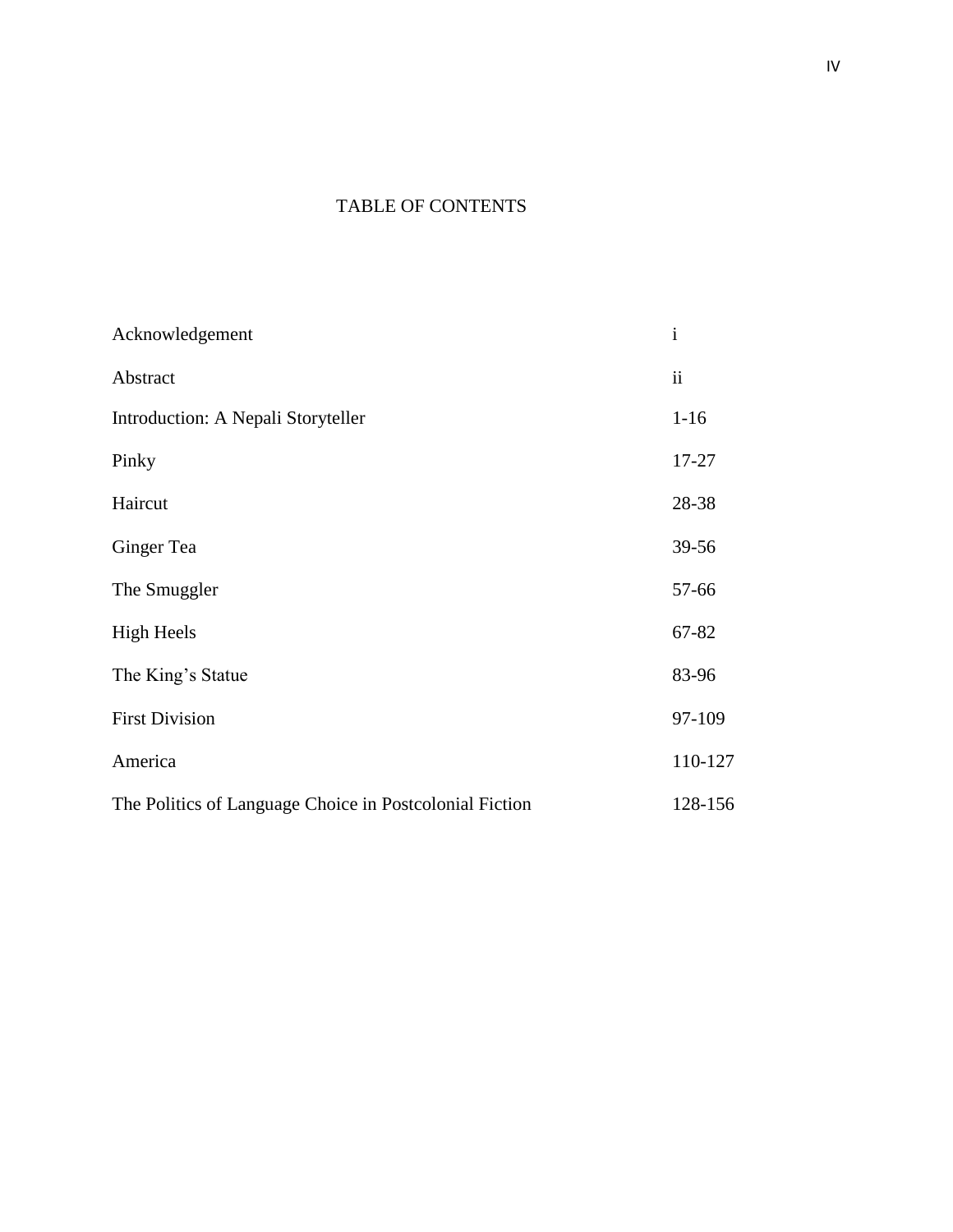### A NEPALI STORYTELLER

My sensibilities as a storyteller were formed in Kathmandu, a city of old temples and narrow alleys. In 1991-92, when I was barely a teenager, Nepal had had been ruled by monarchy for over two hundred years. Freedom of press was non-existent, and news about palace politics circulated through secretive routes of gossip. This was a town where rumors and stories had an easy sway over people.

I grew up at a time when King Birendra was our benign and reclusive leader. His public popularity stemmed from the fact that he wasn't as dictatorial as his father, King Mahendra. But we knew little about our king. He remained shrouded in mystery behind his palace walls. He wasn't a dictator whose terror held the nation together. King Birendra was out of reach. Even *Gorkhapatra*, the state-owned newspaper, carried little else besides perfunctory reports about the king's rare public appearances, which included temple visits or ribbon-cutting ceremonies. In such an environment, the favorite pastime of Kathmandu's bourgeoisie was to speculate, in hushed conversations in teashops and temple courtyards, about the intriguing lives of the royal family. Anything that was faintly newsworthy, such as the king and queen's disagreement over their choice of a prospective daughter-in-law, traveled fast from one mouth to another and reached every household by late evening. No one was arrested for inappropriate curiosity as long as the king wasn't disturbed.

I grew up in a small family. My father was a second-class government officer, my mother a housewife, and my older brother and I studied in a Jesuit school run by Indian missionaries. The British-educated king was the patron of the school. His family's picture was strategically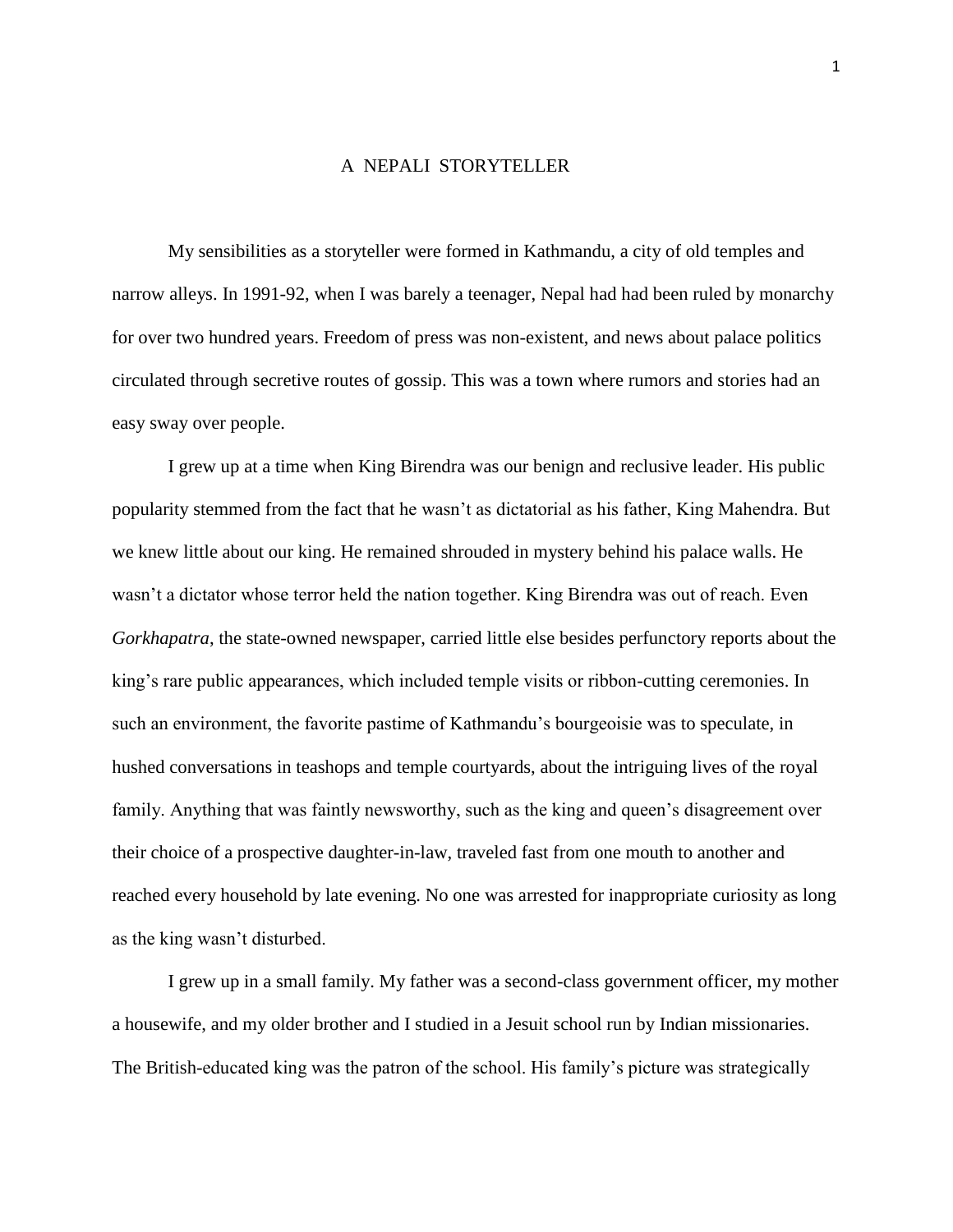placed in every classroom above the blackboard and the wooden cross. In dark hallways, our cassock-wearing South Indian teachers encouraged us to scale great heights in Science and Mathematics so that one day we could dutifully serve our king. Our morning classes would begin with patriotic poetry recitation, followed by rigorous lessons in trigonometry and Newton's Laws of Motion. Literature was never high on the list, which perhaps explains why I was poor academically. I would spend long afternoons in the all-boy's school anxious to get home and listen to stories about our neighbors, and if I was lucky, some good-natured gossip about the king and queen who stared at us silently from those framed pictures.

We had no TV, so story recitation brought the family together every evening. Mother would gossip about the neighbors, father would complain about trivial bureaucratic matters, and my brother and I would sneak in a complaint or two about our teachers. Every now and then, Mitini Ama, a respected source of rumors, would stop by. She was an elderly widow whose faded saris gave off a stale whiff of medicaments. Though she carried an expression of someone whose duty it was to look sad, the light in her eyes returned if she had an interesting gossip about the palace, especially if it involved the king's fondness for imported wine. The king was known for his taste in expensive liquor, which he enjoyed with cigars lit with thousand rupee notes—or, so the story went. The queen encouraged his habits so she could wield power over royal matters. Any such story that trickled down the chain of command at the palace court would no doubt have had been molded for public consumption by the time it reached us, but fine print wasn't my concern. What mattered was the vividness with which Mitini Ama mimicked the king's drunken slurs, his palms clasped as he pleaded for the queen's forgiveness, which her majesty repudiated with a silent posture. When Mitini Ama whispered, I'd have to strain my ears to catch every word. Long after she had left, the images lingered in my mind. I'd spend hours dwelling on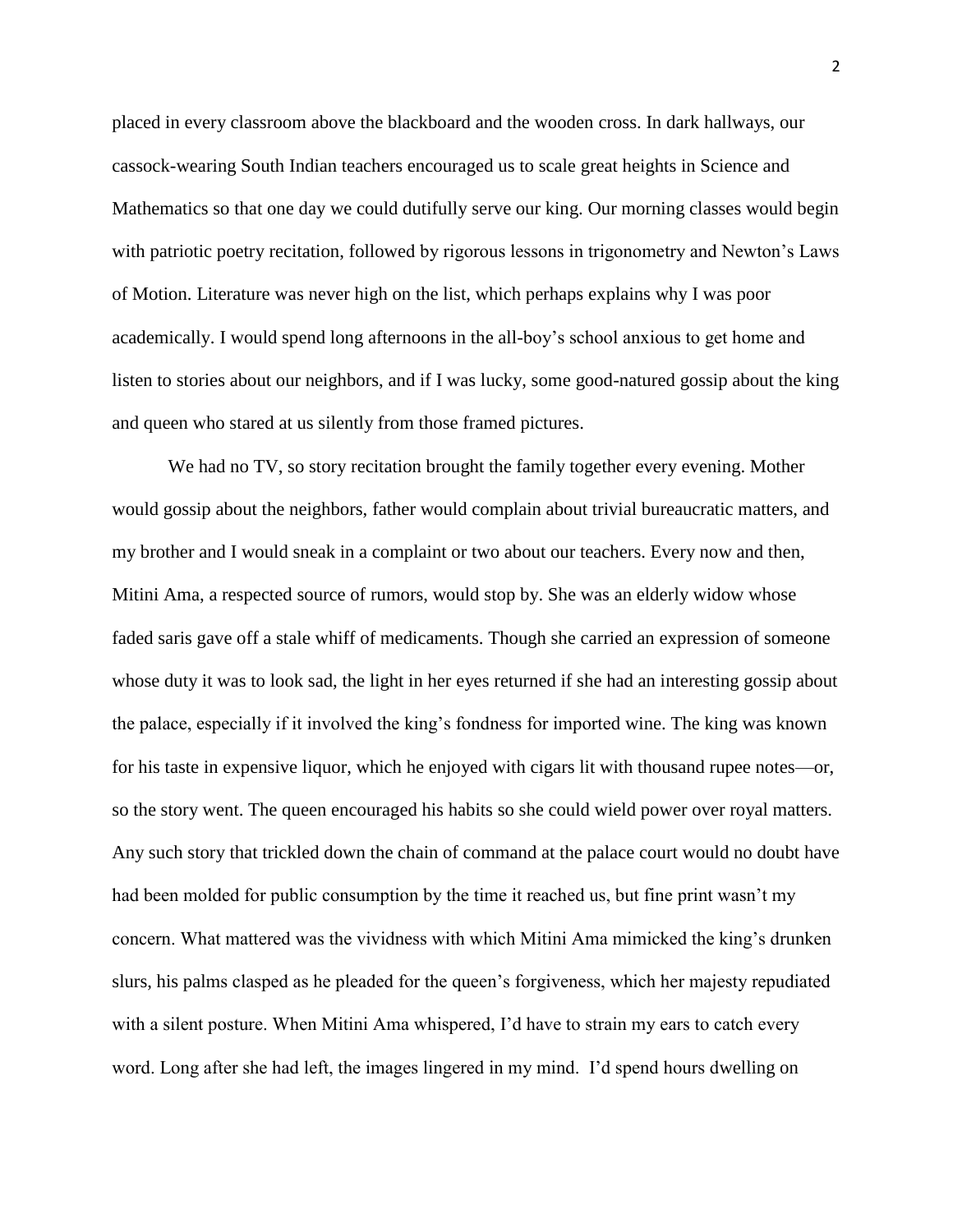details like the golden embroidery in the hem of the queen's sari, or the diamonds encrusted on the stem of the king's glass, wondering about this world that was so intriguing, so out of my reach.

Since I wasn't exposed to much literature, my imagination was limited. But that changed, when I went to college in India. In the small town of Chandigarh in northern India, I became a voracious reader of the daily newspaper, *Times of India*, which the newspaper man hurled at my door from his bicycle every morning. The thud of the rolled-up newspaper was my wake-up call, and I wouldn't leave my bed until I had devoured every word in it. The smell of fresh ink and the variety of stories captivated me. I especially looked forward to the daily comic strip that featured "the common man," deftly illustrated by R.K. Laxman, the younger brother of R.K. Narayan. I was delighted that something as mundane as a newspaper could carry a world of wonderful stories about ordinary people—the dull gaze of the king couldn't reach as far as India.

Laxman was the first person I recognized as a professional storyteller. His dhoti-clad common man represented the aspirations and foibles of the average Indian, and Laxman, with his pithy one-liners, always managed to convey more than what he said. I was drawn to the humor in his storytelling, the kind of humor that also made me think. It wasn't just the narrative embedded in those simple drawings, but the manner in which Laxman expressed them. Without losing the gossipy voice of storytelling, Laxman displayed an artistic boldness that I hadn't been exposed to. His message was subtle but his tone wasn't hushed. Laxman's comic strips inspired in me a thought that I could perhaps do something similar in life. I had always been attracted to the spark of storytelling. In Chandigarh, that attraction became addictive, especially when I later discovered the library.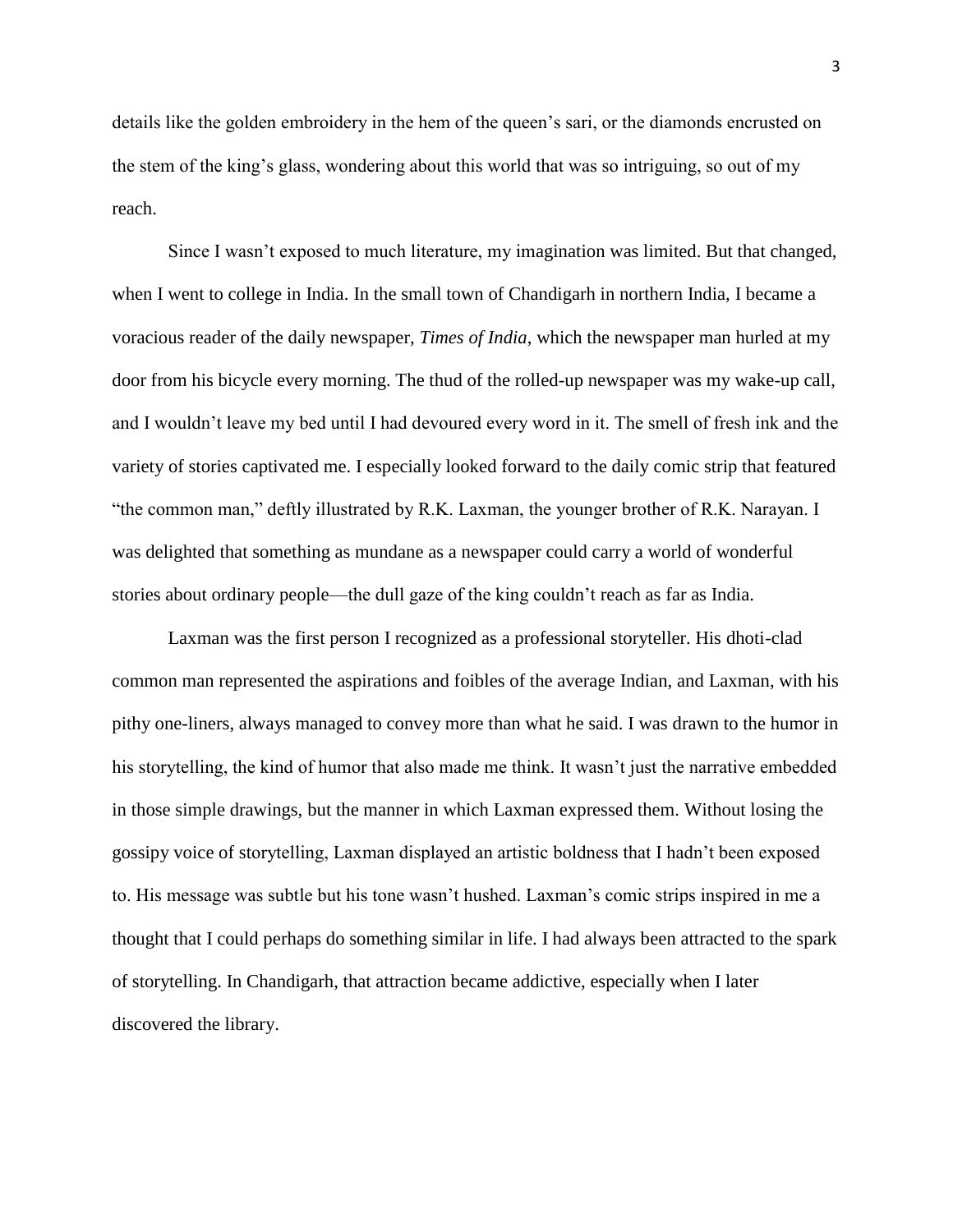The small library in the neighborhood was, in fact, a retired army general's private study. His good fortune had allowed him the luxury to buy and display leather-bound books that he himself had no interest in reading. As a philanthropic gesture, this man—Army uncle, as he was known—would open his doors to the neighborhood youth every evening. We could borrow books for a small amount that had to be deposited in a box every month. Although he professed to never having the time to read, he always encouraged me. Perhaps it was the sincerity with which I showed up at his door every evening, or perhaps it was the patronizing benevolence he had towards Nepalis. He called me a "chinky," a slur typically attributed to slanted-eyed Nepalis or North-Eastern Indians, a community that remains ethnically and geographically marginalized in India. "You look more like a Punjabi than a chinky," Army uncle would say and let me borrow his books for free. I didn't mind what I perceived as friendly slanders. What mattered were the books. It was Army uncle who told me that R.K. Laxman's brother was this "R.K. Narayan fellow, supposedly a great writer." This was how I discovered Narayan. In finding him, I also discovered a part of myself.

My love for Narayan began with *Swami and Friends*. The town of Malgudi, with its dusty lanes and cigarette shops, reminded me of Kathmandu alleys. The people of Malgudi spent much of their time drinking coffee and gossiping, and for the mischievous narrator, Swaminathan, simple affairs like preparing for an exam or losing a cricket match became momentous, life-changing events. I was drawn to Narayan's prose, his easy and natural style. His humor was as effective and supple as his brother's, but while Laxman's comic strips focused on one character, Narayan's Malgudi bustled with colorful, talkative people whose boisterousness masked the difficulties of their day-to-day lives. From *Swami and Friends*, I moved to the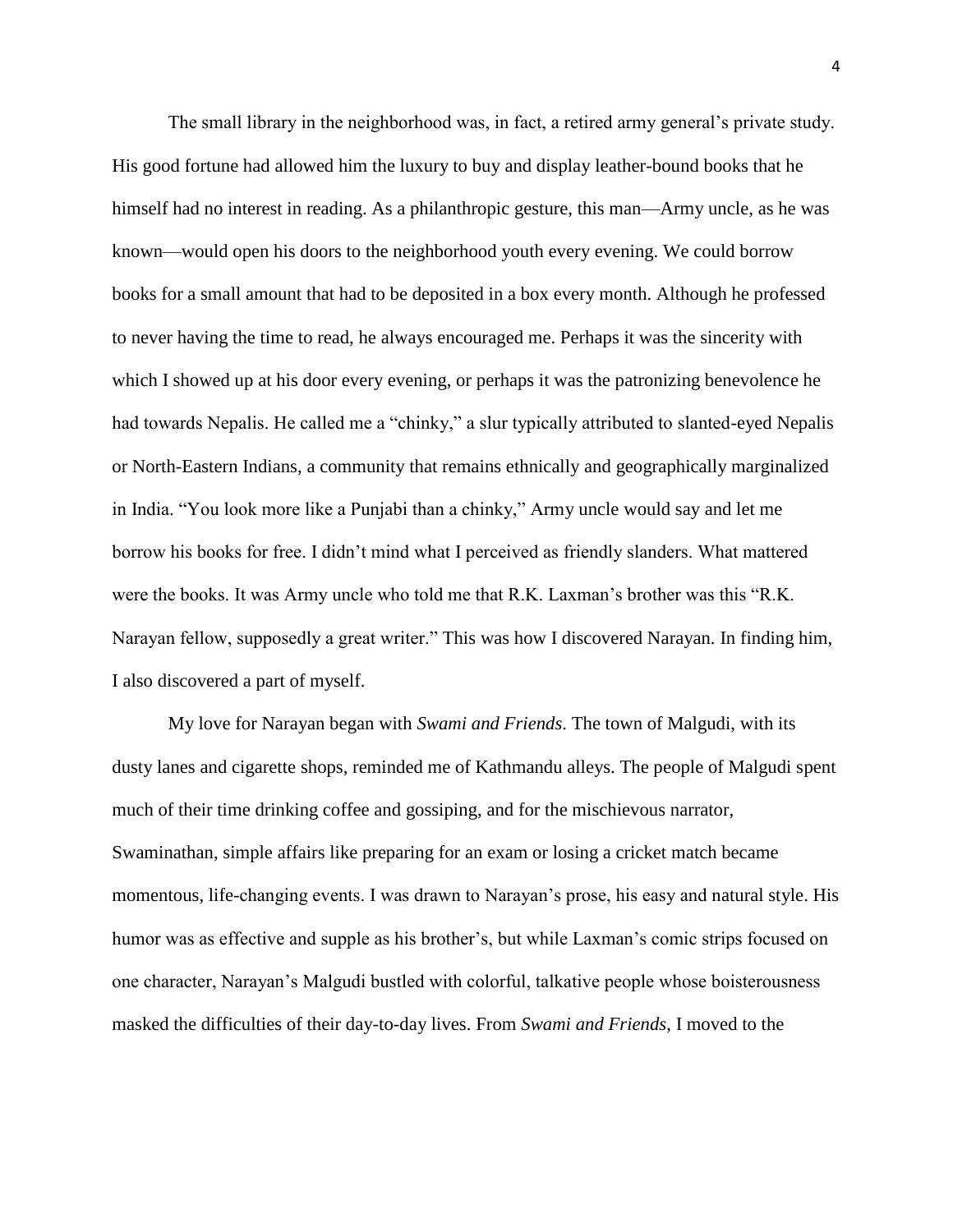*Painter of Signs*, and eventually to *The Guide*, a novel that continuous to be a great influence in my writing.

Narayan's fiction is often criticized as non-representative of the "real India," a nation of magnificent riches and poverty, teeming with color and chaos, grappling with colonialism and its aftermath. Narayan's setting is usually a small, tranquil village, seemingly far removed from the upheaval of socio-political unrest. His style, too, has an undisturbed simplicity. Critic Michael Gorra compares Narayan's detail of a kitchen in *The Guide*—"a wooden ledge on the smokestained wall"—to Flaubert's in *Madame Bovary*: "Some flies on the table were crawling up the glasses that had been used, and buzzing as they drowned themselves in the dregs of the cider." I'm no one to dispute Flaubert's artistry, but for a seventeen-year old, just discovering the richness of literature, the level of specificity in "a wooden ledge on the smoke-stained wall" was enough to convey, as Gora later points out, young Raju's longing for the tin of sugar kept just out of his reach. Narayan chose his details sparingly, but each detail conveyed an emotion that was essential to my understanding of the character. Narayan's writing never strained beyond its boundaries. He seemed to embody Flannery O'Connor's maxim: "The longer you look at one object, the more of the world you see in it."

Narrated in first- and third-person point-of-view and slipping between past and present, *The Guide* follows the life of Raju, through his trials and tribulations as a mischievous village boy, a charlatan tourist guide, a manipulative lover, a jailed crook, and finally a reluctant holy man. Raju's life unfolds against the backdrop of a changing society, but the change is quietly woven into the narrative through mundane details. The trucks bring timber and iron, the missionaries bring Christianity, the railway engine rolls in, "pulling a couple of cars," and the superintendent utters the word *bank* "with a proud emphasis." Here is a sentence from the novel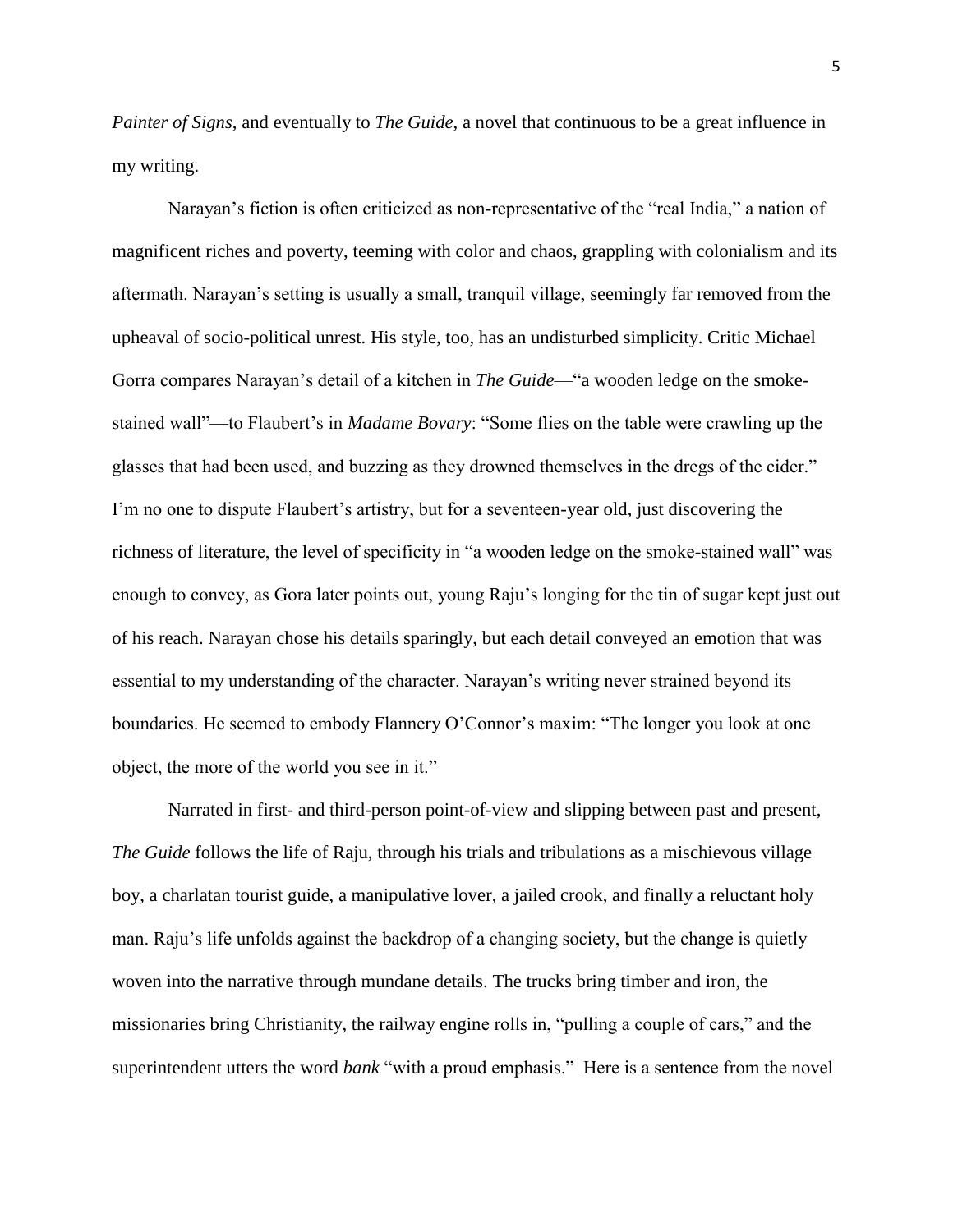in which parked trucks disorient the young narrator's view of the world: "I lost to some extent my freedom under the tamarind tree, because trucks were parked there. I climbed into them and played. No one minded me." In three simple sentences Narayan conveys Raju's profound experience of abandonment and discovery. Even back then, despite my nascent reading skills, I could recognize that Narayan's details did their work quietly. Those details were immediately recognizable, but they also exhibited deeper complexities of the world and human nature, which Raju and I both were struggling to grasp. The novel's true worth was put to the test when Army uncle asked me what the fuss was about. I was able to describe the plot very enthusiastically, but the emotional and spiritual journey of the character couldn't be put down in words: it was something to be experienced. When Army uncle dismissed my explanation as a "heap of dung" I knew I was onto something.

I spent many months rereading *The Guide*. Raju's dubious methods didn't color my overall judgment of him as a man of great ambition and charisma. He represented to me a country that I was increasingly becoming fascinated by. A country where people argued and criticized openly, where they expressed ambition, greed, spiritual devotion, creativity, guile, and love with free abandonment. In India's shadow, Nepal started to feel small and inconsequential. With *The Guide* tucked under my bed, I decided in that one-room apartment in Chandigarh, that I would settle down in India and become a storyteller.

I spent the next six years in India, which culminated with a two-year stint in advertising in Bombay. The year was 2001. I was a junior creative executive in one of the city's premier advertising agencies. Advertising taught me to create crisp, light-hearted stories about everyday objects. The ultimate goal was to sell, so the story had to instantaneously inform and evoke an emotion. The pressure was always on to write a two-word story and make it a bestseller. I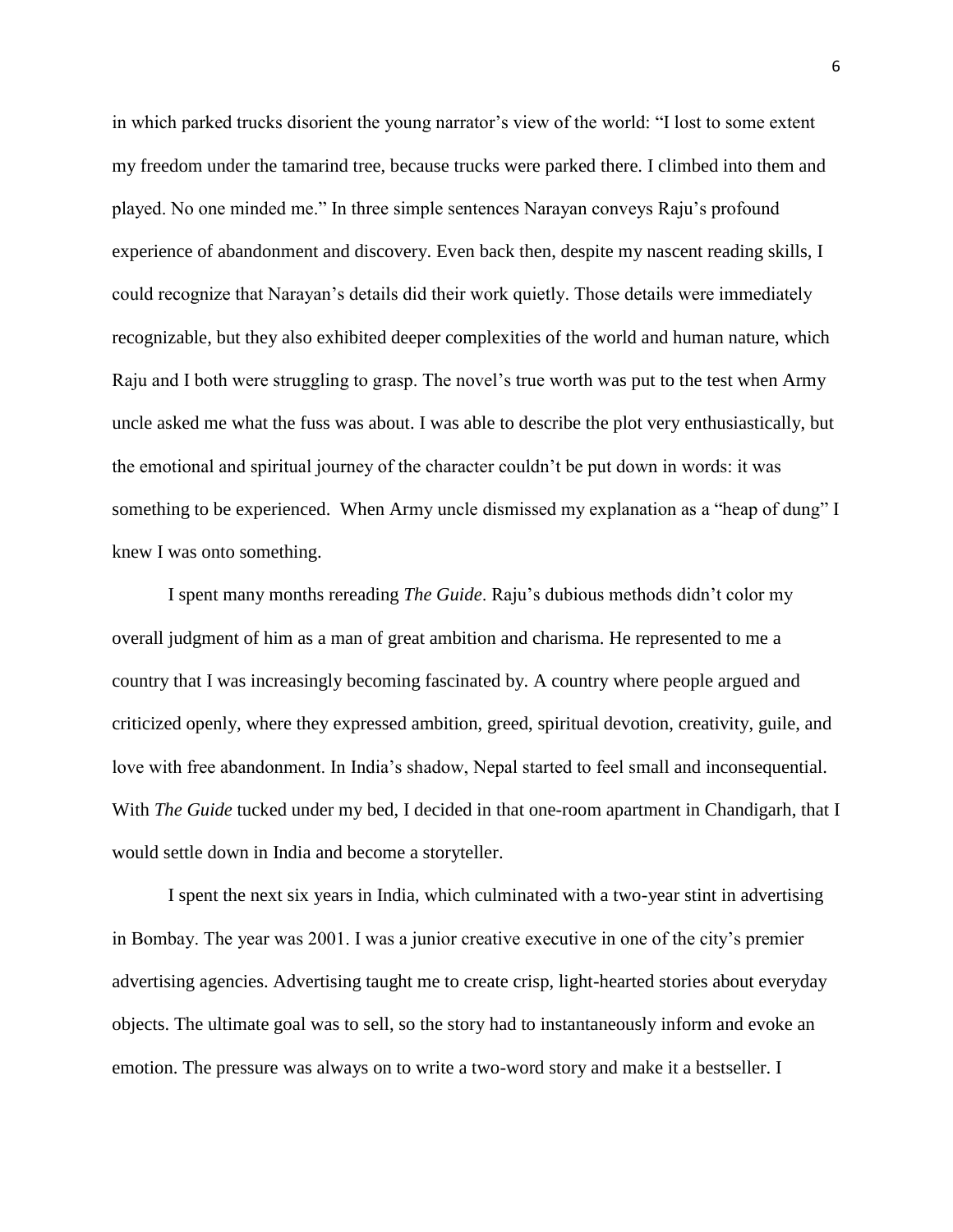learned to sharpen my writing and observation skills. The jobs that landed on my desk were the types that the seniors couldn't be bothered with: 30% discount notices, or small, social awareness campaigns. One project that I'm proud of is a three-ad campaign, each with a picture of two street children, posing like super models in rags, with the headline Winter Collection accompanied by this fine print: "To 33% of children in Mumbai, garbage is fashion. Donate your clothes this Christmas." Advertising yielded instant result and gratification. If the client liked your team's work, you had the pleasure of seeing it published in a small corner of the local newspaper. The problem began when I started dwelling more on the fine print: if 33% of the city's children were living in the streets, their stories deserved to be read on a canvas bigger than a 2-column advertisement. But advertising had no place for dwellers. Your creative skills were promptly needed on the next campaign—time was money. As for me, I had, by this time, become a habitual reader of fiction, particularly those that used Bombay as its setting: *Midnight's Children*, *A Fine Balance*, *Love and Longing in Bombay*. These novels presented the dispossessed as complex, human characters. I learned that the 33% were real people. They were pale-eyed or slouch-shouldered, and they suffered from toothaches just like other people. In reading about them I learned to embrace the complex universe that is each character. This reading habit ultimately proved detrimental to my advertising career.

Of all these novels set in Bombay, Rohinton Mistry's *A Fine Balance* spoke to me most intimately because of the way Mistry captured the panorama of the city through the lives of four ordinary individuals. Described only as The City by the Sea, Bombay emerges as a symbol of resilience embodied by four dispossessed characters who learn to endure and aspire despite the brutality of daily hardships. If Dickens' London was thrust against the backdrop of the industrial revolution, Mistry sets his novel during the 1970's Emergency, a period when the Indian State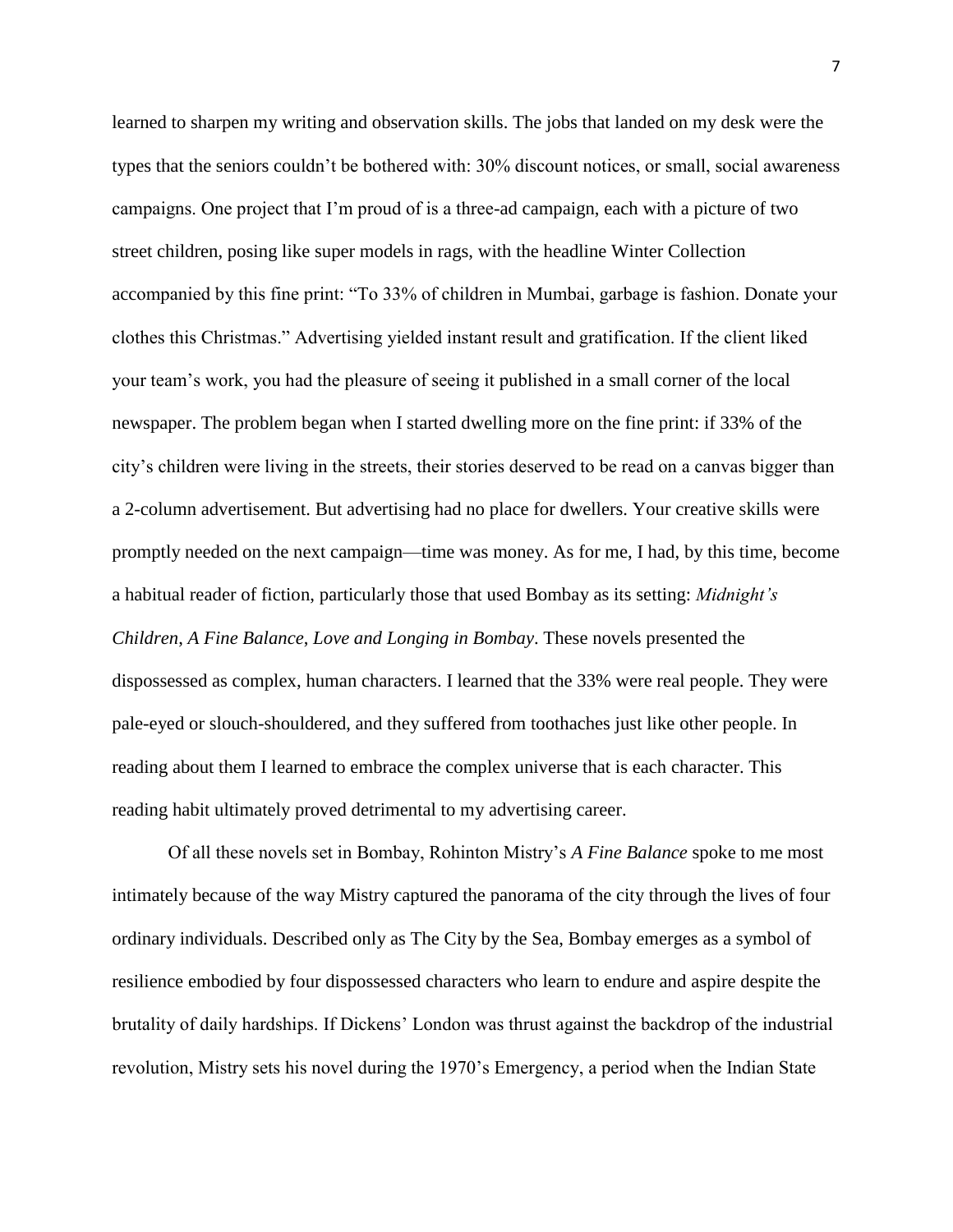launched a massive crackdown on civil liberties and political opposition. But Mistry does not let the political story become the foreground. The social conflict is embedded in the train compartments, in the streets and buildings, on the railway station. An excerpt from the novel:

The long-anticipated rumbles at last rippled through the compartments, and the train shivered down its long steel spine. Relief lit the passenger's faces. As the compartments trumbled past the level-crossing, everyone craned to see the cause of their delay. Three uniformed policemen stood by the hastily covered awaiting its journey to the morgue. Some passengers touched their foreheads or put their hands together and murmured, 'Ram Ram.'

In the hands of Mistry, a connoisseur of details, we see layers of history intermingle with human emotion. His characters lack the freedom of imagination to create The Magician's Ghetto of *Midnight's Children.* Mistry isn't preoccupied with the wizardry of language; it's his reality and specificity that allow us to get lost in the intimacy of human emotions. Mistry's genius was in his use of details, which weren't unusual or pointedly symbolic, but always perfectly chosen to illustrate the mood of the moment: "The walls were badly in need of paint. He played with the discolored plastic blotches, the way he did with clouds, imagining animals and landscapes." Like Narayan, Mistry conveyed complex emotions through minute trivia that collectively represented a recognizable reality that I was drawn to. As an MFA student in creative writing a few years later, I learned to appreciate the wizardry of Rushdie and writers of different styles and genres which I will explore in some detail later—but traditional realism became deeply rooted in my aesthetic fabric. It is the style that I'm more naturally drawn to as a writer.

In the few years I spent in India, Nepal had been undergoing its own political revolution that had started in distant villages. Kathmandu had always been the center of bureaucratic and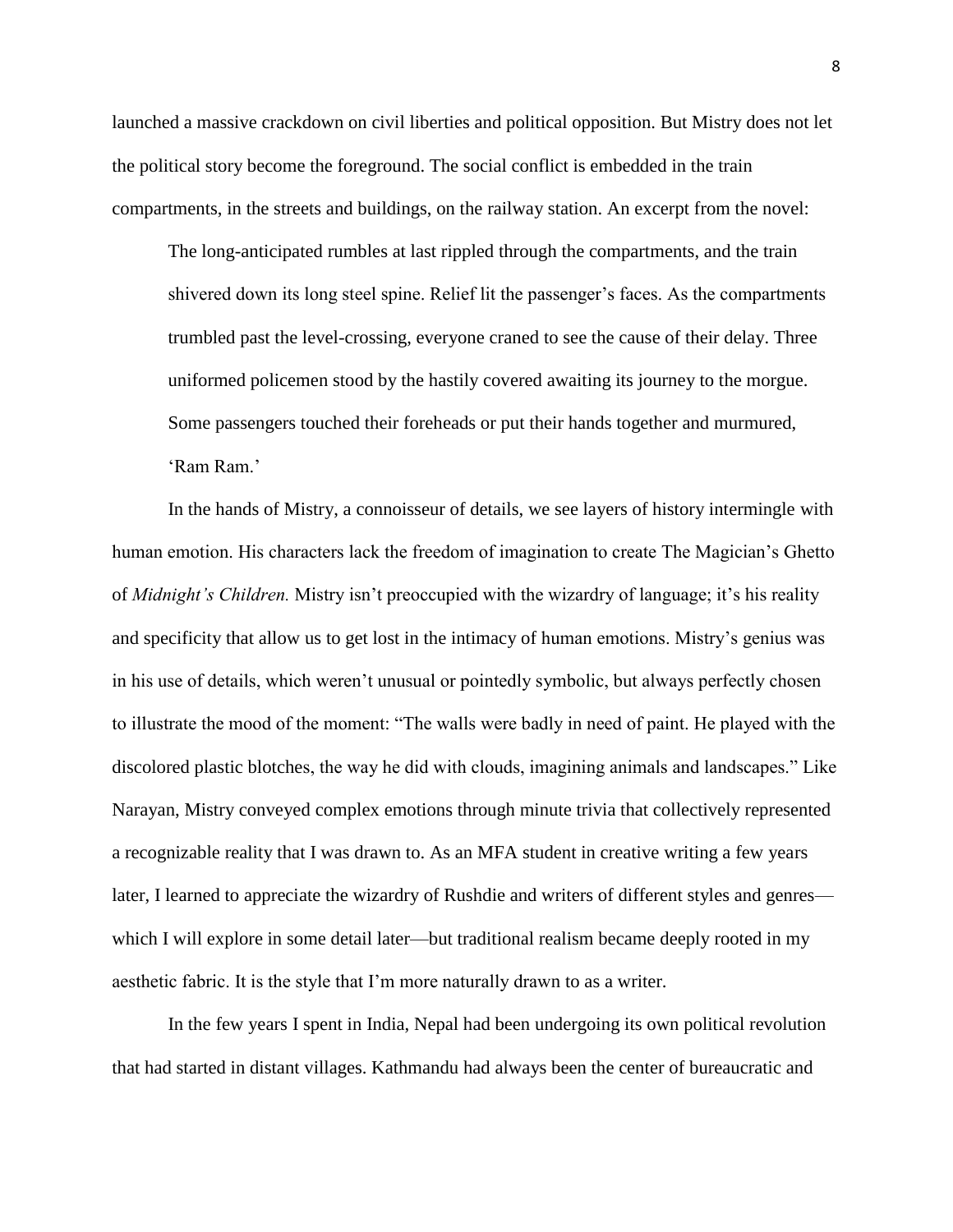palace politics while the rest of the country remained inaccessible and poor. The foreign aid that the country relied for its economic wellbeing rarely made its way to the rural parts, and a 1962 constitutional amendment declaring Nepal as a Hindu state had ensured that ethnic minorities and non-Hindus remained marginalized as land-less laborers. In the mid-1990's, however, a quiet resistance that had been building up for decades managed to consolidate into a guerilla movement. Armed with basic rifles and ammunition, and led by the charismatic Prachanda, this group declared "people's war" against the establishment. They established a scrappy military wing—following Mao's strategy of capturing state power through a peasant uprising, The rest of the decade, the Maoists forced their way into Kathmandu's consciousness by capturing one village at a time. King Birendra deployed his jittery soldiers into the jungles of Nepal, many of whom defected to the Maoist camp. The king began to lose his grip on power. He even established a multi-party parliamentary system and granted more freedom to the press while he remained the head of state. But the palace was collapsing from within. In June 1, 2001, King Birendra and Queen Aishwarya's oldest son, Prince Dipendra appeared in the living room of the royal palace dressed in army fatigues. Armed with assault rifles and pistols, he massacred ten members of the royal family, including his parents and siblings. He then shot himself. The semiofficial explanation of his action stated that he was provoked by his parents' disapproval of his fiancée, but the truth will remain unknown. The young press unleashed itself with stories about the murderer prince and his addiction to hashish and movies of Arnold Schwarzenegger. People gossiped, argued over conspiracy theories, performed songs of mourning and celebration in the streets, even engaged in impromptu satirical street plays. Gossips and rumors held sway over Katmandu once again, but the tone wasn't hushed anymore.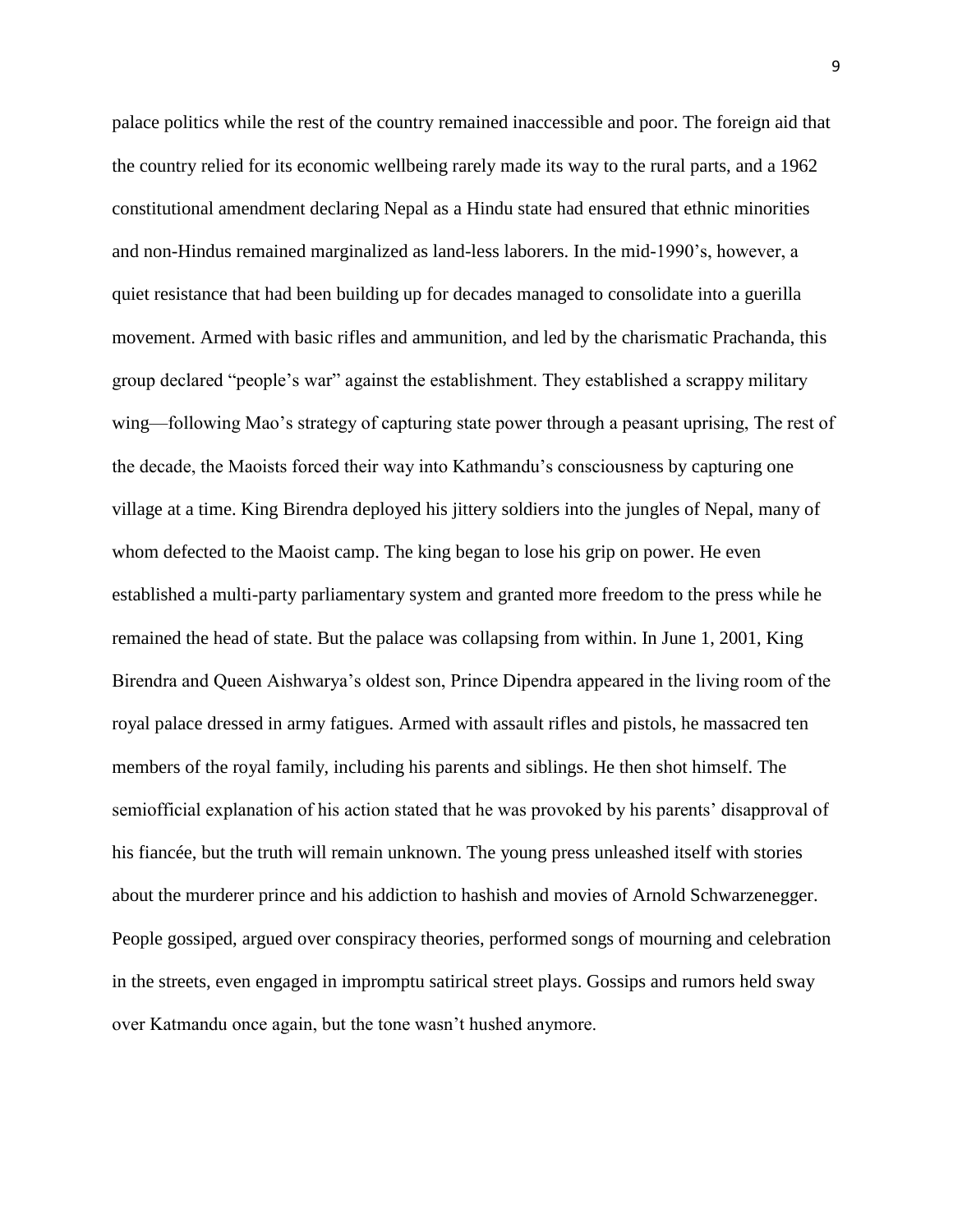The cultural shift in Nepal coincided with my own disillusionment with advertising, and in 2001I left Bombay and returned to a different Nepal. The Maoists were on the cusp of becoming a legitimate political party. You could smell the hope for a new Nepal everywhere. In local buses, I traveled with some friends to the eastern parts of the country. We rode for days over treacherous hills to Rolpa, where the revolution had started. At every junction, the scene would appear normal at first: a municipal tap, men drinking tea, an old lady hunched over an antique sewing machine, naked children playing in the dust. But a closer look would reveal the patterns carefully etched by the lady on her treadle machine: red cloth with hammer and sickle, being readied to unfurl on bamboo sticks that dotted the hilly roads. This was a sort of spiritual awakening for me. It wasn't the political ideology per se, but the joy of participating in a historical moment. My urge to write stories about my country became stronger. The way Narayan wrote about Malgudi and Mistry about Bombay. But first I had to learn the craft. After two more years in advertising in Bahrain, I moved to America to join graduate programs in creative writing.

At the University of North Carolina, Wilmington, I learned to write by writing, and by reading books. I read for pleasure, but also more analytically, studying how writers use language, structure plot, describe characters. Though influences are ephemeral and hard to trace I became drawn to certain writers more than others. I admired Flannery O' Connor's ability to depict morally flawed characters with humor and deep empathy; Jamaica Kincaid's attention to the shape, design, and sound of a story; Isaac Babel's illumination of mood; Donald Barthelme's irony; Haruki Murakami's skill at marrying the real with the surreal; Chekhov's instinct to quietly defy narrative arcs; and Chinua Achebe's indegenization of the English language. At the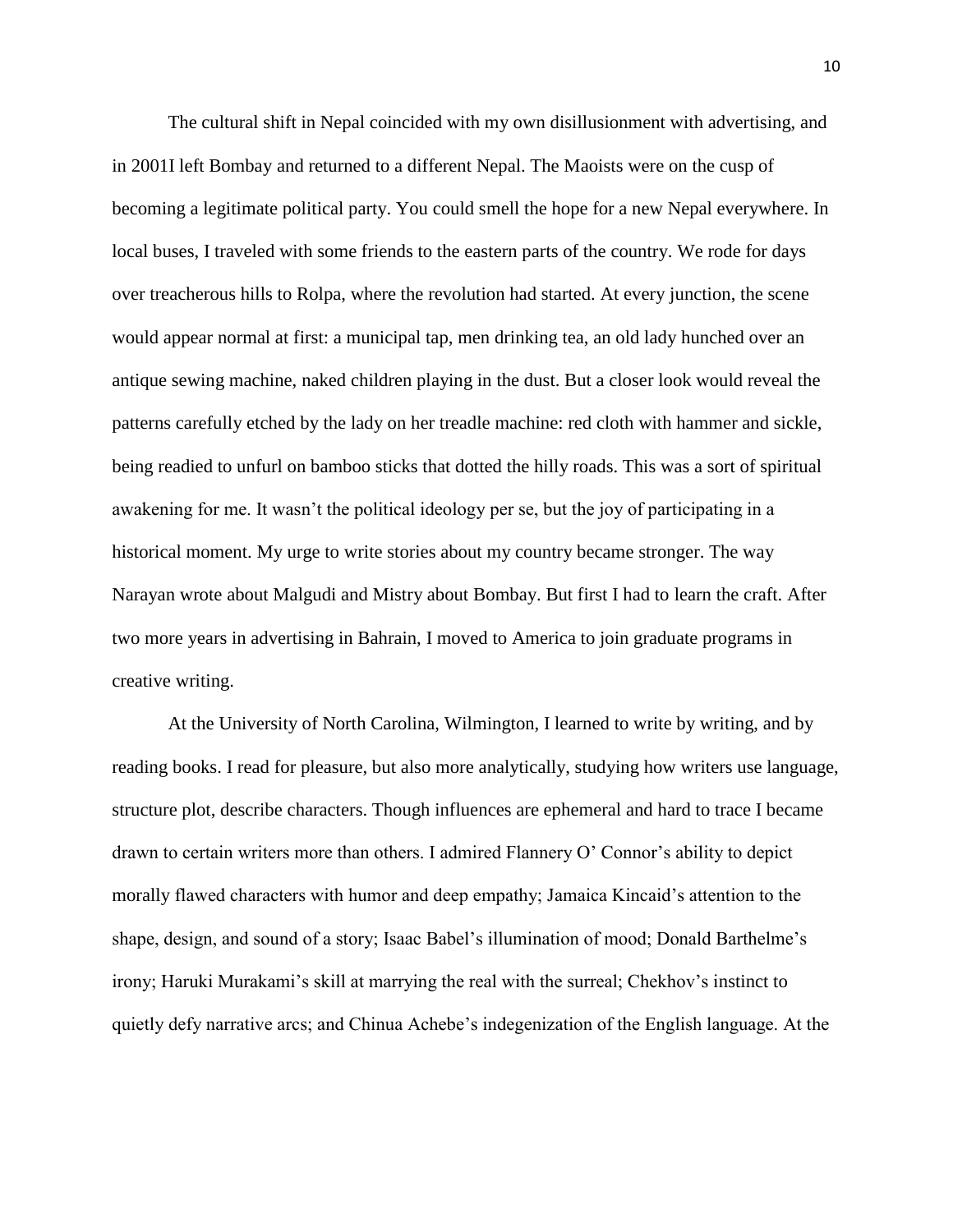end of this essay, I will attempt to demonstrate how Chekhov and Achebe employ their techniques, and what I have learned from them.

Despite my attempts to read widely and indiscriminately, I've become more drawn to traditional short stories, aesthetically and for personal reasons. Like other short story writers, I like working within the limitations of space. The short form allows me to constantly practice the art of shaping character and conflict—early and clearly. Writer W.D. Wetherell says, "A story isn't about a moment in time. A story is about *the* moment in time." I love the process of identifying *the* moment and making it significant to the story. Moreover, for many novelists, story writing is a rite of passage, which may well be the case for me. I do eventually want to write a novel, but first I'd like to be a good short story writer. My relationship with short stories could also be traced to my roots in Nepal. As I described earlier, we "talked story" to entertain and to inform, and people always opened their doors to good storytellers like Mitini Ama. The act of storytelling wasn't a deliberately subversive act during the reign of the monarchy. Mitini Ama, and others like her, retold stories about the king that she purportedly heard from her sources. Her act of retelling, then, became a strategy of holding the palace story captive, refashioning it for public consumption, and distributing it through the routes of gossip, which ultimately created a narrative about the king that may have triggered his downfall. I'm constantly inspired by that power of storytelling, and hope that I may also be able to write compelling stories that will change people's worldview, even on a miniscule fashion.

Of the few writers I mentioned above, Chekhov has been one of my biggest influences. Chekhov's minimalist aesthetic and its legacy have been well documented. The narrative tone in a Chekhov story is simultaneously compassionate and dispassionate. In his letters to Maxim Gorky, he spoke of the "necessity to write without judgment, as an unbiased observer." Chekhov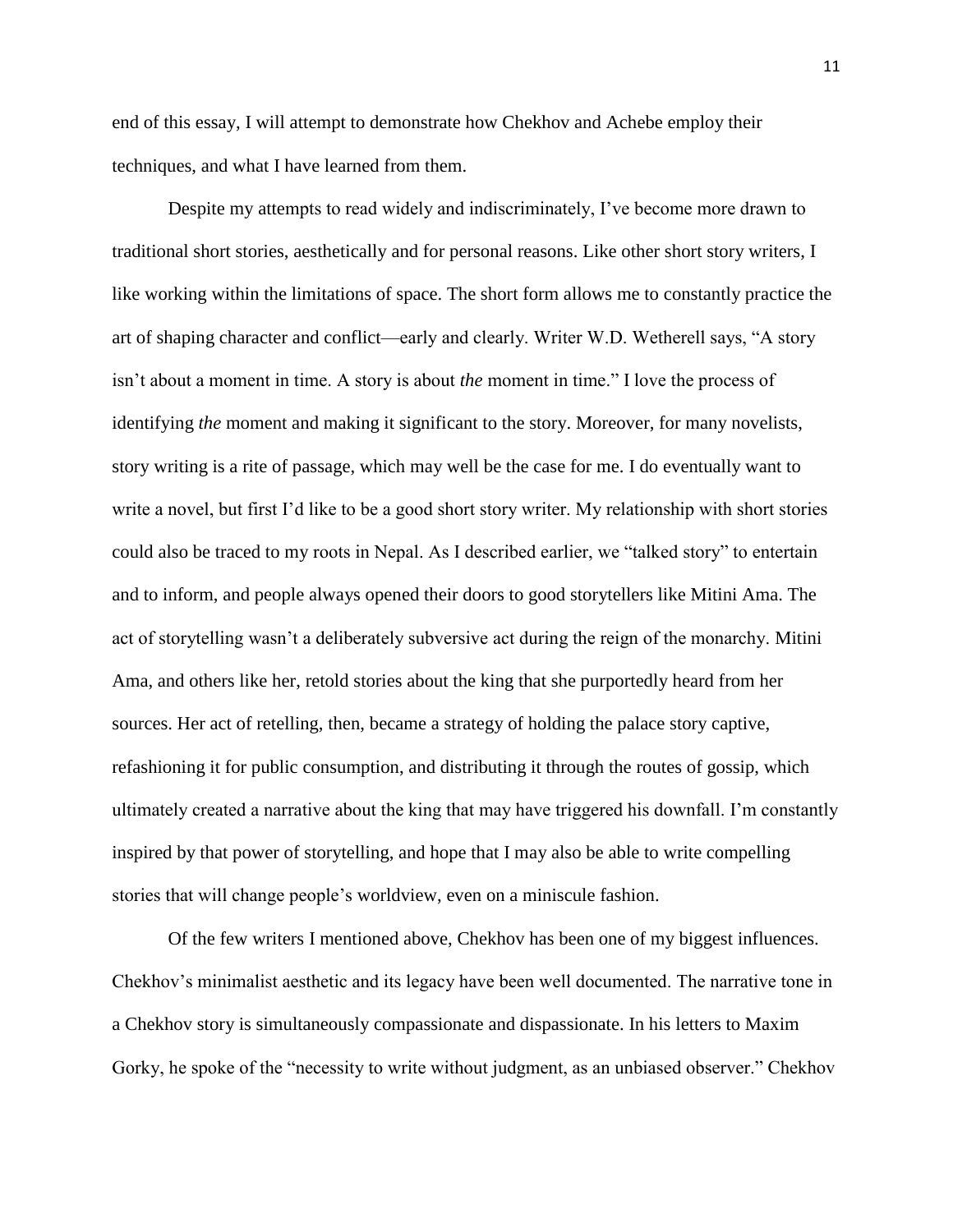wrote sparsely, in a slightly subdued voice. His stories don't really end—there's a closure, but no definite conclusion, leaving an impression of how vast human nature is. Even his dialogues get submerged in the white space because he felt that the "purpose of human exchange is to reveal as well as conceal." What is perhaps lesser known is that he also defied the narrative rulebook through simple, effective experimentation. Novelist Francine Prose has done an elaborate analysis of Chekhov's techniques in her book *Reading Like a Writer*. I simply echo what she has already said. In Chekhov's story, "Volodya," for instance, we never fully understand the character's motivation. Aristotle said, "the nature of a man's desire determines his morality," which novelist Janet Burroway applies succinctly to fiction: "Desire + Danger = Drama." In "Volodya," the central character's undefined motivation is what ends up defining his character. Volodya commits suicide, but the reader is given no indication that he may have harbored such tendencies. He is a troubled teenager who has anxieties about exams and girls. Then he kills himself: "Volodya put the muzzle in his mouth again, pressed it with his teeth, and pressed something with his fingers. There was the sound of a shot…something hit Volodya in the back of his head...then everything was blurred and vanished." The suicide comes as a shock, but far from leaving me (the reader) unsatisfied, the arbitrariness teaches me something larger about human nature: that people commit random acts of violence for no apparent reason. Within the context of how Chekhov sets up the story, revealing Volodya's daily anxieties bit by bit, the suicide ends up making perfect sense even though the desire remains unanswered. Similarly, in "Gusev," Chekhov challenges a core principle of short stories: that the structure of a story rests on having it rendered through a singular point-of-view. In "Gusev," the point-of-view shifts from a sailor to his friends, to a shark who comes to investigate the sailor's death, and then to an omniscient voice: "looking at this gorgeous enchanted sky, at first the ocean scowls, but soon it,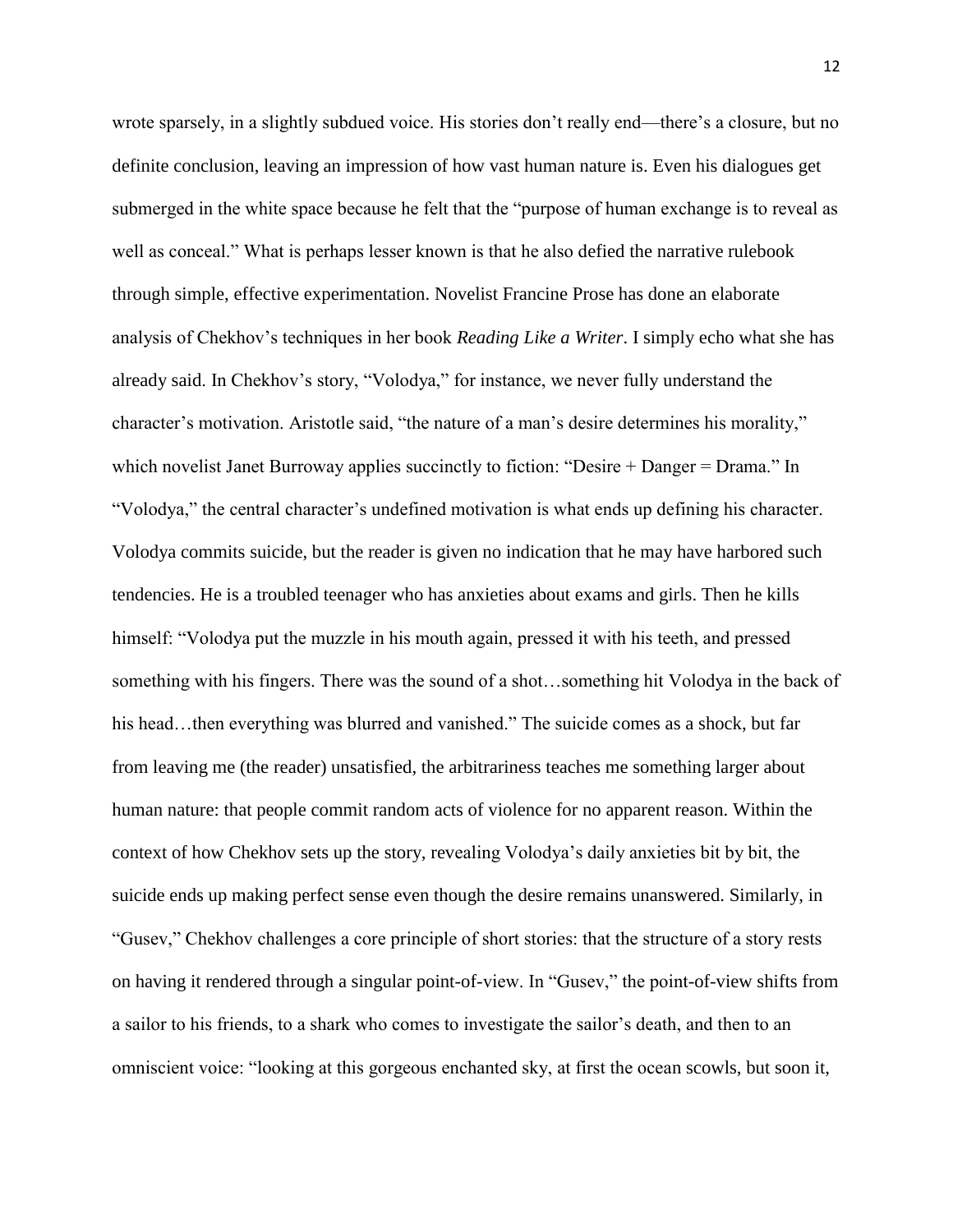too, takes on tender, joyous, passionate colors for which it is hard to find a name in human speech." Point-of-view establishes whose story it is. When the perspective shifts, the story becomes, to quote John Gardner, "a vivid and continuous dream." We sink into the dream of the story while recognizing the moments when change happens. Change creates movement submerged beneath the mood of story. It is no longer only about the sailor, or why he died, but about a quest for the meaning of death. Chekhov creates an impressionistic story, a mediation on life one might associate more with the works of Borges. The shift in points-of-view works effectively to convey the story's ambiguity.

Chekhov's oeuvre is vast, ranging from his early situational comedies like "A Small Fry" to psychological meditations like "The Black Monk." From plot-driven stories such as "The Bet" to impressionistic mood pieces like "Gusev," Chekhov's aesthetics range from realism to surrealism. Reading Chekhov is a constant reminder of the vast scope of possibilities that one story can hold.

At UH-Mānoa I discovered Chinua Achebe and learned to re-read South Asian and African writers in a new light. As a doctoral student, I've become more conscious of myself as someone who writes in English as a second language. My MFA experience helped me understand the technical aspects of storytelling, but I never consciously explored how my upbringing in Nepal, or my college years in India, may have shaped my aesthetics. Fascinated as I was to be a liberated writer, I aspired to cultivate a persona unanchored by the trappings of history. But my past always managed to sneak into my writing, in big or small ways. Even when I attempted to write about non-Nepali characters, the voice and personality embedded in my style wouldn't let me forget my historical baggage. At Mānoa, I've learned to embrace that past while being open to new life experiences. Part of my education has been to recognize that language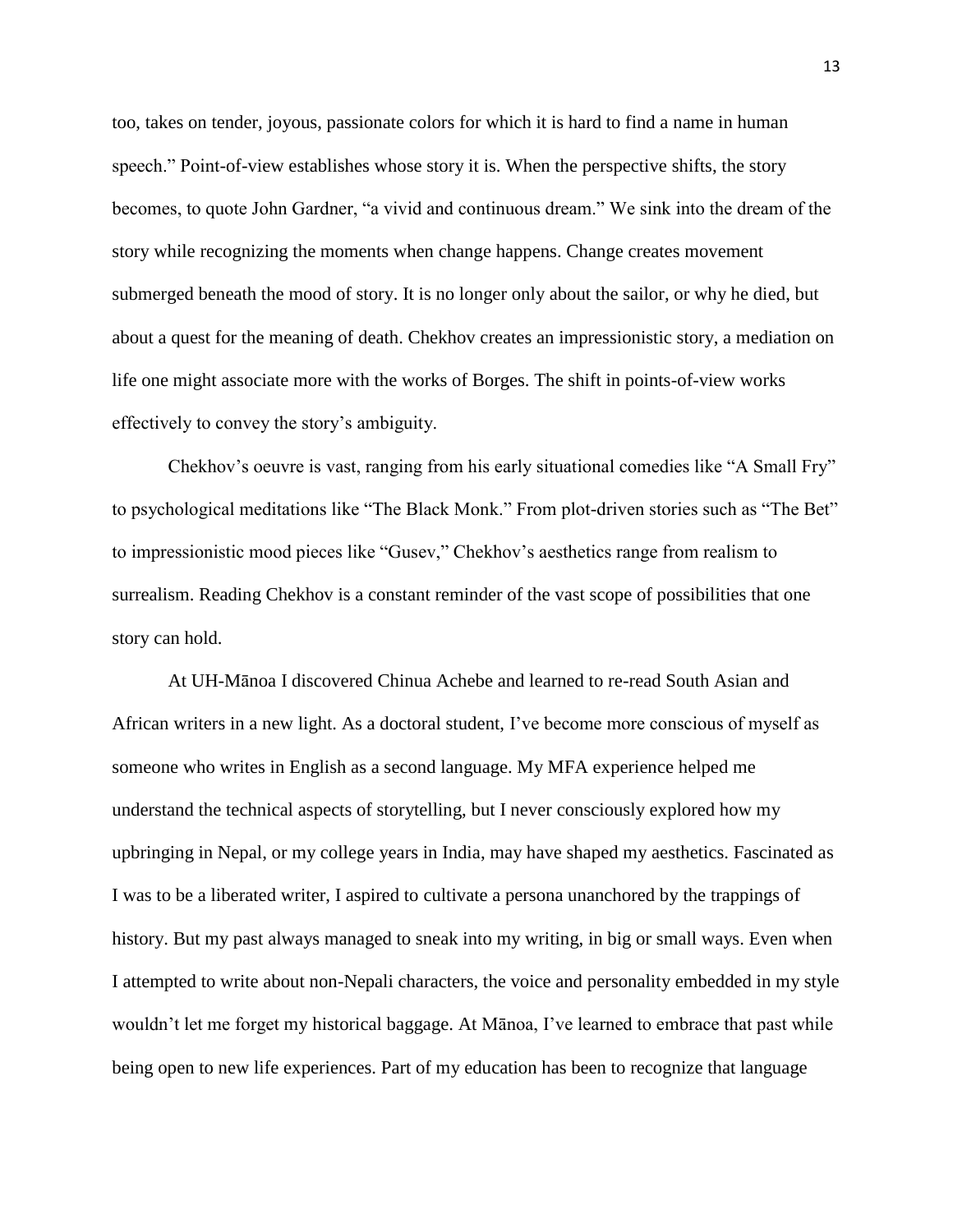cannot be meaningfully discussed outside the context of the social forces that have created it. Being better educated about the intersections between language and culture makes me a better writer. It may not help me imagine an intriguing plot, or write sharper endings, but it makes me more conscientious about the power of language. And that awareness is crucial for any writer, more so for someone who conveys in English the experiences of a non-English speaking milieu. Achebe is a master at conveying the richness of human experience through a non-native language. He is a writer whom I greatly admire.

In *Things Fall Apart*, Achebe presents the Igbo experience from an Igbo point of view rather than from the detached perspective of a foreigner, or from the self-conscious narrative of an insider explaining his culture to outsiders. Narayan had said of the English language that it "needs to assimilate in the soil of India and grow from it." Achebe domesticates the English language by transcreating local proverbs into English. But the proverbs aren't used *only* as aesthetic embellishments. They are crucial to the narrative structure of the novel.

For many, *Things Fall Apart* is a novel about the disintegration of a traditional African community under the impact of European colonialism; however, the novel is also about the rise and fall of the central character, Okonkwo, against such a socio-political backdrop. It is that rise and fall which forms the narrative arc of the novel, and proverbs are the expressions that the narrator and the characters use to comment on the events as well as to express their opinions of the central character. Okonkwo is the greatest wrestler in Umuofia, a husband of three wives, father of eight children, and the owner of "two barns full of yams" and two titles. Early on in the novel, the narrator commends Okonkwo's efforts in the words of the proverb, "if a child washed his hands he could eat with kings. Okonwo had clearly washed his hands so he ate with kings and elders." This proverb is preceded by the maxim, "age was respected among his people, but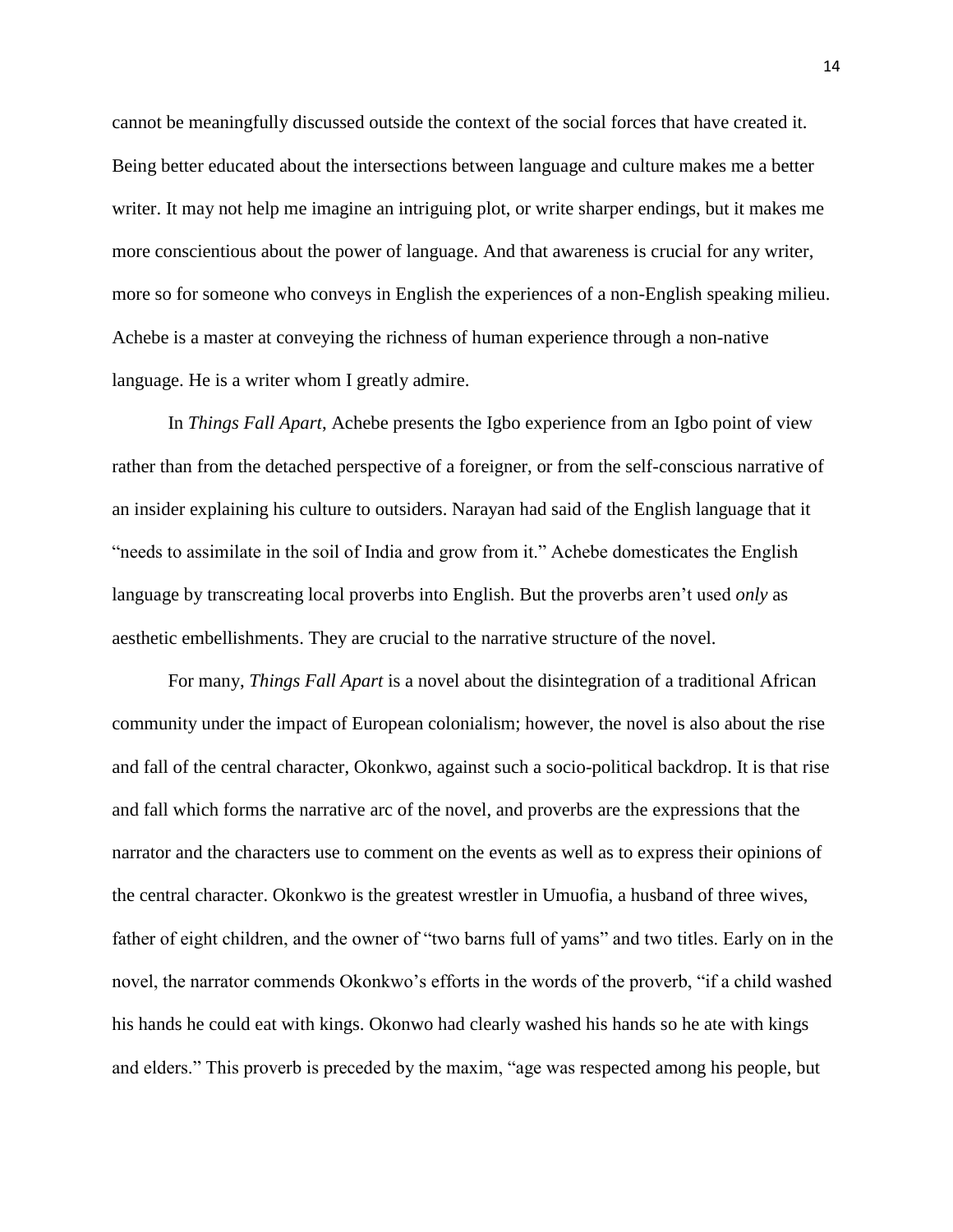achievement was revered." As the story of Okonkwo's achievements unfolds, the narrator introduces the proverb, "a man who pays his respect to the great paves the way for his own greatness."

Okonkwo is an honorable man who strives to maintain his dignity as a respectable member of the community: "Looking at a king's mouth…one would think he never sucked at his mothers' breast." On the other hand, Okonkwo treats his family cruelly, and even offends his elders and gods. When Okonkwo violates the Week of Peace by beating one of his wives, he is admonished with a proverb which expresses the people's disapproval: "They called him the little bird nza who so far forgot himself after a heavy meal that he challenged his chi." Okonkwo responds with his own proverb: "The Earth cannot punish me for obeying her messenger…a child's fingers are not scalded by a piece of hot yam which its mother puts into his palm."

These proverbs play a pivotal role in conveying both the internal and external conflicts of Okonkwo, and therefore in charting the narrative arc of the novel. Interestingly enough, Okonkwo himself is not a great conversationalist. He quickly grows weary of feasting and talk, and longs to be out working in the fields, so when he uses proverbs, they acquire even greater significance. In Achebe's hands, the proverbs perform multiple tasks: they create a narrative voice unique to the setting; they reflect the cultural fabric of the community; integrated into speech patterns they become interesting dialogues; they reveal character details; and they serve as social commentary when used as exposition—when the Europeans arrive, their language signals the end of a native tradition, of oral speech, and perhaps the end of a traditional Ibo community itself.

For Chinua Achebe, localizing the English language goes beyond the realms of aesthetics. Language embodies a civilization. Achebe has said, he uses language as a weapon "to

15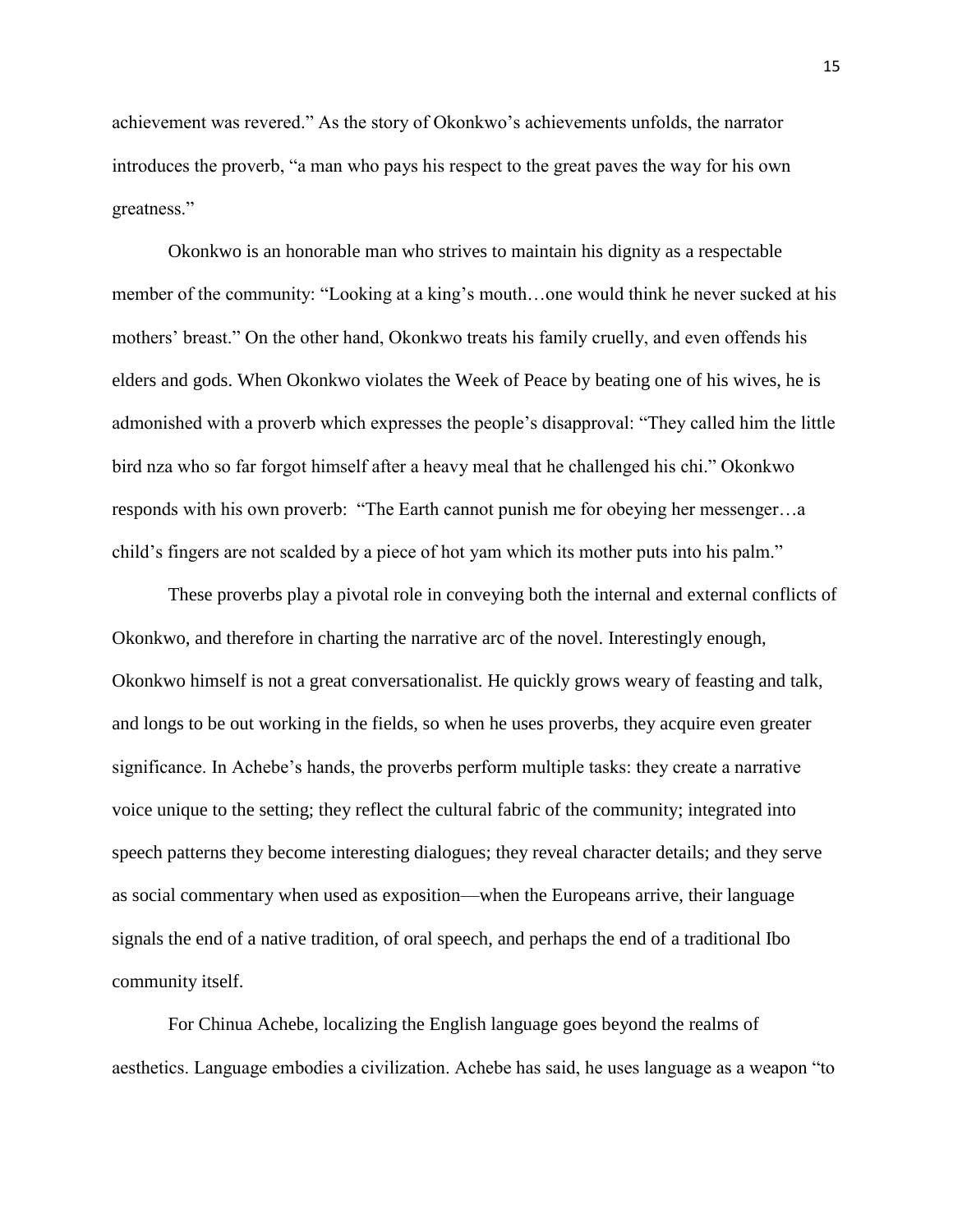overthrow the imperialist perception of Africa" by using each word as a "spear of resistance." Ben Okri, R.K. Narayan, Buchi Emecheta, among others, have also treated the English language to convey the experiences of non-English speaking characters. What, then, are the social and political implications of writing in English as a second language? When do aesthetics become ideological? What kinds of responsibilities do these questions put on the non-native writer? These are questions that I have come to think about a great deal, and I will explore them in my critical essay, "The Politics of Language Choice in Postcolonial Fiction."

 The trajectory of my life, I believe, has prepared me to become a writer. But the journey has just begun. Eudora Welty says, "A lifetime of learning isn't steady. It's a pulse." I feel like I'm just developing the senses to feel the pulse.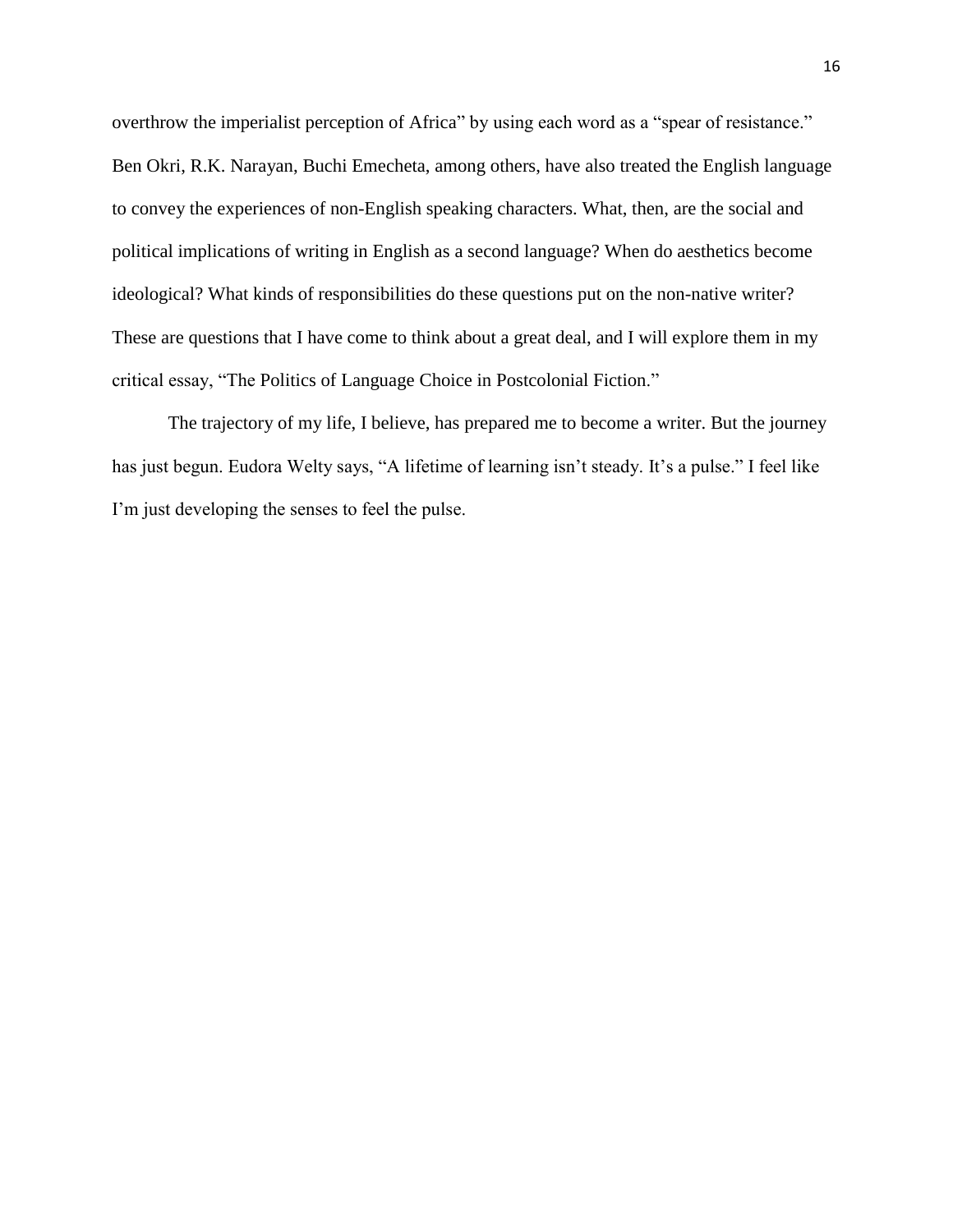## PINKY

I am my parents' only child. Ama became infertile after my birth. Endometriosis, the doctors said, and Ama and Buwa, unable to fathom the gravity of this, sought help elsewhere. In the narrow lanes of Kathmandu, they went to shamans, knocked on temple doors, consulted priests; they even went on long pilgrimages on foot, but nothing helped. Eventually, Buwa sought refuge in his transistor radio and Ama spent more and more time in the kitchen, pouring her sorrow over cauliflowers and cabbages that she shredded with her rusty knife. I was a quiet ten-year-old who listened to the silence from my room, surrounded by books and homework. One day, Buwa returned from work with a puppy. From the nylon bag that normally carried his lunch box and office files, the puppy poked its head out like a piece of vegetable.

"What is this nonsense?" Ama said.

Buwa grinned and carefully took the puppy out of the bag, placed it on the linoleum floor, and gently stroked its thick, black coat. The puppy, peacefully sleeping, looked like a fruit that had fallen off a tree.

"Will you tell me or not?" Ama asked, shaking her palm that was covered with flour from the dough she had been kneading.

"Found it behind the Nardevi temple. Not more than a few months old," Buwa said. "We can't have it in our house."

Buwa put his finger on his lips. "We have milk?" he whispered.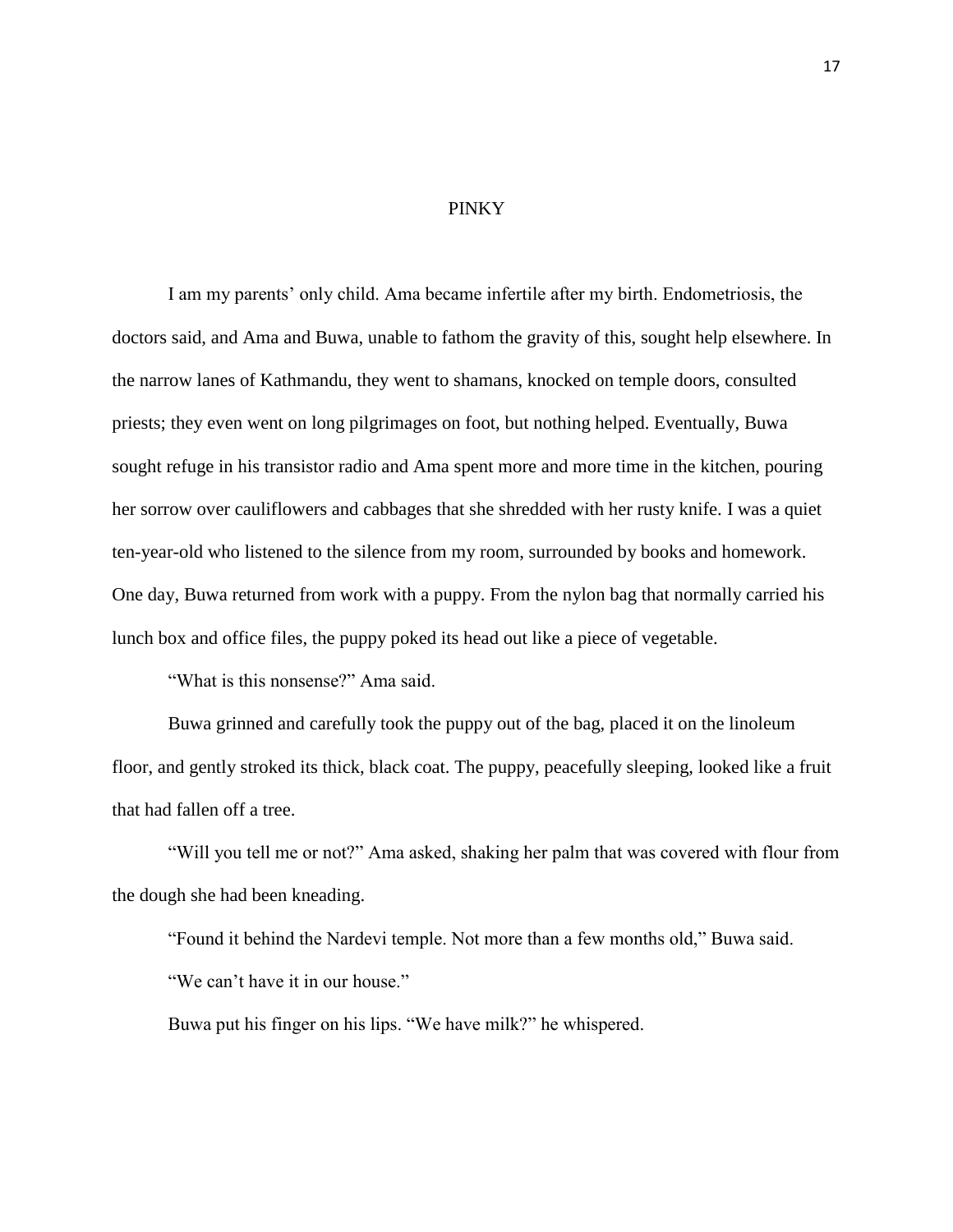Ama sighed and looked at me. I stood at the door, twisting my shirt, surprised, confused, delighted at this strange thing that had come from nowhere.

Ama had reasons to be upset. Very few people in our neighborhood kept pets. Those who went for walks with their German Shepherds or Labradors did not live near us, and their pets became the object of envy among people in our alley—shopkeepers and lower level government officers—who were struggling to put two meals on their plates. With so much struggle and uncertainty, our neighbors could not be bothered about a dog, much less show an appreciation for one. Buwa worked as a registrar for a wholesale distributor of Chinese products. Our walls weren't painted, and our most expensive possession was a 14-inch black-and-white TV, which we were content to admire like expensive furniture because it was switched off most of the time to save on energy.

"Look at it this way," Buwa said, sitting in his chair, chewing supari after dinner. Ama was knitting a sweater and I sat on the floor, under a 40-watt bulb hanging by a wire, pretending to study, while my eyes kept straying to the cardboard box in the corner where the puppy lay sleeping.

"When it grows older, it'll protect us like a policeman," Buwa said.

"What's there to protect? Even thieves have TVs these days," Ama replied.

"But still, you see, it will keep those hawkers and vegetable sellers at bay and keep our neighborhood safe."

We lived on the second floor of an old brick house with tiled roofs. Our house was joined with a row of similar houses that lined the narrow alley.

"Why should our dog guard the whole neighborhood?" Ama asked.

Buwa moved closer to her and stroked her long, black hair.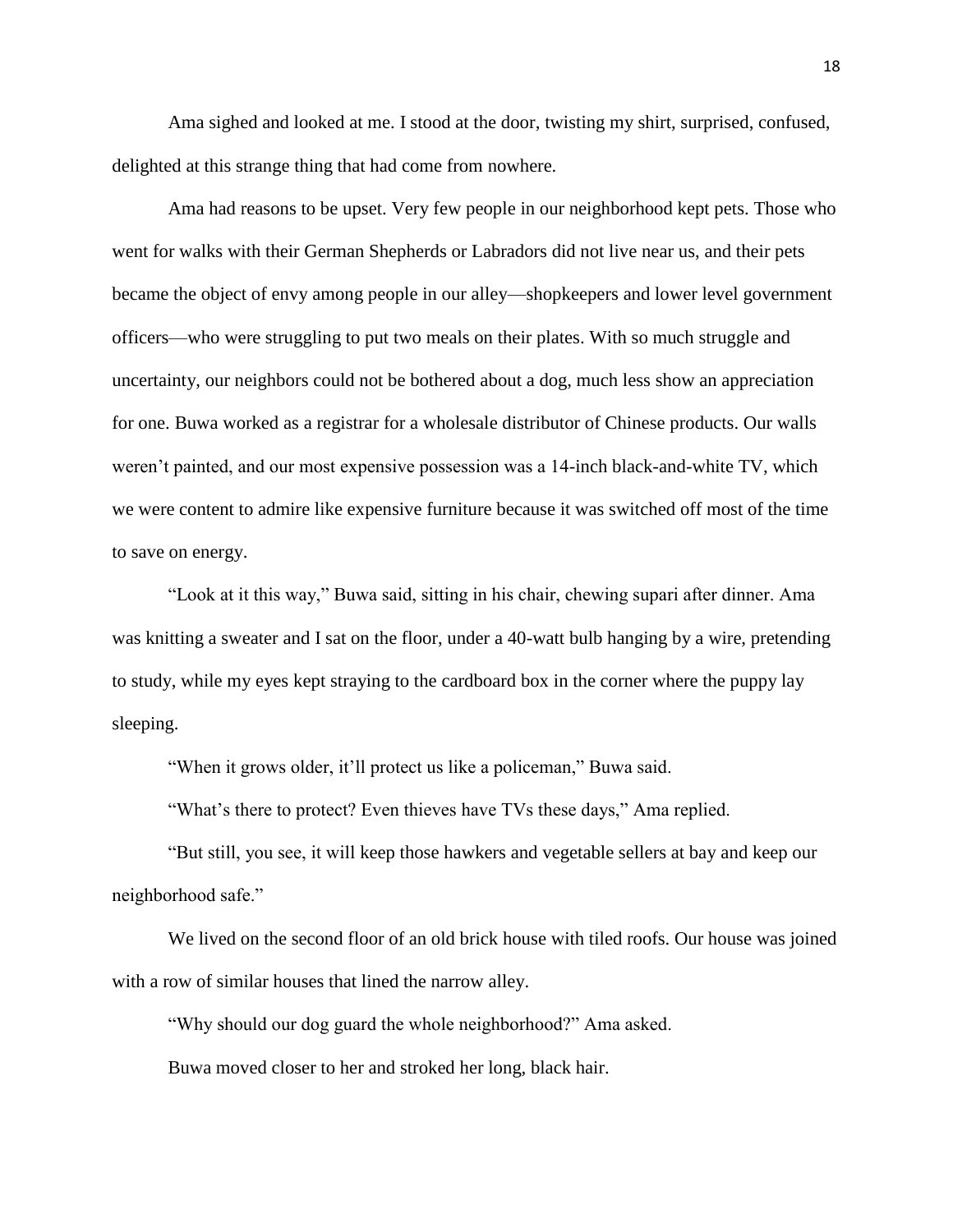"Go and play," he told me. I secretly smiled and went to my room. In rare, beautiful moments, Buwa and Ama bickered like an old couple but made up like little children, giggling and teasing each other. I could always hear them from my room, and when I was younger, I would bury my head in the pillow, confused and embarrassed by their squeaks and laughter. But that night I pressed my ear against the door. My parents' giggles were interrupted by the puppy's wailing. I slowly opened the door and peeked out. Buwa was convincing Ama to hold the puppy, which she did after some hesitation. The puppy snuggled into her arms and went back to sleep.

Within a week, the puppy became so familiar that it felt like we had had him forever. Every night he wailed, as if he were calling out to his mother.

"You two go to sleep, I'll take care of this," Ama would say to us, then boil milk in a steel tumbler and put it next to the cardboard box; the puppy would jump out of the box and finish off the milk until the tumbler rattled. Ama would then lay him down on a pillow and stroke him until he fell asleep. It was she who gave him the name Pinky.

"But Ama, he's a male," I said.

"So what? I like the name Pinky, and Pinky it will be."

In no time, Pinky grew into a naughty Tibetan spaniel. In the tiny space of our living room, he jumped from chair to chair, chewed on rubber slippers, and barked at the TV when it was on. We fed him rice and milk twice a day and mutton-bone with rice every other weekend. To our calls of "PinkyPinkyPinkyPinky," he ran around in circles, chasing his own tail. When Buwa returned from work he never forgot to bring something—hot pakodas or cream biscuits, which he dangled in the air tempting Pinky to jump higher and higher every day. If Pinky rolled in the dust making a thorough mess of himself, Ama and I bathed him with soap under a tap, brushed his coat, and checked the roots of his fur for lice.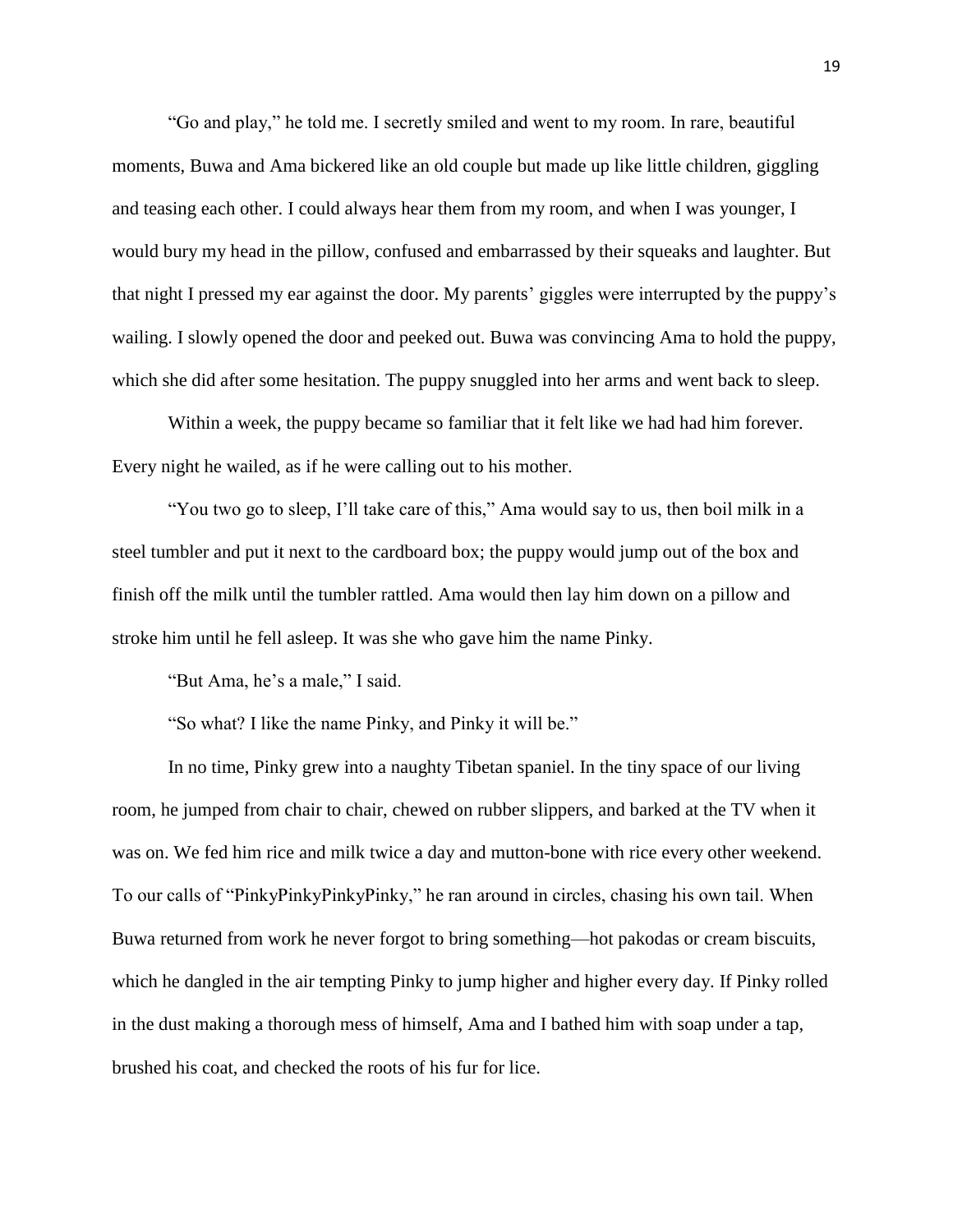A few houses away from ours lived Tol-Ko-Muwa, a childless, eighty-year-old widow. No one in our area knew her real name. As long as I can remember, everyone called her Tol-Ko-Muwa, or Granny-of-the-Alley. She wore a faded cotton sari and a pair of old rubber shoes without strings. She had a slight limp and after every few steps she stopped to gather her breath, often resting her arm against the wall for support. Rumor had it, fifty years prior, her husband, a junior advocate at a district court, had coughed up blood one night and died. The last word he spoke was her name, and since then, she had protected her name like a souvenir that might be defiled if uttered by the rest of us.

Everyday Tol-Ko-Muwa went from house to house, talking about a time when her life was filled with color and joy. Out of sympathy, people's doors remained open for her, which gave her easy access into everyone's lives whose secrets she scattered sparingly, like throwing a handful of seeds to a flock of pigeons. She also had an uncanny ability for timing her visits arriving at one house during lunch, landing at the other at teatime.

It was around three that Tol-Ko-Muwa usually came to our house, by which time I would have returned from school. Even as Ama went about doing her chores, Tol-Ko-Muwa would sit cross-legged in a corner and talk about this and that. While recounting her glorious past, her tone was nostalgic, and she placed her hand on her head, but when she gossiped about the neighbors, she was secretive, whispery, leaning closer and waving her wrist to emphasize a certain point. I could never tell if Ama paid her any attention, because sometimes Ama left the room and returned only after ten-fifteen minutes, but Tol-Ko-Muwa continued complaining and mumbling like nothing could interrupt her, until Ama placed a plate of roasted peas with a cup of tea in front of her.

≈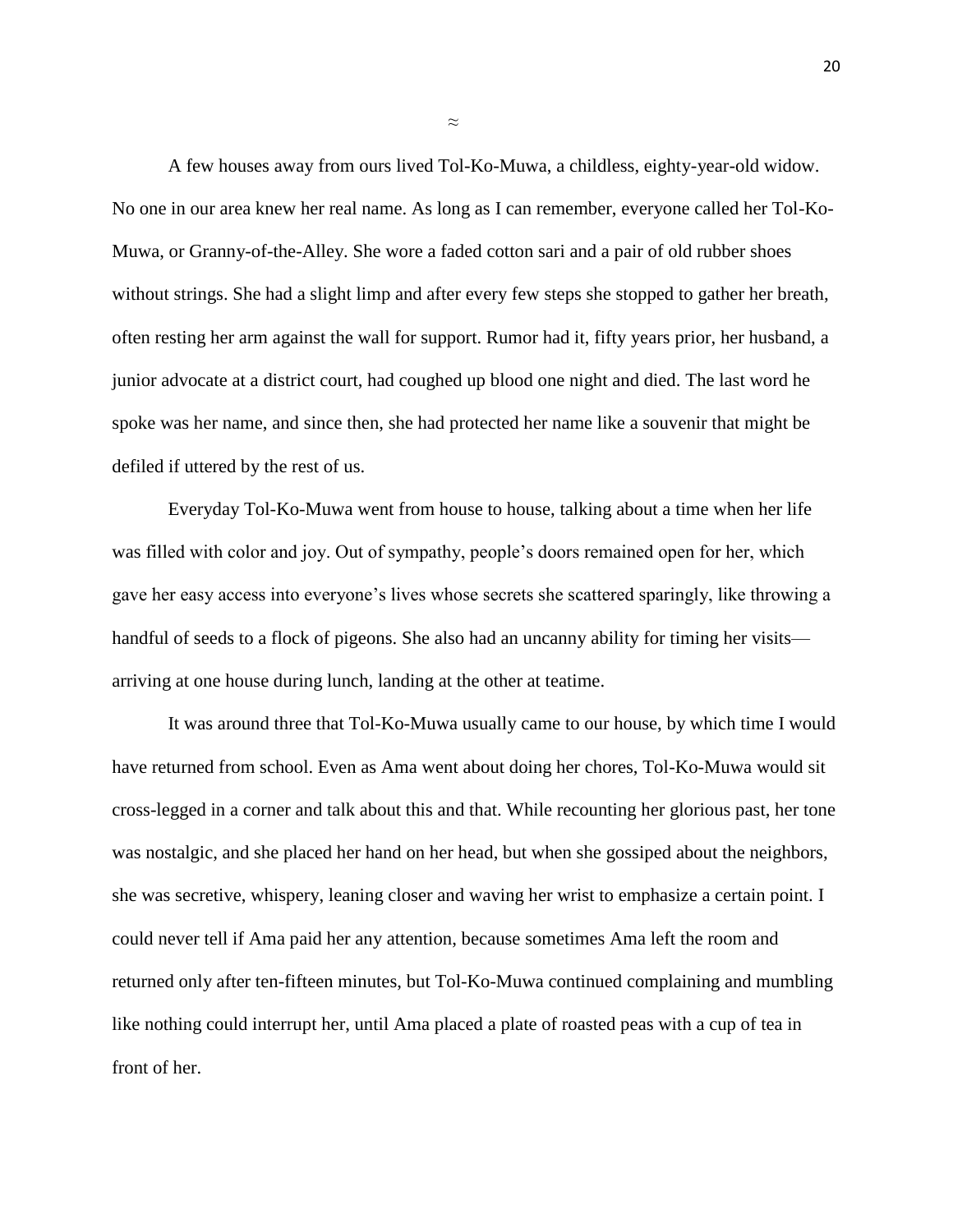"Was a time after marriage when we ate goat everyday," Tol-Ko-Muwa would say, or she'd talk about the days when her feet touched nothing but high-heeled sandals that her husband bought for her from the fancy shops of New Road. "And these days? People can't even afford rubber slippers. That Durga bahini's slippers snapped the other day and she holds them together with a hairpin. Chee, how can people be so stingy? Her husband is a miser. No matter what appearance they put up, they mix water in their milk, I've seen it with my own eyes."

She never left without prophesizing happiness and prosperity exclusively for our family.

"What do you think she tells others about us?" I once asked Ama but she said such thoughts were not worth dwelling upon; they only brought more worries.

When Pinky arrived, Tol-Ko-Muwa was shocked. She tried talking Ama into getting rid of the dog. "Such filthy creatures don't belong in a house," she said. If Pinky ran to her wagging his tail, she climbed on a stool with a broom in hand.

"He is harmless, just trying to know you. Give him a pat and he'll be happy," Ama would say but Tol-Ko-Muwa would proudly turn her head away. As Pinky grew bigger, he had to be put on a leash when Tol-Ko-Muwa visited, and he let his displeasure be known. Chained to the landing of the staircase, he barked incessantly. When Tol-Ko-Muwa walked past him I had to stand guard and restrain Pinky. It wasn't long before Tol-Ko-Muwa's visits abruptly came to an end. Instead of explaining her discomfort to Ama, she talked to the neighbors. "I will not step into a house where dogs are given more respect than people," she said. Ama chose to ignore her comments and said that after the dust settled, Tol-Ko-Muwa would find her way back to our house as if nothing had happened.

Our life had never been so exciting. My favorite time of the day was when Buwa returned from work and we took Pinky for a walk. As soon as we stepped out of our narrow alley on to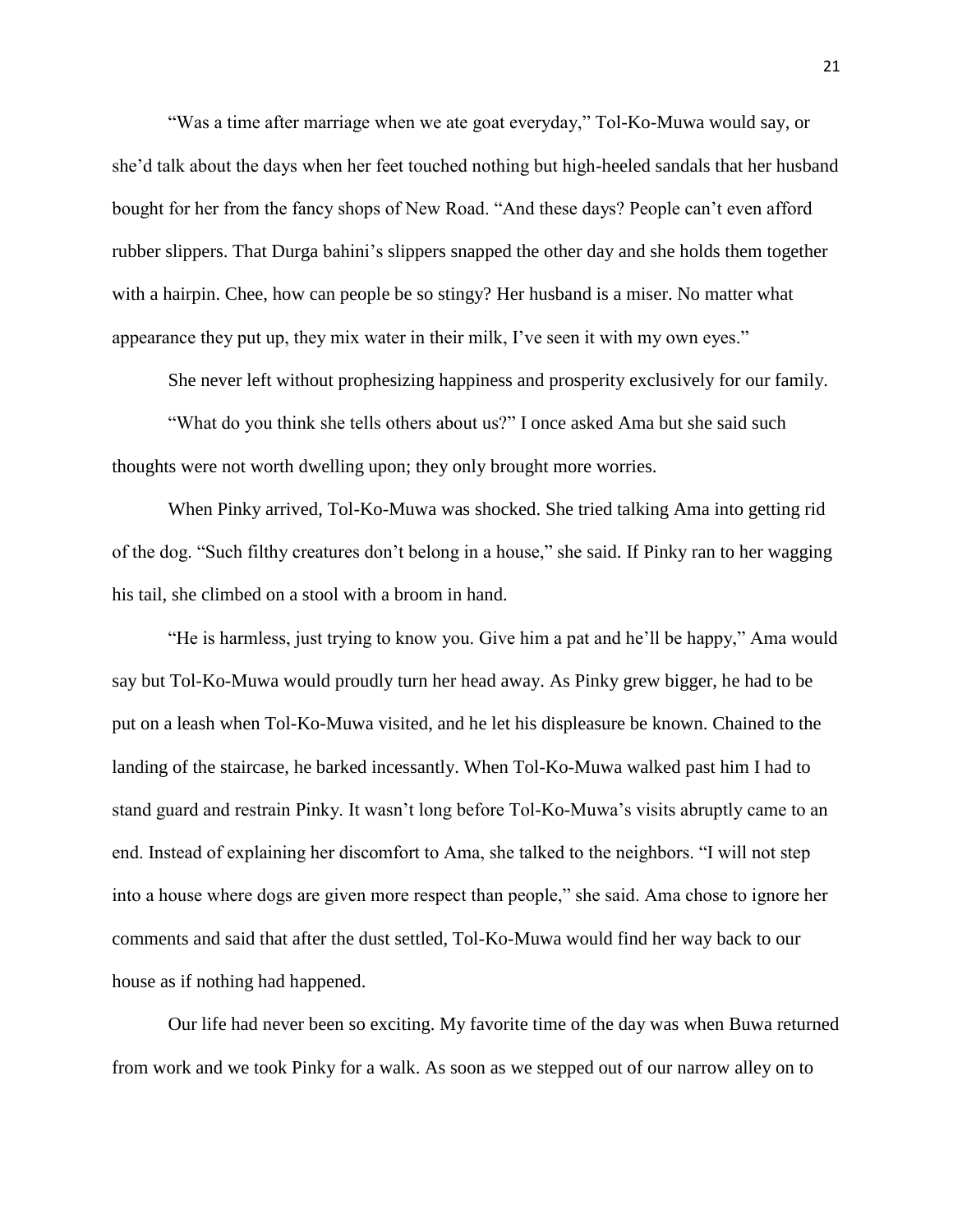the main road, children would stop playing gully-football and come running to Pinky, offering him a biscuit, asking me what his name was. Even on a leash, Pinky greeted everyone: toothless porters or tired vendors, no one was spared a tail-wag. During the walks, Buwa too smiled more than ever, his skin no longer looked tired, and walking alongside Pinky, his own steps became bouncier, younger. The minute we re-entered our alley however, the neighbors whispered, "the barking prince" behind our backs.

Our three-room flat sat above a tea-and-snack shop. By daybreak, the shop would be crowded with noisy office-goers and our flat heavy with the smell of fried vegetables and pakodas rising from below. But Ama never complained. We neighbors shared a silent understanding that we were all equal, and could rise above daily hardships only with each other's support. Choosing not to complain was Ama's way of extending support to the shopkeepers, and they returned the favor by offering us free plates of pakodas every now and then. But the arrival of Pinky shook the delicate harmony. To the neighbors, it was as if we had bought a fancy car.

Then one day an unfortunate incident befell us. No sooner had I returned from school that afternoon, I decided to take Pinky out for a walk by myself, unmindful of Ama's warnings to wait for Buwa. Perhaps my Math teacher's "Very Good" at the bottom of my notebook earlier in the day had stirred my confidence. I hooked the leather strap to Pinky's collar and off we went, running down the stairs, even as Ama beckoned at me from the kitchen.

Out in the alley, Pinky jumped and barked at the neighbors. I made sure to hold firmly to the strap and kept telling myself to be alert, but as we passed by the sweet shop, the fragrance of the freshly-cooked lalmohans captivated me. I stopped to savor the aroma of those perfectlyround sweets that Ramcha the sweet-maker arranged like a pyramid on the glass shelf. Pinky was pulling on the leash, perhaps restless to get to the main road, but the rich smell of lalmohan had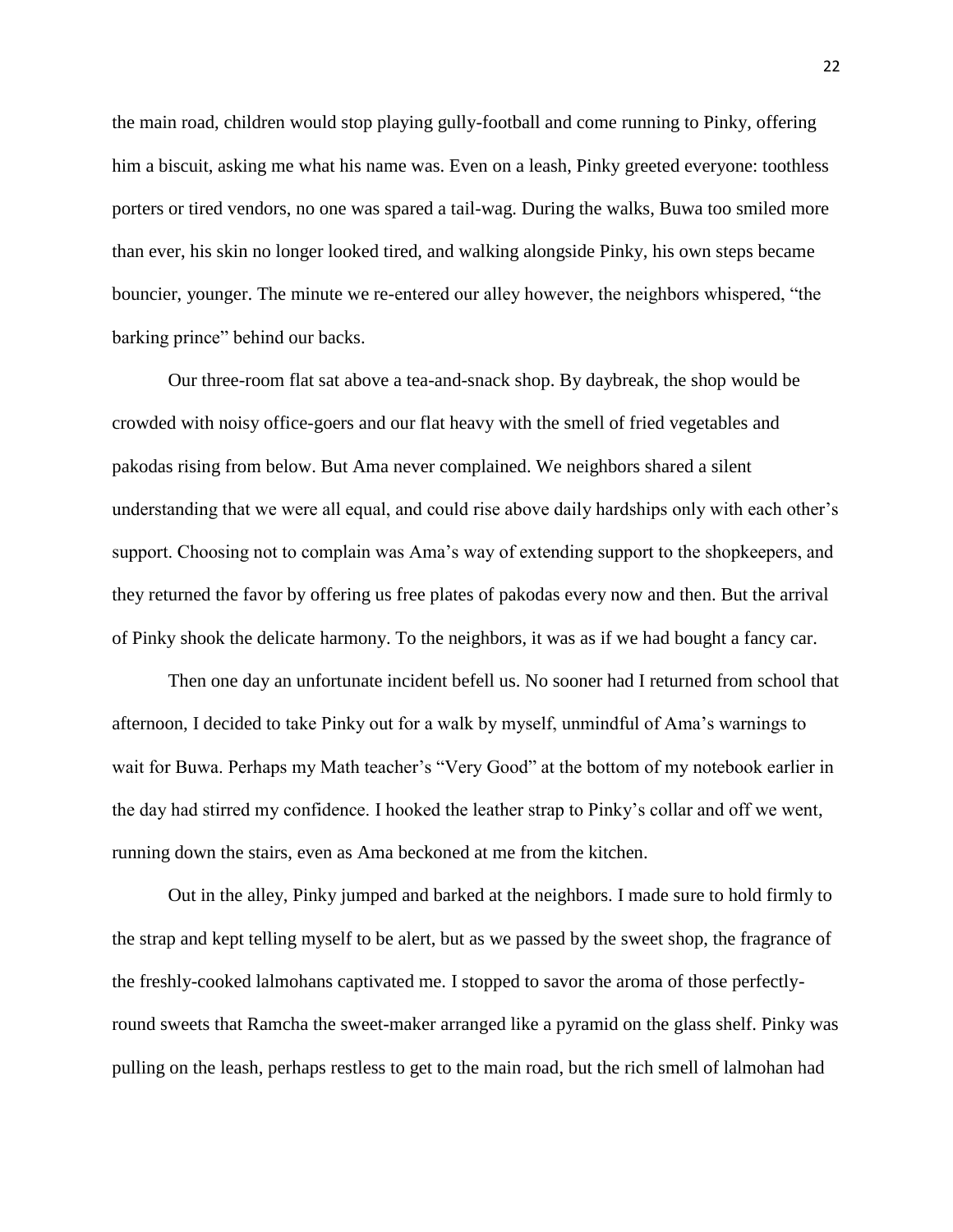found me, and now it lingered under my nose. Ramcha was telling me to shoo the dog away, but I stood, unable to take my eyes off the liquid syrup dribbling down my most favorite food. "Here, just for you," Ramcha finally offered me a free lalmohan. "Now, take that dog away," he said. As I hurried to claim my prize, Pinky snapped free from his leash.

"What have you done?" Ramcha yelled. The lalmohan dropped and splattered on the ground, its syrup trickling into a crack. Ramcha beat his forehead with his palm. "What kaliyug have you brought upon us?" he kept saying. Meanwhile, Pinky ran around the alley, causing a great pandemonium. People scampered and hid behind whatever they could find—garbage cans, electric poles—and some even went inside random shops. Pinky chased everyone, wagging his tail, barking.

"Don't run. Don't run. He doesn't bite," I said, trying to stop Pinky, when Tol-Ko-Muwa came around a corner, carrying a bowl of rice pudding. Pinky went after her. The bowl fell from her hands. She ran, tripped on a stone, and fell. After I grabbed Pinky's collar, people rushed out of the shops and gathered around Tol-Ko-Muwa. They shouted at the top of their voices, each expertly dispersing his own theory of what should be done to cure Tol-Ko-Muwa's sprained ankle. Pinky meanwhile barked even louder, confused and excited by what he had done.

By the time Buwa returned from work, a large crowd had gathered in our house. Ramcha, the sweet-maker; Hari, the shopkeeper; their wives; other neighbors—they were all there, sitting in a semicircle on the floor, surrounding Tol-Ko-Muwa, who sat in the middle with her head in her hands. The fall had strained her ankle and with everyone's financial contribution, she had been taken to a clinic. Ama and I waited impatiently for Buwa. People sat murmuring among themselves, and every now and then someone got up and poked his head out of the door to take a look at the culprit who was chained to the staircase railing, barking to let him join the crowd.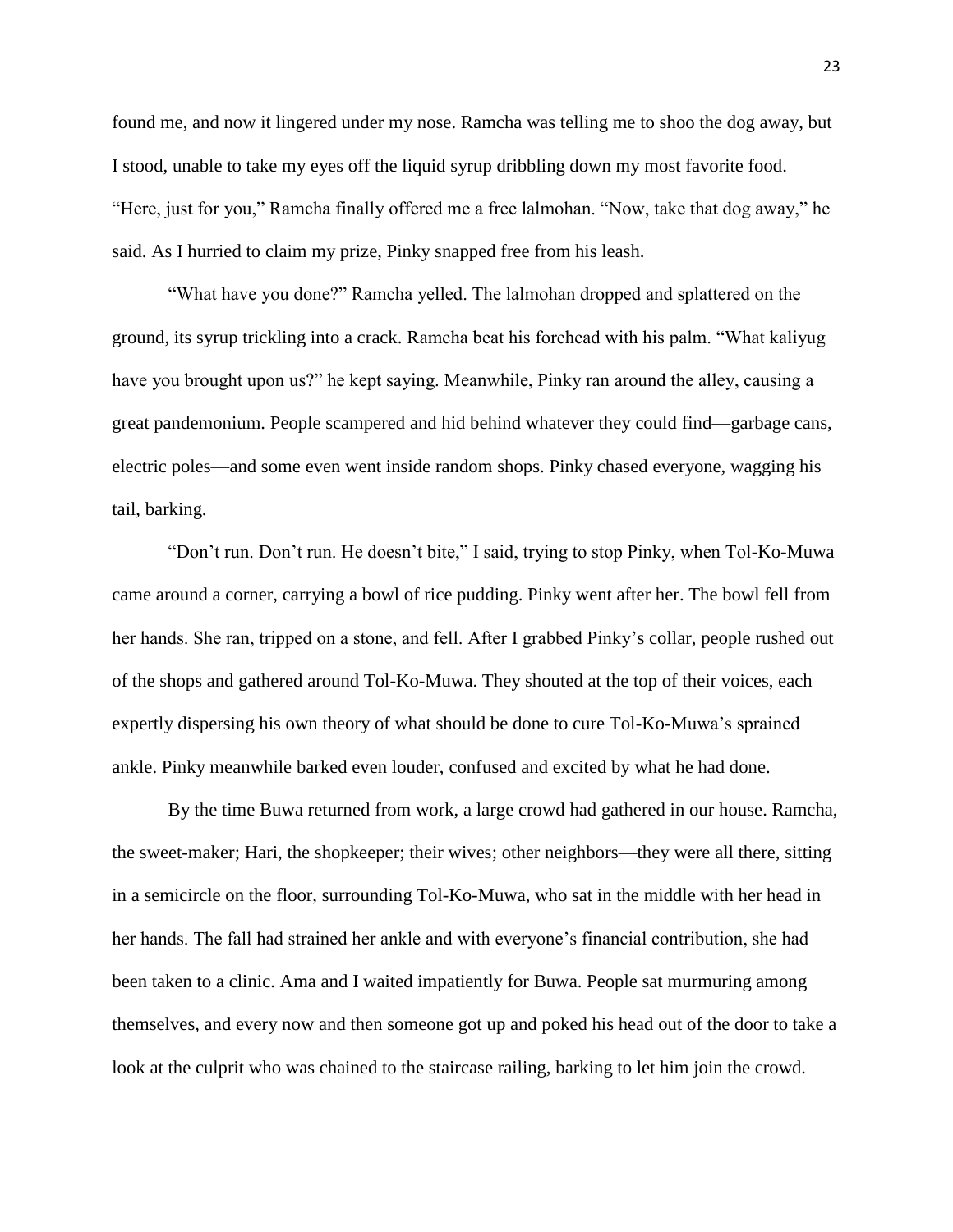"Today it was Tol-Ko-Muwa. Tomorrow it could be any of us," the sweet- maker said as soon as Buwa entered. "Thank God, she was spared the dog's bite. Imagine what would have happened then," his wife added. Everyone murmured their assents while Tol-Ko-Muwa shifted her legs and let out a long sigh.

Buwa hung his bag on a nail behind the door and looked at Ama to indicate he would like some tea. Ama went to the kitchen and Buwa sat on a chair and fanned himself with his crumpled topi. For a while no one spoke and the sharp flame of the kerosene stove could be heard from the kitchen. Ama reappeared with a tray filled with glasses of tea for everyone.

"Listen bhai," Ramcha said to father. "We all have been living together for ten-twelve years. This neighborhood, as you know, is based on mutual support. When you're in need of money, I have helped you, have I not?" He paused here, letting the effect of the sentence settle around the room. Fresh murmurs arose. People looked at each other, then at Buwa. "Now, to let a dog come and endanger the neighborhood? If that is not sheer disrespect for our favors, I don't know what is."

Tol-Ko-Muwa complained that her ankle hurt like fifteen hammers were pounding on it. "I have stopped hoping too much," she said, wiping her dry eyes with her sari.

"What happened today was regrettable," Buwa finally spoke. "And I'm glad Pinky didn't actually harm Tol-Ko-Muwa. That is what you all have not understood. Pat him once and he'll feel happy and leave you alone."

"Now, where do we have the time to pat dogs and show our affection? Really, bhai," said Ramcha. "You expect me to ignore all my customers and wait for the dog to come wagging his tail, so I can love him? Clearly, you have let the dog rule your lives for too long."

"No, let me finish. I guarantee nothing like this will happen again," Buwa said.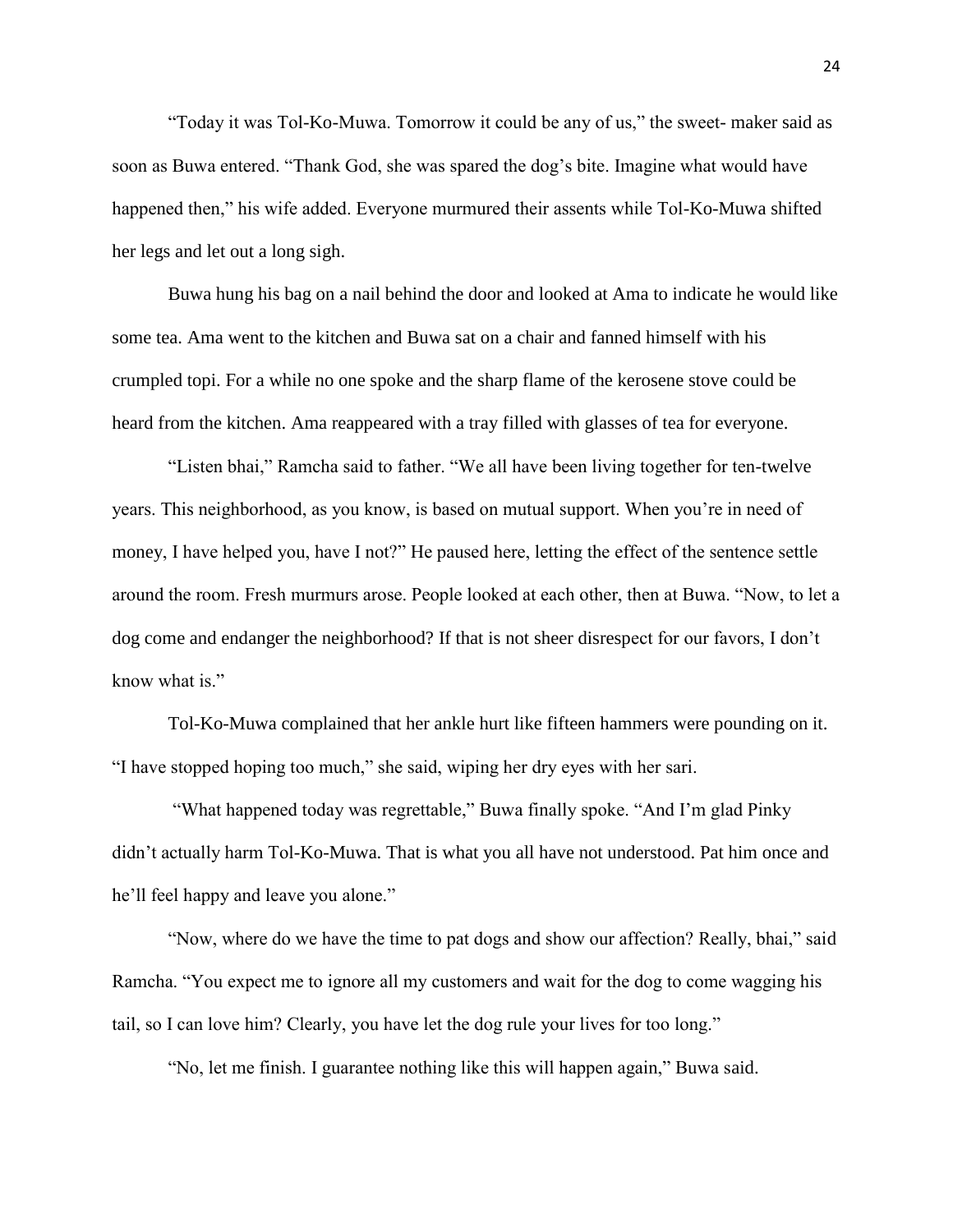Hari frowned and lit a half-stubbed cigarette which he had tucked behind his ear.

"We will keep Pinky indoor most of the time, and I'll make sure my son is not careless anymore," Buwa said. "You all can ignore Pinky and let us keep him. In my house I can do what I want."

"So tomorrow I will turn my tea shop into a bar and have drunkards and prostitutes frolicking about until midnight. I can do it, it's my shop! What do people have to say to that?" Hari said. He looked tense and the flesh on his forehead crumpled up.

There was a chorus of murmurs. Buwa threw his cap on the chair and went to his room, and one by one the people left, saying they hoped we would not let them down after all these years of living together.

Tol-Ko-Muwa stayed behind. After everyone left, she went to Ama's side and offered her consolations, interspersing her words with sighs of pain. "It must be hard to live with the knowledge that you cannot bear another child, but do not demean yourself by letting a dog take your unborn child's place." She lowered her voice. "Pray. Pray. We will all pray for you," she said, clasping Ama's hands in hers.

That evening, due to a power outage in the area, we sat by a candle whose flame sputtered on the wick like a dying goat's breathing. Still chained to the railing, Pinky had become sulky and quiet.

"We must pretend that he ran away somewhere," Buwa said. "Dogs after all are dogs. We searched behind every temple, every shop, but he outsmarted us—simply went seeking a better life."

Later we brought Pinky in. For a while he was grumpy, then he went back to his usual, bouncy self.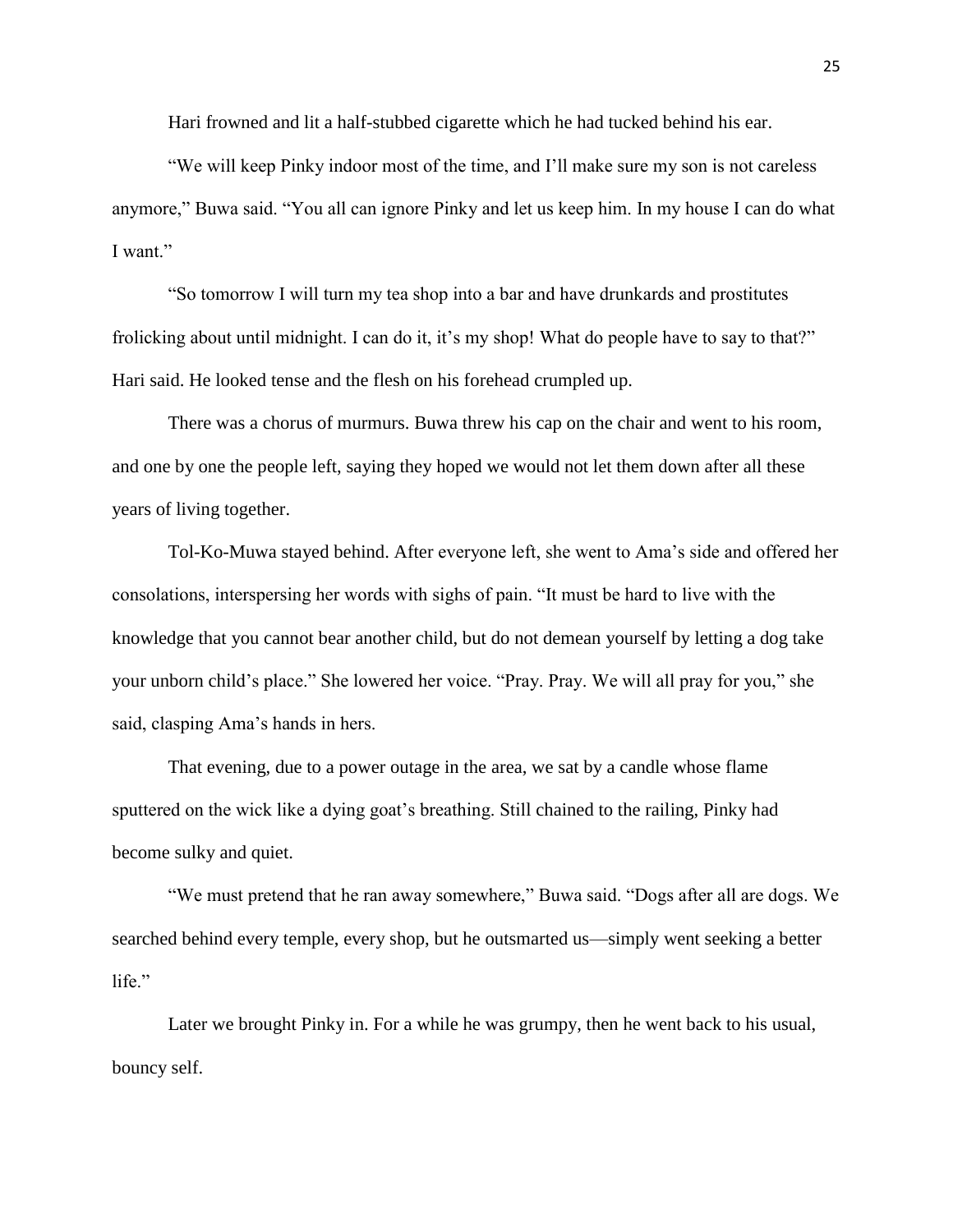"We must take him back to the temple. What choice do we have?" Buwa said. "I'll keep him in my room. I'll be careful when I take him out. I promise. Please,

Buwa," I said.

Buwa looked away. "We must accept the truth," he finally said.

I turned to Ama. She went to the kitchen and grated beetroot. Silence returned to our house like an old family member.

That night, I brought Pinky to my room. He wanted to play but all I did was cuddle him. I felt that I deserved punishment for my mistake. "You can break my leg, God, but let Pinky stay," I said many times over. Pinky eventually fell asleep in my bed. I thought of running away with him. I knew a man who ran a stationary shop next to my school. He could give me a job and Pinky and I could rent a cheap place to live. I would leave a note to my parents and they could come and visit us**.** Thinking about the endless possibilities of a new life with Pinky made me tired, and I dozed off. I woke up at dawn to the soft knocks on my door. It was Buwa.

"Time to go," he said.

Pinky jumped off the bed and went to the door. My mind was in a daze and it took me a while to remember what was happening. When realization hit me, I leapt out of the bed. Buwa knocked louder. Pinky barked and scratched the door with his paw.

As soon as I opened the door, Pinky went and wrapped his legs around Buwa's. Then he ran to Ama's room.

"We can still keep him. Please, Buwa," I said.

"There's nothing we can do." Buwa tied Pinky to a leash.

I put on my jacket.

"You don't have to come," Buwa said.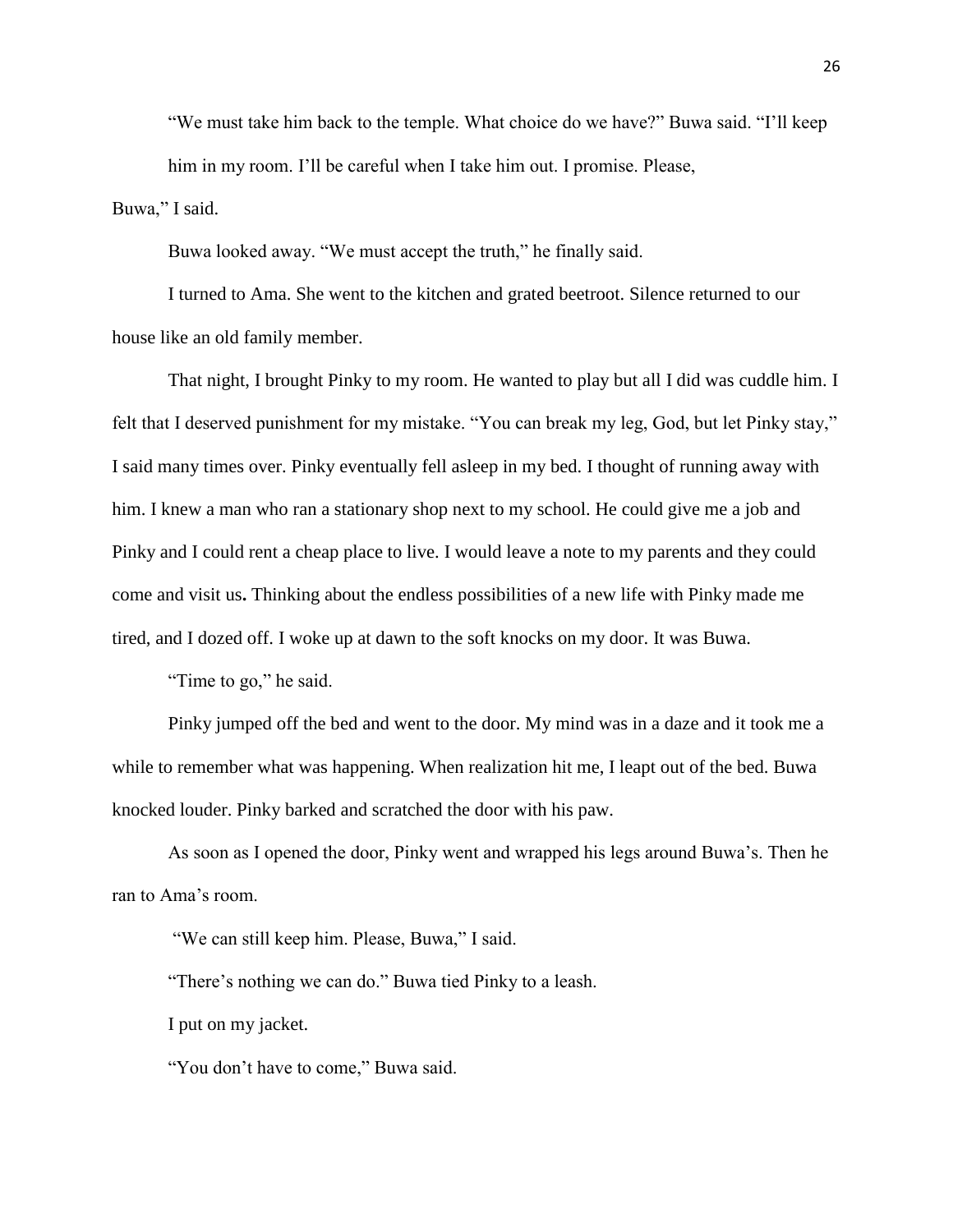I held Pinky's leash, and we walked out the door.

Ramcha was sweeping the stairs to his shop. Pinky wagged his tail, and the shopkeeper shared a joke with vegetable vendors who were sprinkling water on spinach and beetroots to make them shiny.

We walked quietly. Pinky, hopping alongside, kept sniffing the ground.

"I shouldn't have done it, Buwa," I said.

"That's okay," he said after a moment of silence.

"What will happen to Pinky?" I asked.

"I know a place behind the temple where we can tie him," Buwa said.

"And then?"

"Then a rich person will untie him and take him home. He will have a better life."

"I'm sure of that," he added after a while, and we turned the corner.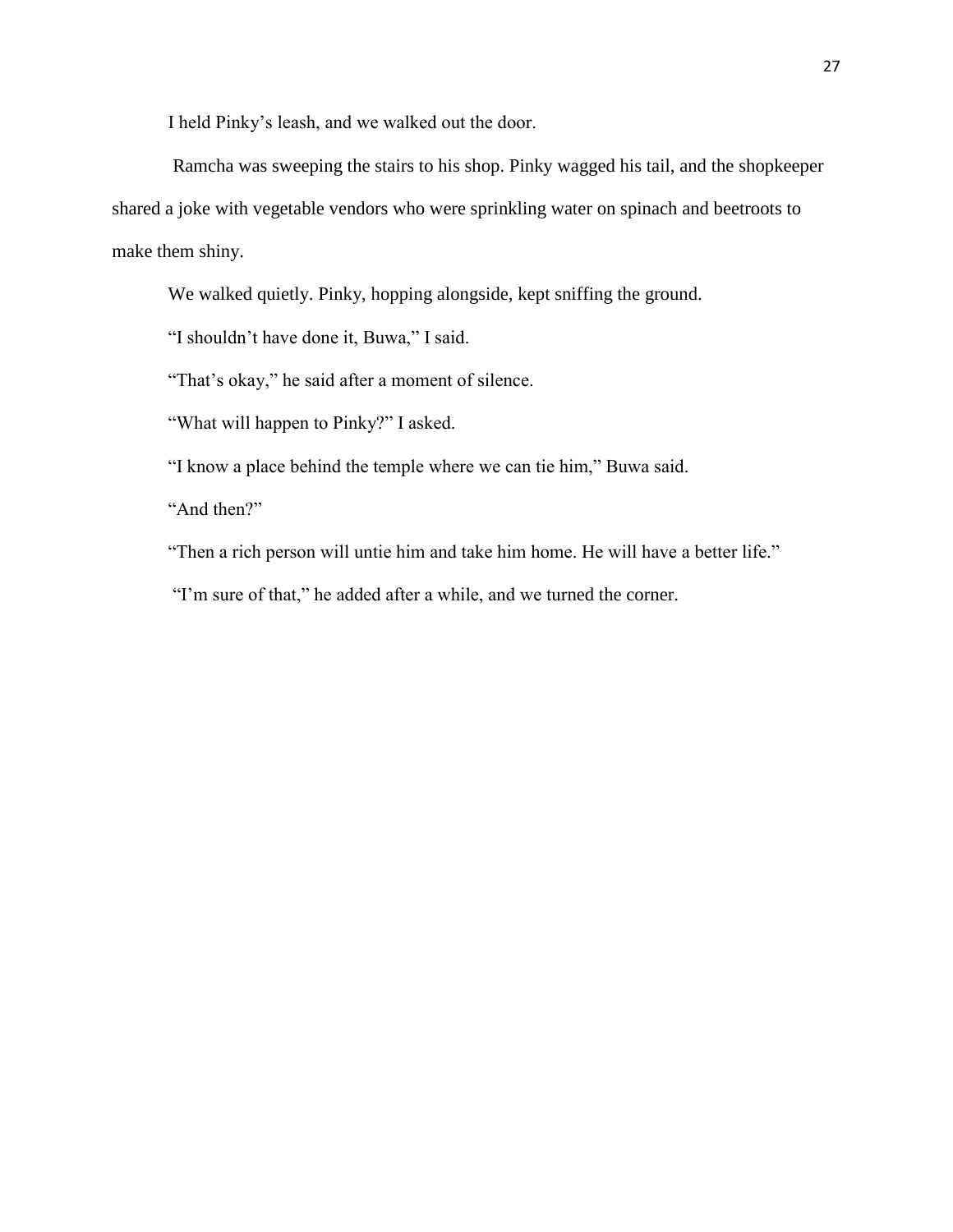#### HAIRCUT

It was quite early in the morning, but Krishna couldn't stop thinking about Iqbal, his barber. Though his wife was nagging him, he left the house and walked to the salon like there was no time to lose.

The barber was standing on the pavement, smoking tobacco leaf.

"Welcome hazur, welcome," he said. He stubbed the bidi between his fingers and led Krishna through the curtain into the clean, brightly lit salon. Big mirrors lined the walls; next to each mirror was a poster of a Bollywood star.

Iqbal was from the southern plains of Nepal, a migrant in Kathmandu. He kept a carefully trimmed pencil-moustache, put a faint touch of kohl around his eyes, and combed back his sleek hair. The checkered cloth that he draped around his waist, with the crisp white shirt that hung on his dark skin, gave him the look of a character actor from a Hindi film. While he cut Krishna's hair, he was mostly silent, as if he secretly cried for chopping off hair that wasn't his, but when he spoke, he delivered words like musical notes—high-pitched for emphasis, and long elastic drones when he was particularly servile. Krishna often complimented him for his poetic voice and the answers never failed to impress:

"What can I do, hazur? My heart is filled with rice fields I have left behind. If my voice sounds lush and green, it is my heart that is talking," and so on.

Krishna sat on his favorite chair, the one with a soft, red cushion seat. After the white cloth was draped around his shoulders and the string tied behind his back, he closed his eyes.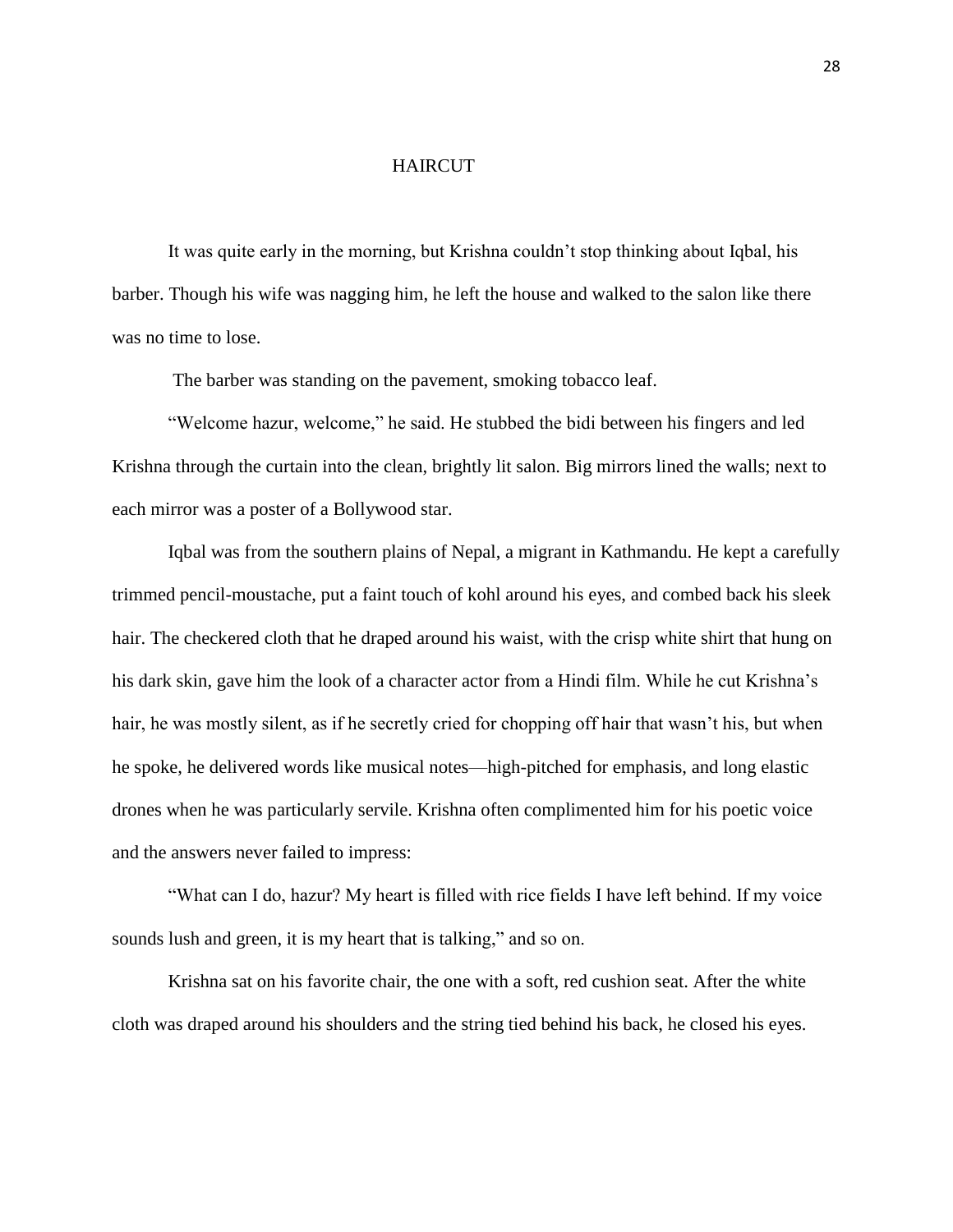"You left your wife back in the village, no Iqbal?" Krishna asked, as strands of hair fell on the white cloth.

"My begum has laid her nest in my heart," Iqbal said. "All I have to do is listen to my heartbeat. Like they say, hazur, our love is full of small gestures with grand meanings."

After the haircut, the barber gently pressed Krishna's temples and forehead; then, without asking, one by one, he undid Krishna's top three buttons and let his fingers slide under the shirt. He kneaded the skin, massaging, pressing, working his way slowly to the curve of the shoulders. Krishna's skin quivered at the touch, and in a voice barely audible, he said, "enough, enough."

"As you wish," the barber said and expertly cracked Krishna's neck bones and held up a mirror behind him.

Krishna gave him seventy rupees—fifty for the haircut and massage, and twenty, an unusually big amount—as a tip. Outside, he walked, with a soft smile, and remembered to button his shirt as he passed by the sweet shop. The shopkeeper, wearing a dirty singlet, stirred a huge cauldron where the flower-pattern jeris swam in hot oil. The jeri's sugary syrup trickled down your chin when you bit into it. "This time don't forget to pick up sweets and vegetables on your way back. Please!" Krishna's wife had said, but after the tip, he could barely afford any.

"Jeris?" his daughter asked as soon as he got home. She was lying in bed, listening to earphones and reading *Filmcity*.

"Later, okay?" Krishna said.

Nani rolled her eyes and blew a curl of hair that fell to her nose, like Katrina Kaif on the cover of the magazine.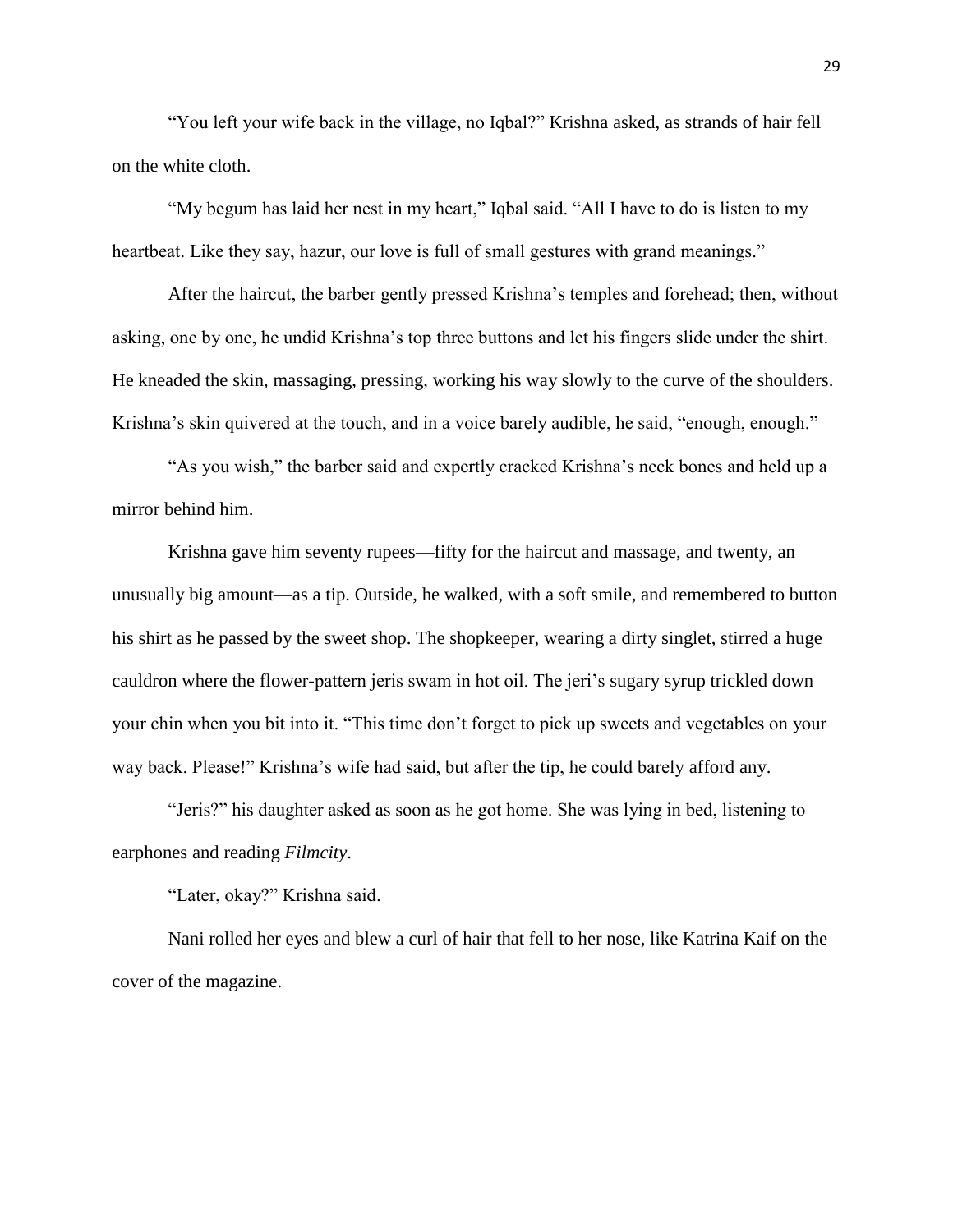In the kitchen, Krishna separated water from the rice. "That barber, Iqbal, I feel sad for him. Do you know he goes home only once a year to meet his family?" he said to his wife as the water drained in the sink.

"I'm making dal and spinach again. Nothing else." Sabitri stirred the lentil and put a drop on her palm to taste the salt. "Go take your bath. I don't want your hair messing up my kitchen."

"Next time I won't tip him so much," Krishna said. "Don't get angry."

"Always one excuse or another," Sabitri said and threw a bunch of spinach in the hot oil.

At work the next day, Krishna talked to a colleague about the blissful effects of a haircut and a shoulder massage.

The colleague looked up from behind a heap of files. "You only go for the shoulders?" He said. "I do the whole body and leg routine every month. Really, since I have been doing that, my life has changed, I tell you."

"Is that so?"

"Call him at home. They come for a few extra rupees."

A few days later, upon Krishna's request, Iqbal came to his house, carrying a wooden box full of scissors, a small mirror, and an assortment of oils and powders. He offered his salaam to Krishna, squatted at the door, and lit his tendu leaf.

"Tell him he can't smoke that thing here. Don't know why you had to bring him home," Sabitri muttered.

"Why don't you make a cup of tea for him now, please." Krishna nudged her, then led the barber to the veranda where he had spread a mattress. "I hope this is not inconvenient for you. We will skip the haircut today. But I want you to do a good massage on me. Let me also see what this 'body massage' is all about," he said, trying a laugh.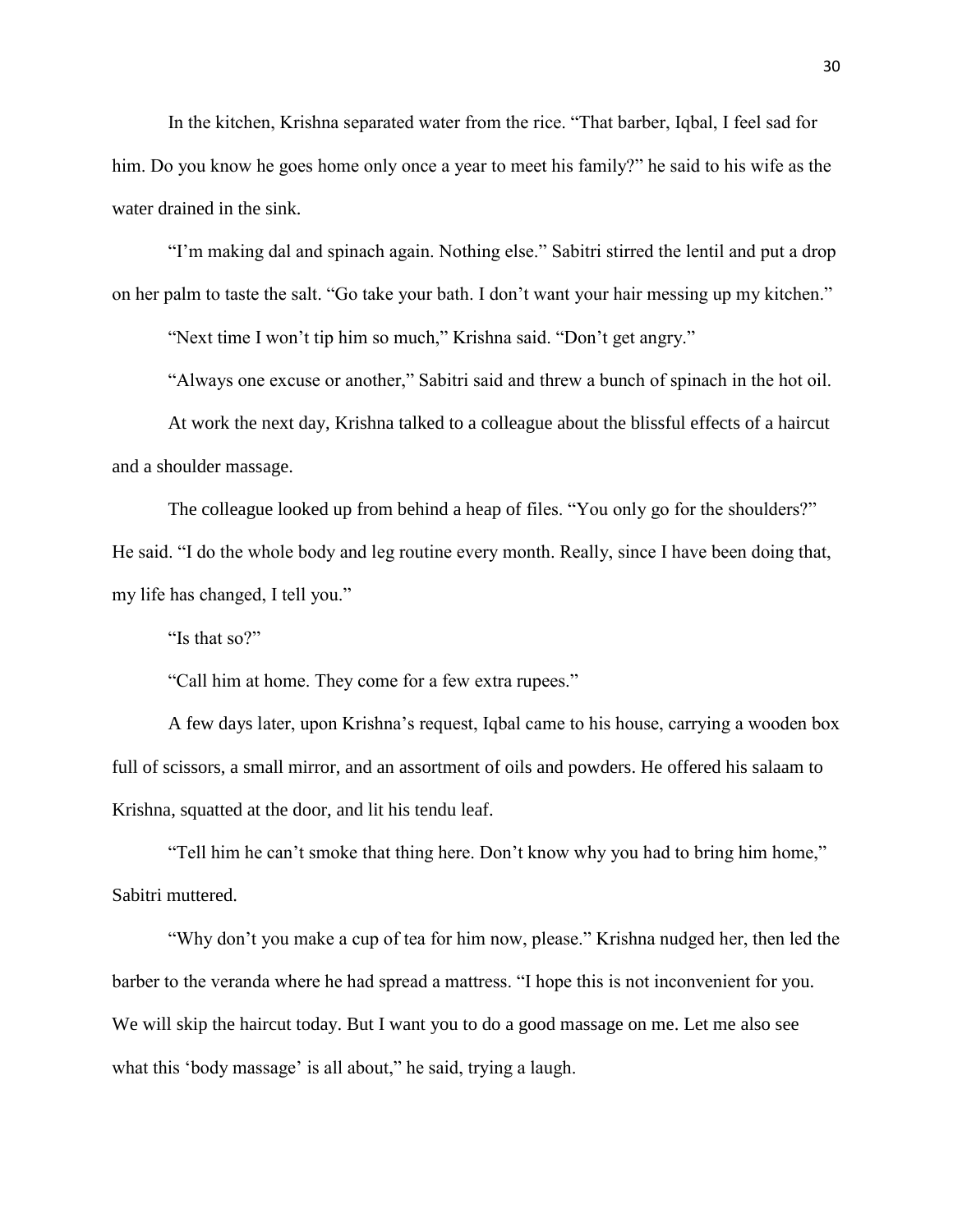Sabitri brought tea in china for Krishna, and in a steel tumbler for Iqbal. She put the barber's cup a few steps from him. After she left, Krishna offered his guest the china cup.

"Whatever you wish hazu*r*," the barber replied, poured his tea in the saucer, blew on it and took a sip, making a long, slurpy sound.

"Take off your shirt, hazur," he said after finishing his tea.

For some reason, Krishna felt shy. He unbuttoned his shirt and put it on the side. To make up for his receding hairline, his chest was generously endowed with hair, which made him all the more self-conscious. Iqbal sat on his haunches, combing his pencil-moustache and stealing furtive glances at Krishna, his kohl glistening in the afternoon sun. After taking off the religious thread that hung on his shoulders, Krishna lay with his face down.

The drops of oil fell on his back, and slowly, the barber massaged him. How good it felt: the afternoon sun, the chirping of birds on nearby trees, the warm oil. Iqbal turned into a skillful masseur. He bunched his fists and ran them up and down Krishna's back, and along the way, quite playfully, squeezed the folds of his client's skin.

"What are you doing?" Krishna asked, giggling, but Iqbal only responded with his long fingers, now supple, massaging the curves, feeling out the shapes and contours of Krishna's body. Slowly the fingers reached down and pulled Krishna's cotton trousers just an inch below his waist, and poured teasing drops of oil on the tip of his bottoms.

"Enough," Krishna said, suddenly sitting up. The oil dripped like a tiny stream under his trousers. Krishna looked around to see if his wife or daughter were watching.

"Hazur*,* is anything the problem?" Iqbal asked.

"No, no."

"Should I be gentler?"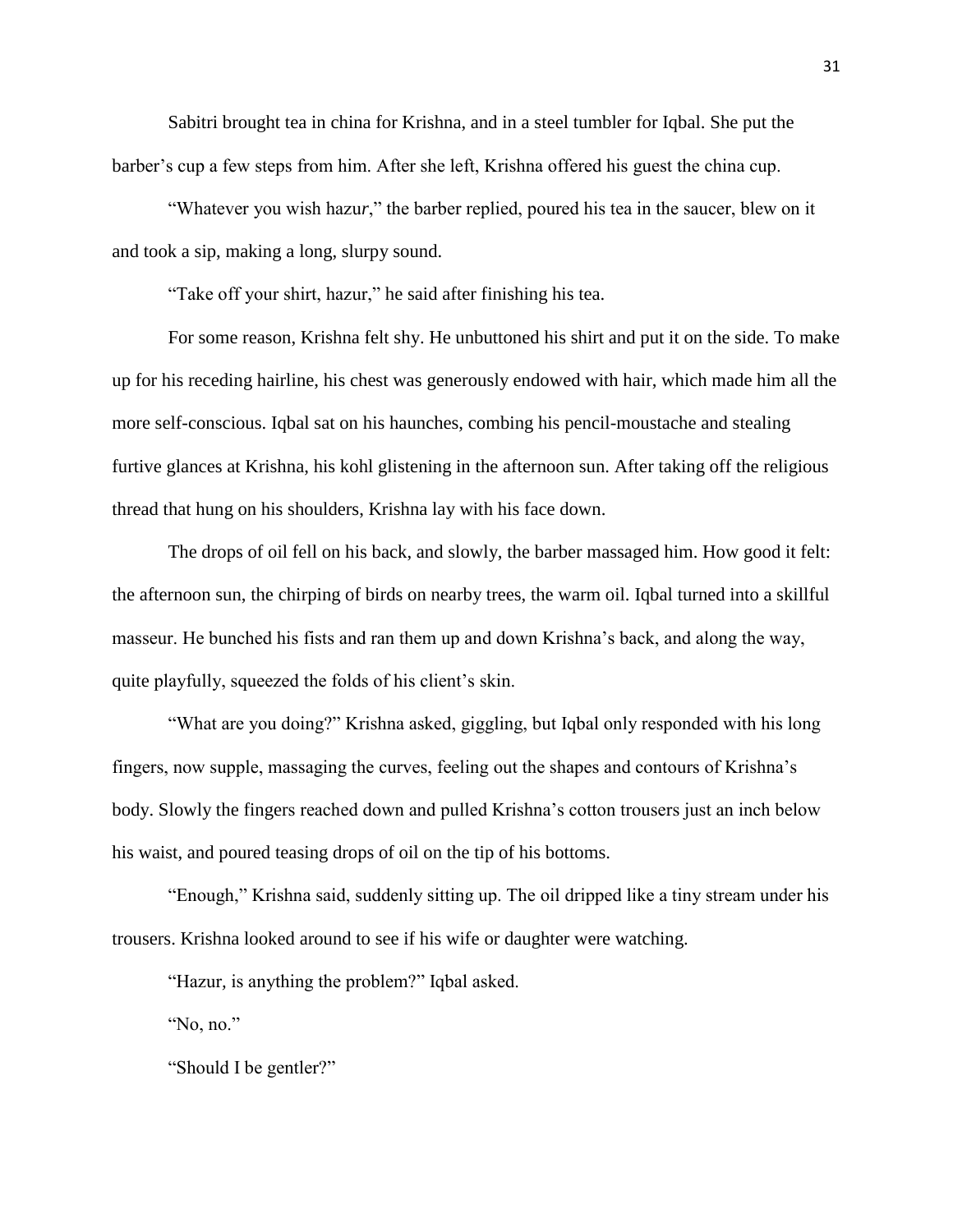"No, that's not it."

"Your skin is so soft hazur. My bare hands sink into it so gracefully."

Krishna smiled. He lay down again, this time with his face up and eyes closed.

The drops of oil trickled on his stomach, and the fingers moved slower, gentler. Krishna lay captive as Iqbal kneaded his skin as a snake charmer might play with a cobra: exciting it and taming it at the same time, and the long fingers stole away bits of shyness hiding in every pore of Krishna's skin. Before he knew it, the middle-aged man was moaning. He opened his eyes, pushed Iqbal's hands away, and sat up. His heart was knocking on his chest.

"Hazur?"

Krishna picked up his shirt and took out a crumpled fifty-rupee note.

"You can go now." He nervously clutched the note in Iqbal's palm.

"Will I have the service of attending to your hair soon?"

"We'll see. You can go now," Krishna said and left the verandah.

That night, in bed, he turned this way and that. Sabitri was softly snoring, her back to him.

 $\approx$ 

A year ago Krishna had won an office lottery, a free overnight stay for two at a hill resort, few hours from Kathmandu.

"Take the children, they will enjoy the scenery," Sabitri had said. Nani responded with a "no way," but Babu, their son, really wanted to go. "Father has never taken me anywhere," he said. Then Nani started grumbling—if Babu was going, why couldn't she go, too? They got into a fight with their mother; at the end they were packed off to the neighbor's house for the night, and it was Krishna and his wife who took the long bus journey out to the hills. They had their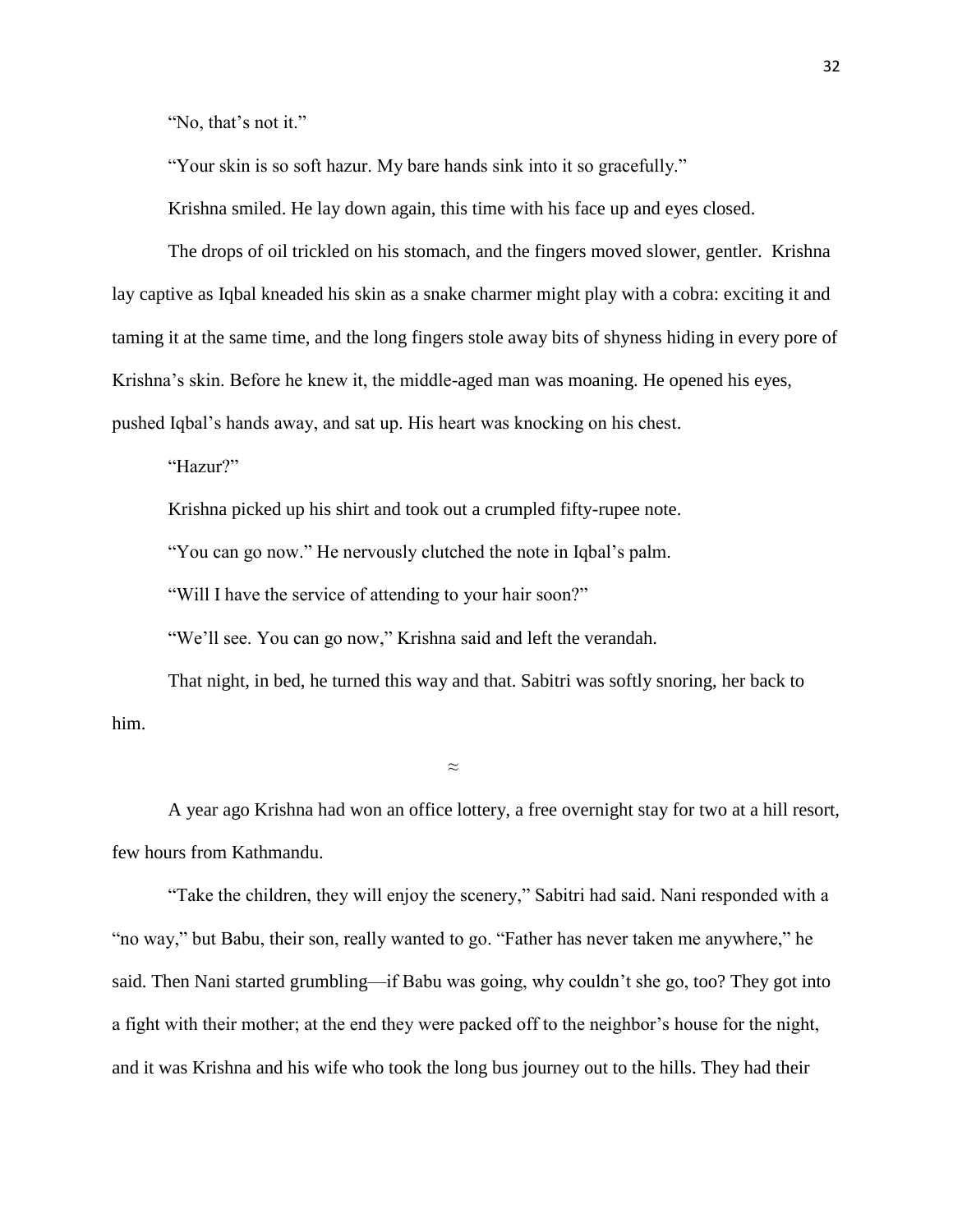free meal in an empty restaurant, then sat looking out the window. Sabitri complained about how Krishna was not being the dominating father he needed to be. Nani showed no respect to her elders. Was that the way to groom a daughter?

"Why do you always see the negative?" Krishna said.

"Raising a daughter is not like drinking water. It requires thought, some control. She doesn't listen to me because you don't say a thing to her."

"What do you want me to do?"

"Be a father. Be a man. Daughters should be allotted a careful amount of love so they don't feel deprived when they go to a new house."

"What new house? She's just a teenager."

Sabitri sighed. "What is our room number?" She said.

In room 206, Krishna lay in bed, his arm over his head. Sabitri rested against the bed post, knitting a sweater. Just as she was measuring the length of the sweater on his arm, he turned, and started kissed her palm, her wrist, her elbow.

"Wait," she said. The wool got entangled in his hand. She laughed. He pinched her. She gave him a mean look. He threw the half-knit sweater away, grabbed her, and kissed the neck.

"Slowly," she said.

"It's been so long."

"Still."

Afterward they lay side by side, staring at the ceiling. Sabitri hated the hotel pillows. They were too big, too soft. Why hadn't they brought their own pillows from home? Why were they so poor at planning things?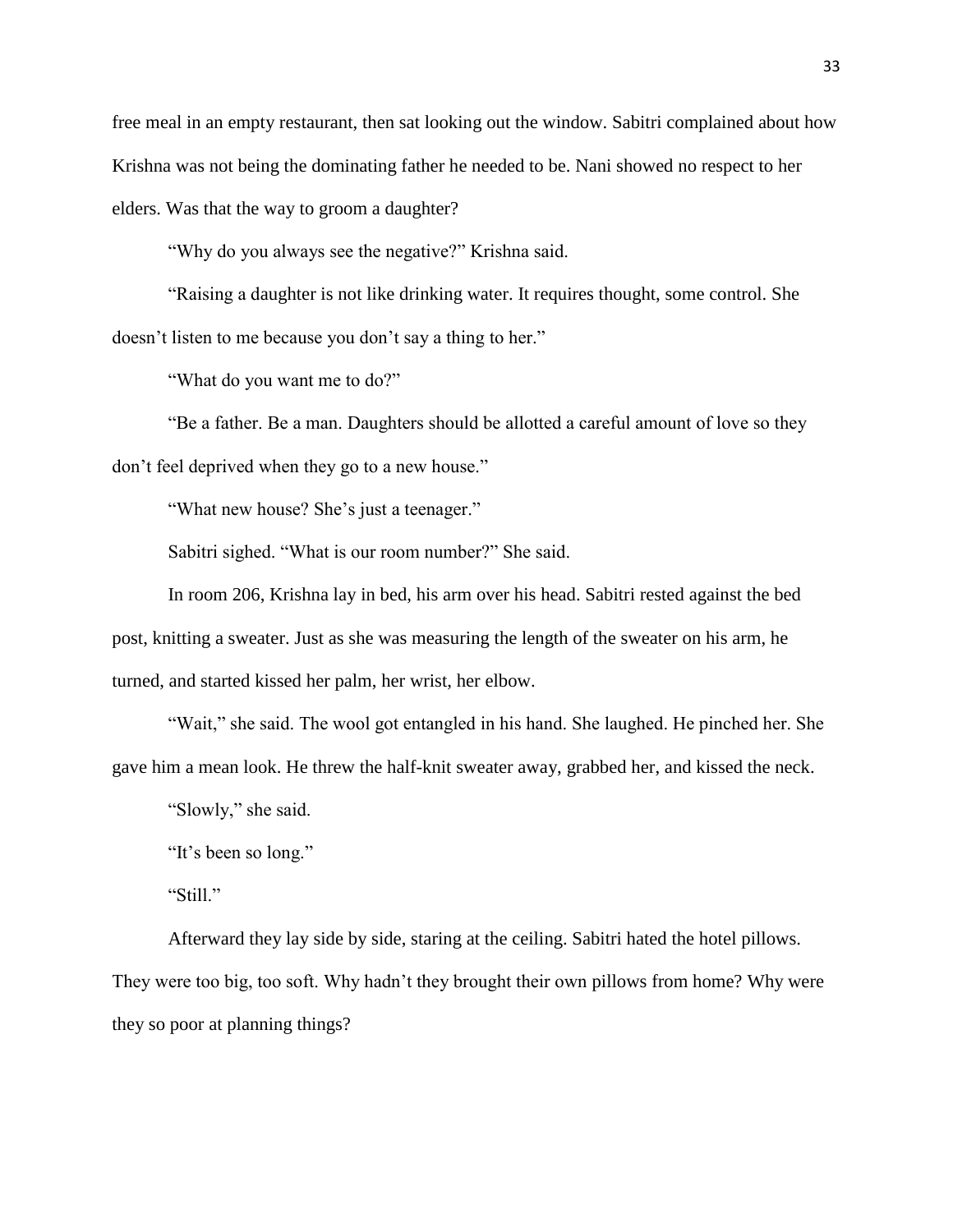"Let's sleep," Krishna said and turned around. Was a time when his wife's eyes traveled so delicately over his body, when her fingers ran so playfully across his lips, when her voice on the phone left him with no choice but to sneak out of work and come running home. After the first child was born, she changed, and began a lifelong affair with unhappiness.

≈

A week after the massage, Iqbal's touch rippled in Krishna's body, all day long.

"What is the matter with you? Are you not feeling well?" his wife asked.

"I'm alright," he said and looked away.

She was squatting, mopping the floor with a piece of rag. "You forgot to buy beetroot on your way from work. Go now, I have to cook soon," she said, wiping the sweat off her forehead with her finger.

"When will a man have some peace?" Krishna grumbled on his way to the market, and after some thought, he dropped into see Iqbal, but the salon was closed. Krishna knocked. No response. He peeped through a little crack and knocked louder.

"Hazur." Iqbal was on the other side of the road, watching. He walked toward Krishna with a smile and pushed the doors open

"Salaam, hazur, you haven't paid me a visit in a while. Even my bare walls echo with your absence. See how they light up now," Iqbal said and turned on the tube lights, which showered the salon with brightness. "You stopped the massage suddenly the other day. I hope it did not reflect my service. Were you unhappy, hazur?"

"No, no. Why would I be unhappy with you? In fact I was thinking maybe we could resume the massage. You see, I am having a little pain around my shoulders."

"Shoulder massage, hazur?"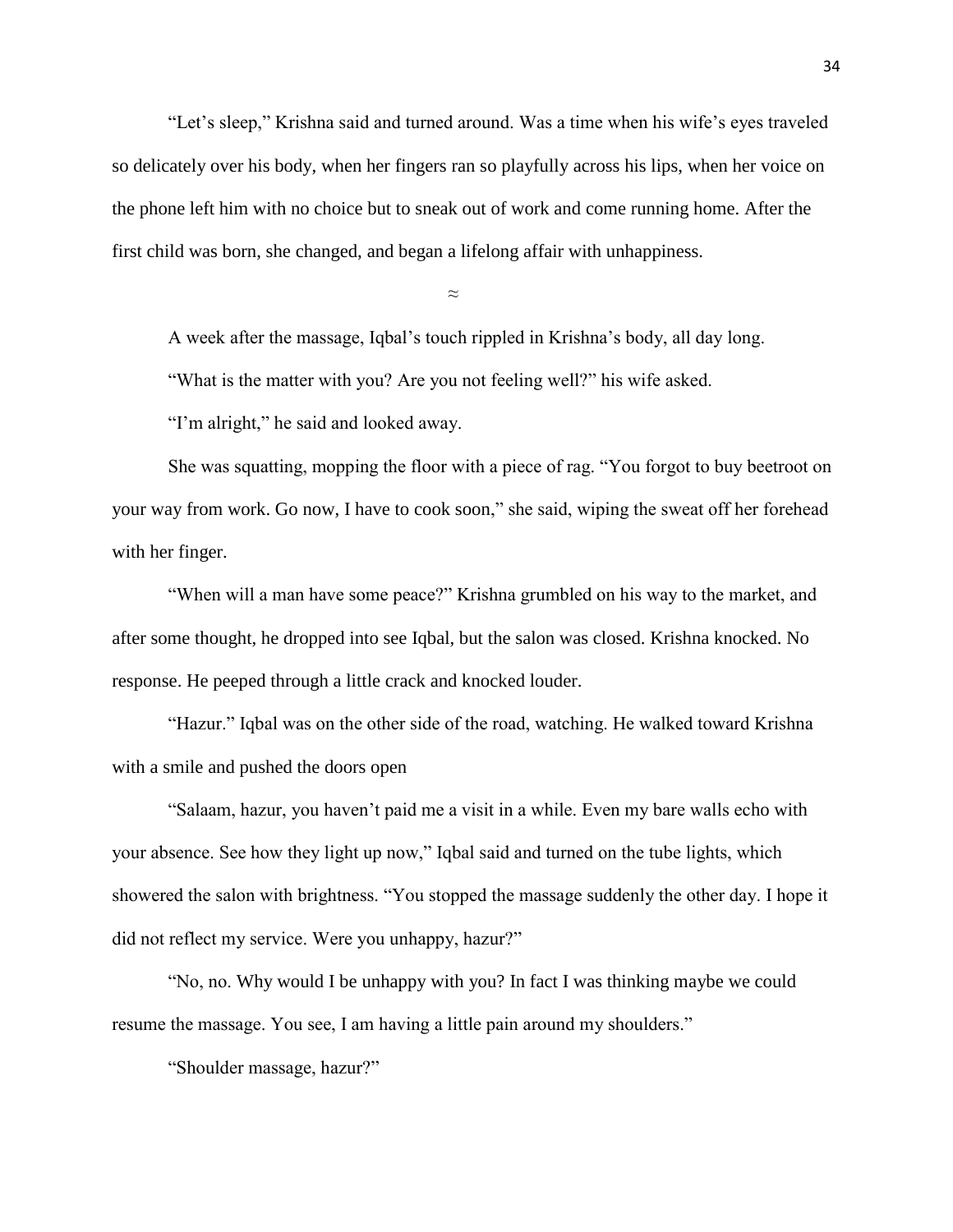"We can do body, if you want."

"What do *you* want?" Iqbal said.

"Okay, body. If you don't mind."

"How can I mind, hazur*?* Take off your shirt."

"Here?" Krishna said. A boy was sweeping the floor. Krishna did not notice when this boy had come in.

The barber said something to the boy who threw away the broom, jiggled his hips, whistled a filmy tune, and ran out.

Krishna took off his shirt and Iqbal hung it on a peg.

"You enjoy doing this, Iqbal?" Krishna asked.

"Hazur, the art of massage has been passed down in my family from generations. It is said that my great-great grandfather was a private masseur to a very rich landlord in the village who had one masseur for his left arm, one for his right arm, one for the head, one for just the legs, and so on. When my ancestor placed his hand on the landlord's arm, the great man cried with joy. All the other masseurs were immediately fired, and my great-great grandfather became the man's designated, one and only," Iqbal said. "I'll make sure you're comfortable." He took out a round cushion from a drawer, and put it on the wooden panel. "Place your head here."

Eyes closed, Krishna felt the same sensation again. It was as if the barber was inviting him into another world, a world with room for only the two of them. When the barber touched the small of his back, Krishna was breathing hard, as if snatching the last breaths of his life.

"Hazur?"

He was holding the barber's hand.

"Don't you wish to continue?" Iqbal asked.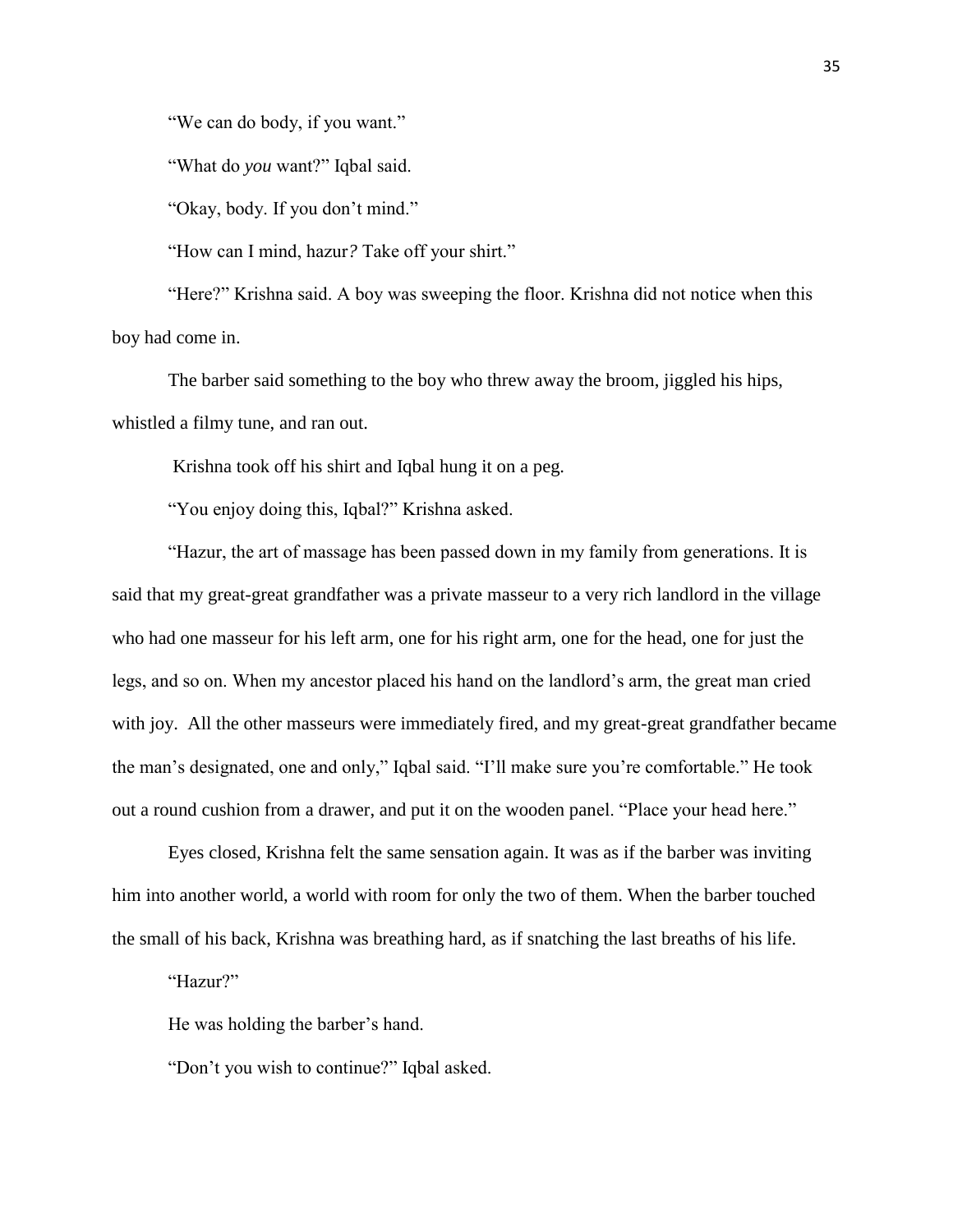"That's enough." Krishna quickly withdrew his hand. He put on his shirt, left every paisa he had on the counter, and walked out. If the barber was calling him, he did not hear.

He went straight to a temple and sat cross-legged, folding his palms and closing his eyes before Kali*,* the blue Goddess. The priest appeared from behind and dabbed red vermilion powder on the Goddess's forehead. "Stepped inside for a change?" he said, but Krishna pretended not to hear him. When he reached home, he could not remember where he left the vegetable packet. Despite the children's frantic protests at dinner, Sabitri only served rice and pickles.

That night, the table-fan rotated with a louder grunt as if it were making fun of him.

"Is something wrong?" Sabitri asked, her voice soaked with sleep.

"No, no. Go back to sleep," Krishna said.

"You're tossing and turning. Don't think I don't know what's going on."

"What?"

"You seem lost these days. Is something the matter?"

For a moment he wondered if he should tell her. That would ease his burden. Husbands and wives talked about such things, after all. "Nani's future" he said.

She turned around. "What?"

"She does well in school. Why should we weigh her down with our doubts, our objections, our suspicions? Why?"

"What is the matter with you?"

He drew a long breath.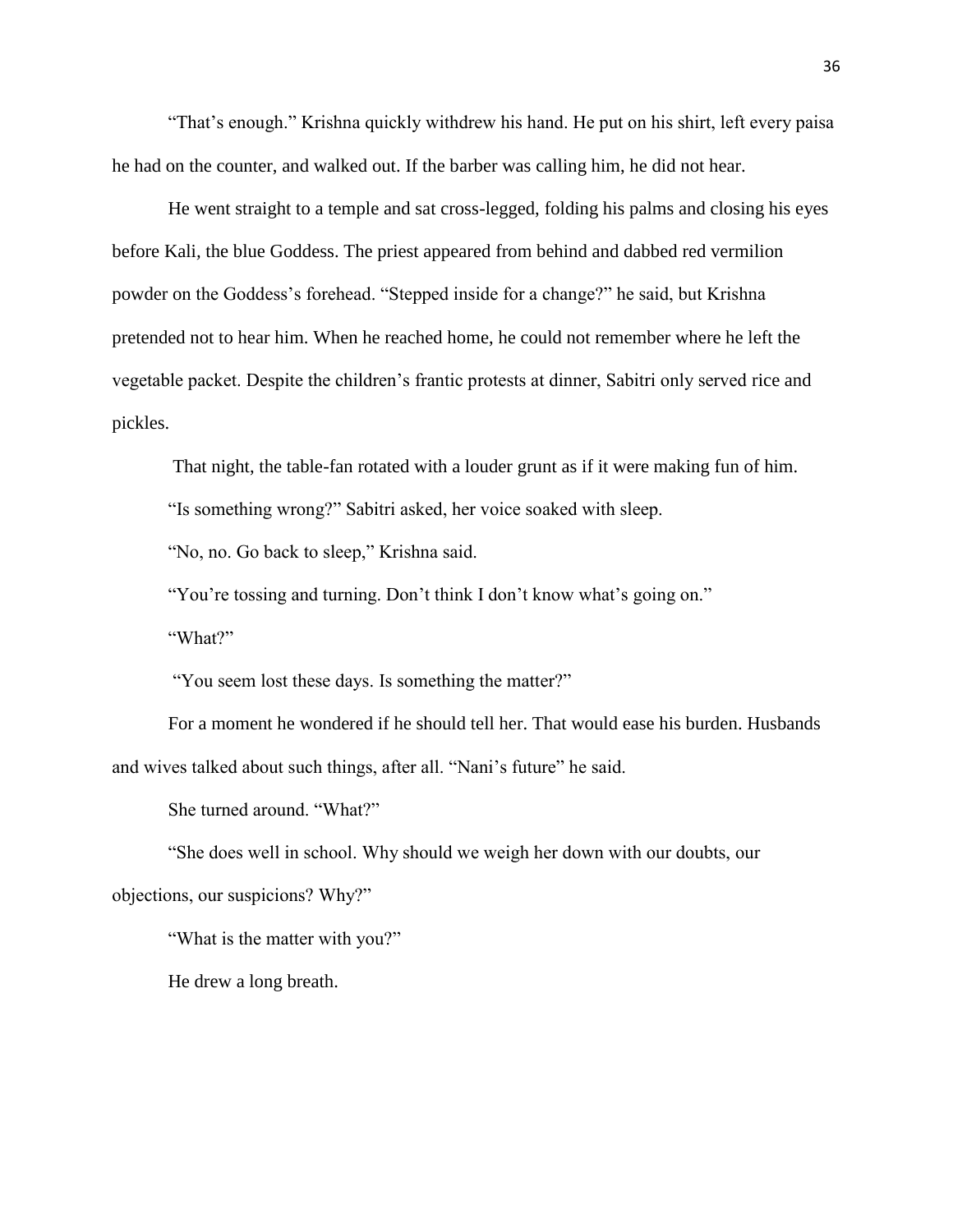Sabitri placed a hand on his shoulder. "Sita didi saw her with a boy outside school the other day," she said. "In five to six years, she will be married. What will people say if they see her roaming with boys? After all, we have a reputation to maintain."

He kept quiet.

"Just remember that it only takes a whiff of scandal to crash everything. Don't think people are blind, even walls can see."

He did not respond, and after a while, she covered her head with the quilt.

He clutched the bed sheet with his clammy palms, struggling with all kinds of thoughts. What was happening to him? Where did this illness come from?

Next morning, Iqbal was cutting someone else's hair, so Krishna had to wait on a bench. Iqbal told his customer a joke about the Mughal emperor Akbar and they both laughed heartily. Krishna looked away.

The haircut was followed by a head massage and the customer did not leave before showering his appreciation with a tidy tip. Iqbal bowed and offered his salaam to the customer. Then he dusted off the white cloth and greeted Krishna.

"Hazur*,* I've been thinking about you," Iqbal said. "You left abruptly again. Seems like my service has not met your standards lately. You know hazur*,* a cook can prepare the best cuisine by sprinkling all the spices of nature, but if he forgets the salt, it is an insult to the guest's taste buds. Perhaps, I might have unknowingly insulted the high standards I reserve for you. Allow me to be gentler this time."

Krishna looked around. There was no one else in the salon. He kept his voice down. "Don't think I don't know your tricks," he said.

"Hazur?"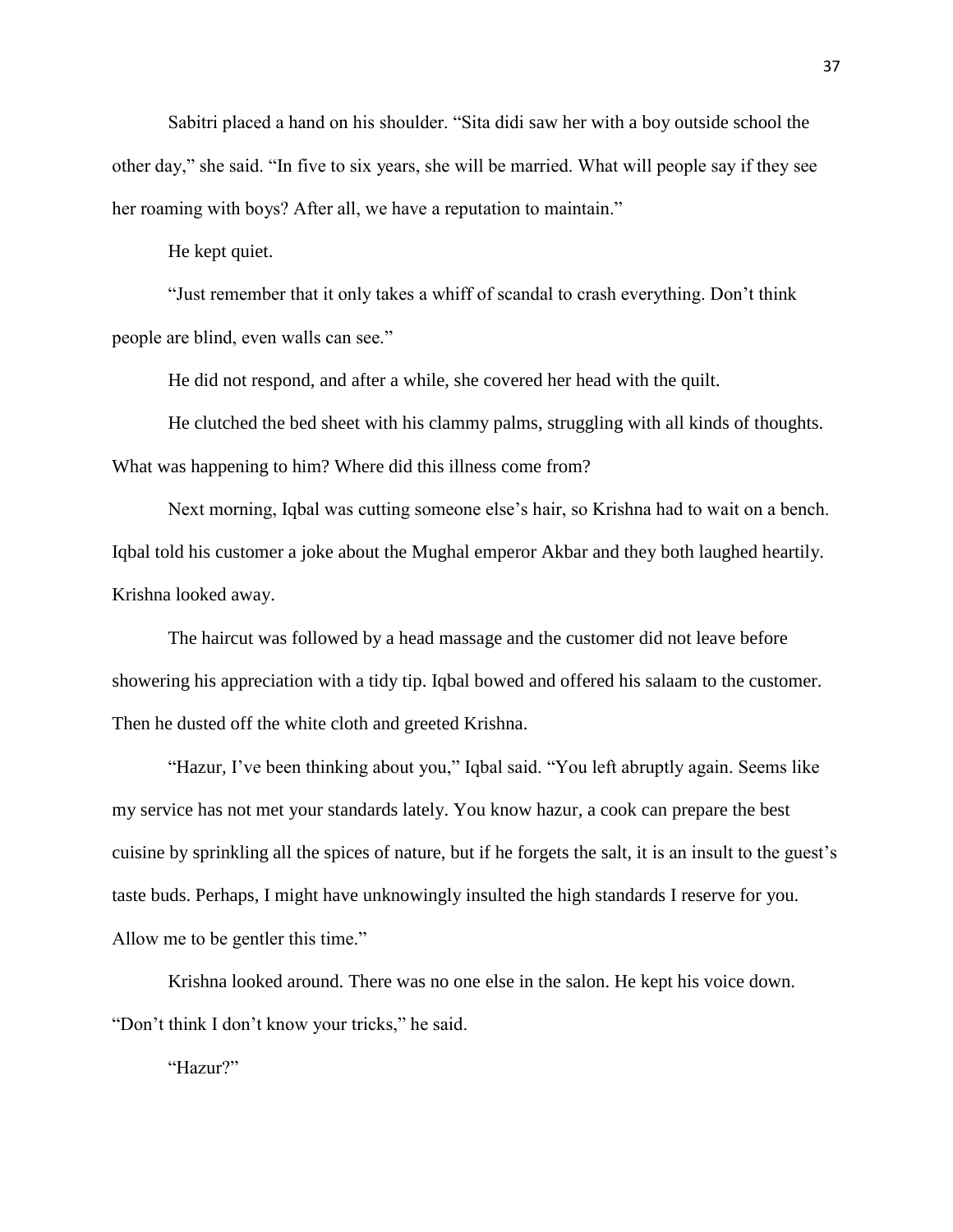"You manipulate your customers. After all these months, it took me one moment to realize what you're up to. You make people take off their shirts and expose them to ways not proper in this town."

The barber's veins stood out on his forehead.

"Hazur?"

"This is all very filthy—you, you are filthy."

"Sir, you're insulting my trade," Iqbal said.

"What right did you have to play with my body like that? Huh?"

Iqbal took a few steps forward, prompting Krishna to step out. On the pavement, loud enough for passers-by to hear, Iqbal shouted, "In all of history, fools have always mistaken art for trickery."

Krishna hurried down the road. He was shaking.

"Listen!" it was Sabitri. She stood with a bag of vegetables in front of a stall. "Why are you walking so fast?" she said.

"Oh, you are here?"

"Where did you disappear all morning? My whole mood is spoiled. This vegetable market is a competition for cheats."

"Let's go home. I'm really tired."

"We need squash. Come with me and carry the bags. What are you doing roaming around?"

"Nothing," Krishna said and followed his wife to the vegetable market.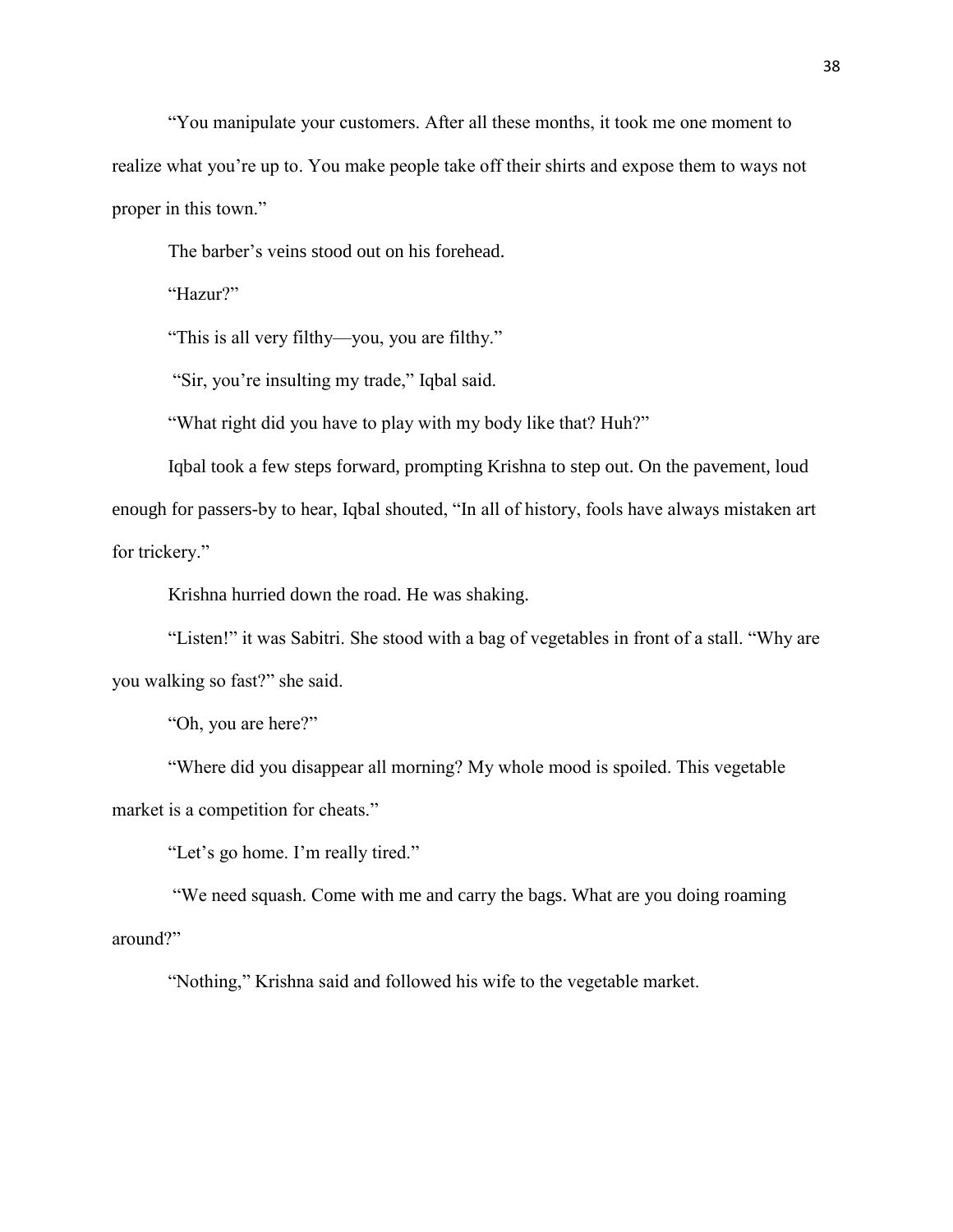## GINGER TEA

As soon as Ma entered the crowded vegetable alley, she was greeted by a chorus of voices. "Didi, just for you. Over here, here." The shopkeepers stood behind their stalls and tossed a handful of water on their vegetables. They clanked their weighing scales and shouted out their prices. Ma walked from stall to stall, making her way through the crowd, smelling a tomato here, feeling the firmness of an eggplant there. The dark glasses perched on her head with the Louis Vuitton dangling on her arm inspired the sellers to charge her three times the usual price, a gesture that flattered Ma. All she had to do was pick what she wanted and it was delivered to her Honda Civic, parked outside the narrow entrance of the alley, right by a shed of bricks and sacks. A policeman stood in the shade sucking on a mango pit. For a small amount he made sure no one went near Ma's car.

As the sellers out-shouted each other for her attention, Ma walked with her chin raised, a hanky held to her nose. "Hajur, fresh onions, just for you. Come with me—this way, please." A madhesi with paan-stained teeth grabbed Ma's wrist with his bony fingers.

"What do you think you're doing, Mister?" Ma said, her voice barely audible above the din of bargaining women. The man pulled her toward his onion basket which he had strapped to the carrier of his bicycle. "Help," Ma screamed. A gash-lipped character pushed through the crowd and confronted the madhesi who finally let go of Ma's hand. The two men argued over whose territory this was and then started kicking and hitting each other.

A crowd gathered to watch the spectacle. Ma stepped away and hurried along, mindful to raise her heels around muddy puddles. When she reached the car, her trembling finger pressed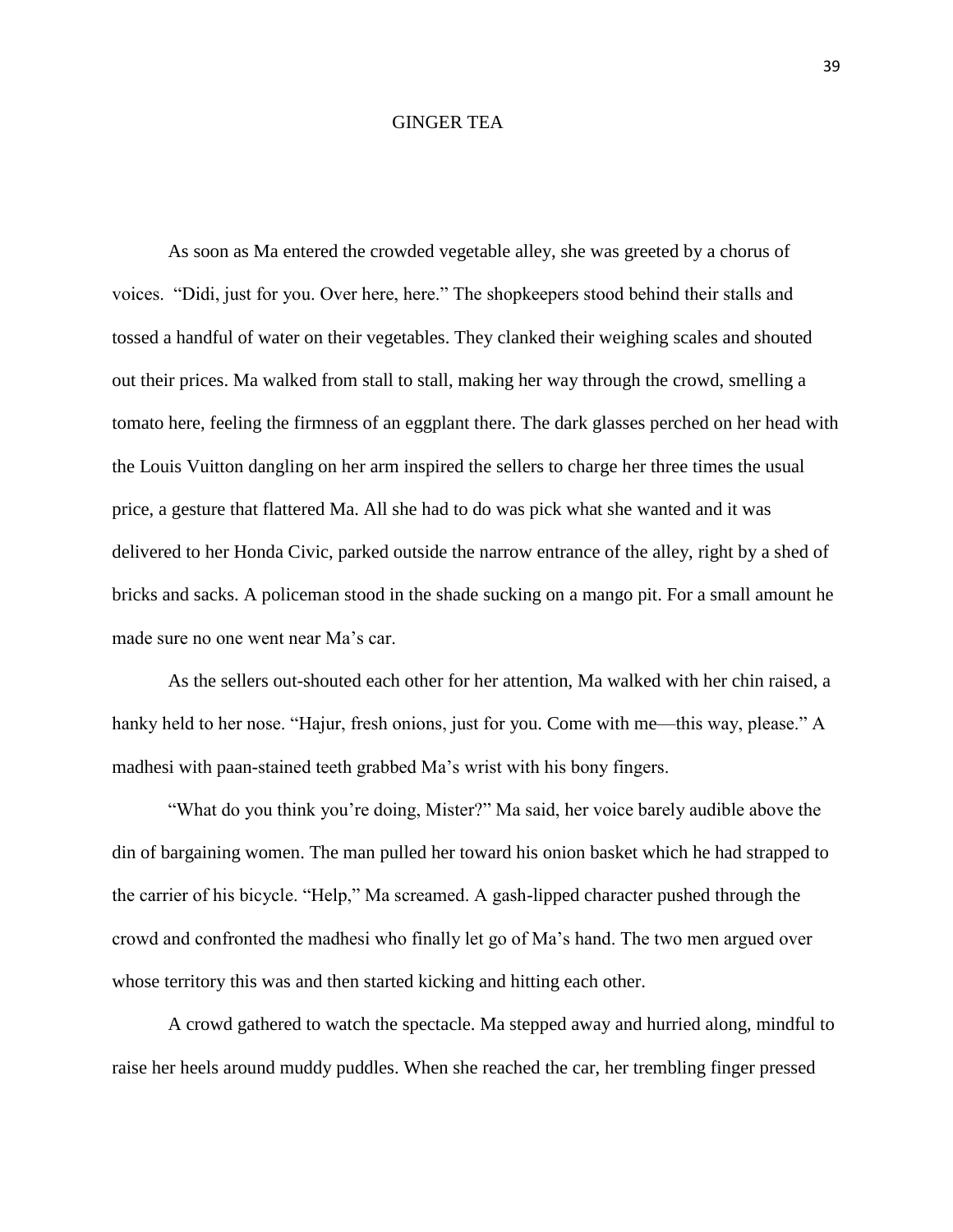the wrong key button, setting off the security alarm. The policeman poked his head out of the shed. Ma got into her car, threw a crumpled hundred-rupee note out the window, and sped away from the policeman who came out running for his tip.

Tempos, motorcycles, cars, taxis fought for space in the street, one-fourth of which had been dug up by the Kantipur municipality. The stink from the ditch gave Ma a migraine. She touched a pad on the dashboard which automatically rolled up the windows. The crisp airconditioning calmed her nerves. This was the world she belonged in. Kathmandu was turning into a jungle—what else could one expect in a city taken over by savage villagers?

Ma was mulling over such issues when she saw *that* person's motorcycle, parked right in front of her gate. She honked until the gatekeeper came running and moved the motorcycle to a spot under a tree.

Ma ordered the gatekeeper to park and went straight to the kitchen for an aspirin. In the living room, her daughter sat on the couch, legs stretched out on the settee, talking to the person whose motorcycle was parked outside. Rajesh? Ramesh? The so-called drama actor. Ma couldn't stand the sight of him, his ponytail, his shabby kurta and jeans, and the unapologetic stench of cheap cigarette that lingered around him. As she fumbled in the kitchen cabinet for her aspirin, Ma could hear her daughter giggling and speaking in a low voice with that fellow. What would people say if they saw the daughter of Sunil Raj Joshi mingling with a third-rate drama actor, right under Ma's nose? One nasty remark was enough to cut the man down to size, but Ma restrained herself, fearful of Meena's reaction. On a whim, her daughter was capable of turning the whole world against her own mother.

"Geeta, my medicine," Ma called the maid and went to the verandah where she sat in an armchair under the awning. She rested her head in the groove of the chair. Geeta tore the

40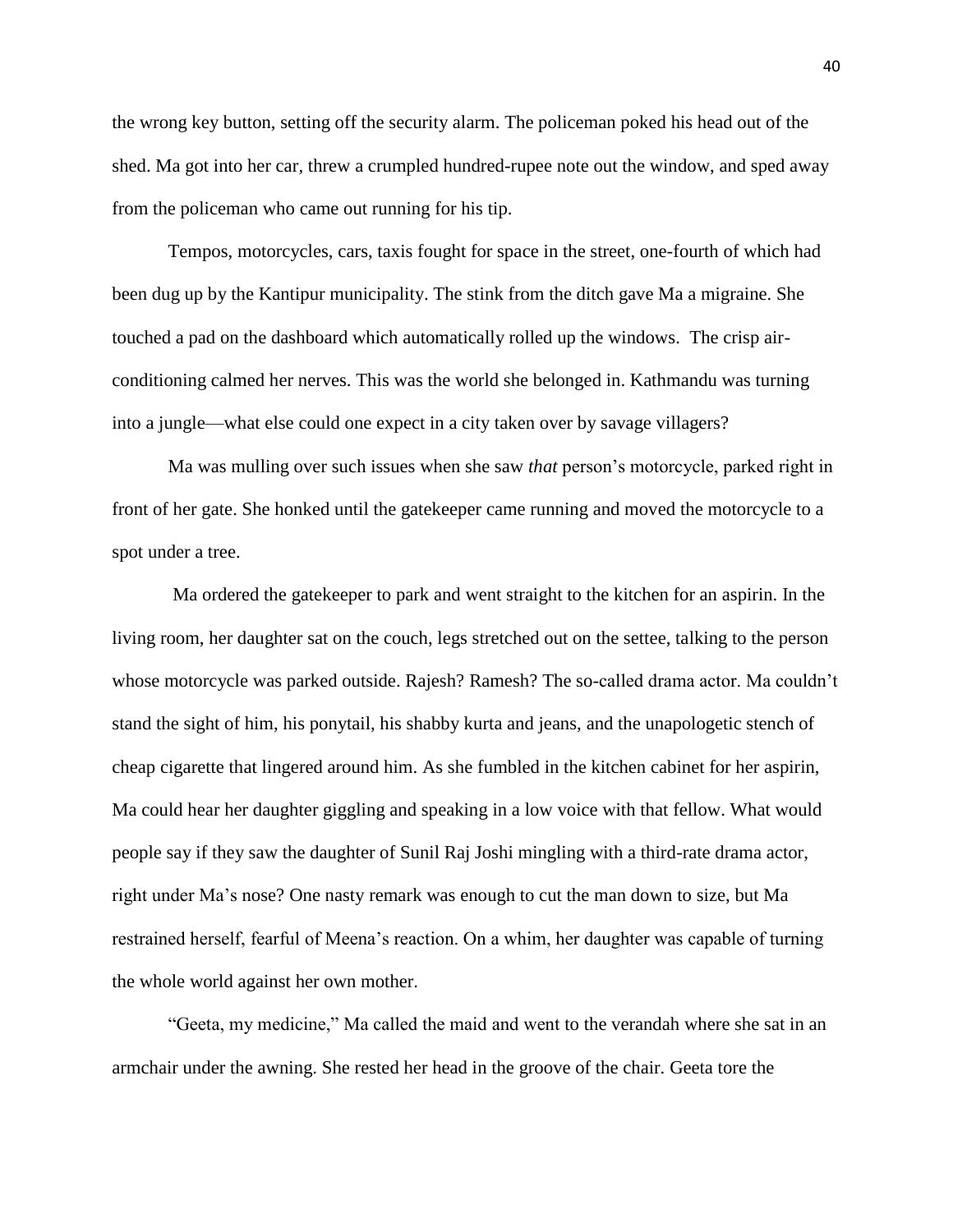medicine wrapper. Without touching the tablet with her finger, the maid gently scraped the tablet out and let it drop on the tip of Ma's protruding tongue. Looking directly at the vine-beamed ceiling, Ma took a sip of water, then closed her eyes as Geeta gently massaged her temples.

"How long has that drama-baazi been here?"

The maid told her he'd drunk not one, not two, but three cups of coffee already.

"Do you know how much trouble I went through in the market?" Ma said. Before Geeta could respond, she added, "It is not my job to go to such filthy places. Why do you people make me do it? You go with the driver next time. You're twelve years old—it's time you did something worthwhile."

"But you told me I should never leave the house alone. And that driver? All day, sitting in the shade reading the cinema magazine. Even Bruno works harder with his useful barking," Geeta said, pressing the curve of Ma's eyebrows with her index fingers.

"Talk, talk talk, from morning to night—that's all you do. Go now."

Geeta asked if she wanted more water. Ma flicked her wrist in reply. After the maid left, Ma picked up the newspaper from the low table next to her chair. She skipped the political section and glanced at the horoscope on page three. "An upsetting dream may awaken you from a nap; avoid obstacles to your goal" was the prophecy for Karkat, her daughter's rashi. Ma was troubled by Meena's fitful behavior. The girl's older brother was studying law at Harvard, and Meena was expected to follow the family tradition in law, or get into a top MBA college in America, but ever since she passed her twelfth with distinction, Meena had been wasting her time writing poems and stories.

Meena *always* misused her freedom. The night before her final exam she'd come home past midnight, raksi on her breath, and offered no apology to Ma who had fallen asleep on the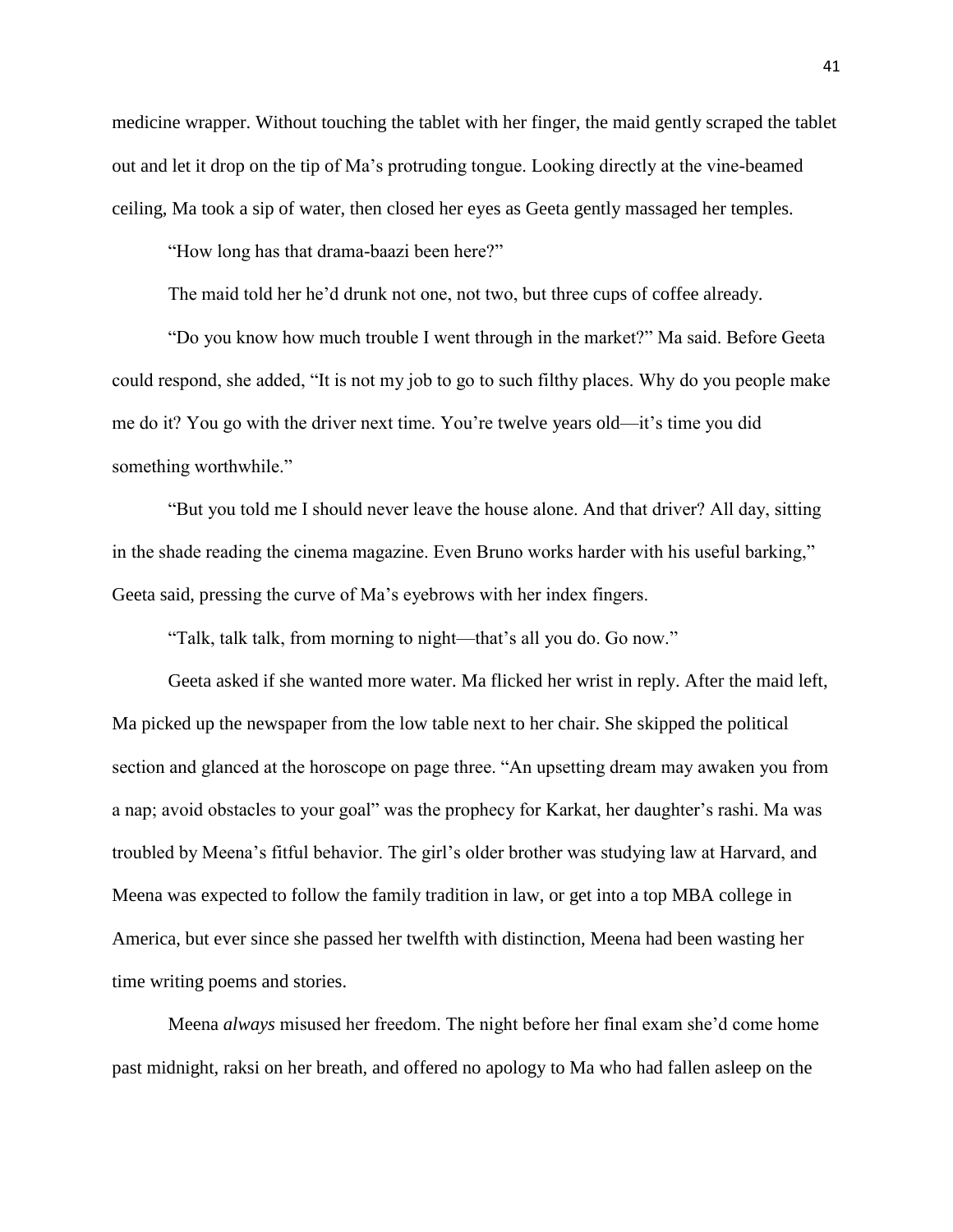sofa with her phone held to her chest. When she finally heard her daughter's scooter, Ma sat up on the sofa and turned on the T.V., pretending to be engrossed in a stale re-run of *Kyoki Saas Bhi Kabhi Bahu Thi.* While her daughter removed her shoes at the door, Ma watched her from the corner of her eyes. She knew Meena had taken alcohol from the way she left a shoe upturned.

"Don't you know that's bad omen? Such arrogance is not good," Ma had said, for which she got nothing but a shrug. Ma would've preferred an argument instead of this silent dismissiveness. Her daughter walked past her, then turned back, and with raksi-smelling breath said, "I went out with some friends. It's called stress-buster. Besides, Buwa doesn't have a problem. He gets me…unlike you!" No further explanation was needed after this, which left Ma perplexed. She tipped the shoe over with her toe, irritated at Sunil who could fall into a deep slumber even while his daughter was out at night. He had a deep abiding trust in Meena, born of an intimate understanding that Ma felt excluded from.

≈

"Geeta," Ma said. "Geeeeta."

"Hajoooor." The girl came running, wiping her wet hands with a mop tucked into the hem of her suruwal.

"Where is my tea?"

Geeta went back and returned minutes later with the tea tray which she placed on the side table. She put a spoon of sugar in the porcelain cup and stirred it carefully. Ma liked her tea piping hot so the maid had to first heat the empty cup in a microwave and then pour the steaming tea into it. If it wasn't up to measure, she made Geeta throw it out and make a fresh cup all over again. Sometimes this process went on for a few rounds until Ma felt the temperature just right to calm or complement her mood. It wasn't her intention to torture Geeta, as she'd sometimes admit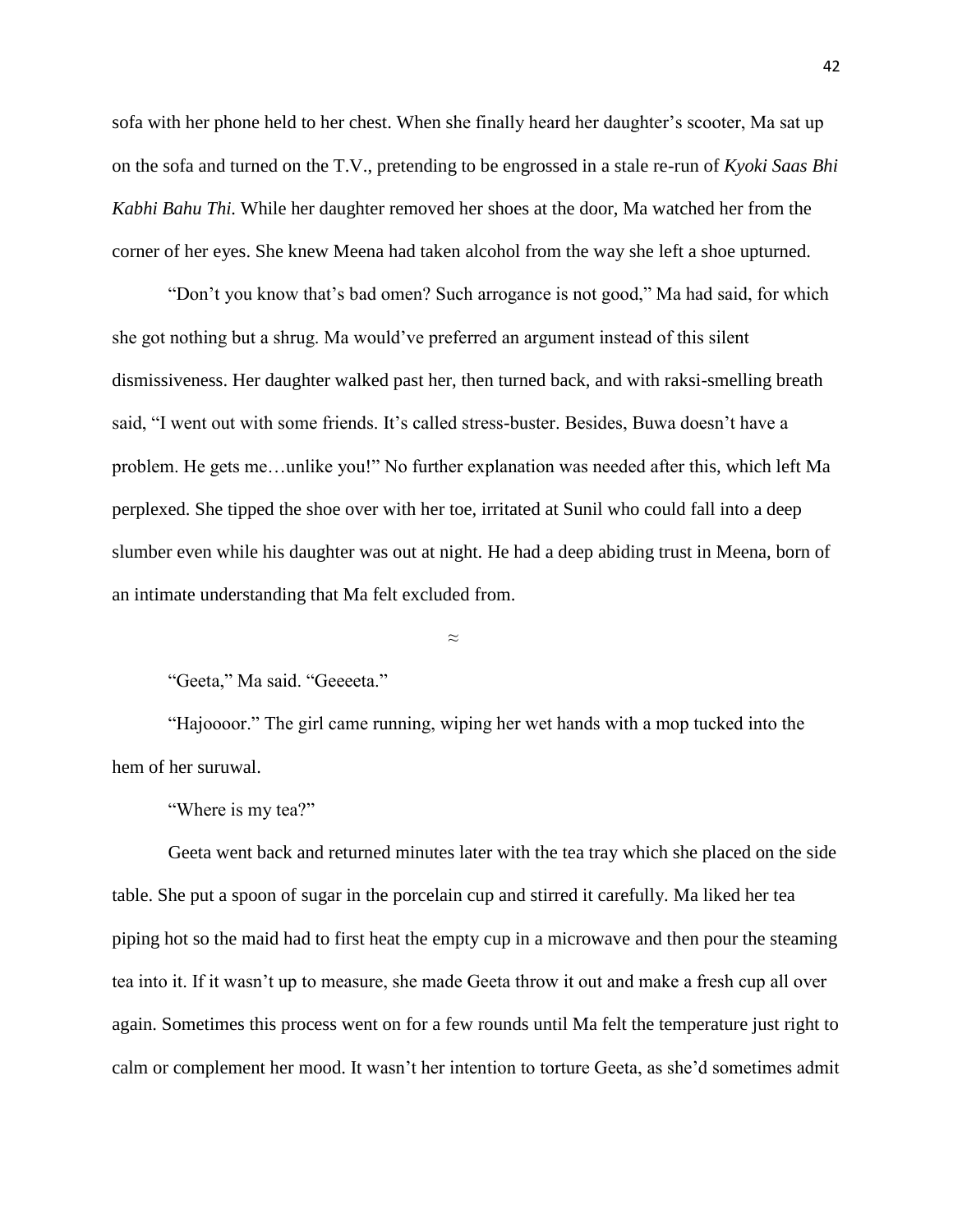to the maid, but the chronic headache she was afflicted with meant that she had to be fussy about certain things.

"What are they up to now?" Ma asked.

"Meena Dijju looks at her lyaptop computer all the time," Geeta said. "That man stares at the ceiling, then writes something down in his copy. I sometimes look at the ceiling, but I can't see anything. I don't know how such a crack person is Meena dijju's friend." Geeta also said that the man was developing a rich taste for coffee because he wanted it stirred specially with Splenda that Dada sent from America. "But I don't like this Isplenda-Flenda. I enjoy my tea with rich lumps of sugar," she added.

"Come sit here beside me. You can do the dishes later."

Geeta excused herself and returned, this time with a bucket of soap-water and a dry piece of cloth tied around her wrist. She crouched down and started wiping the flower pots placed along the trough of the verandah, beneath the iron balustrade. How cheerful these flowers were—marigolds, geraniums and roses. The geraniums were in full bloom at this time of the year when the air was crisp but not cold and the morning dew sparkled on every petal. The flowers and the tea allowed Ma's thoughts to arrange themselves quietly.

She thought of calling up Bishnu-ji, the family accountant, to check the latest report on the stock index. Nepal Lever's equity had shot up the day before and Ma sensed that it would rise still and she must buy some shares before the market fluctuated. Out of habit, she picked up the newspaper, turned to the financial page, folded it to the size of her palm, and combed through the numbers, but her mind was elsewhere this morning. Meena's philandering kept nagging her. The deadline for applying to U.S. colleges was only a few months away, but the girl showed no sign of leaving her sofa. Ma decided to talk to Meena during lunch. She would confront the girl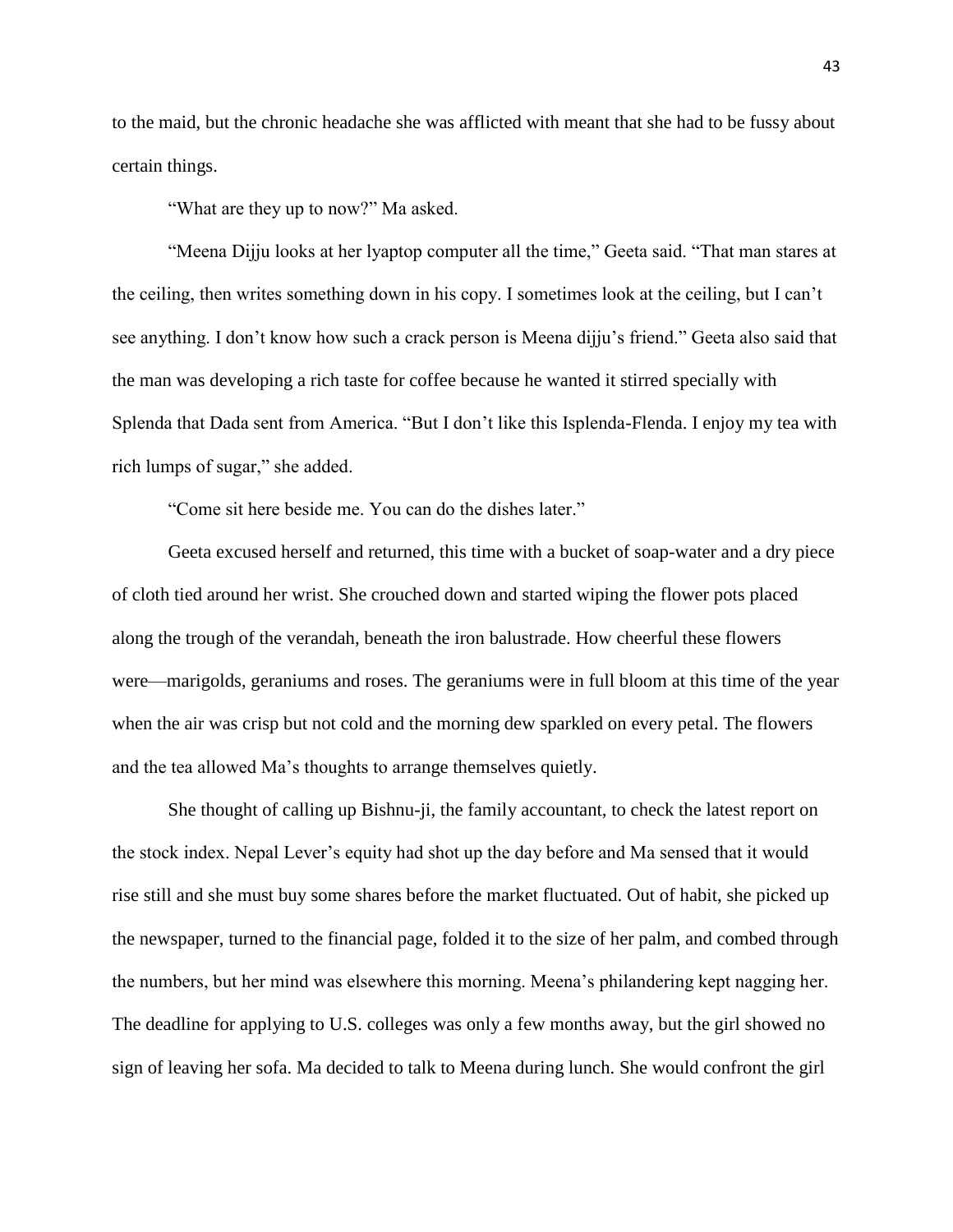if she must. How easy it was for Sunil to side with his daughter. He didn't have to deal with her silent arrogance. Around him Meena bloomed like a flower that had discovered a fresh breeze after stifling in the heat all day. She wrapped her arms around her father. They talked and laughed like it was their last conversation with each other. "You worry too much. Meena's brilliance will soon exceed our expectations," Sunil liked to say, but what if he had been miscalculating all along? The thought that her husband was too weak to tame his daughter quietly anguished Ma; worse still was her own fear of Meena whose arrogance Ma failed to tackle because Ma knew she wasn't confident and cunning like her daughter.

"Your mood is bad today?" Geeta's voice startled Ma. "Should I sing the Wheel powder song from the radio?"

"Sing. Entertain me," Ma said with a sigh.

The maid drummed her fingers on each pot, put her other hand up to her ear like she was holding a radio, and mimicked the morning broadcast: "This is Radio Nepal. It is 9:30 a.m. Time for some social messages." She sang jingles of detergent soaps in a shrill, high falsetto, prompting Ma to laugh and say, "Do the dance, do the monkey dance." The girl then squatted on the ground and beat an invisible bundle of clothes with an invisible stick, making a squelching sound from somewhere deep in her throat, and squatting still, she hopped from one spot to another, singing,

*"Ho you mero prana bhanda pyaro, Maitighar, Maitighar, Maitighar. Wheel sabun cha kasto saro, Maitighar, Maitighar, Maitighar."*

This made Ma laugh so hard tears rolled down her cheeks. Geeta hopped and sang more frantically, and then bumped into a Chinese vase that sat atop a mahogany stand. The expensive vase toppled and shattered to pieces, each tiny shard sparkling like ruby on the marble floor.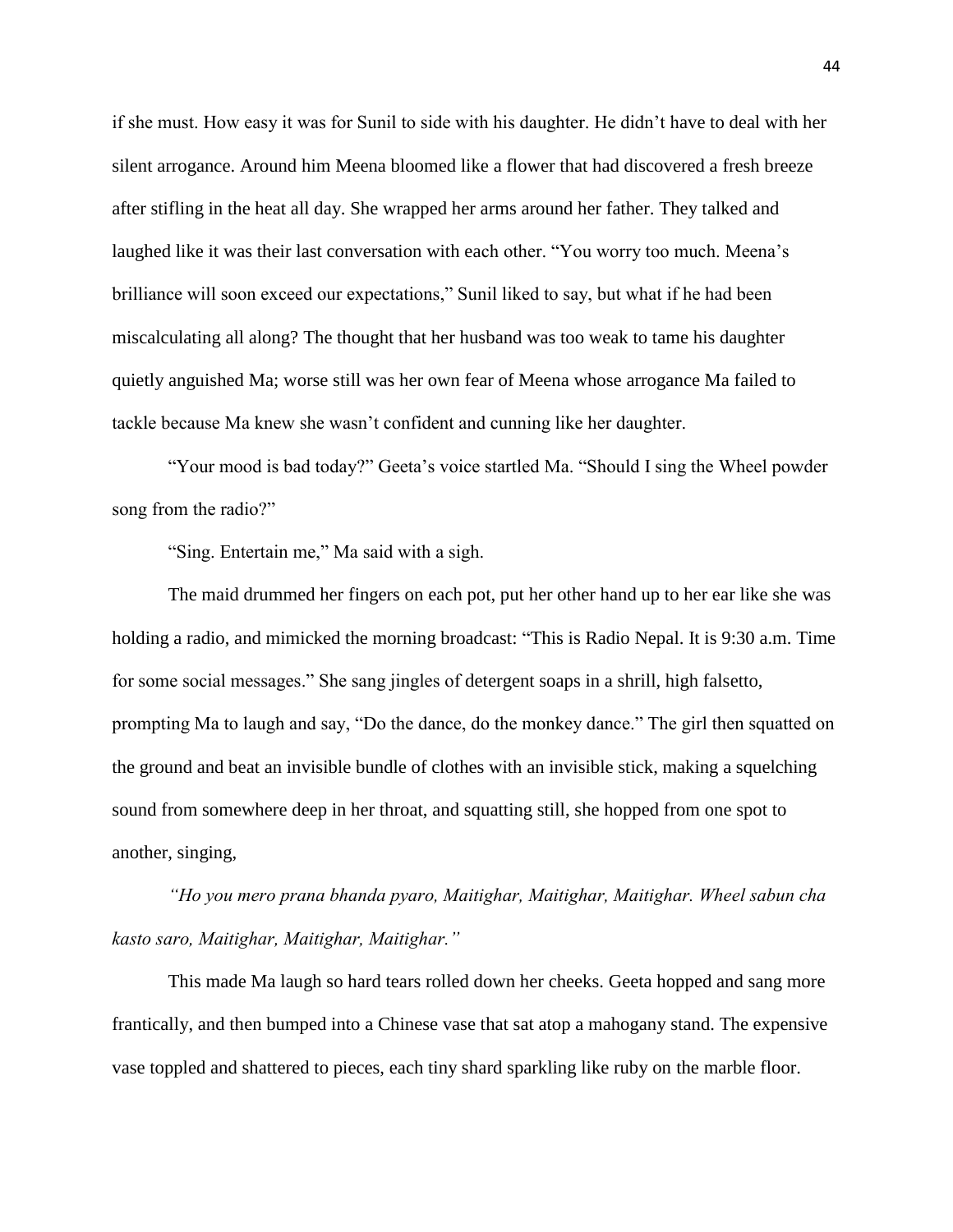The crash left a lingering silence. Bruno barked in the courtyard. Ma rose from her chair, walked steadily toward the culprit. With both hands, she snatched Geeta's hair. After counting five, she pulled the hair apart until the scalp almost tore open. Then she pushed the maid, who fell on the shards. A streak of blood trickled from underneath Geeta's palm, whose sight made her cry like her mother had just died.

The thud of footsteps could be heard immediately. Meena arrived with the predictable look of shock. The drama actor followed with deliberate quietness. Meena helped the maid up. She poked Geeta's palm with her finger. "It's a deep cut. Go wash your hands. I'll put bandage," she said. The maid wouldn't stop sobbing. "No need for this overacting. I'll take care of you," Ma said with a raised voice and Geeta scurried away to her one-room quarter in the courtyard.

The weight in the air hung oppressively between Ma and her daughter.

The drama specialist bent to examine the blood on the floor. Turning to Ma, he said,

"How did she *fall,* aunty?"

"Rajesh," Meena said, too late.

His feet were large and ugly. First-class officers and doctors had to wait for a formal invitation to this house, Ma thought, and here was this filthy character, relaxing on their sofa for hours every day.

"Who are you?" she asked, unable to mask her disgust.

"Sorry?"

"Rajesh, please leave," Meena interjected.

He refused to move. An ivory pendant dangled from his chain.

"Don't you have any work?" Ma said.

He fiddled with the sharp pendant.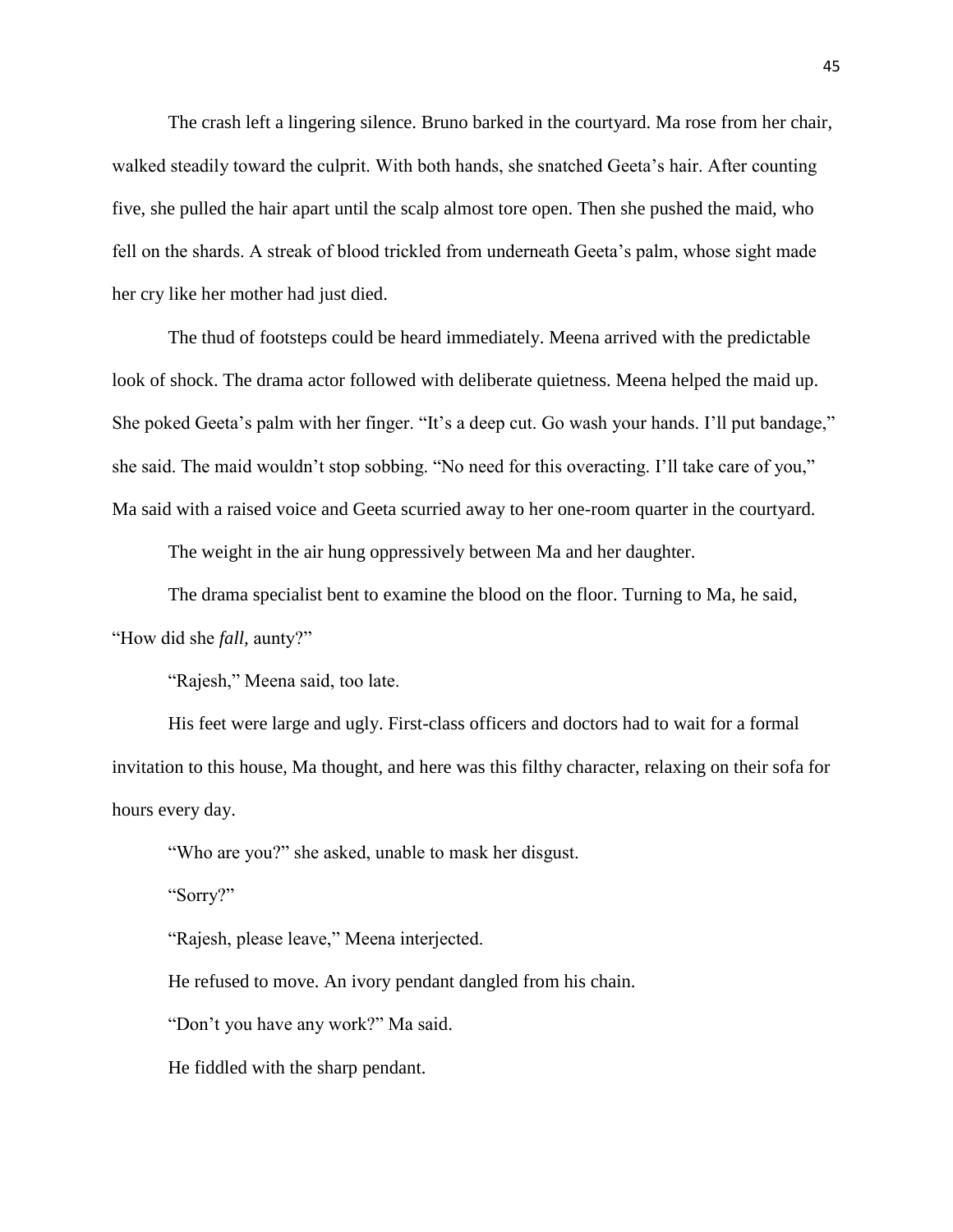"At least have some dignity."

"Mami, please—"

"Why are you after my daughter? She has work to do. She cannot hang around with cheap goondas like you all day."

"Goonda? Meena volunteered to work with our troupe. Didn't you, Meena?"

"Rajesh, please go," Meena said.

He did not budge.

"Get out of my house," Ma said. "I can phone the I.G.P. right now."

"You think you can just humiliate me?" He rolled up the frayed cuff of his kurta.

"Geeta, call the guard," Ma said aloud.

"Poor Geeta has other things to think about," Rajesh said. His eyes sought Meena's but she turned away. The man stood like he didn't know what to do. The mustard oil in his hair gave off a repulsive odor. He scratched his chin with his pendant and threw a quick glance at Meena, who stood still, arms crossed. Then he left with a "sorry hai?" aimed at her.

Bruno barked at him in the courtyard.

Meena spoke, her voice strained: "You think you are a queen to order things around?"

Ma instinctively reached out to touch her daughter, but Meena flinched.

"We need to talk," Ma said. "These artists and actor types—you don't know them; they're inspired by poverty. He'll trap you with his dramatic words."

"Will you please, please stop stifling me? We're writing a script for a three-act play."

"What about your application? All day sitting on the sofa with this fellow. What will people say?"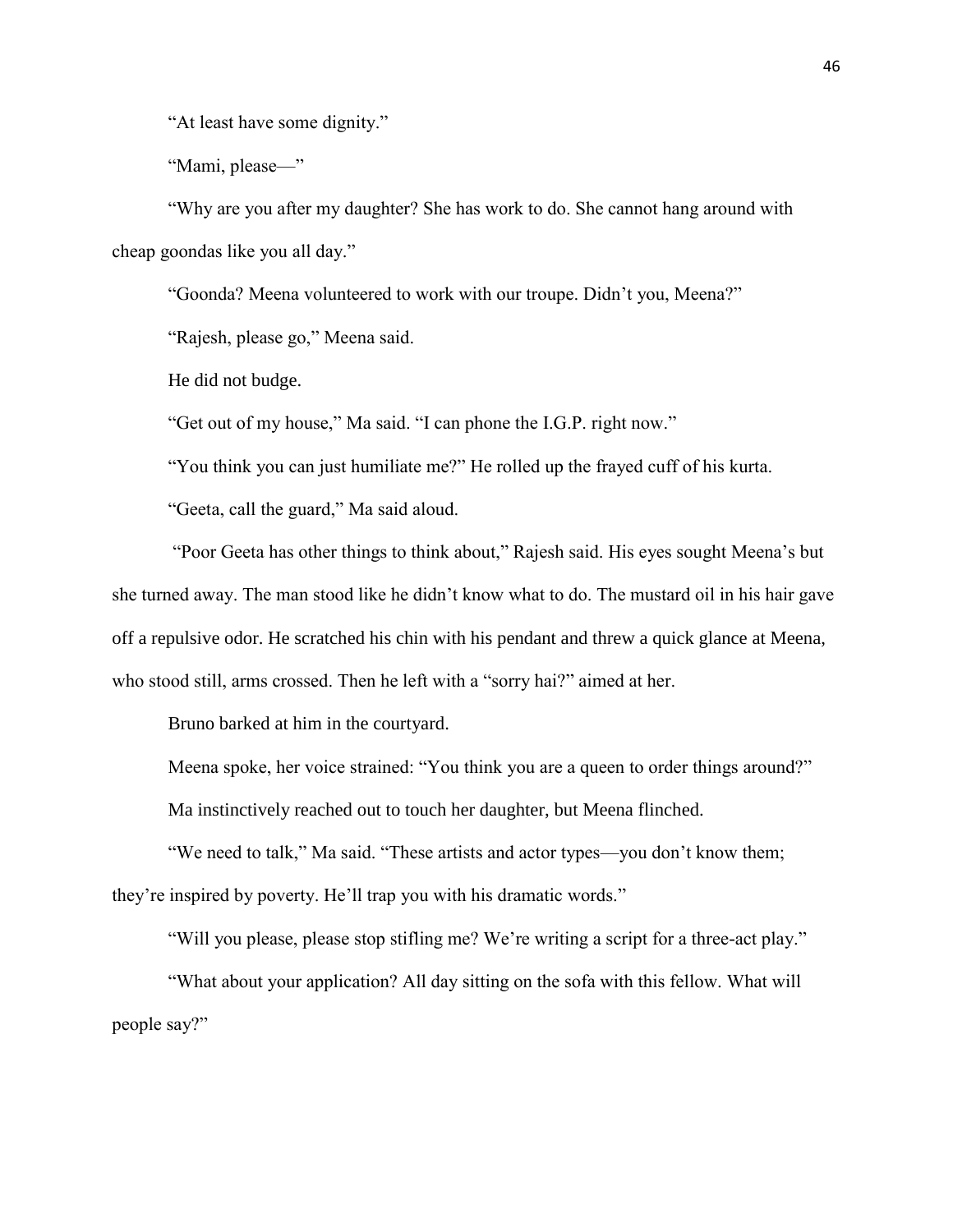"Which people are you talking about? Why should they care about what I do? And I like sitting on the sofa with him. We're *making* art."

"Bishnu-ji saw you with this person in New Road. In a restaurant. Drinking Fanta together."

"So Bishnu-ji is your new spy?"

"You are Sunil Raj Joshi's daughter."

"What did *you* do to Geeta?" Meena asked, looking directly into Ma's eyes.

"Don't change the topic."

"Tell Bishnu-ji to concentrate on his accounting. Or, I'll be the one to fire him."

"Listen to how she talks to her own mother! And stop pretending you care about the maid"

"I didn't drag her like a slave from the village. I don't want to spend all day teaching her to gossip or form a fake relationship with her. It's called defying the master morality. Unlike you, I've read Nietzsche."

"Where is your niche-fiche when you need the maid to serve you coffee, to make your bed? Save your lecture for America. It doesn't work here."

"You're an embarrassment," Meena said. She kept her eyes fixed on her mother. Ma lowered her eyes. The screen-door slammed on Meena's way out.

Unable to bear her own weight, Ma sat down on the chair. She formed the end of her sari into a knot, loosening and tightening it while she tried to console herself that the fault wasn't necessarily hers. A slap here and there put the maid in her place. Geeta's carelessness was an insult to the privilege given to her. The shelter, the food. Such luxuries came with a price, especially since Ma wasn't the type to discriminate in matters of food. The maid ate the same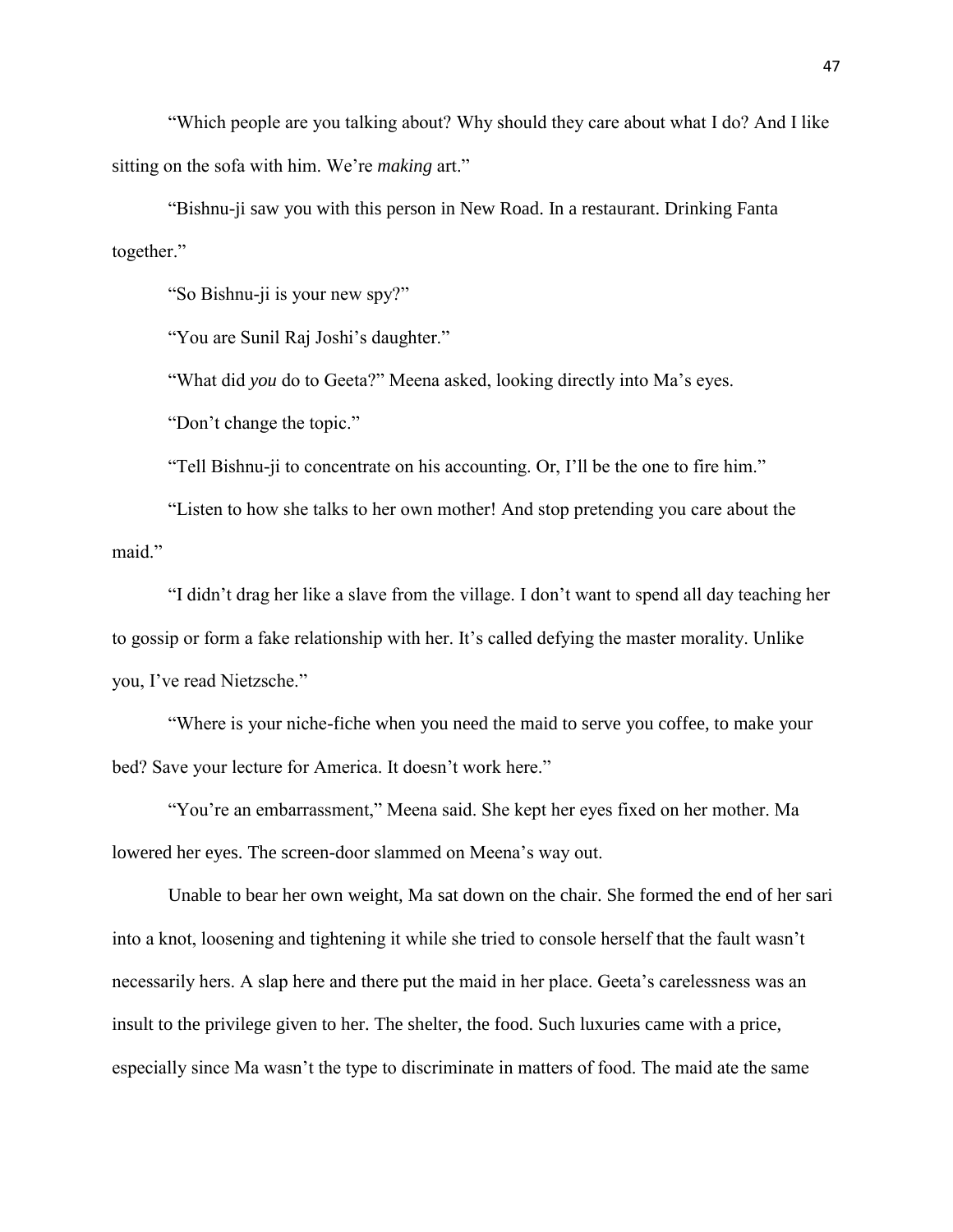quality basmati rice that the rest of the family did, enjoyed chicken prepared in the same sunflower oil instead of the cheap banaspati ghee. The mound of rice on Geeta's plate at every meal was her token of appreciation, which needed to be tempered with a slap every now and then. But Ma regretted her action all the same. Only the passage of time would cajole the maid into singing and dancing again. It might be a whole week before Geeta would be herself around Ma. Without Geeta's easy companionship Ma felt uneasy, troubled. She wasn't free around her own daughter. They didn't laugh together the way Ma and Geeta did; they didn't spend whole afternoons gossiping about the driver's three wives or the milkman's drug-addicted son, details of which Geeta poached and delivered with great efficiency so Ma could keep an eye out for any suspicious movement. The thought that she'd have to endure a whole week without Geeta's chitter-chatter made Ma unhappy. If only she could call the maid for a cup of tea—

A fresh headache crept up her scalp and threatened to poison the remainder of Ma's day. She treated herself to another dose of aspirin. After the dull pounding of her temples dissipated, Ma picked up a broom and swept away the shards on the floor. Sunil would be upset if he found out, though he had no real experience dealing with the maid. Geeta tiptoed on the periphery of his existence, serving his bedside tea every morning with her well-rehearsed "Thulo Hajur, Tea" which Sunil acknowledged with a "huncha ba" while his face remained buried under the quilt.

Meena was no less dismissive of the maid. Her hi-fi theory about equality was a way of proving that she was modern. Why, Ma witnessed Meena's proudy behavior every week when the maid cleaned her room. Ma would stand behind the fish tank in the hallway and watch Geeta clean the bookrack with a dry piece of cloth, running her fingers over each spine. She'd then scrub the antique Buddha statue and wipe the framed picture of Meena eating a McDonald's hamburger at the Singapore airport. The maid would hold this picture close to her heart and wipe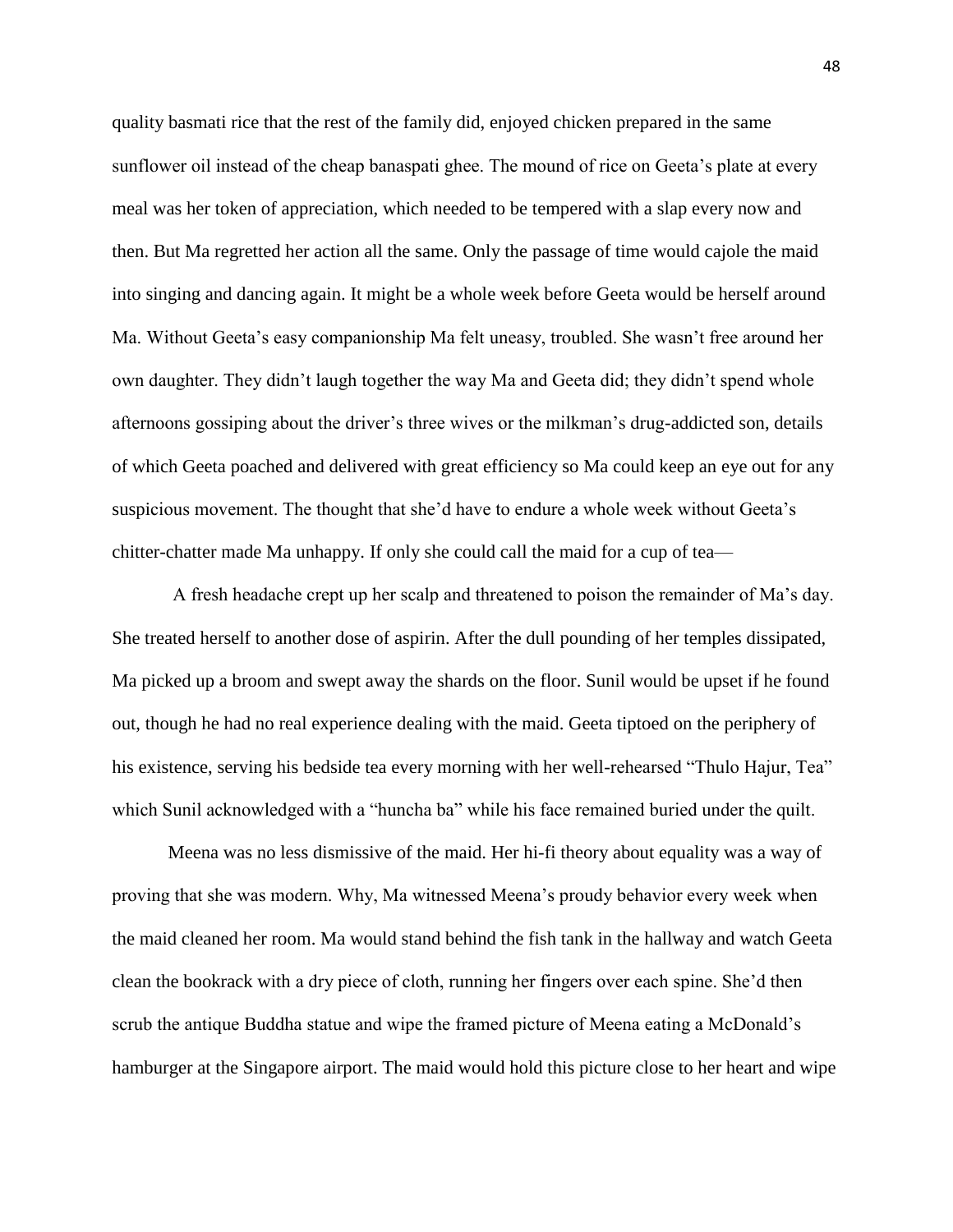it carefully, cleaning every cut of the carved wooden frame. If Meena made an unsuspecting entry, Geeta's fingers would dart back to Buddha's statue for another frantic scrubbing. Ma would watch, taking note of Meena's condescending treatment. The girl would first let the maid clean her room thoroughly while she sat on a chair reading a book. After the carpet was vacuumed and the bed sheet changed, Meena would say "thank you so much hai, Geeta?" and let the maid sit on her chair instead of the floor. "Geeta, this is not your fate, education is your fate. You should demand equality. Demand what?" Meena would say.

"Quality."

"Louder. Raise your arms and say it."

"Quality," Geeta would respond, and run out of the room, embarrassed. Meena would then stand at the door, arms crossed, while Ma pretended to fiddle with a pipe in the tank.

When Ma heard Sunil's car outside the gate, she tied her hair into a bun and straightened the crease of her sari. Meena was leaning against the wall, staring at her.

"Good job destroying the evidence, but your servant needs tetanus shots as soon as possible. Her hands are bleeding."

"Don't start with me again."

Meena shrugged her shoulders. "In that case I have news for my father."

"We'll see who has news for whom. Your cheap philandering with street-types will be news to him."

"Oh, yes, I forgot about that. By the way, Buwa has read Rajesh's articles in the newspaper. Buwa actually reads the newspaper, not just horoscopes."

"That is too much!"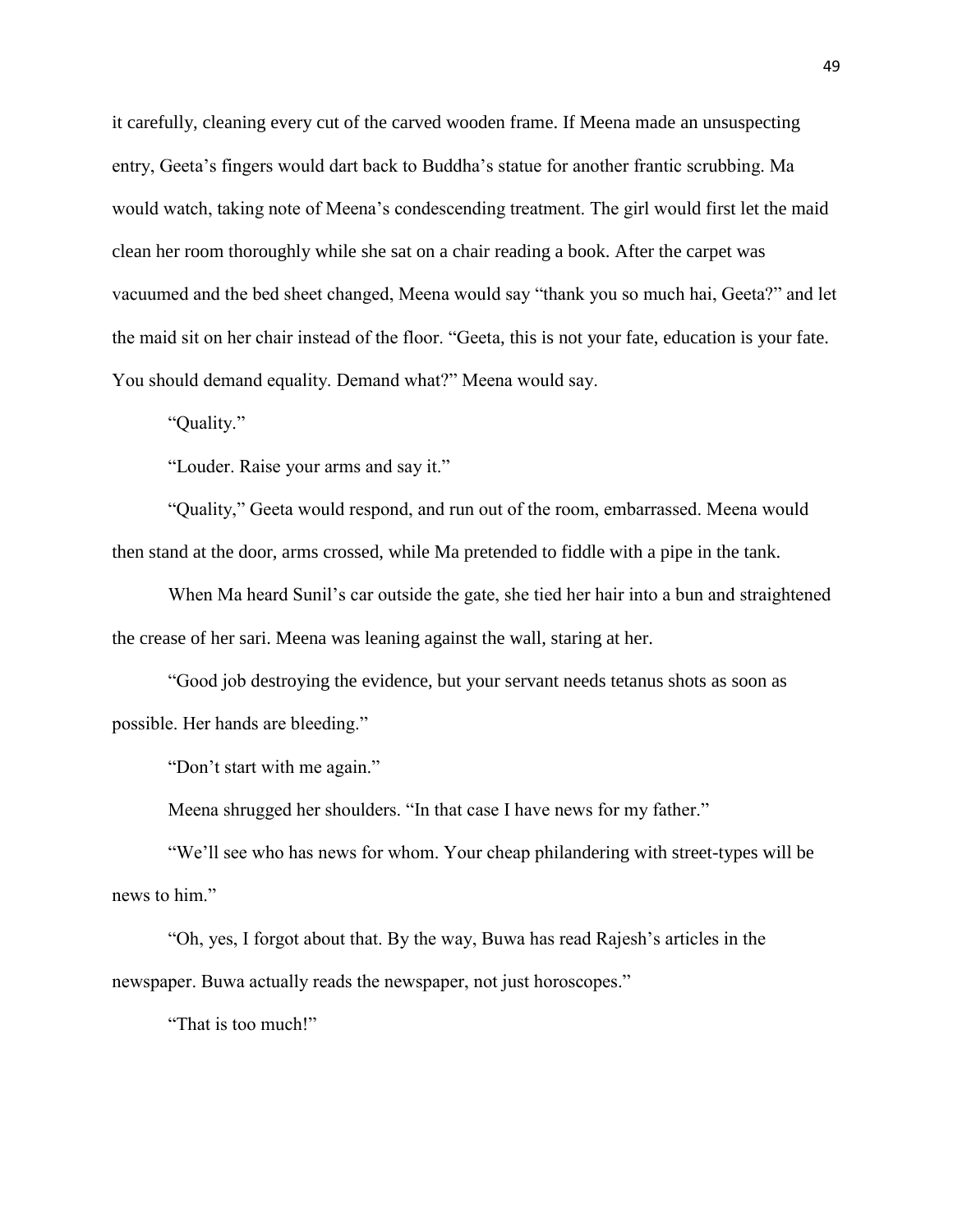Meena kept her eyes fixed on her mother, refusing to drop her glance even when Sunil beckoned to them from downstairs.

Before Meena could detect the smallest sign of trembling in her mother's face, Ma walked away.

Sunil was on the phone as Ma entered the living room. When he saw her he bunched his fingers towards his mouth signaling he was hungry. The maid had prepared absolutely nothing. From the fridge Ma took out the previous night's dal, chicken curry, and aloo gobi. Several minutes were spent finding the cilantro that the maid had stuffed in the lowest compartment of the fridge despite Ma's repeated insistence that she hated to have to stoop and rummage for food. Another few minutes were wasted locating the methi seeds that the maid had hidden in an overhead cabinet so that Ma would have to stand on her toes and stretch her arm all the way back.

Both Meena and her father liked their food freshly cooked, but it wasn't Ma's fault that she was forced into everything from shopping to cooking in this house. Her mood soured at the thought of the never-ending list of chores thrust upon her. Still, she managed a smile and fried the methi in a cauldron of hot oil, then poured the dal into it, making the lentil give off a *jhwaaaaiah* sound. In it went a handful of chopped cilantro for garnish, and another handful into the slow-burning chicken. Wistfully humming the Rajesh Khanna classic, *Mere Sapano Ki Rani Kab Ayegi Tu,* Ma wiped the glass plates with the kitchen towel. She could feel his presence then. Sunil stood behind running his finger tip along the curve of her neck.

"What are you doing?" she said with a giggle.

"I used to sing this song to you in our honeymoon days, remember?"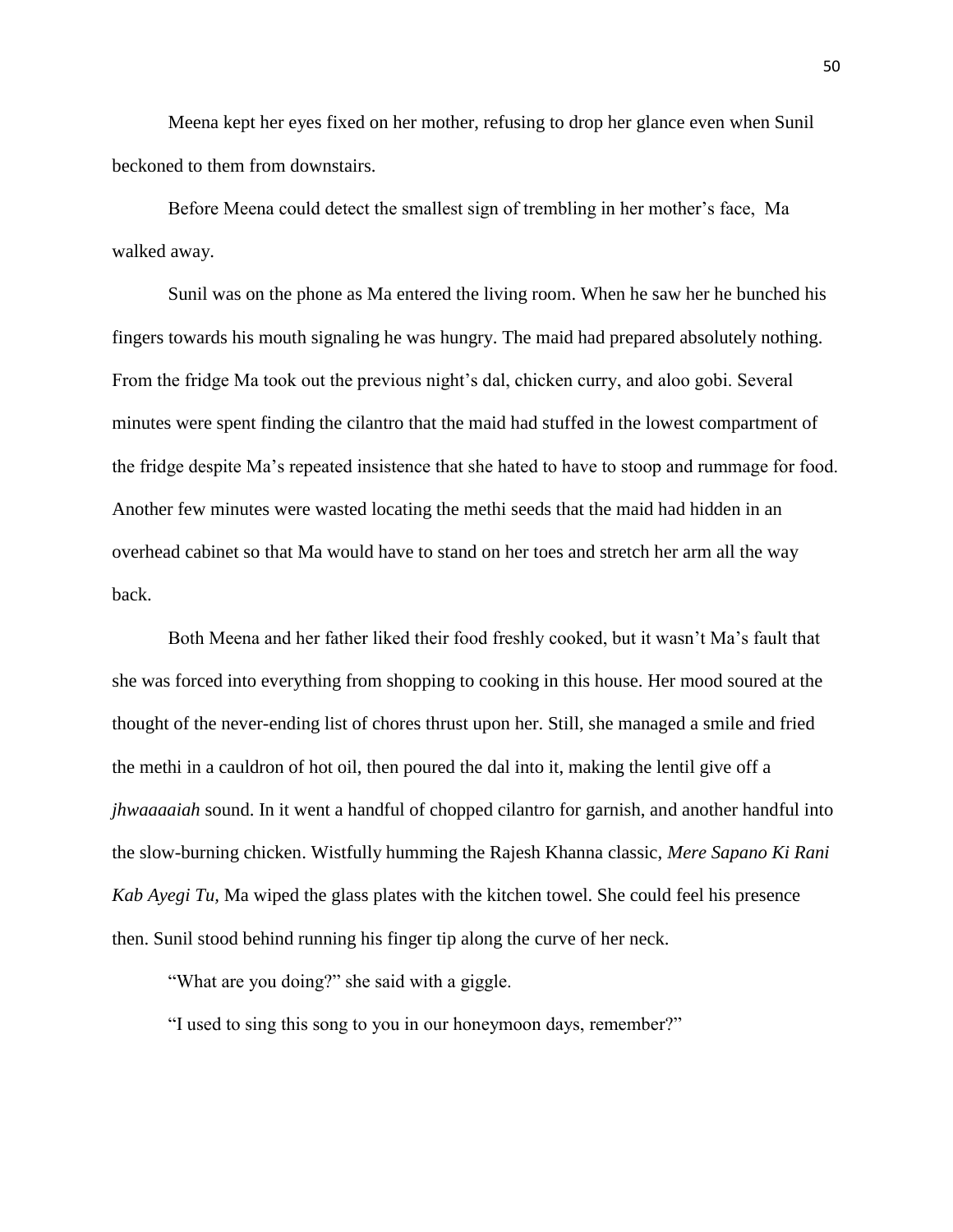Ma blushed. She turned around to face her husband. Looking at his eyes, she said, "Does anyone care about me?"

"What happened? Where's the maid?"

"Sick," she said. She played with the button of his shirt. "I've been doing all the work

since morning. We need another help in the kitchen—I can't take this anymore."

"If you want I'll send someone from the office. Keep him for a few days."

"It's okay. I'll handle it anyhow." She looked into his eyes. "But you do care about me,

don't you? You do appreciate how well I'm managing this house?"

"What's the matter today? Looks like the news from the stock market has flustered you. I heard Nabil Bank's shares dropped like a dead bird."

"I want you to be mindful of my concerns, that's all."

"Daddy—" Meena called from the living room.

Ma wrapped her arm around Sunil's waist.

"Dad, I need to talk to you about something."

Ma pulled him closer. "Don't leave me," she said.

"What is this nonsense?"

"She started it."

"You're her mother. Act your age."

This really hurt Ma. She released him from her grip.

He rubbed his eye with the heel of his palm. Meena appeared at the door. "Daddy, something urgent needs your attention."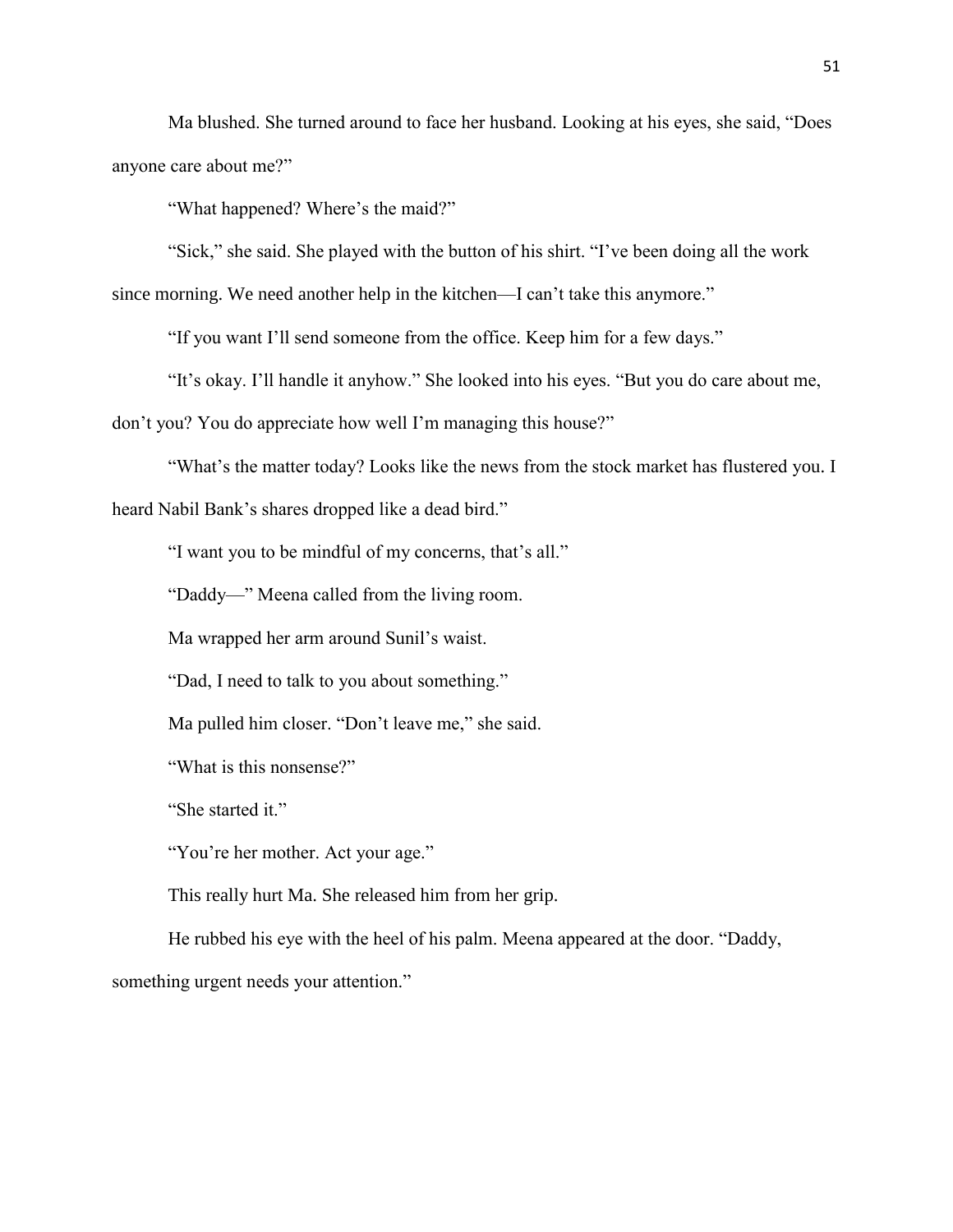"I'm not a free man in this house," Sunil said aloud. He dismally looked at his wife and caressed her hair, but she turned her face away. "Yes, darling," he said and followed his daughter.

Ma carried the dishes and set them on the dining table. Daughter and father took their rightful seats, engrossed in a discussion about labor law, peppering their conference with "prabandhak" and "under section 3" and "power to maintain reserve," and "retrenchment and redistribution"—meant to push Ma farther and farther away. Ma stood next to her husband and served him the chicken curry, pouring a ladle-full over the steaming rice, but he craned his neck as if he wasn't going to let a single flaw in his daughter's speech go unnoticed.

"The beet pickle has been drying in the sun all morning. You want me to get some for you?" Ma asked him, but all she got was a polite, "not now." Talking still, Meena went to the kitchen and brought her own plate, ignoring the one her mother had put in front of her.

"Not joining us?" Sunil turned around to ask his wife who was now hovering behind his chair.

"I'm not hungry," she said.

He glanced at his daughter. "What happened to the maid, anyway?" He asked. Meena cleared her throat. "Remind me to talk to you about something," she said. Ma clutched the end of her sari, her posture erect.

"Easy to manage this one," Sunil said. "The driver can take her to the doctor if she's not feeling well."

"What about sending her to school, Daddy?" Meena said, fingering the rice and dal into a ball. "By the way, is this last night's food?"

"The maid is sick. Don't blame your mother," Sunil said.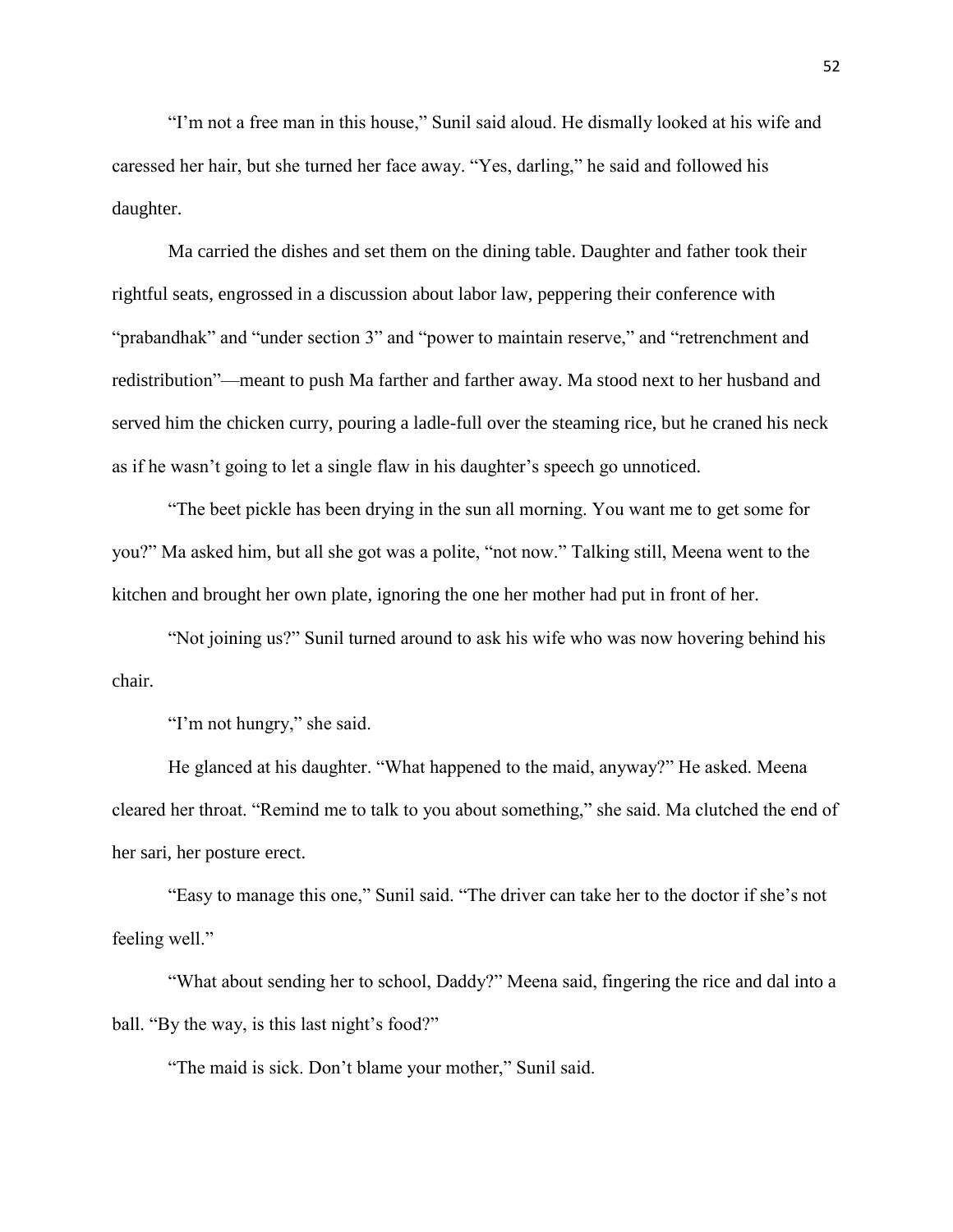Meena shook her head. "Anyway, don't evade the topic, daddy. Let's hear your argument."

"Oh, education. Yes, she's too young for that. These servants are made differently. Education can go straight to their head at this age."

Meena threw her arms in the air, a routine gesture at the dining table. "Such a hypocritical snob. You're a cold-hearted elitist, daddy-hajur."

"Okay." He nodded slowly. Swirling his finger in the dal bowl, he looked at her and said, "Where's your admissible evidence?"

She pointed her curry-stained finger at him: "I quote Churchill: 'the best argument against democracy is a five-minute conversation with the average voter.' You, your honor, are essentially the same breed. "

"Ad Hominem!"

"Hear me out, first!"

"Proceed."

"Dialectic materialism, as Hegel said, ultimately is a source of systemic decay."

"Academic mumbo jumbo, my dear, is not corroborative evidence, simply a matter of hearsay."

"I object!"

"Objection overruled."

"Dhyaaaa, listen to me, pleeease!!" Meena was not interested in her food anymore. She pushed her plate away, repeating, "Please ke? Pleeease ke?" with an exaggerated gesture of her hands.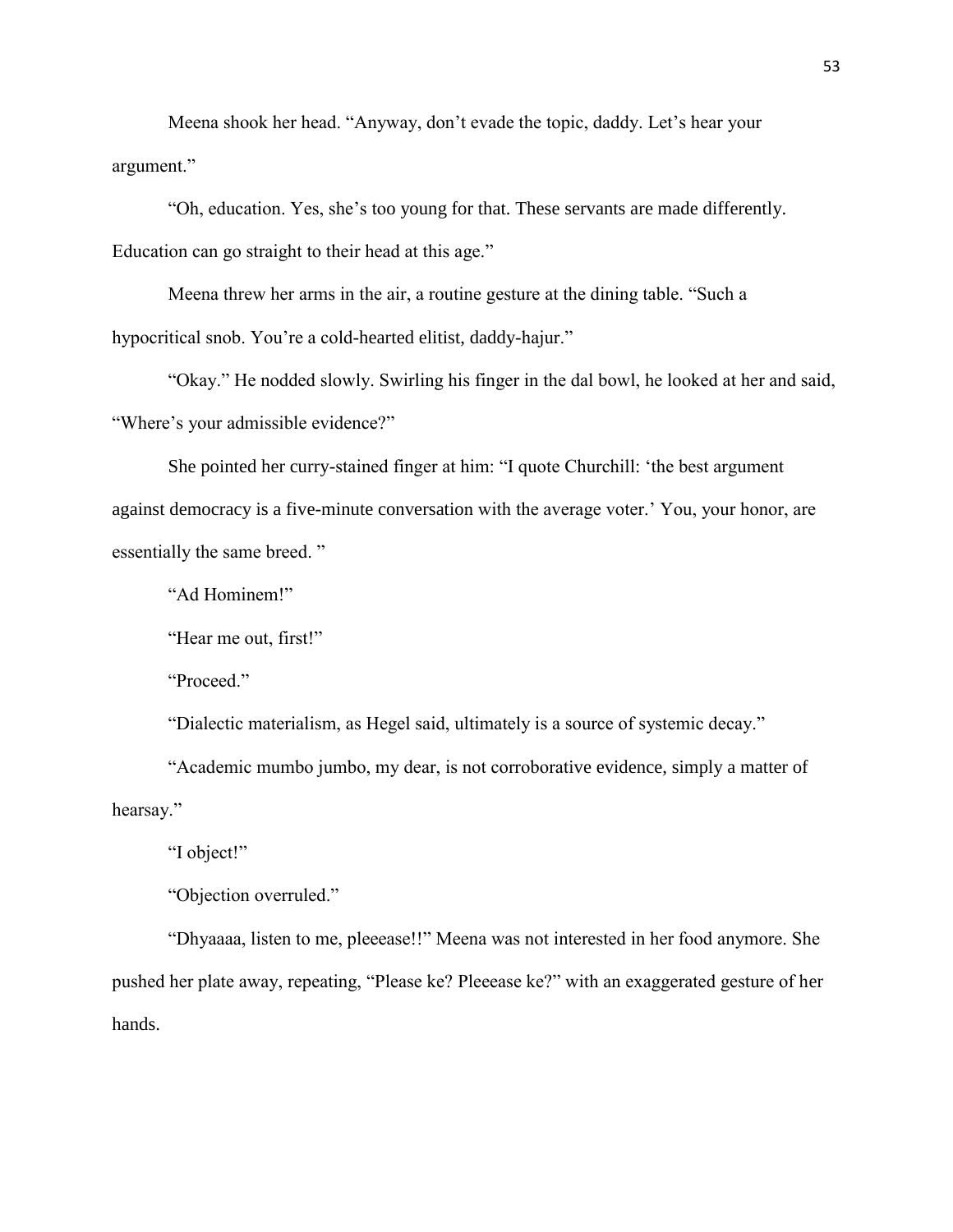Father and daughter's eyes were now locked. Soon Meena would start banging her fists on the table and scream out words like labor dispute and welfare arrangement. Her father would laugh, challenging her to replace her fists with the gavel, unmindful of the streak of gravy trickling down the edge of his lips to dissolve in his fleshy double-chin. Done with lunch, they would move to the living room where they'd indulge in more arguments. Then Sunil would stretch back on the sofa for a power nap before returning to work at exactly 12:55 p.m., leaving his daughter pining for his return at night to satiate each other's hunger for that one last heated clash of words and ideas, all of which would leave Sunil too exhausted to spend time with his own wife.

Ma stood at the kitchen door and watched them. A squirt of acidic bile slowly rose from her gut. She drank a glass of ice-cold water and considered what she should do next. She had the whole day ahead of her.

She phoned the family priest.

"Meena nani has such a bad temper, oh ho," the priest said. "No respect for our traditions. As they say hajur, greedy for mutton, old woman drowned in the soup. Now at this frail age, I have to think ten times before attempting to perform puja on Meena nani. Too much to ask from this old man whose bones are rattling like cycle parts."

"I don't need your sympathy today," Ma replied. "You must come this evening with her birth chart. I sense bad omen."

"Of course, I will come. If you say so, I will be there right away. I was about to have my afternoon nap, but such luxuries my rattling bones can do without. Meena nani's lakhbatti puja has to be performed so she gets the visa for America. I will make all the arrangements for this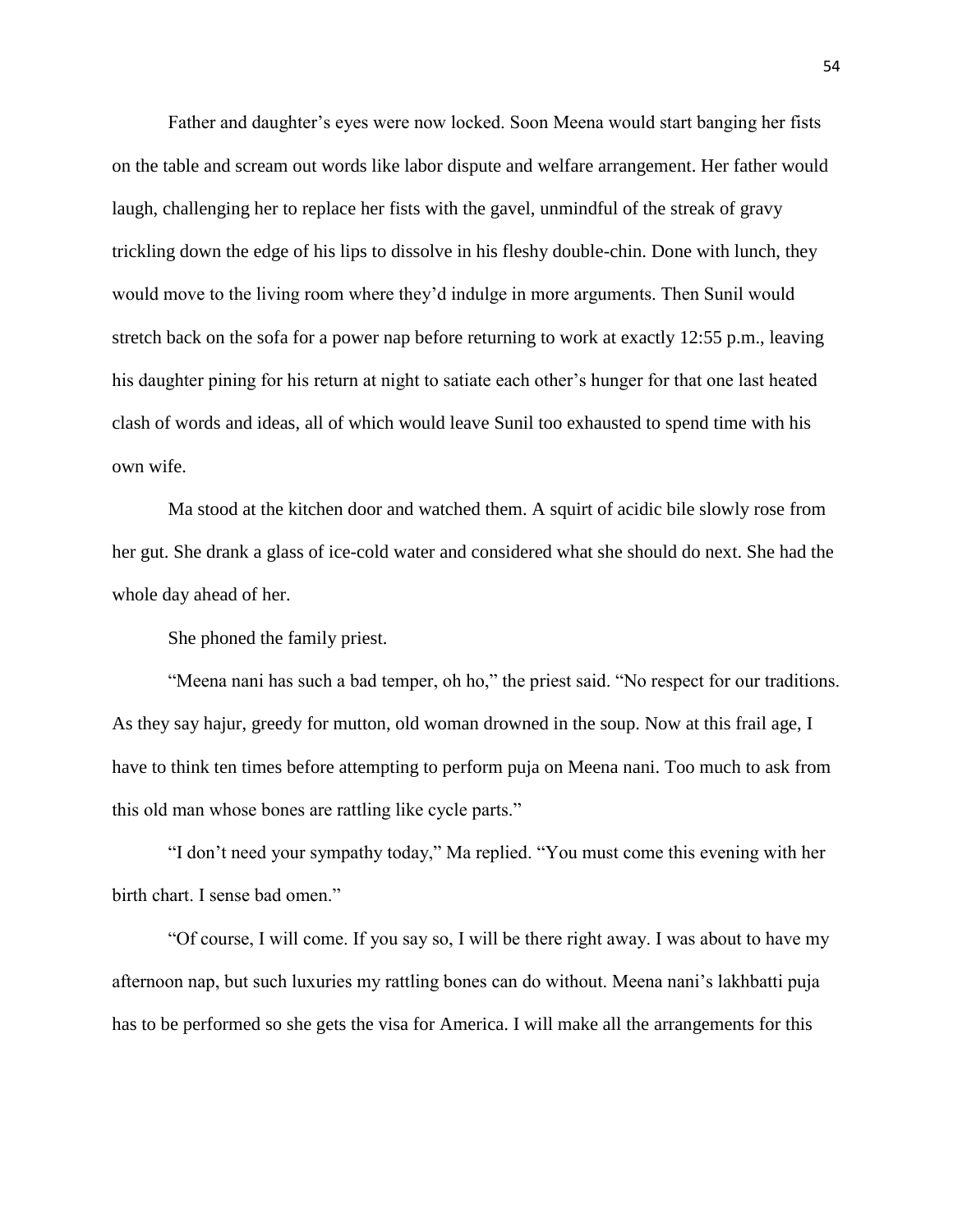puja. One more puja two days before she sits on the airplane. That is for good luck and good health"

"No need to overdo it. She'll make you suffer for the rest of your life. One simple lakhbatti puja will be enough."

"Why not, why not? I'll be right there to go over her birth chart. I can arrange for one puja this week. You need not worry one bit. I'll make the arrangements. If all goes well, who knows, Meena nani might be kind-hearted to send this old pujari a plane ticket. I have served your family for generations. Before they throw my bones in the fire, my last wish is to see America, especially Nebraska, where my neighbor's son has bought the latest model car, I hear…."

Ma was listening with the mobile tucked between her ear and shoulder. Standing over the sink, she picked at threads of cilantro that clung to the knife. She closed her eyes as the priest's voice drifted away. She felt as if something inside her had wrapped up into a tight knot. She tossed the phone on to the kitchen counter and made her way to Geeta's quarter.

"Geeta, Geeta," she said, standing outside the one-room house.

There was no response.

"This is Ma Hajur, come out right now."

Bruno whined from his cage, reluctantly wagging his tail. But there was no sign of the maid. Ma walked towards the door, a rough plank of wood without a knob. It opened with a creak. The room was about the size of Ma's bathroom. In a corner she saw discarded taps, pipes, and a rusty power generator. A nylon rope nailed on opposite corners hung across the room from which dangled a few scraps of clothes, giving the place a dank odor. Geeta lay on her string bed, looking at a *Tin Tin* comic book, her hands puffed up, blood-stained.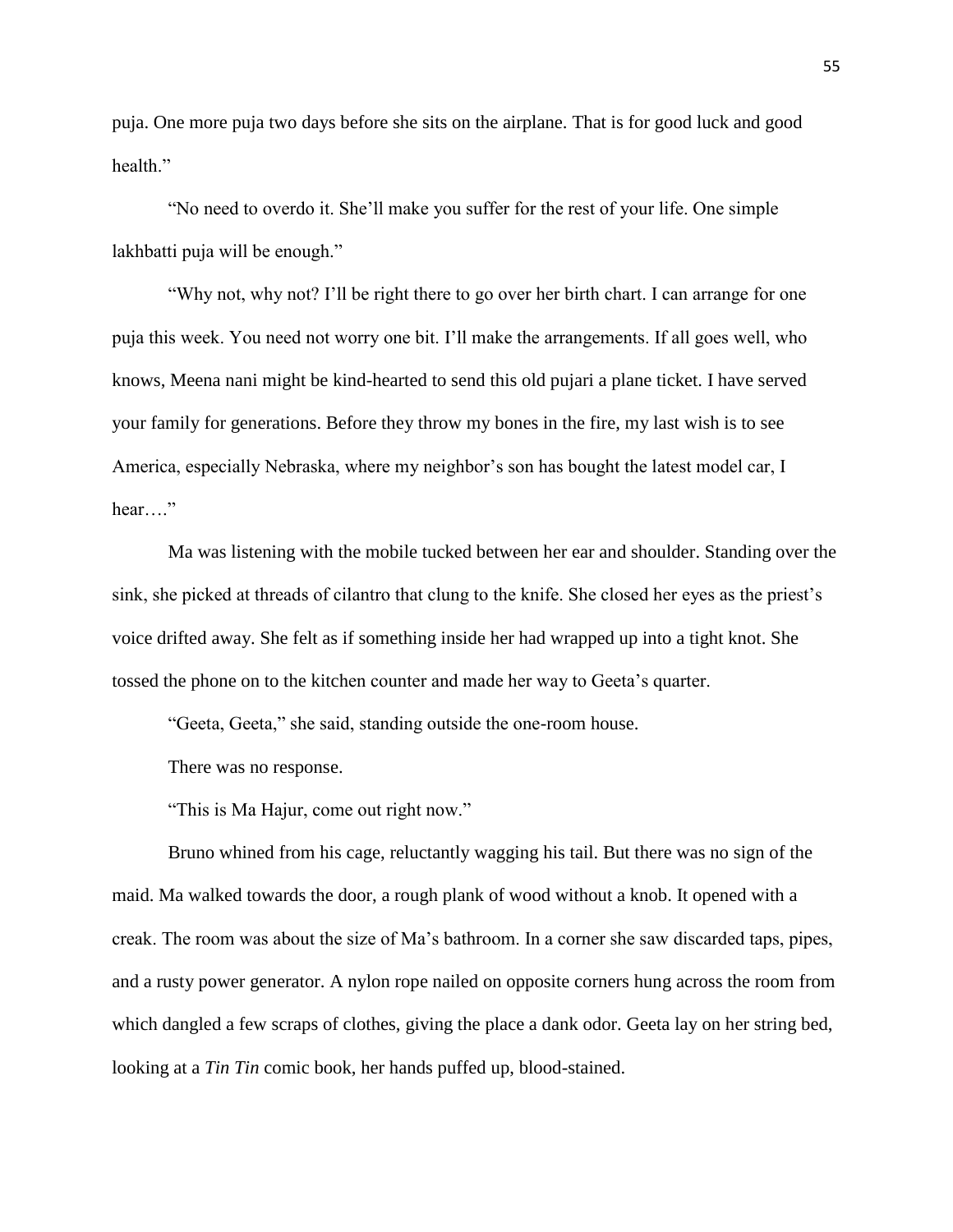"Meena didn't put bandage?"

"She forgot."

"I told you."

Geeta didn't respond.

"Why are you pretending? You don't know how to read," Ma said.

"I like the pictures," the maid replied without looking at her.

"Make me some ginger tea. My headache is killing me."

"Who will take me to the doctor?"

"Is this the way to talk back to Ma Hajur?"

"Your mouth will itch if you drink tea made with my rotting hands."

"Chee, such a black tongue you have."

"Then take me to a doctor."

"Good idea. I hope he will cure that black tongue of yours."

Geeta poked her head out of the comic book. "Me too," she said.

"Any other service?"

Geeta weighed her option. "If you hit me again, I will run away from this house, then you will be all alone," she said.

Ma did not speak for a while.

"I also want to taste a hyamborger," the maid whispered.

"The gall of this servant," Ma finally said, then added, "Wear something nice. I'll wait in the car."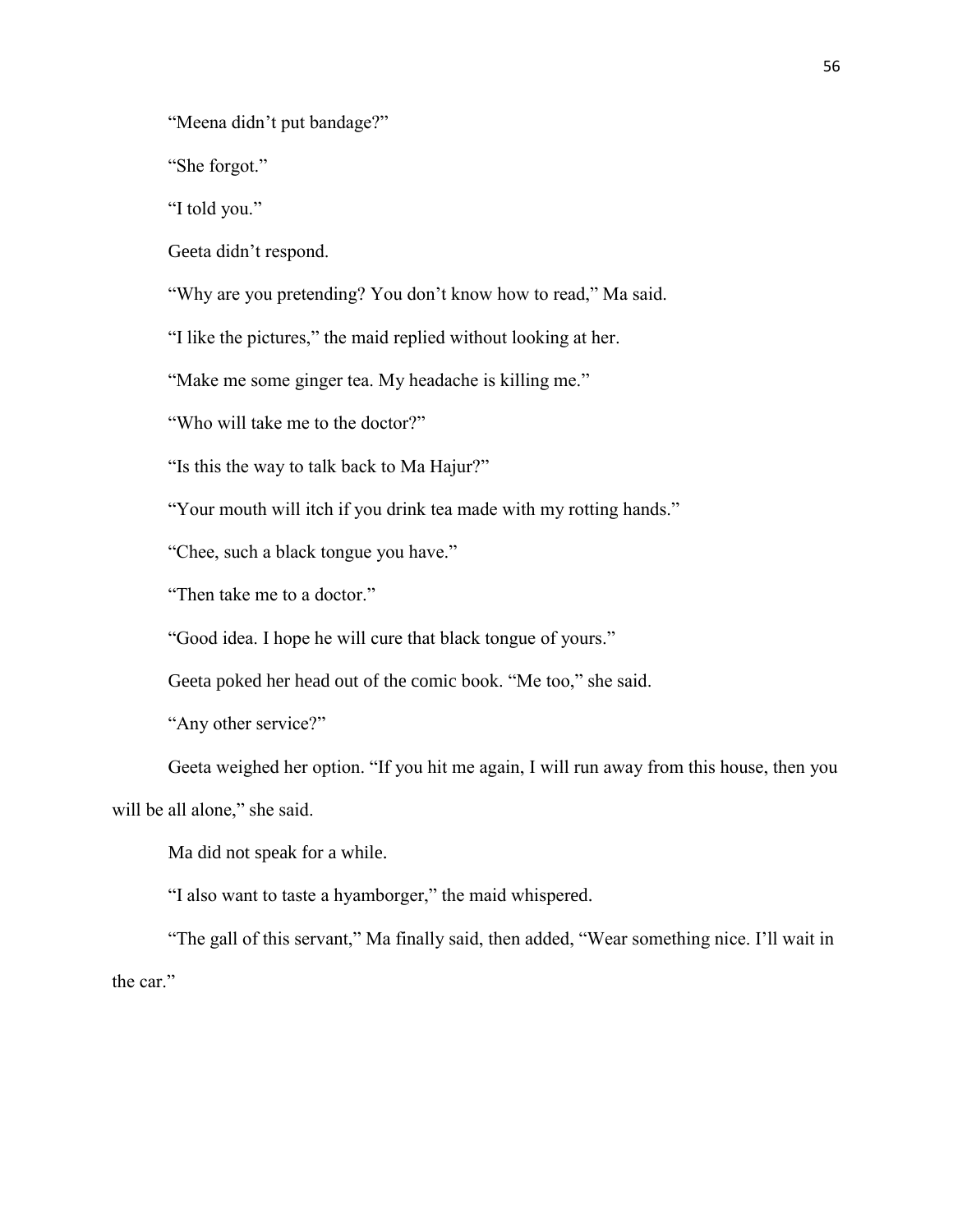## THE SMUGGLER

Midnight. A quiet stretch of road. The smuggler rushes out of the darkness from the Indian border into Nepal. He drives a Maruti van, white, with red fluorescent lights dancing above the headlights. Once again, he'd managed to sneak past the Indian checkpoint without overpaying the cops, but instead of feeling a sense of relief, his skin crawls at the thought of what might lay ahead on this dark, desolate road.

The van is old and battered, with a broken dashboard and cigarette butts all over the floor. In the back, five bags of hashish and a few AK-47s, carefully hidden underneath a mattress. With one eye on the road, the smuggler reaches for a half-finished bottle of Bagpiper, rips open the cap with his teeth, and lets the alcohol tear into him.

It is a sweaty, humid night. Patches of tar that had burst open in the afternoon heat lay exposed like wounds on this narrow road. The smuggler looks at the pistol lying on the empty seat, hoping he wouldn't have to use it.

His belly hangs like a sack. He rubs it, unearthing threads of muck, which he rolls into little balls and flings out the window. Around three he'll reach Mugling where Gori will be waiting for him in a room behind a roadside restaurant. Gori, with mounds of flesh peeking out of her blouse, and the ridge between her breasts powdered white. The smuggler strokes his crotch with the bottle and grins, trying to get his mind off the long drive ahead.

The smuggler can't shake off the feeling that someone somewhere is waiting to ambush him. It's not the cops he's afraid of. They're like prostitutes whose favors are always available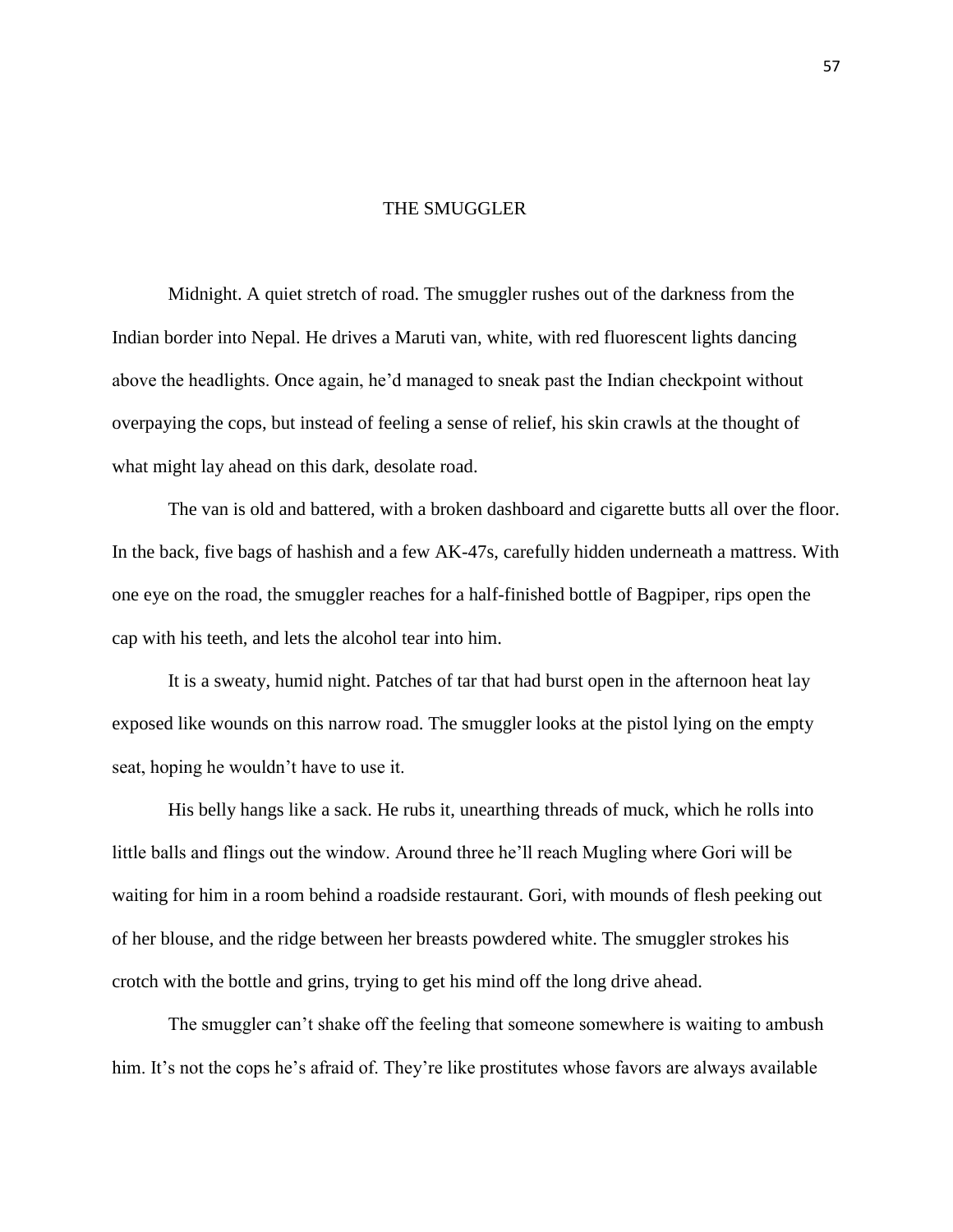for a sum. But the Maoists are something else—bloodthirsty peasants who've infested these hills like a disease, brandishing their homemade weapons, threatening to slay everyone who reeks of big city wealth. The smuggler is proud to be a city man. With his hands on the steering wheel, he angles his face to kiss the golden chain around his neck. He can sense them lurking behind trees, waiting to rob him naked and slit his throat with a rusty *khukhuri.* The duller the blade, the more agonizing the death.

For a moment the smuggler wonders how he might die. Like a goat suffering a slow, agonizing death, bleating even as its tendrils hang from its throat. The smuggler wonders if his eyes will roll the same way as the goat's; if his blood, black as tar, will trickle down and seep into his killer's fingernails.

He takes another swig, jabbing the pedal harder.

Gori. Ha! When he'd first spotted her, she was standing outside a roadside restaurant, waiting for a customer with a steamy plate of rice. The way she looked at him, with her tiny eyes, rimmed with gajal, applied so skillfully, stroke by stroke, just to captivate him and make him her prisoner. Next time they met, he'd bribed the fat lady in the restaurant and taken Gori to a mela. How amused she'd been by the spinning wheels. She laughed, she danced, she teased him. She even forced him to take a picture with her, like a married couple, in a tiny photographer's booth, against a backdrop of the painted fish-tail mountain. He had said no. He wasn't the one to take pictures with women, but her sexy-angry look had captivated him.

With an eye on the road, the smuggler takes out the picture from his wallet and sticks it on a crack on the steering wheel. He's been away for three months. Tonight, he'll peel off her sari, layer by layer and sleep in her arms. The smuggler tips the bottle all the way down until the last drop stings his heart. He then flings the bottle out the window into the deep forest.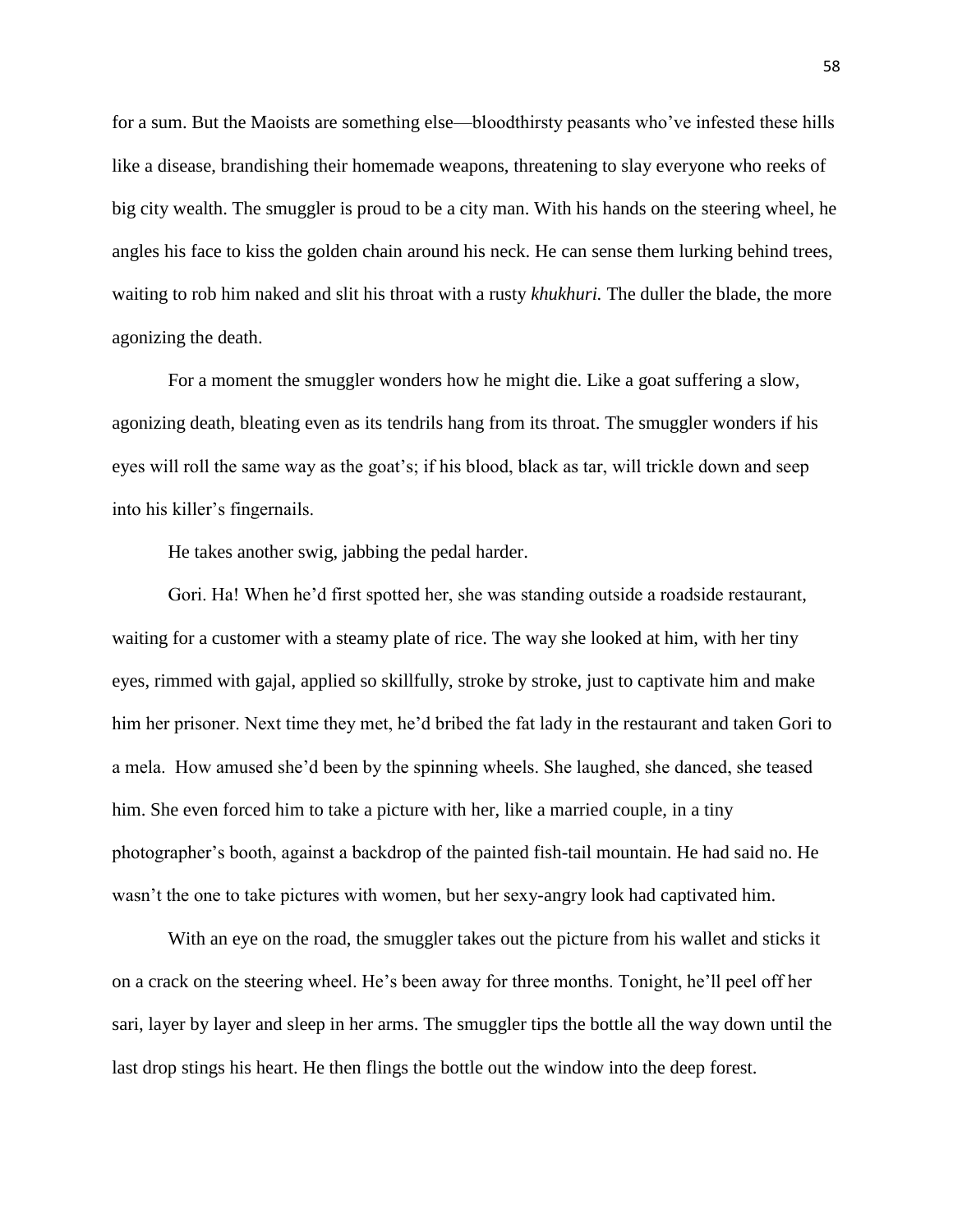Only a year ago, this very stretch of road had been normal. He would wave at women scrubbing children at municipal taps; smile at farmers squatting on roadside boulders; honk at busy market settlements where bus passengers crowded outside restaurants, smoking after stuffing themselves with rice and chicken, or munching on spicy peanuts that the madhise sold in coned newspapers; and he'd drive alongside trucks and buses onward to Kathmandu on the long highway that wound through the hills. He also stopped by a teashop for a smoke and a chat. This mud house with a thatch roof belongs to an old woman who'd sit in front of an open fire and brew the sweetest milk tea. She talked a lot and when she smiled her eyes got lost in her wrinkles. Then things started to change. The smuggler knew there was trouble when young boys and girls with rusty rifles and bandana-covered faces appeared on those boulders. Those kids walked quietly up those hills in small groups as if they were onto a deadly secret. They dug up poles with red flags everywhere, including in the little patch outside the old woman's teashop: a pair of bamboo sticks, wrapped in red cloth, painted with a hammer and a sickle. When the smuggler went in a few months ago, a group of young men were drinking tea, wearing ill-fitting army fatigues; faces covered with bandanas. They looked at him from over the brims of their cups, suspicious. Even the old woman did not talk; she served tea and went about her business quietly. Something has changed and for the first time the smuggler feels threatened. In his own country.

"Fucking Maoists," the smuggler shouts out the window. He wonders if Gori is a secret Maoist. There's something about her that's strange. She does things that whores don't do, like sewing a button on his shirt, or sitting with him and watching him eat, massaging his tired legs afterward. He'd found it amusing in the beginning.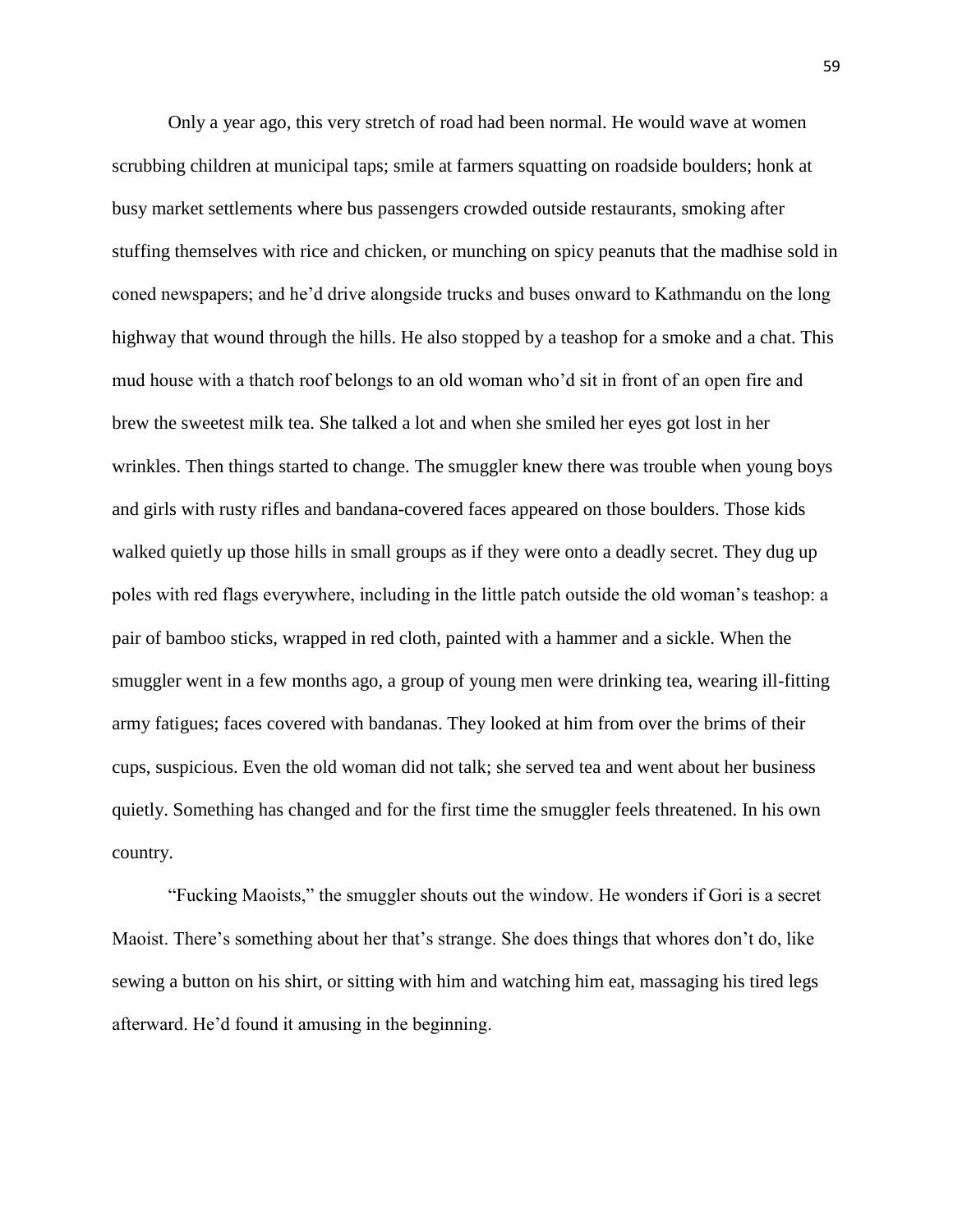"What is this drama? Stop acting like a wife; you'll never be one," he had said and pinched her arm.

"Am I not your wife already?" she had said, pinching him right back.

Gori didn't even put on makeup like others, only gajal. For a whore, she was a deep thinker, and what she thought of the smuggler could never guess. Sometimes he'd wake up from a long nap and find her looking at him. Sitting on a chair and just staring. He wished he could slice up that head of hers and see what was breeding in there. She'd stroke the curls on his chest and say she wanted a new life. She asked him to take her to the city; asked him how big his house was. The last time they were together—everything was going well. She danced facing the mirror, her back to him. Suddenly she turned and wrapped the end of her sari around his neck, almost coking him to death.

"Marry me," she said, her eyes red, bulging. "Take me away from here."

He had to slap her to bring her to her senses. She stood in a corner, and with one palm covering her cheek, stared at him like only a peasant would. Eyes glowing like burning coals. Truth was, she'd frightened him. Only when she started crying, did he let her sleep next to him.

The smuggler takes a cigarette from behind his ear and lights it. How proud he is to be a Kathmandu man, far removed from the worries of these villagers. It was probably the "jungle gods" playing havoc with their minds. With one hand on the wheel, the smuggler pulls out a fresh bottle of Bagpiper from underneath the seat. He chugs down more whiskey. How backward these bastards really are. They shape figures of the jungle-god out of dough, stick the dough on stones, and offer prayers to theses damn pieces of dough, chanting mantras in languages no one else understands. The smuggler clenches his fist and stabs his chest because he's laughing so hard. To take his mind off, he picks out a cassette from the dashboard and slides it in the player.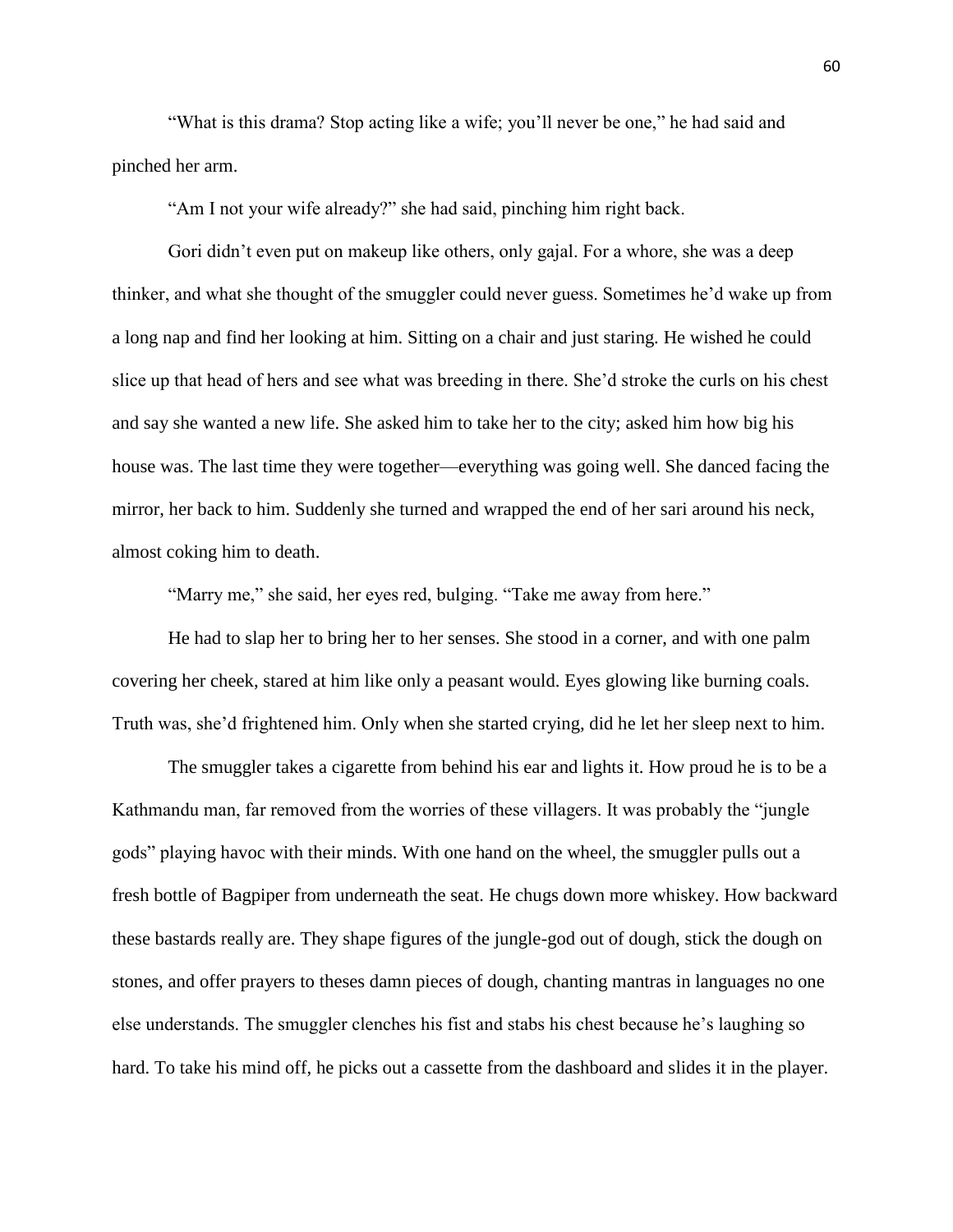The screeching tape ruins Michael's voice. The smuggler doesn't understand a word Michael sings. He swings his shoulder to the Disco music. *I'm Bad. I'm Bad*. The smuggler understands that much. *I'm Bad.* "I'm a man from the city!" he shouts.

On a bend, the smuggler stops the van. He gets out to pee. He's more drunk than he thought. That's the thing about drinking: as long as you keep driving, you're fine. The minute you step out, the world starts spinning. Standing on the edge of a deep gorge, the smuggler relieves himself. Below, the *Karnali* river, so quite in the day, roars like a demon at night. In the darkness, there's not a sound except the snarl of the river. The smuggler pisses a high arc hoping it lands on a peasant's head and brings the bastard to his senses.

At three the smuggler reaches Mugling. The place is so quiet he shuts the ignition and parks on the side of the road. From under his seat, he takes out a bag of oranges he'd bought for her. The restaurant is closed. No dim bulbs hanging from cracked ceilings. No big breasted women standing outside the doors calling out to travel-weary passengers. A stray dog sifting through garbage barks at him.

The smuggler washes his hands and face at a public tap and walks through the narrow alley to Gori's room. He gives the wooden door a push. It opens with a creak. The room is dark except for a weak oil lamp burning on a table, its shadowy smoke curling up the wall.

"Who is it?" a woman says with a startle. She's lying in bed. "Go, go, away; there's no one here."

"Who is this?"

"Who are you? Go away!"

"Where's Gori?"

The woman holds the lamp to the smuggler's face.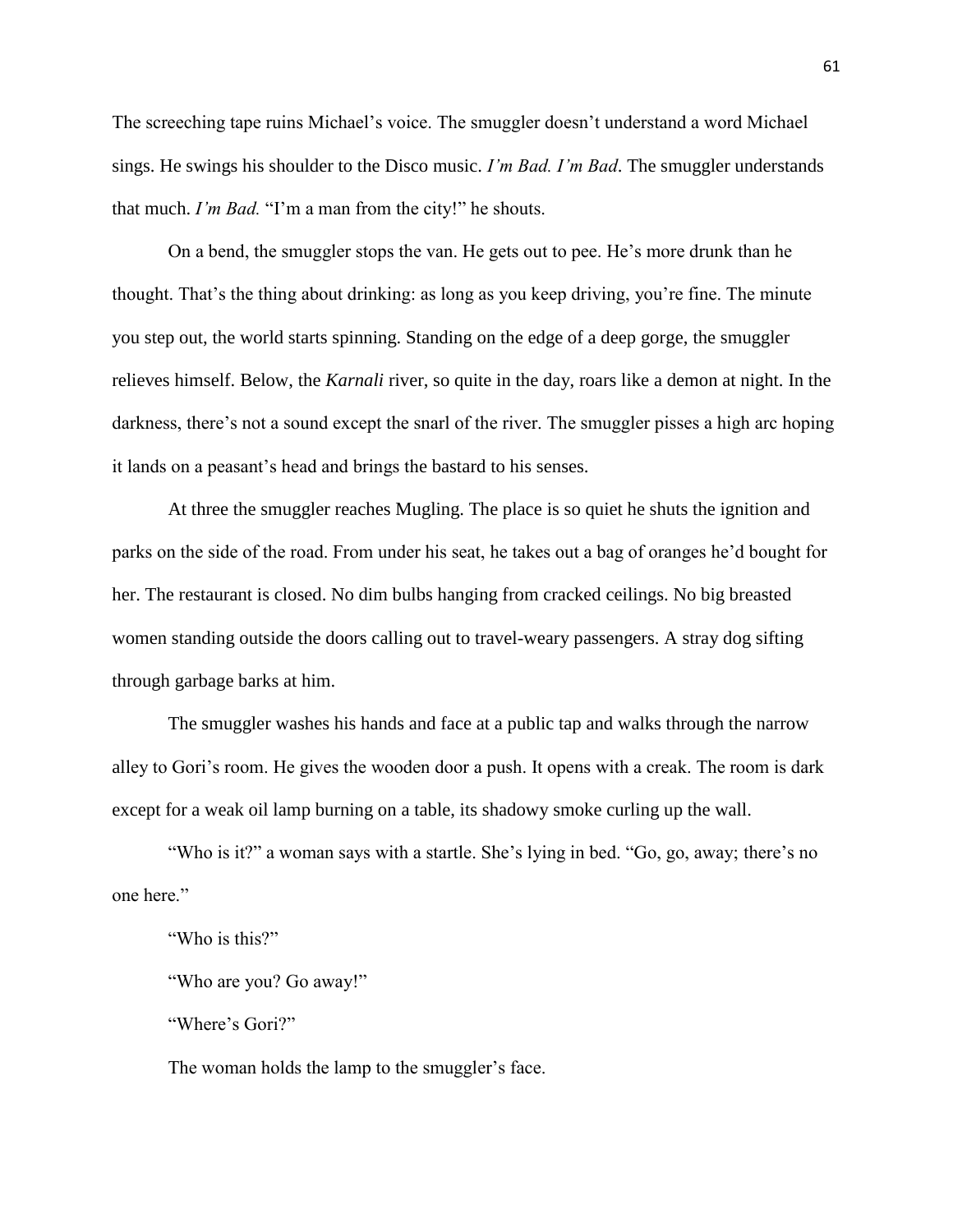"You?" she said. "What are you doing here?"

"Where is she?" He leans closer. It's the restaurant owner. She looks older and there's a peculiar smell about her. "Who took her?" he asks.

"She's gone."

"What are you talking about?"

"I can't offer you any food now. Go, just go. If they find you, they'll kill you. And me."

The smuggler looks around. There are pots and pans and a stove. A limp stray dog that always sat outside her restaurant is lying on the bed. It looks dead.

"You fucking bitch. What did you do to her?" he says.

The old witch grabs an axe from somewhere. "If you don't get out, I'll chop your head off," she says. She gets off the bed.

"Hey, you, crazy woman. What are you doing? I only came to meet her." The smuggler takes a step back.

"Get out."

"Where did they take her?" he asks, a foot outside the door.

"Her naked body might be lying in a ditch somewhere, or she might be holding her gun high like everyone else. Now will you go or should I make you go?"

The smuggler slams the door and staggers back.

He sits motionless in the van. "Gori," he whispers. He starts the ignition and kicks into gear. Maybe if he drives fast enough he might find her and prevent something awful from happening. He would kill all those bastards. Maybe he should stop the van and walk up the dark hills, slay every tree, burn every house until he finds where they kept her. But where? Where should he go?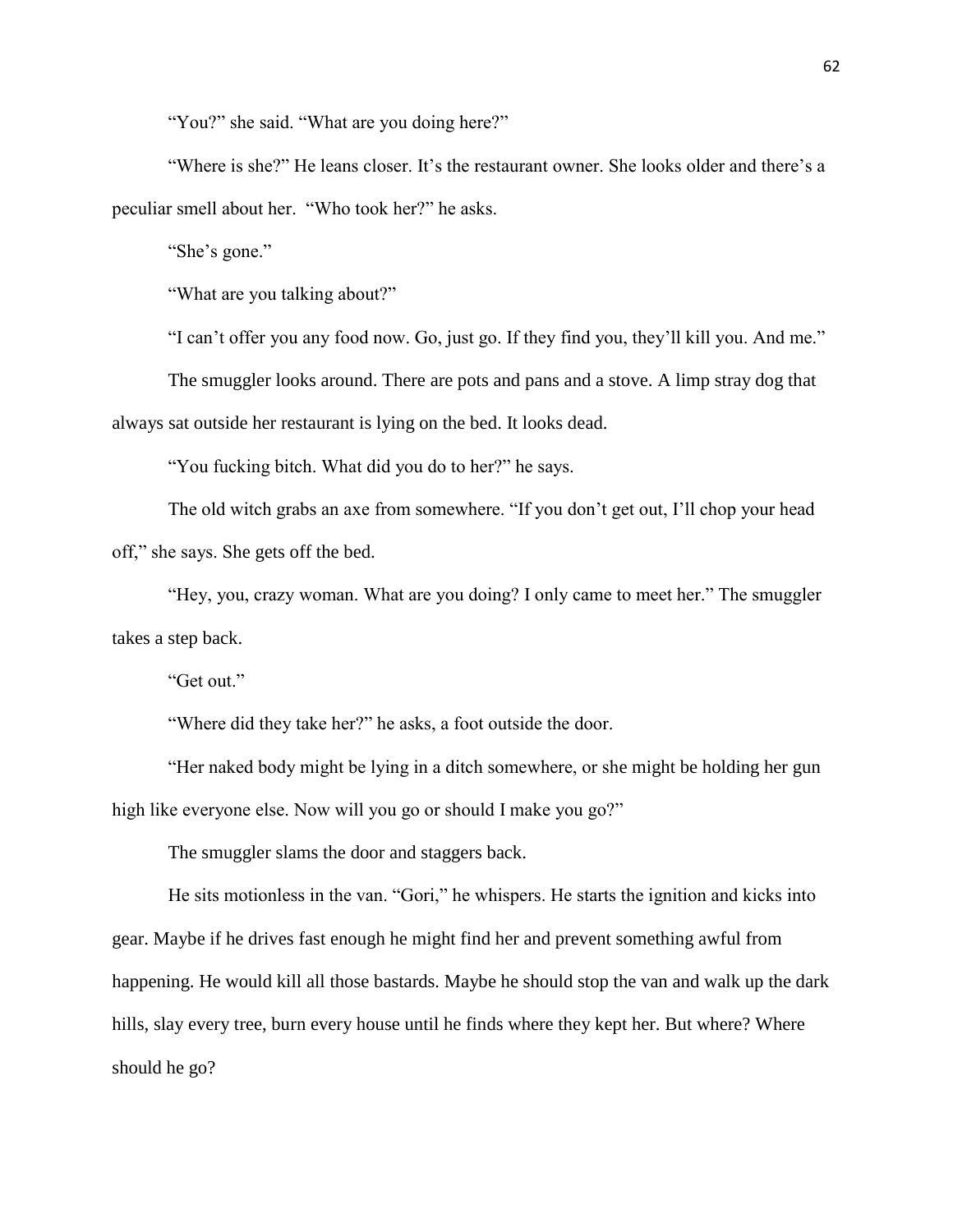The smuggler keeps driving. Even as his mind blurs he sees a faint light in the distance. He drives on, peering ahead. There are two men, one with a rifle slung on his shoulder; the other is squatting on the road. The man with the rifle takes a few quick steps toward the van, aiming the weapon at the smuggler. The road is too narrow to make a quick U-turn. The smuggler slows down. His left hand reaches for the gun. The men don't look like Maoists; they're in blue police uniforms, and as the van draws closer, the smuggler notices a square shed of bricks and sacks. It is a police sentry. The smuggler sighs with relief and stops the vehicle but keeps the lights on.

The one with the rifle comes to the window and flashes torchlight in the smuggler's face. He is sucking on a mango pit. He scrapes the pit clean, tosses it away then wipes his fingers on his jacket.

"Where to?" he says. He has a very young face.

"Kathmandu," the smuggler says, offering a friendly salaam. "Nice cool, evening."

The other man, who's sitting on the road, walks slowly toward them. His boots crush the crunchy tarmac. He stands in front of the van. He wears a police cap, his face covered with a scarf. There's something odd about him. The jacket is too big. He points a pistol at the smuggler, but his arms aren't steady.

"What's in it? Money? What's in it?" The man with the torchlight says. He kicks the side of the van.

"Nothing, it's empty."

"Get out."

The smuggler slides his own gun in his trouser pocket and steps out.

"Open the door. Let's see what you have," the man—a boy, really—says. He smells of sleep but his eyes are alert.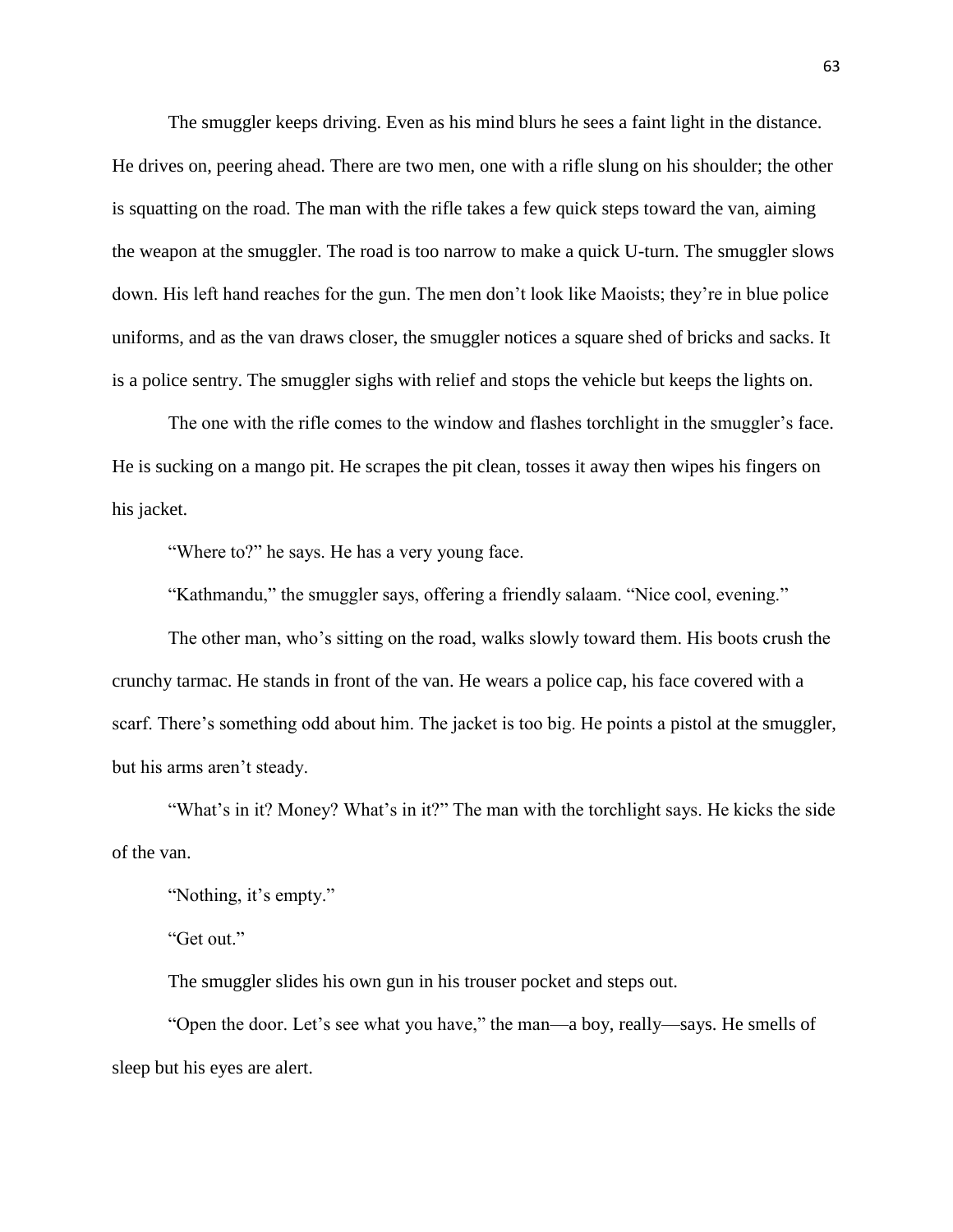"Look, bhai, why don't we talk? We can settle this," the smuggler says forcing a smile.

Then he notices a scarf tied around the boy's neck. A white sickle shines against the red cloth.

The smuggler's throat is parched. "I'm not the one you're looking for," he says.

The boy grins. "Open the trunk," he says.

The other one is standing, aiming at him from the same position.

The smuggler hesitates. "It's just mattress, bhai," he says.

"Open it, motherfucker."

The smuggler walks to the back. He opens the trunk. The boy lowers his torch and folds back the mattress. In the faint glow of the light, the AK-47s, brand new and polished, glitter like a prize.

The boy stares transfixed. A slow smile breaks out on his face. He caresses the AK-47s and relaxes his shoulders for just a moment, which causes the strap of his gun to slip off. The smuggler takes a step back, wraps his fingers around the butt of his pistol, and with a trembling hand, he shoots him. Twice.

He turns and fires at the other one.

The shots echo in the hills. Then there's complete silence.

The gun slips off the smuggler's hand. He's stunned, cold. He drops to his knees. Breathing heavily, he stares at the dead body in front of him, of the one whose face was covered. After a moment of hesitation, he walks to the body and slips off the scarf. It's not her. He kicks the boy's face. "Fucking Maoists," he screams. "Come; come and get me if you can." He spits on the body and gets into the van.

Inside the sentry he sees two naked policemen, sprawling on the ground with slashed throats.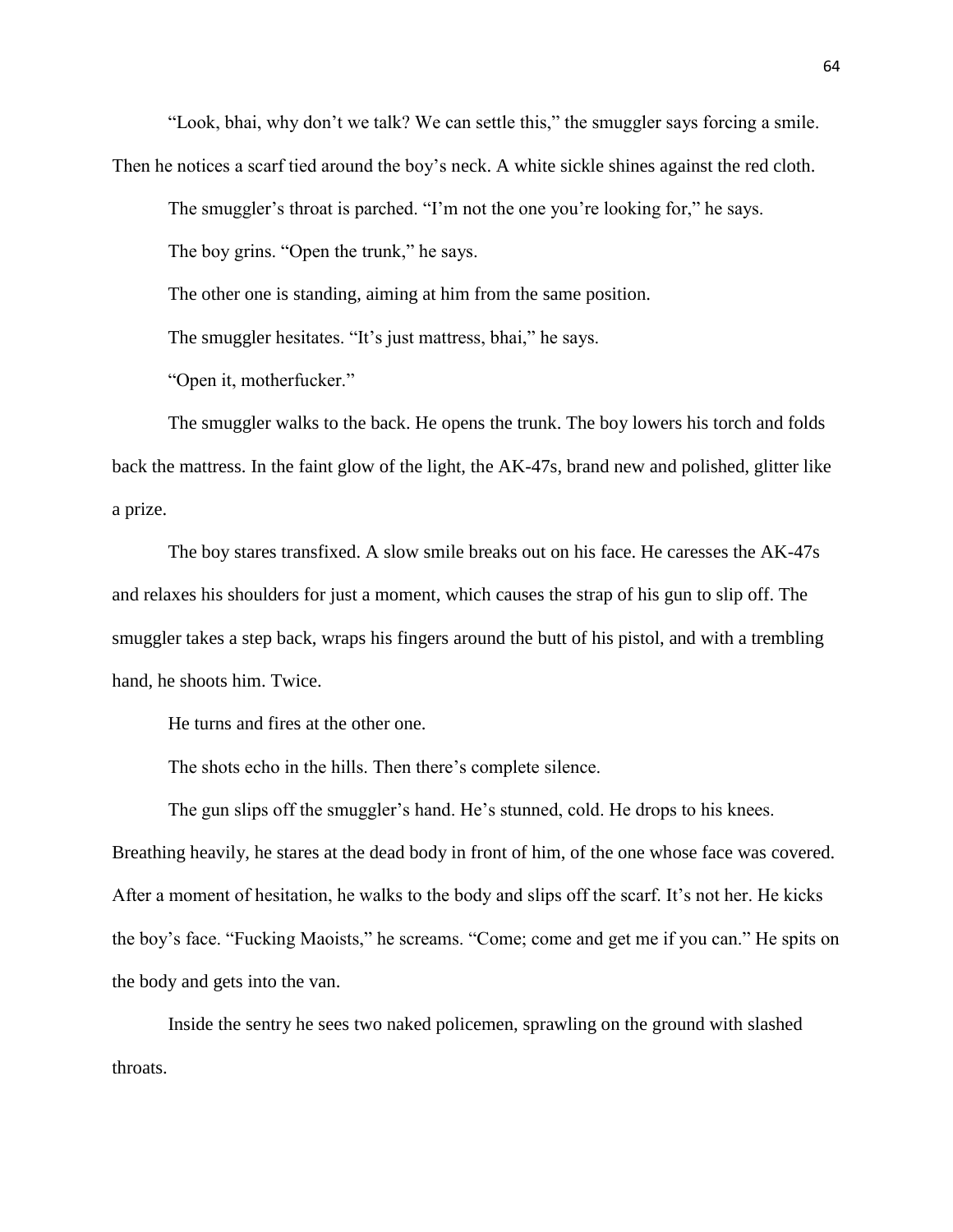The wind howls past the open window. The smuggler drives fast, trembling, sweating. Suddenly he jams on the brake as the bile from the pit of his stomach rises in uncontrollable fury and splatters all over his legs. He bends his head over the steering wheel and passes out.

When dawn breaks, the smuggler opens his eyes, his head burning. The bottle is empty save for a last drop. He smashes it on the road and drives on while the river gushes with a maddening force below. The image of the boys keeps flashing before him. They were peasants, her people. This stretch of highway is narrow and tilted over a gorge. He, who knows each bend and curve like his lover's body, feels his concentration slipping. They forced him to pull the trigger. It wasn't him. They shouldn't have been there in the first place. He was jolted back when he squeezed that trigger. The smuggler drives fast, faster than he ever has.

Once he had bought these stupid earrings for Gori. When he staggered to her room drunk, she was looking at a palm-size mirror, putting a tika on her forehead like a married woman. When their eyes met, he felt like she was his bride waiting for him in their house. He made fun of her silliness; called her a fool and she teased him, called him a drunk. When he opened his palm to reveal the earrings, she smiled and made him thread them through her ears.

He'd slipped her out from the back door and taken her for a ride. She put her head out the window and her earrings jingled in the wind.

"When will you take me away and we can do this without fear?" she'd asked.

The smuggler approaches the last stretch into Kathmandu. The red flags begin to disappear. The road becomes busier with a smattering of trucks and buses. A police van is lazily parked on a side; cops playing a card game inside. The Maoists draw their boundaries with blood. The heat dries it off and the rain washes it away. What was the fucking point? A tinge of orange splashes over the bluish tips of the hills. The smuggler stops the van and gets out.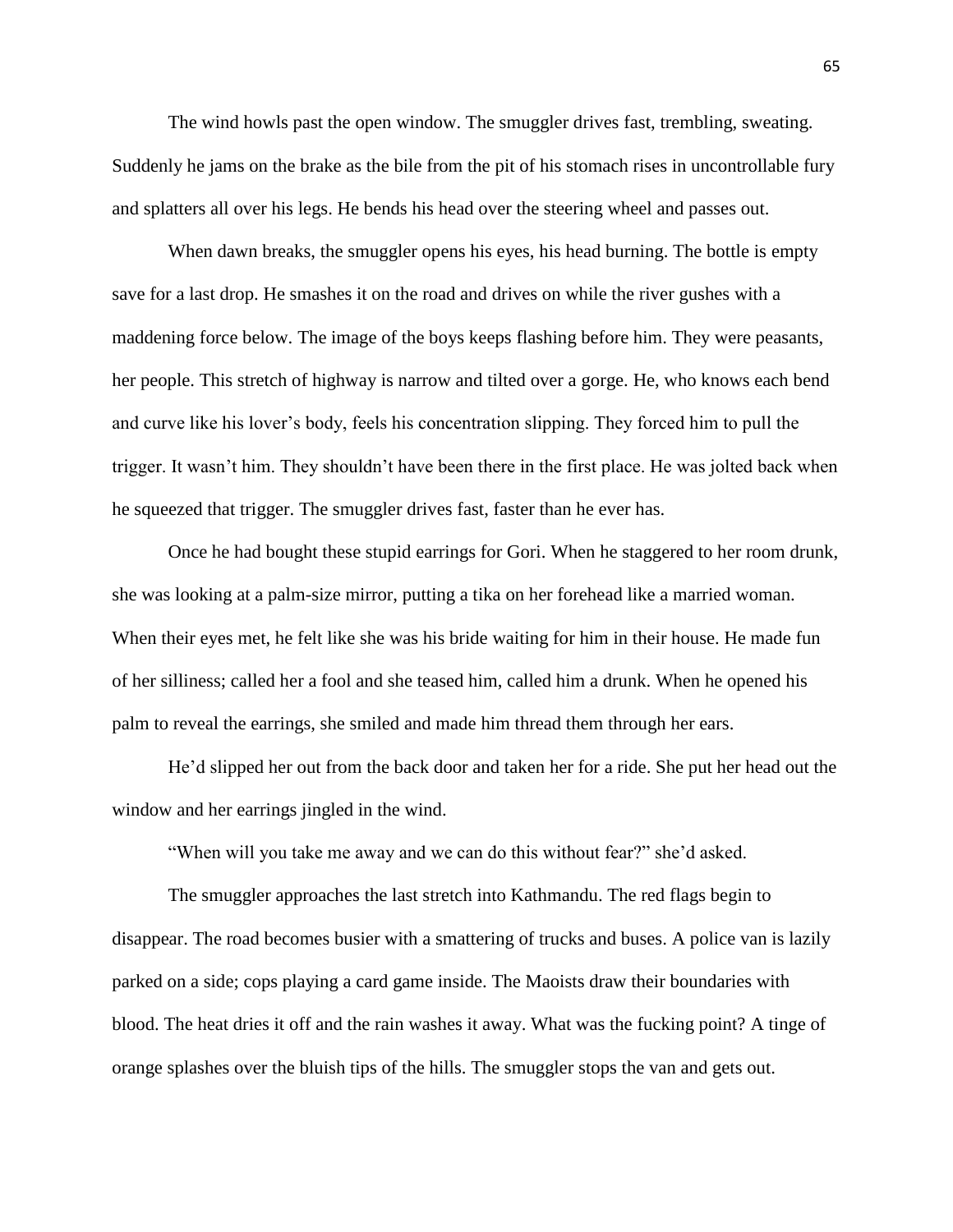Somewhere above him a bird sings from a loopy branch. A vague sense of pride pricks the smuggler. He'd just killed some rats.

He drives to a petrol pump. A man covered in a shawl stands leaning against an electric pole, struggling to stay awake. The smuggler kicks the man's bare foot. "I just saved your fucking country," he says. The man wakes with a startle, scratches his head and goes about filling up the van. Even in this early morning, a group of children, dressed in dirty school uniform, sit in a circle throwing dice. They scream and curse at each other. A woman pokes her head out of a window. "Hurry, go to school," she yells. "Wait," a kid shouts back. The woman comes running down with a broom and the kids scamper away, grabbing their satchels.

The smuggler goes to a teashop, asks the girl at the counter for a half-bottle of Everest whiskey.

"So early?" she says.

He loosens the cap and drinks it straight. It rips into his gut like fire. He polishes off half of it and tucks the bottle in his back pocket.

He wipes his mouth with the back of his hand. "Do you want to marry me?" he asks the girl.

For a while she looks at him, then covers her face and giggles.

"Crazy," she says.

He leans closer to her. "I'm lonely. Do you understand? I'm fucking lonely," he says and throws some bills on the counter.

Then he gets into the van and drives into his city.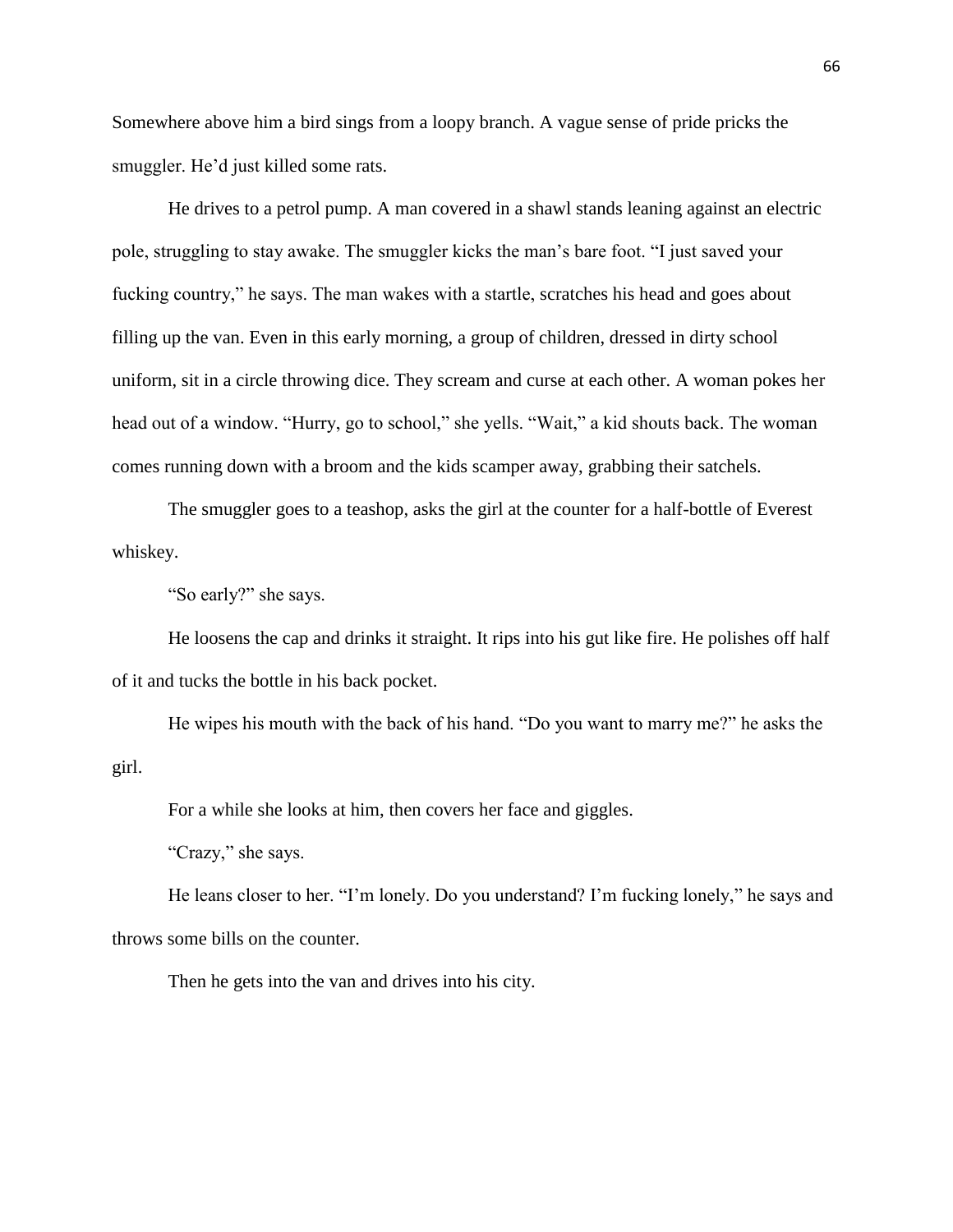## HIGH HEELS

Sarita was up at the crack of dawn to practice her walk in her new high heels, but she just hadn't been able to garner the grace that Hindi film heroines were so famous for; she admired the ease with which they walked, talked, and moved their curvaceous bodies in rain-soaked dances. That said, Sarita was fiercely opposed to the mind-corrupting influence of movies and allowed herself the luxury to watch songs on Zee TV for no more than half hour every morning. Today, the half hour had extended well beyond the appropriate limit, which she realized only when her wall clock struck nine and announced "Glory be to God; you are late for work." Sarita had traveled to Switzerland, imagining herself in Kareena Kapoor's place, dancing in the snow in her high heels, chased by the hopelessly romantic Salman when God relayed his message through the clock. Sarita immediately shut the TV and knelt before the Happy-Jesus clock repeating "Glory Be to God, free me from impure thoughts" thirty times, once for every minute wasted. Reassured that God would forgive her for this sin, Sarita rose to her feet and set her mind to the day ahead.

"Glory Be to God, free me from impure thoughts," she said again as she stood before the mirror and knotted the drawstring of her kurta-suruwal. A touch of Ruby lipstick and a squirt of Lakme Elegant perfume later Sarita slipped into her red high heels. She felt as if she'd been upgraded into a higher rank of being. It secretly pleased her to think of this, and instead of taking the crowded three-wheeler to the bank, she took a taxi. But some things never changed. As soon as she reached her desk and sat down, out came the jeers.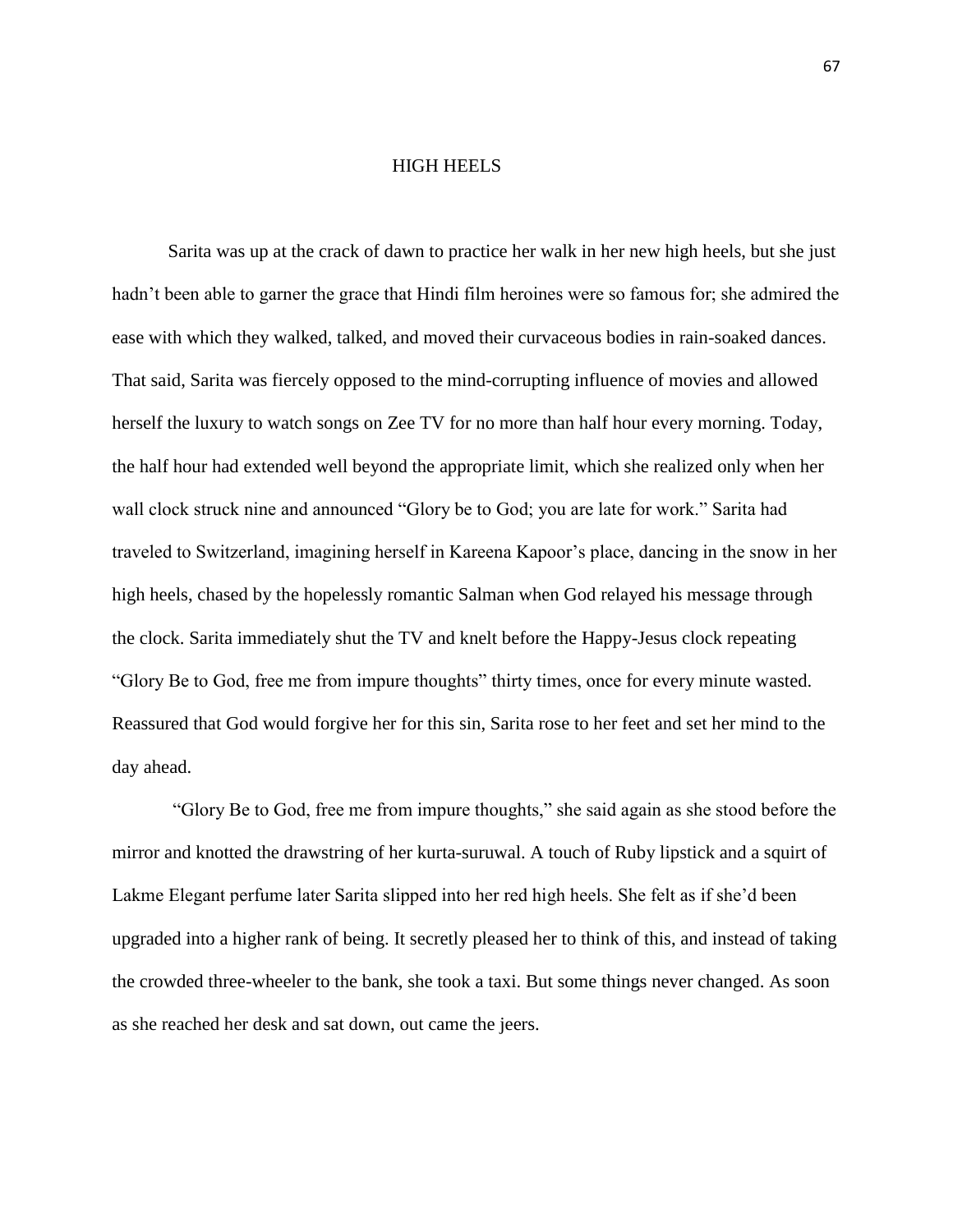"Here is Mary," the rascal Binod said and the rest of them snickered. "Mary, when will you marry?" someone chipped in; they coughed, trying hard to hold back their laughter. Sarita stood and faced all three of them, her temper on edge for these pathetic souls. "What you all need is a good doze of salvation," she said, "but you don't even deserve it; salvation is earned, not seized, and as the Bible says only the Lord has the power to bestow it upon you." The room was quiet for a moment. Then they burst out laughing. Sarita sat down, her back to them. She could feel their taunts. Their laughter crept up her spine. "Mary, you so scary," they said. "We also know English, see?" Sarita rose from her chair and walked out of the room, clicking and clacking her high heels down the long aisle of the bank. Heads turned from behind cubicles, and for a brief moment, Sarita wondered if her co-workers noticed anything new, but not a single compliment came her way.

It was a crisp Kathmandu morning. Sarita exited the brick building and went to her usual corner in the alley where a cobbler sat on a patch of land with his leather, hammer, and cleats. "First-class," the cobbler said, gesturing at her heels with his chin. Ignoring him, Sarita took out the small Bible from her purse. She summoned the three co-workers to mind and read aloud from the bookmarked page: "Father, forgive them, for they do not know what they are doing" and line 25 "When you stand praying, if you hold anything against anyone, forgive him, so that your Father in heaven may forgive you your sins." She prayed and prayed, feverishly, repeating the same verses again and again until her mind ached and her shoulders trembled and she had a vision of the Lord, so gloriously fair and handsome, looking down, spreading his light onto her. She heard a voice, His voice, telling her it was okay. She looked skyward, her eyes closed, and free from all cares and burdens, she broke into sobs of joy. When it was all over, and she opened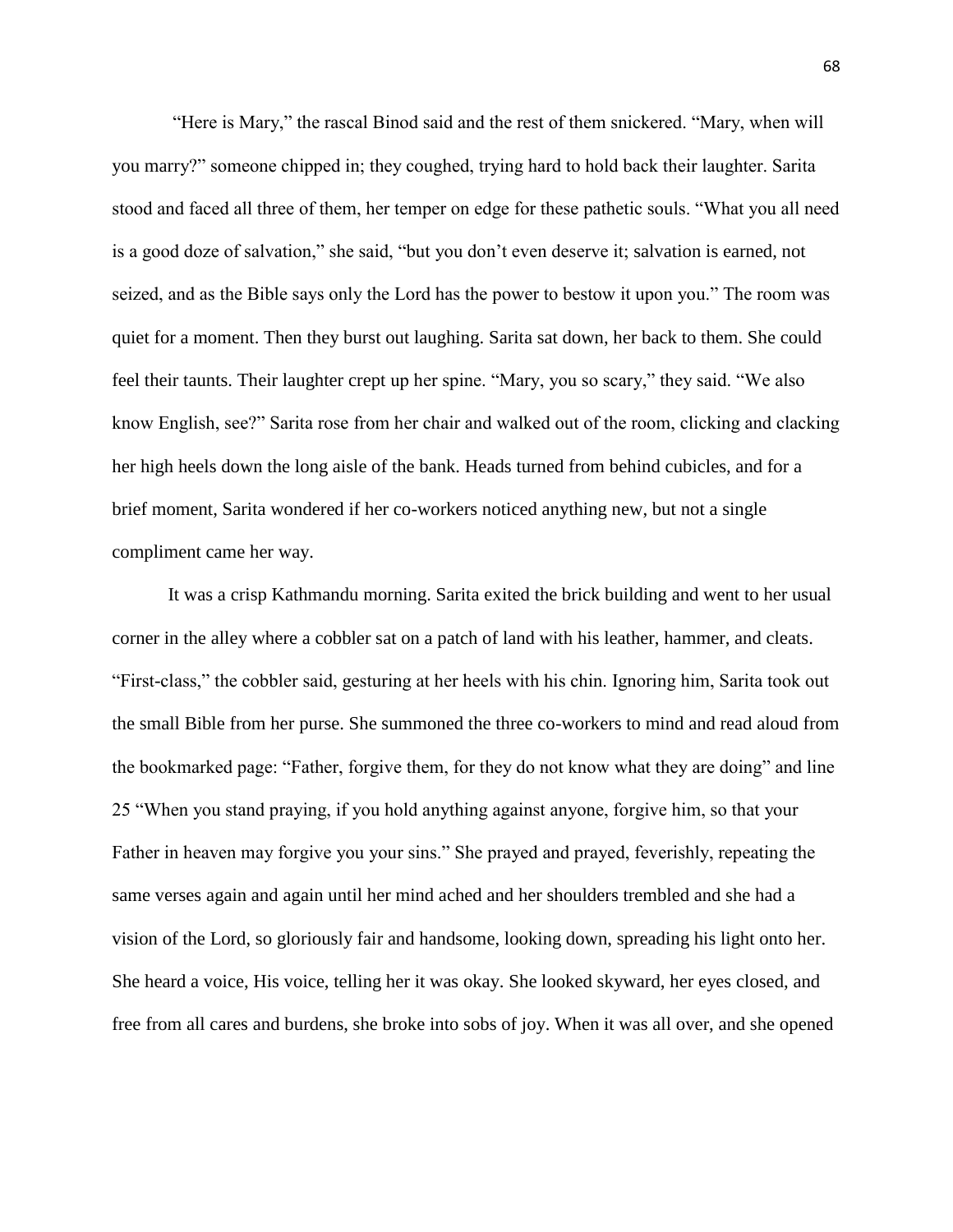her eyes, a one-armed beggar was standing next to her, waving his good arm for alms. "Such a poor little creature," Sarita muttered and went back to her office.

The three who'd been shuffling receipts and bills on their desks, looked at one another and smiled as Sarita entered. Somehow she had to get through this day. She sat on her desk, behind the glass partition, and took out the wooden cross from her purse. She placed it firmly on her desk so that it stared directly back at the hecklers. She heard their snickers and coughs. This was her morning ritual; to tweak the angle of the cross just so that it stared back at them and fenced them off. Among the three, she hated Binod the most. Blessed with a handsome appearance, and if she were to go by his bragging, a master's in History, the man was a complete show-off. She especially hated the way he said "Good morning, Miss Mary," swinging his keychain on his finger. Disgusting was the word that came to her mind. How often had she made *him* the subject of confession at church, which reminded her—she would go there straight from work. It was her turn to lead the prayer tonight and she was intent on making a good impression.

Sarita put her focus back on her work. The office was buzzing already, with customers queuing up to collect their money. Sarita and the three men were hauled up in this crammed remittance room with an awkward table arrangement where her back was perpetually exposed to the crude eyes and remarks of those male co-workers. So many times Sarita complained to management, but they kept brushing it off as a temporary arrangement. Unlike the main section of the bank where a glass partition was fitted from one end to another, behind which senior clerks sat in their cubicles, the remittance room had no ventilation. It smelled of sweat and ink and the walls were in need of paint. Sarita wondered when she'd be promoted to the other room; if this was God's way of testing her endurance and what the reward might be if she passed the test, yet she was quick to remind herself that she should *not* expect a reward as if God owed her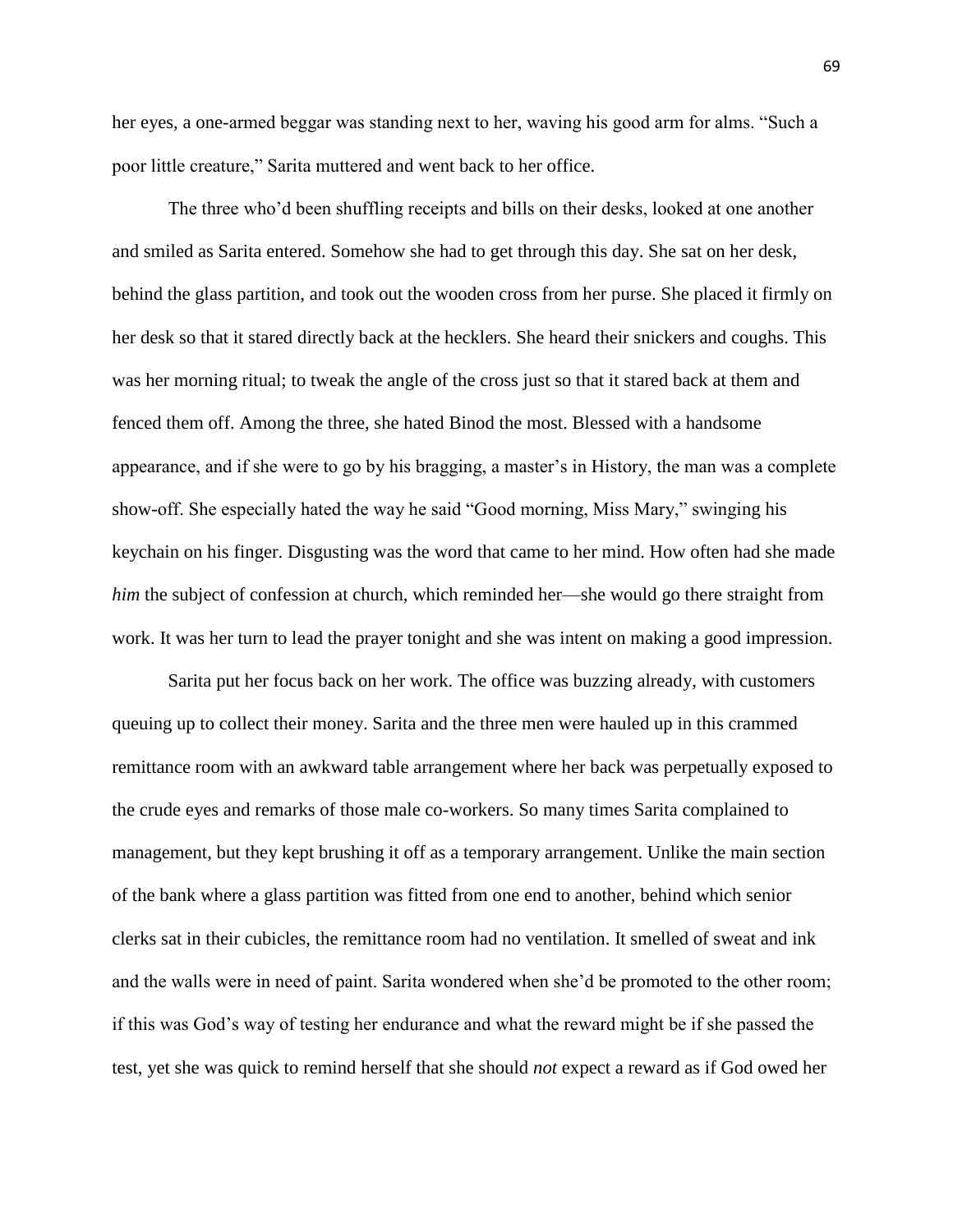one; God would keep his promise and grace her with a reward when the time was right. Besides, Sarita wasn't too unhappy to occupy an exclusive spot in front; at least, she didn't have to sit *with* the vile rank of backbenchers, especially that leader of the gang, Binod.

Sarita handed out cash to a long line of people who gave her their secret code, showed her their ID cards, and collected wads of money that their fathers and brothers wired from Saudi Arabia and Dubai. Meanwhile, she considered buying a kilo of rasbharis for the evening mass as a gesture of appreciation though it was not her turn to do so. Pastor Dominique had introduced a new rule where every member of the congregation had to bring an offering as a gesture of appreciation—a small something—that would be of some value to the church. Last month, when it was her turn, Sarita had brought a poster of the Virgin Mary holding baby Jesus in her arms. Pastor Dominique had praised Sarita's astute judgment in selecting the finest poster, and everyone, including that witch Jenny, had complimented her, though Jenny's compliment, only Sarita knew, was tinged with the jealousy of a rival. Sarita was secretly pleased by the thought that she was a few notches above Jenny in the good books of Pastor Dominique. It was he who'd baptized her with the name Mary, a week after he had discovered her and saved her from an eternally cursed life as a Dhami. The pastor had shown up outside their mud-covered house on the outskirts of Kathmandu, two blessed years before, wearing a sharp blue shirt and carrying a Bible and some mangoes. He sat on a mound of hay by the cow shed and read several stories from the Bible, including the one about how the Lord healed the blind and lepers with nothing but miracle and mud. While the rest of her family sat on their haunches sucking on the pastor's mangoes, Sarita had been mesmerized by his presence, his lilting Darjeeling accent, and his smile which still lingered in her senses. It was as if he had appeared out of the fog like a blast of sunlight, carrying stories so beautiful they spread a light in her heart. Most of all, the stories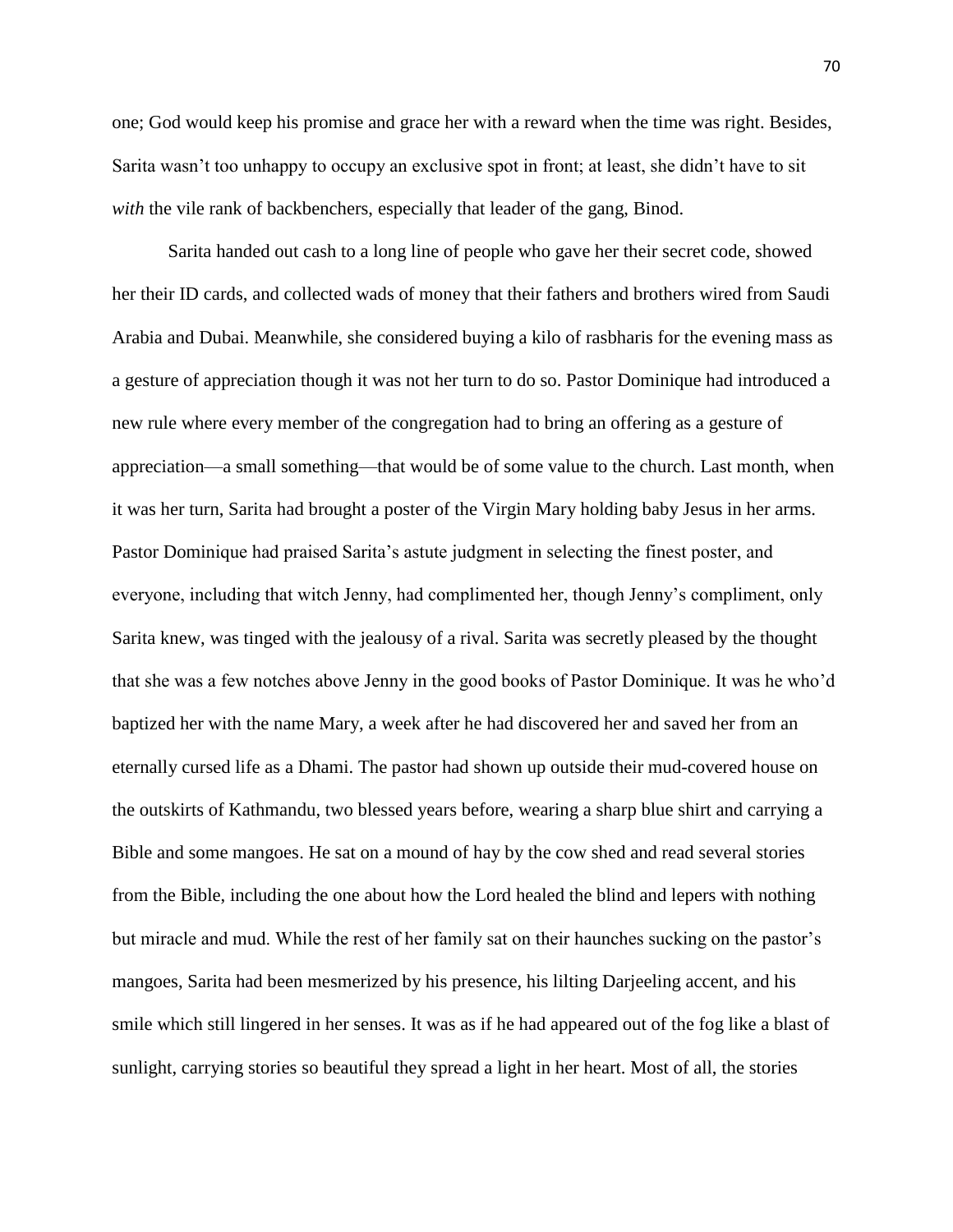spoke to Sarita of a world where she'd be taken in as an equal by the Lord, not cast aside as a Dhami as some in her village were wont to do. From that day she followed the light, all the way to the city, despite her parents' fears of the foreign religion, despite a potential teaching job in her village school what with her I.A. degree and all, despite the seduction of an endless life roaming and roving the hills and paddy fields she grew up around, despite the prospects of marriage and family. Despite all that, Sarita had knelt before the light and look where the Lord had led her to already: Kathmandu, in a single-room apartment all by herself, with a bank job anyone in the village would be cuttingly jealous of.

"How about some coffee and cake, Mary? It's a beautiful day," Binod said, sitting on the edge of her desk. It was lunch time and there was no one else in the room. Binod had waited for his comrades to leave before approaching Sarita with his tired and routine proposal that she, thankfully, never fell for. As if that would discourage him. He swung the motorcycle keychain on one finger and leaned so close that a whiff of his aftershave shot across her face. She held up her hanky to her nose. "I'm busy," she said, "and have decided to stay that way the rest of the day." Binod shrugged and left the room whistling some cheap filmy tune. Just as soon he came back. "Actually, I have a question, a genuine one," he said. "I'd love to hear about the Bible from you."

Sarita knew this was a trick. He just wanted an excuse to annoy her. "I told you I'm busy. Do you want me to explain to you in English also?"

"What I want, Mary, is for you to explain the Bible to me. I really mean it."

She looked at him. He was handsome, no doubt, with high cheekbones and a striking nose. "I'm busy," she said and looked away. He didn't say anything for a while and she wondered what he was up to. "I know you think I'm a gunda; in reality I just want to be your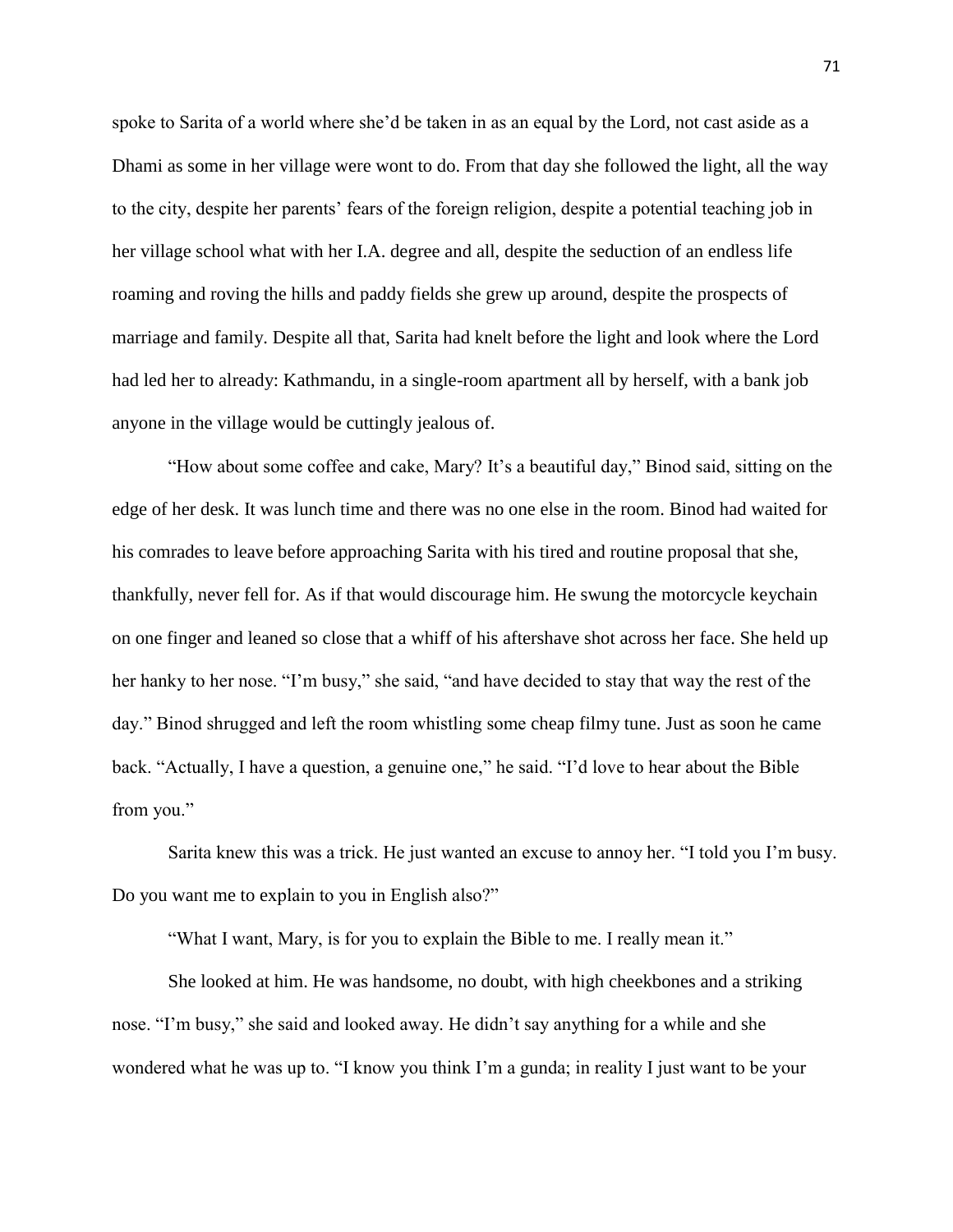friend, but I'm also really interested to learn about your religion," he said, sounding as innocent as a child, and Sarita felt trapped. Yes, she *hated* the person standing before her, perhaps more than anyone else in the world, but could she turn him away? Wasn't it her duty to guide a lost soul who finds his way to God's heart? Sarita was confused. She shuffled some papers on her table, not knowing what to do. This Binod sometimes had that effect on her. But she couldn't be the one to judge his intentions, only the Lord had that power, for the scripture commends the person who obeys God's laws and helps others obey them at every opportunity. Pastor Dominique always stressed this point, and though other sisters and brothers showed off by bringing new members to the church, Sarita, despite her inner voice setting her on a straight path, had never been granted the opportunity. "Sarita?" Binod said, shattering her thoughts.

"Yes, let's go," Sarita said and felt a flush of embarrassment for she had never gone out alone with a man for anything, much less for coffee and cake.

As they walked the long aisle of the bank, heads turned. People had nothing better to do than cast their suspicions from behind the counters and pass comments. And of course, Binod had to make it worse. He smiled and waved at the row of cubicles and made a show of walking out with Sarita. Just her cursed luck that she had to take small, measured steps to avoid tripping over on her high heels. She clutched her purse tightly to her chest and avoided the gaze of scrutinizers and gossipers who didn't have it in their luck to be asked out for lunch by anyone. Outside, Binod's swanky motorbike awaited them. Sarita had always seen this vehicle from afar, never up close. It was shiny and black with sharp edges all around and so many buttons that Sarita wondered, with just a tinge of hope, if it would in fact take off like a rocket.

"What do you think?" Binod asked.

She was mesmerized by the machine.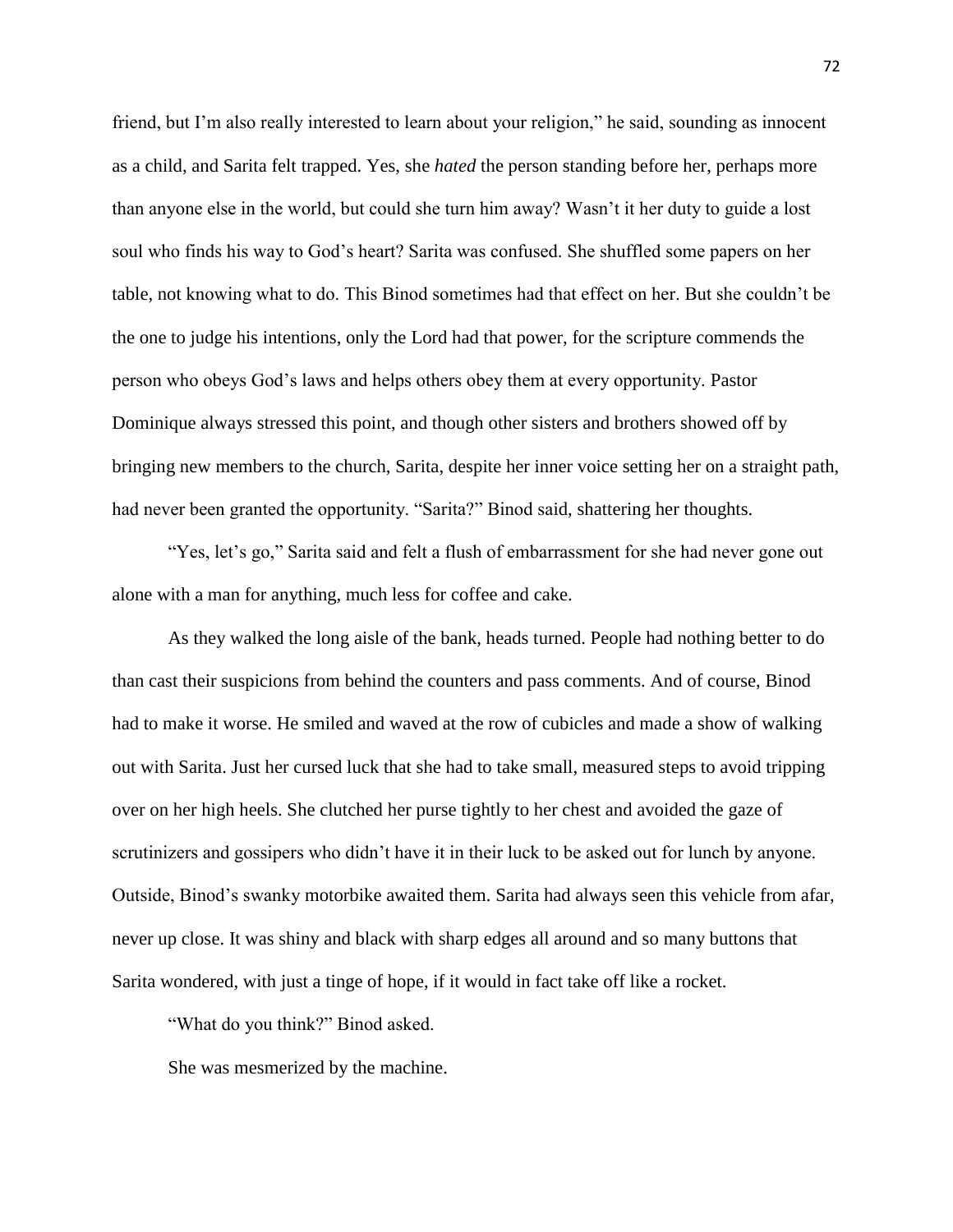"What is there to think?" she said. "Don't expect me to sit on this thing now, okay? I have to get back to work quickly. Besides, I can't tell you about the Bible and our church if you're going to ride this—this machine."

"Oh, come on," he said. "Just one spin. We won't be late, I promise."

Despite her doubts and discomfort, Sarita found herself sitting behind Binod and off he went speeding through the crowded streets. Seconds later, they were out on Ringroad and Binod sped faster and Sarita's heart beat like she didn't know it was capable of beating and her hair blew in the wind like it had suddenly discovered freedom. She screamed to Binod to slow down but she couldn't hear her own voice so she ended up laughing at her own silliness. She clutched the metal bar behind the seat with both hands as he swerved the bike in and out amongst trucks and cars and Sarita felt her heart swinging in her chest and a rush of blood explode in her veins. She screamed in delight and fear and she screamed into the wind, but just as soon, she realized that in a moment of weakness, her hands had left the bar and were tightly wrapped around Binod's waist. She withdrew her hands, and not knowing what else to do with them, started punching Binod's back, begging him to stop, stop, STOP!

Binod stopped outside a dusty restaurant on the highway. The place looked like a crumbling mansion. Sarita quickly got off the motorbike. They were far away from office, and there was no one for miles except a lone waiter standing by a table with a fly swat in his hand. A quiet fear tickled Sarita. She didn't really know Binod, after all. She looked around for a sign, something, anything, that would warn her of potential harm, like a black cat crossing her path. No sign presented itself except the cracks and mold on the pillars by the front steps. Sarita wondered if this place was haunted at night. By the ghost of Rana princes, carrying daggers, stalking the dead in the dark, climbing endless, creaky staircases.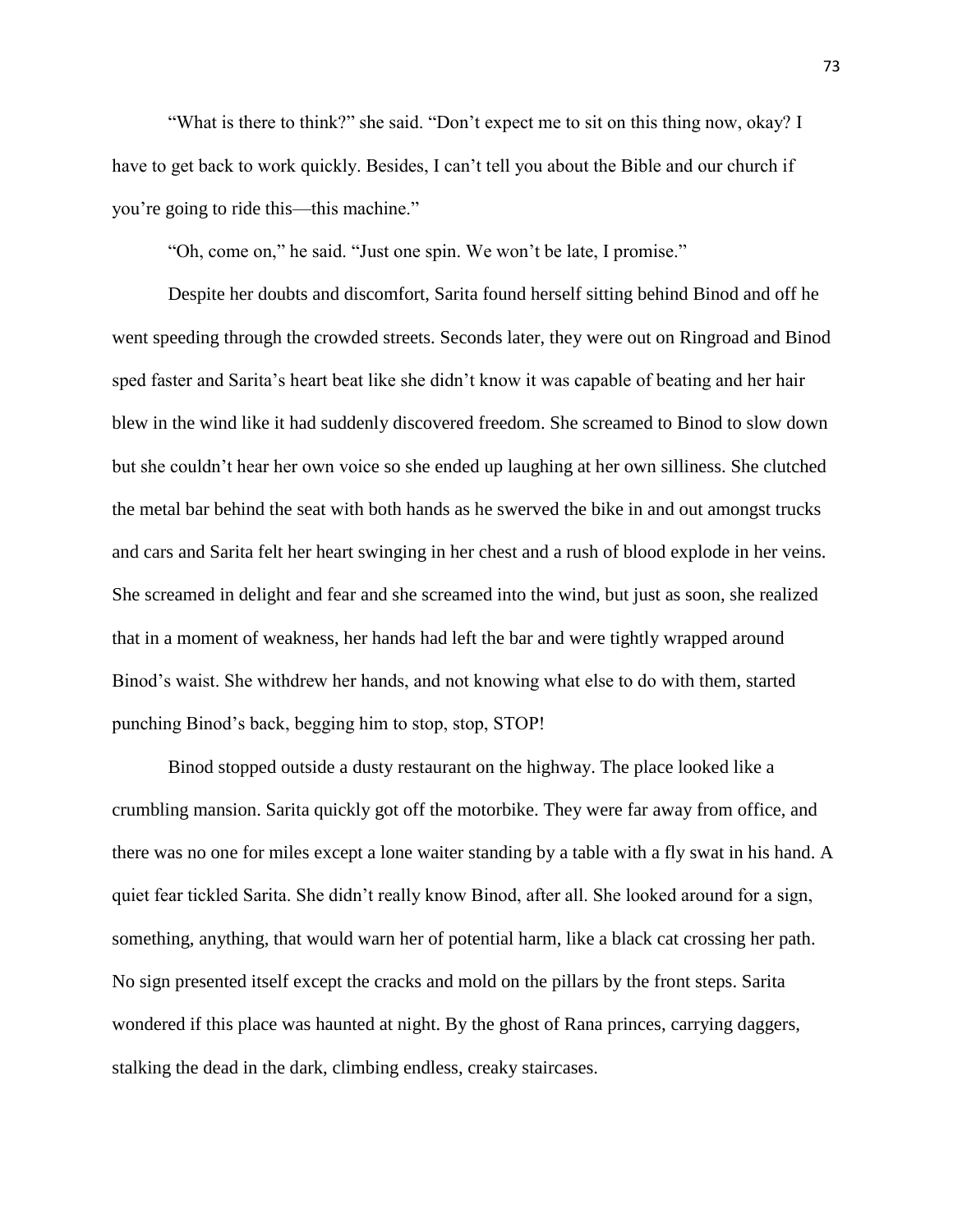"Are you okay?" Binod said.

"Perfectly fine."

"I've been wanting to show you something."

Out in the back was a circular veranda overlooking the sprawling Kathmandu valley: old brick houses and ancient temples jostled against cement highrises, spread out beneath the blue hills. Sarita hadn't realized they'd rode all the way up here.

"Beautiful isn't it?" Binod said. "I always come here, when I need to get away, you know?"

"Why did you bring me here and when are we going back to work?"

"Oh ho, relax, will you?" He pulled up a chair for her. Their table was one of many lined along the arch of the veranda. Sarita noticed a patch of bougainvillea harnessed on to the railing which reminded her of dry corns that hung by the windows of her village house. How far she'd come—to be sitting in a restaurant with a man from the city.

Binod snapped his fingers for the waiter and ordered two coffees and fruitcakes. "Make it fast. We're busy," he said, and to her he added, "fruitcakes here? Simply the best!"

"How many girls have you said that to?"

"Let me see. You're the thirty-sixth."

"Very funny."

He let out that beguiling smile.

She wished he'd say something more but he shifted his chair slightly to face the view, his ankles crossed on top of the railing. They sat in silence, she wondering what he was thinking of.

The waiter brought their order in an engraved, silver tray. His bow tie seemed odd in this deserted place.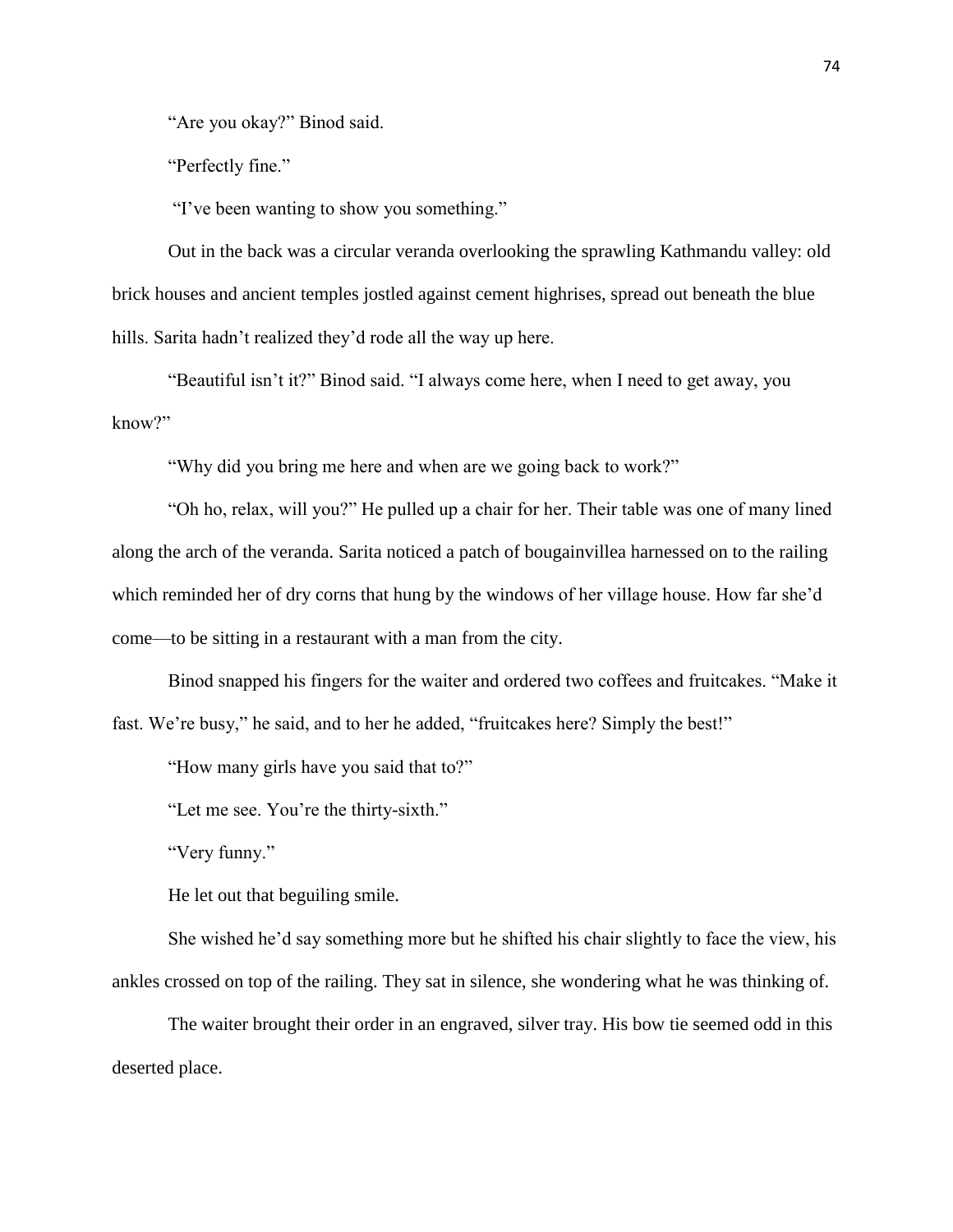Sarita sipped her coffee without looking at Binod, but felt his gaze on her. Each time she laid eyes on him, he wasn't looking at her, but out over the hills, lost in some thought. The top three buttons of his shirt were undone. She noticed a faint scar on his neck, like a birth mark the only touch of imperfection in a perfectly sculpted man. She felt a tingle somewhere deep. She reached for the fruitcake and took a bite.

"I just love this place," he said and moved his chair to face her. "I often come here alone. I'm glad I brought you today." Their eyes fell on each other. She looked away.

"I really mean it, Sarita," he said. "We should do this more often. What do you think?"

"I think we should go."

He smiled and let out a sigh.

"You hate me, don't you?"

"I don't know."

He leaned closer. "What are you thinking?" he said. "Aching to read the Bible?" He laughed. That mean, sarcastic laugh. She hated his guts. She felt like whacking him with her purse. "Why do you always torture me? What have I done to you?"

He placed his hand on top of hers and circled her soft skin with the tip of his finger. She was frightened and elated. She drew her hand back.

"Sorry," he said and cleared his throat. "Look, I tease you because I like you. I really want to be your friend, but there's no way around you. You're so tense all the time."

"You gang up with your chamchas and harass a girl. You lack confidence and inner strength. It really shows."

"Okay, now. That is going a little too far."

"And the way you taunt and tease me every day. That's not far, mister?"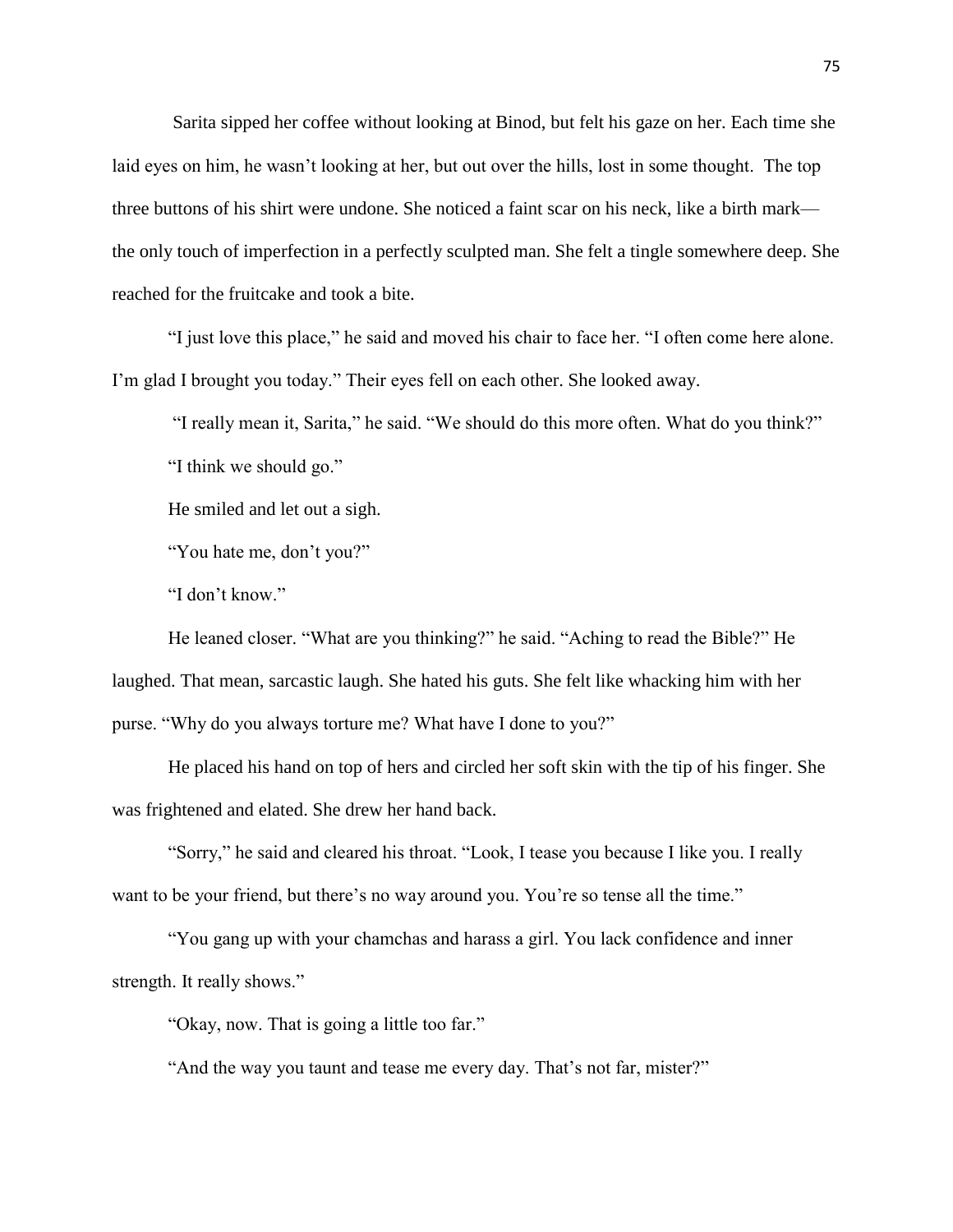"Drop it now. I'll change. Promise. I swear."

She noticed that he was embarrassed and she quietly approved of this but didn't let on. She wasn't going to fall for his tricks so easily, though she wondered, as she often did, what he really thought of her.

"Your parents must be looking for a good Hindu girl for you, no?" she asked him.

"Why? You have someone in mind for me?"

"I'm not joking; but seriously, how religious are you?"

"Never gave it a thought," he said. "Though sometimes when I'm alone, I feel like I need something, or someone." He looked at her. "I get tired of the race. The pressure to earn, to be a dashing personality." He sighed and looked away.

She took out the Bible.

"Madam can't wait, can she?"

She turned to page 26: "Read," she said.

"Seriously?"

"For me…for yourself."

He took the Bible from her and let it rest in his palm for a moment as if he was weighing its worth. The golden inscription of *The Bible* shone on the cover. He ran his finger along the etched letters, then lightly scratched the soft-leather spine with his thumb nail. He turned the pages and scanned the words. Sarita observed him carefully. He seemed to be reading more than a few lines.

"Which passage are you reading?" she asked. For a while he didn't remove his eyes from the page. Then he looked at her and put the book down. From a small case clipped on to his belt, he took out his sunglasses. He wiped it on his shirt and put them on. "Original Ray ban," he said.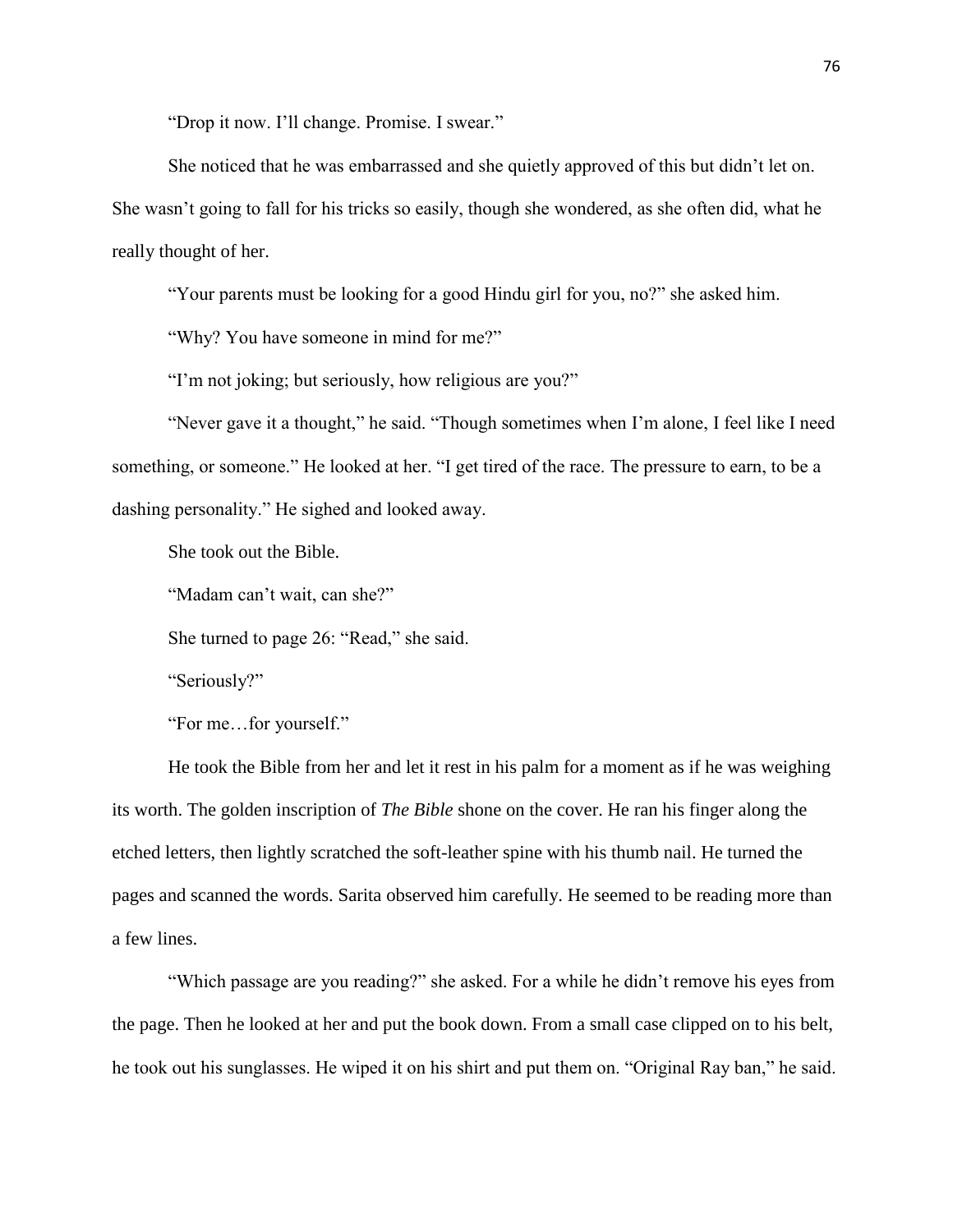"Read the Bible!"

"It's heavy English," he said. "Such big words they use. So much torture."

"You have a Master's degree, no?"

He looked at her from over the rim of his sunglasses, his left eyebrow arched. He then removed the glasses, sat up straight, turned to the bookmarked page, cleared his throat, and read: "I stand at the door, and knock; if a man hears my voice, and opens the door, I will eat with him, and he with me…Whoever brings back a sinner from his lost journey will save his soul from death ....James 1:20…What does this mean, Mary?"

"God will always protect the lost soul if the lost soul lets him enter his house."

"Am I a lost soul?"

"Everyone is."

He leaned closer and whispered, "Can the lost soul get a small dose of salvation now?"

"Salvation comes to those who wait," she said and quickly regretted her response. She had to learn to be more tactful.

He gave the Bible back to her. "This heavy reading is not for me, but I really don't mind being lectured by a smart and beautiful tutor," he said.

"Time up; end of lesson."

"You can't really get back to work, can you?" He got up from his chair. "Madam," he said and led her out. On the ride back, Sarita sat askance, both feet on one side of the vehicle, holding on to the metal bar. It started to rain, the first of many monsoon rains. Soon she was drenched but she didn't care. As they rode into town they flowed past the rows of brick houses whose facades were adorned with peeled off political posters and whose crammed spaces were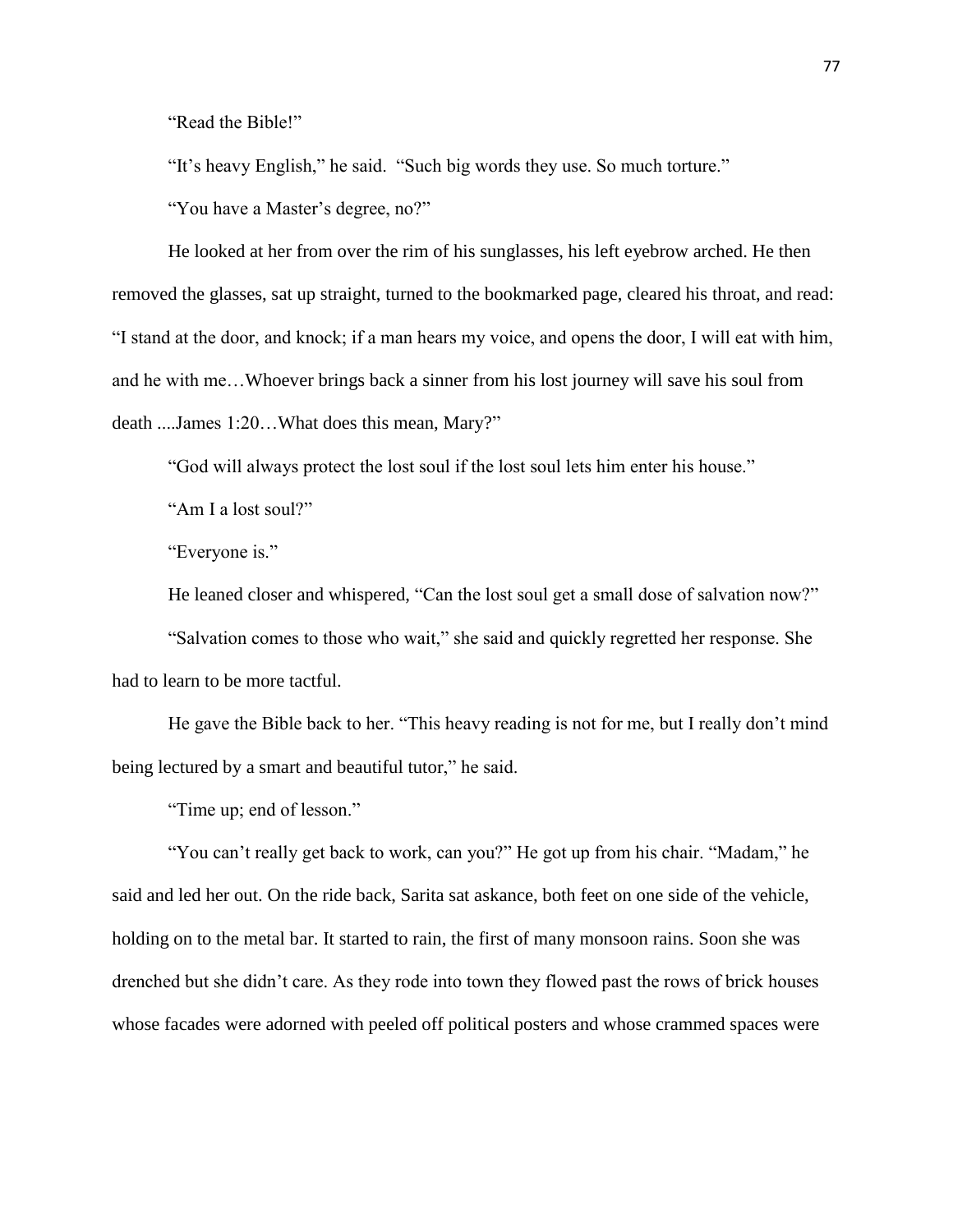let out to rooftop cafes, bookshops, vegetable shops, bicycle repair shops, barbers and butchers who squatted in a row, smoking their cigarettes, staring at the rain and at passersby.

"How are you feeling?" Binod turned back and asked.

"It's beautiful," she said. "Just keep driving."

The rain came down hard. Binod stopped by a temple. "Let's go in and wait this thing out. Come, come, fast," he said. Sarita looked around. Small crowds had gathered outside every shop, huddled under tin awnings. She hesitated to step inside a temple. "You can wash off the impurity later." Binod held her hand and led her into the narrow courtyard. They removed their shoes at the entrance. The temple looked like it was built in haste, to let stray dogs wander in for a brief shelter from the rain. Were it not for a row of diyas burning in front of Kali's statue, it would have been impossible to navigate in the dark. The only other person in this cave-like room was a bearded beggar stooping for coins that devotees placed as offerings at the foot of Kali. The room was permeated with the smell of tika and vermillion powder and the stench of uncollected garbage that wafted in from the alley. The beggar cursed drunkenly at the statue. He shot a glance at Sarita and grinned. His gums were swollen as if they had melted over his teeth. He pointed a mock gun at her and pulled the trigger thrice: dhikchau, dhikchau, dhikchau.

"E muji, get out of here or I'll turn you into a pulp," Binod said and the beggar staggered out. Binod offered her a clean handkerchief to wiper her face with, but Sarita had one in her own purse. She let her wet hair fall then combed her fingers through it and gently squeezed the end. Then she threw her hair back. He was looking at her. She felt a bit shy, but safe around him, which surprised her. In him there was a hidden capacity to care, she saw it. She wished she could take him to church. They would kneel and pray together. She wondered what he would think of that. She was now beyond doubt that the church was the guiding force he needed to turn his life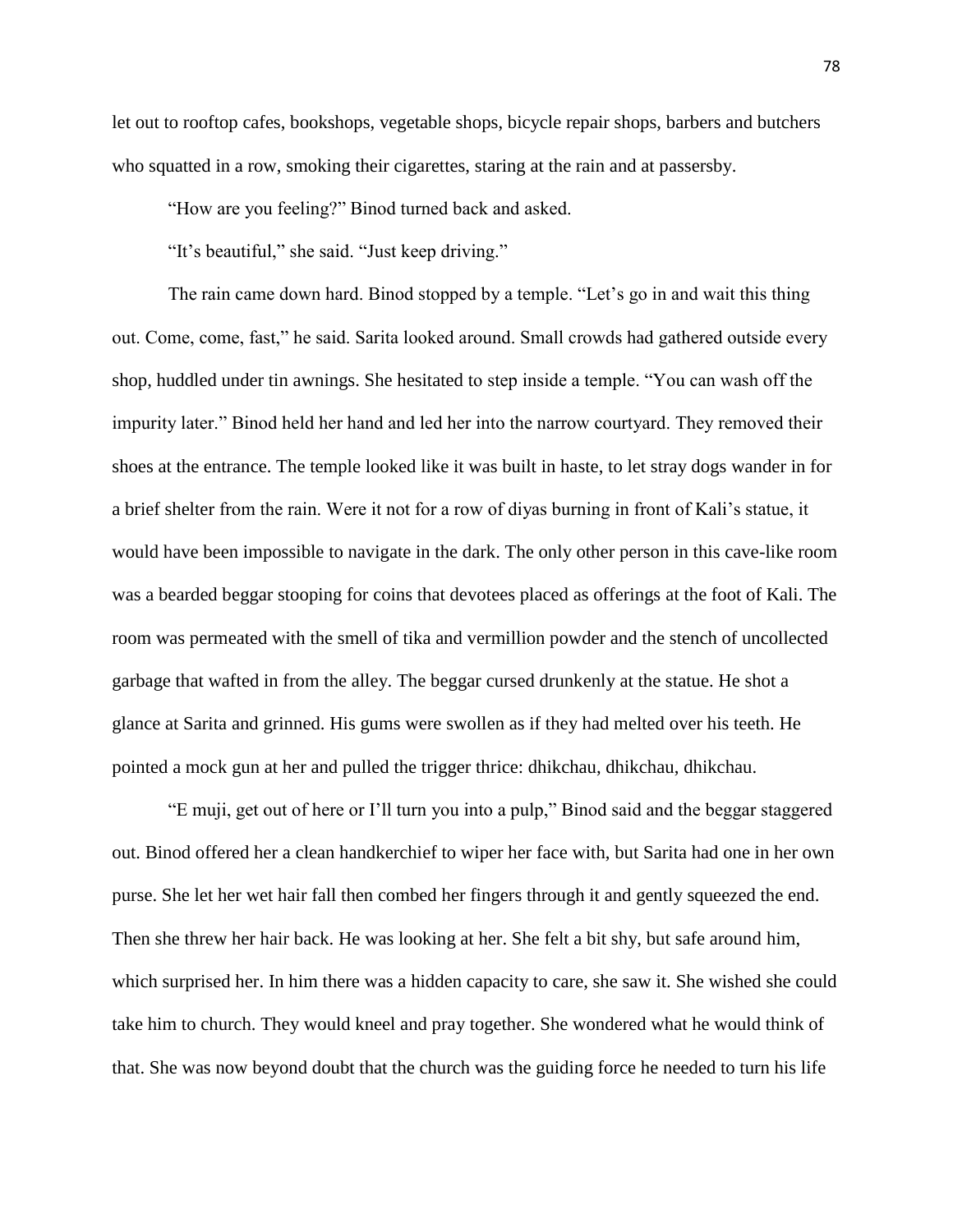around. Everyone needed a sign, and this moment, right now, rain and thunder, was Binod's to seize. Besides, Sarita was slightly disgusted at the state of this temple, like so many other temples in the city. How ancient it looked compared to her clean, brightly lit church. Though it had only been two years since she had last been in a temple, it felt like her first time in a strange world. She wanted to escape this dismal place and run to her church and fall on her knees before the altar and surrender herself completely to the Lord who had died selflessly for her sins. She closed her eyes and saw an image in which she swayed her arms in the air, crying for forgiveness before Jesus who rose from the dead, and she tore up the stairs to heaven where he waited with open arms.

"Sarita, Sarita." Binod shook her and brought her back to reality.

"Sorry," she said.

"No, you look beautiful," he said. His face was close to hers and she could smell his sweet breath. He looked at her cleavage which was wet and exposed. She covered it with her dupatta. Their eyes locked. She felt a rush. Her lips quivered. He touched her lips with his finger and began kissing them slowly. He placed his hands on her shoulders and they kissed like they needed each other right there and then. Her knees felt weak and she had no strength to resist. When she realized what she was doing she pulled back with a jolt.

"What are you doing?" she said.

He stared at her, breathing loudly. Then without warning, he slid his hand underneath her kameez and squeezed her naked breast. She slapped him and pushed him away. She wasn't sure if she should stay or run, but she stood, her chest heaving. He looked stunned himself and the air between them quickly turned dense.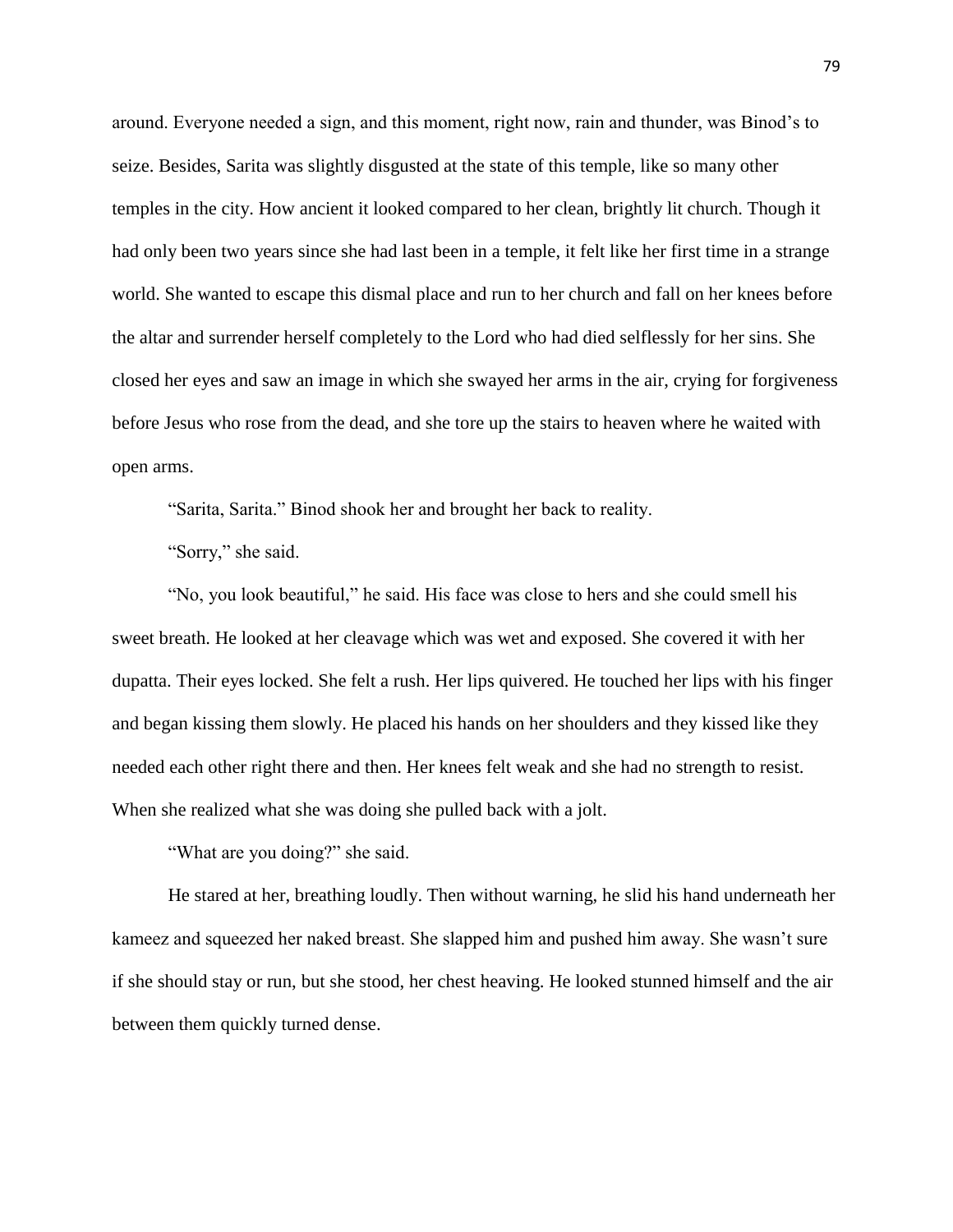He hurried to his bike. She simply followed and sat behind him. The rain had abated. Taxis, tempos and motorbikes converged upon the street like a mass of prisoners suddenly let loose. Sarita felt trapped in a swarm of noise and smoke. She was angry and confused, unable to sort through her feelings. It didn't help that she could smell the mixture of musky cologne and damp sweat emanating from Binod's back. This was not even the sort of thing she could take to the confession. Pastor Dominique would punish her with his silence for months, and if word got out, her reputation would surely fall and Jenny would hop about with joy. She knew God would forgive her, though in her heart she felt she deserved to be punished so she wouldn't be bold enough to be so reckless again.

Binod looked distant and embarrassed as they walked to the bank. He was a few steps ahead and she was in no mood to talk to him either. The least he could do was say something, but no, he kept walking as if she didn't exist. As if she had never existed and what happened was simply a—never mind, she thought, though a yearning to hear his voice grew in her, to hear him say it was going to be alright. As soon as they entered the bank, faces turned from behind cubicles. Someone coughed; someone else whistled. The manager, out on a surveillance stroll, said, "What is it with you two? Get back to work quickly."

Binod's old gait returned and he swung the key chain around his finger. Sarita walked without looking at anyone. Parts of her salwar were still damp. She covered her chest with her purse and stumbled awkwardly in her high heels. Binod stopped to talk to another girl and as Sarita passed him, she could feel his head turn to assess her back. She slipped into her office and apologized to waiting customers who quickly queued up in front of her desk. She wiped her face and hands with a fresh handkerchief and got down to work. The comrades were working quietly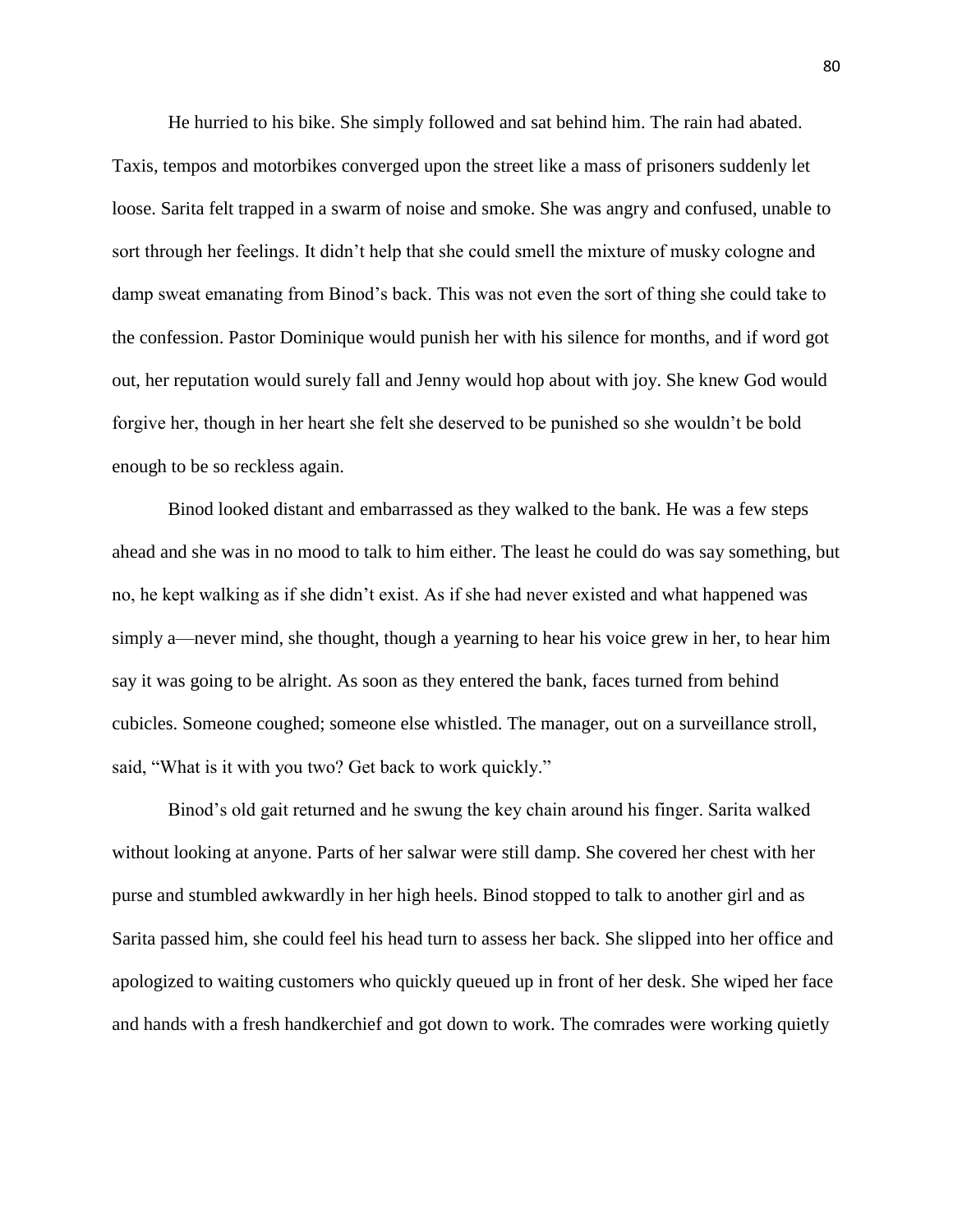until Binod entered and took his seat. Amidst the clitter clatter of work, he drummed his fingers on the desk and sang, not caring that there were women and older men around.

"Show me your love; show me your love.

We kissed but all that's left in my mouth is the bitter taste of your saliva.

We laughed but you fled just as I was coming alive for you...

Give me your love. Give me your love.

You expose your back to me, but cover your front.

You offer your lips to me but hide your love

I need you; oh I so need you so…"

She had permitted him to meddle with her feelings. "One moment okay, dai?" she said to an elderly customer with a kind face. She reached in her purse and took out her cross. She placed it on her desk at the precise angle of display. Then she took off one shoe. All day the weight of her body had rested on her poor feet crunched in those high heels. It felt good to let the foot get some air. She even cracked a bone in her toe. Then she hurled the shoe at him. He ducked. She took off the other one and threw it with such force that the stiletto stabbed his face like a dagger even though he tried to shield it with his arm. The room erupted with laughter. The manager walked in. "What nonsense is this? Come to my office immediately," he said.

The manager gave them a dressing down with his office door open so everyone could hear. Then he suspended them without pay for one week. Sarita pleaded. She couldn't afford to lose a week's salary. She clasped her hands. "If you hold anything against anyone, forgive him, so that your Father in heaven may forgive you your sins," she said. She repeated the verse again, her hands shaking, but the manager had none of it. "Enough of this silliness," he said and shut his office door. Sarita felt naked, standing bare feet on the cold tile, everyone looking at her. She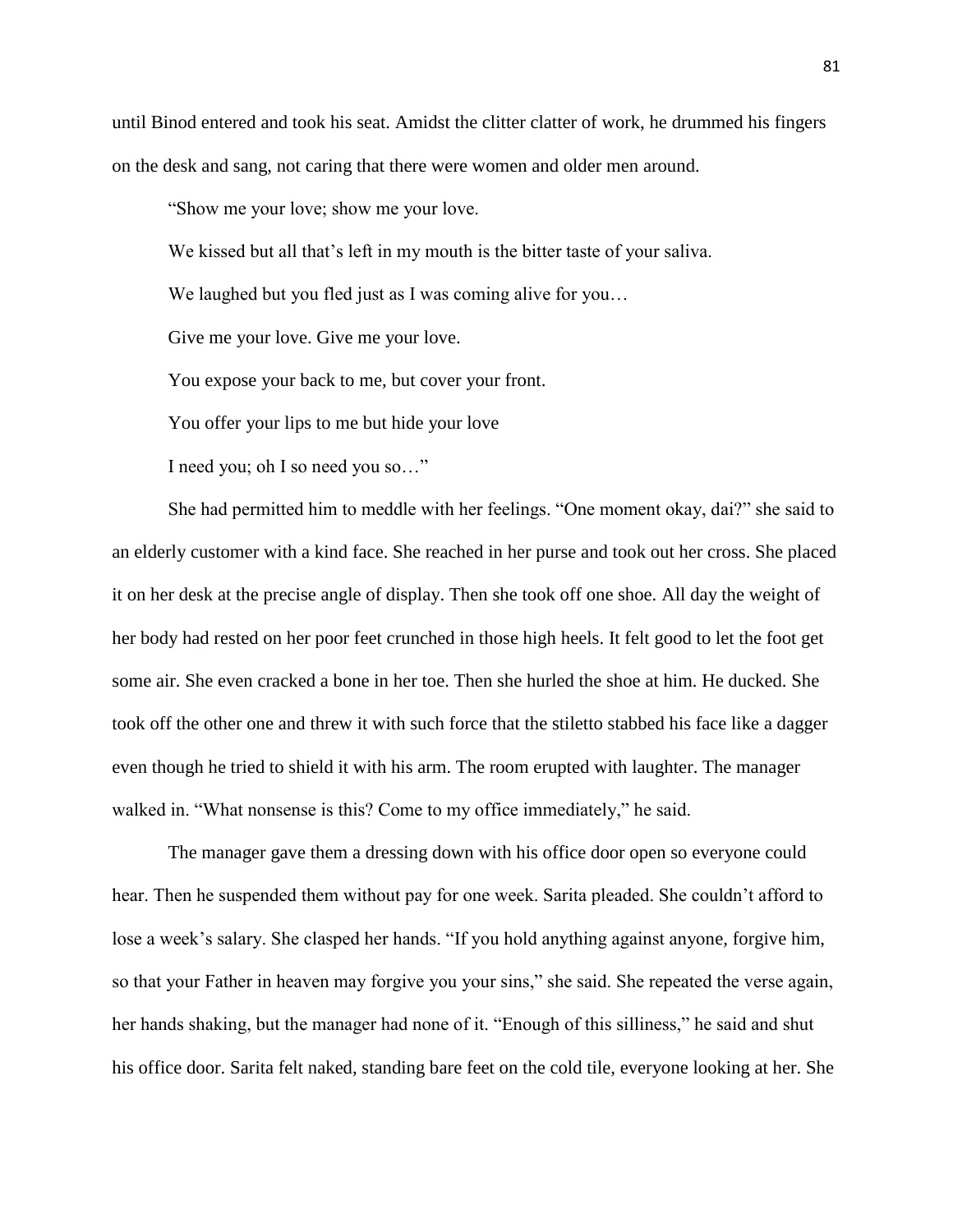left the building and was soon lost in the crowded street; her feet invariably moved toward the church. She didn't turn back but she knew he was following her. Even the din of the market place couldn't drown out his voice screaming, "Wait, wait for me."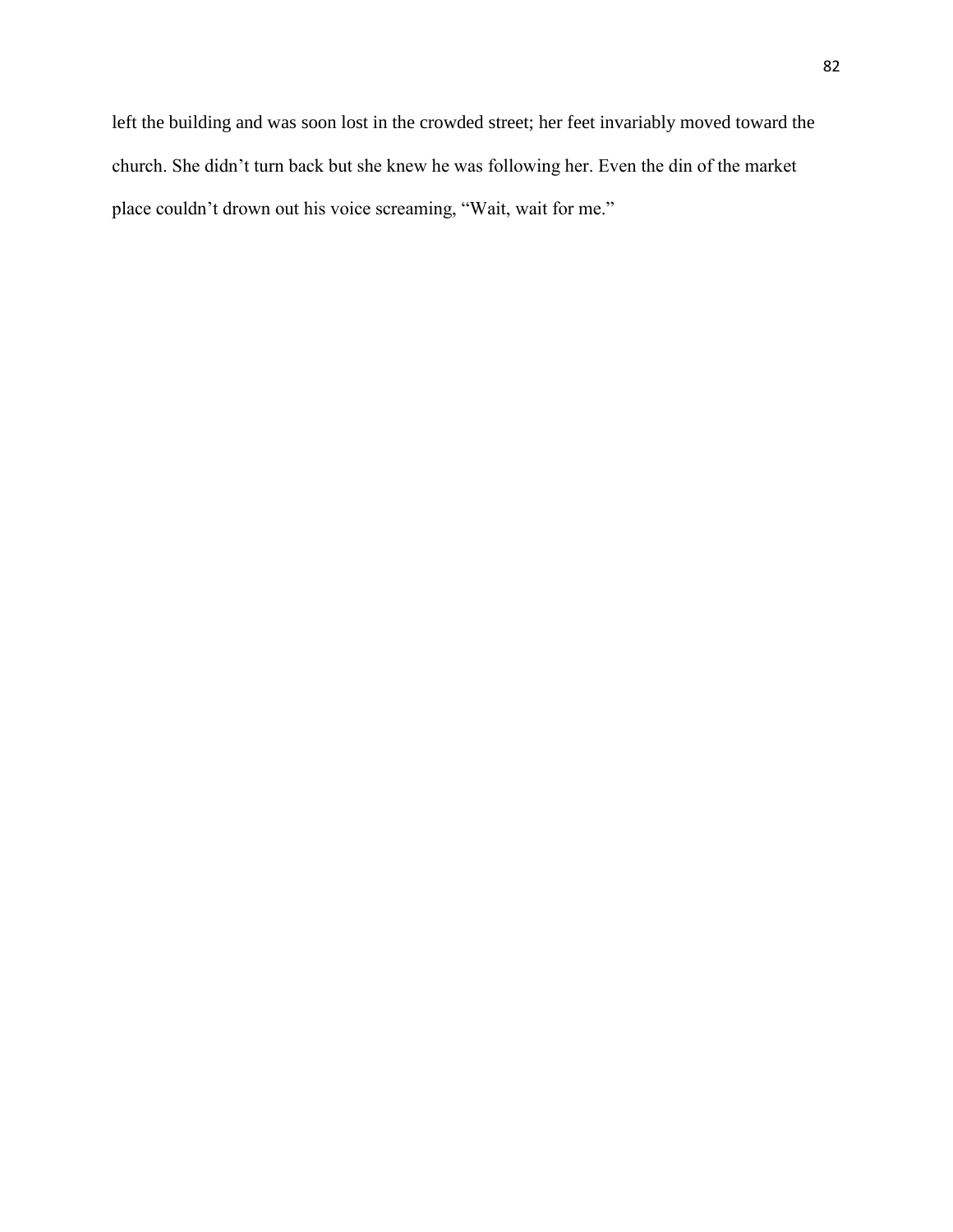## THE KING'S STATUE

Lakshmi opens one eye, then the other. Her gaze meets a crack on the ceiling. She rubs her eyes with her finger. The electric heater next to her bed is too weak to fight the backbreaking cold that has invaded her room this afternoon.

Lakshmi pries out her transistor radio from under her pillow and turns the knob.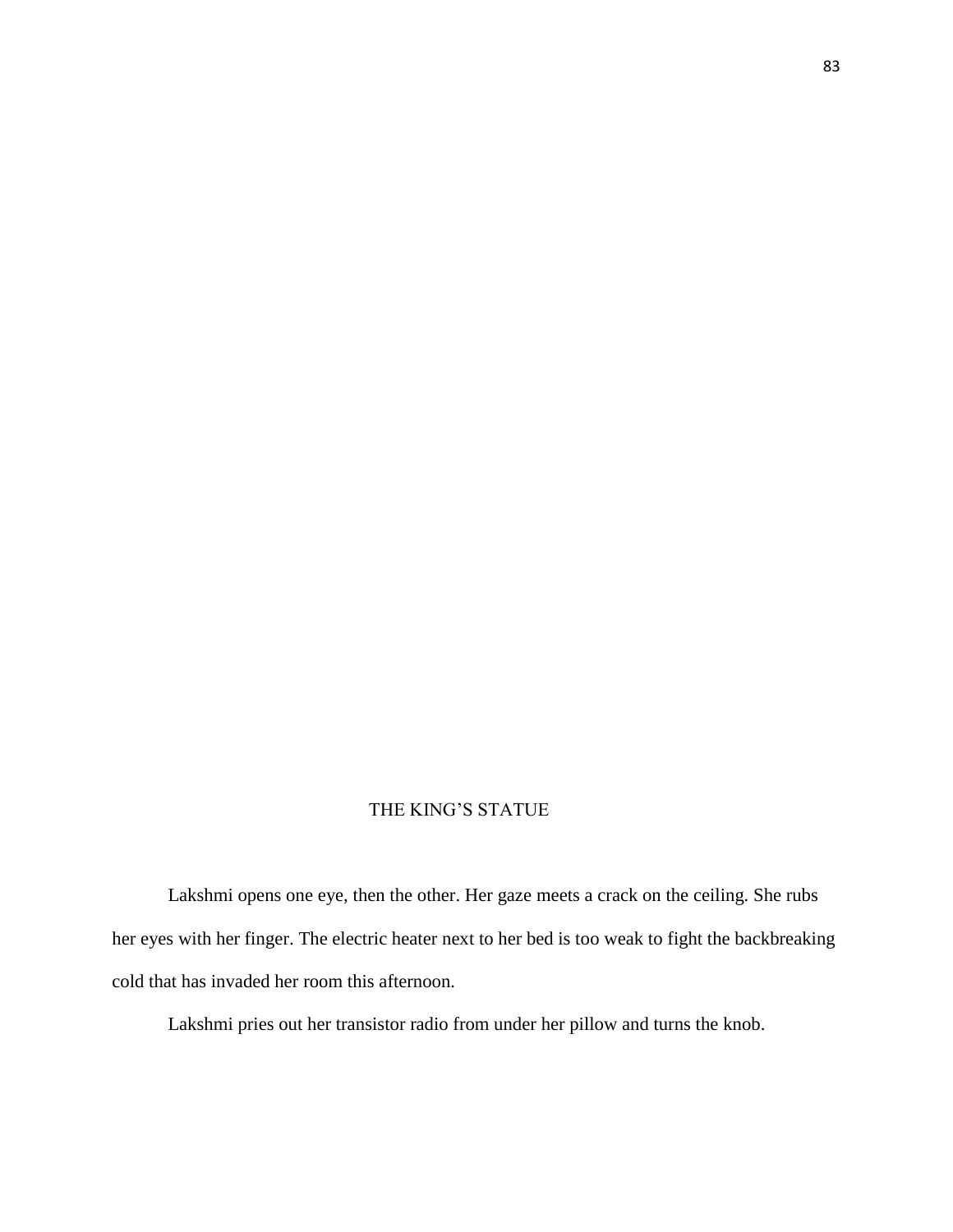*"…This is Radio Nepal: Opposition calls for a five-day strike in the capital, and in three separate incidents, elderly couples killed and robbed by male servants…"* 

Lakshmi twists the knob carefully. The broken needle sputters, making the airwaves buzz like insects. Lakshmi's knows this is a sign—the servants are invading the country.

A ray of sunlight slips under the door. Lakshmi pokes her toe out from under the cotton blanket hoping to lure it, but the light taunts her and fades into dusk. "Eat my shit," Lakshmi says. She emits a long belch, which leaves a bitter taste in her mouth. It's the heartburn, again. "This heart has turned old and sour," Lakshmi mutters.

The chill seeps in through the latched windows and lingers under Lakshmi's fingernails. She decides to go to the kitchen and boil some garlic water to soothe her ailing chest. The pain is sharp, and the only cure is to take her mind off it. "Ram Ram, Hare Krishna," Lakshmi mutters. She looks at her grandson, captured in a framed picture on the wall. Even on a cycle he's wearing a helmet! This proves that Gaurav has become an American. Even Lakshmi knows this.

When her daughter had won the lottery visa and flown to America with her family two years ago, Lakshmi's chest had swollen with pride, though she was troubled by the thought that Anju's glorious Rana lineage wouldn't be recognized in America. Not that it bothered Anju. Lakshmi's daughter always likened their noble ancestry to a quilt, handed down through generations, now shrunk and stored in an old cupboard. If Anju wanted, she could promote her ancestral name to make an impression in America, but she was Captain Saab's daughter—too simple for a world that favored such cunning.

"Nepal or America. High class is high class," Lakshmi says and rests her feet on the bare floor. Her back aches, her lips are cracked, and there's a hole in her sock. She feels the hole with her toe. "It's okay. I'm not the one to complain," she says. This habit of talking to herself is one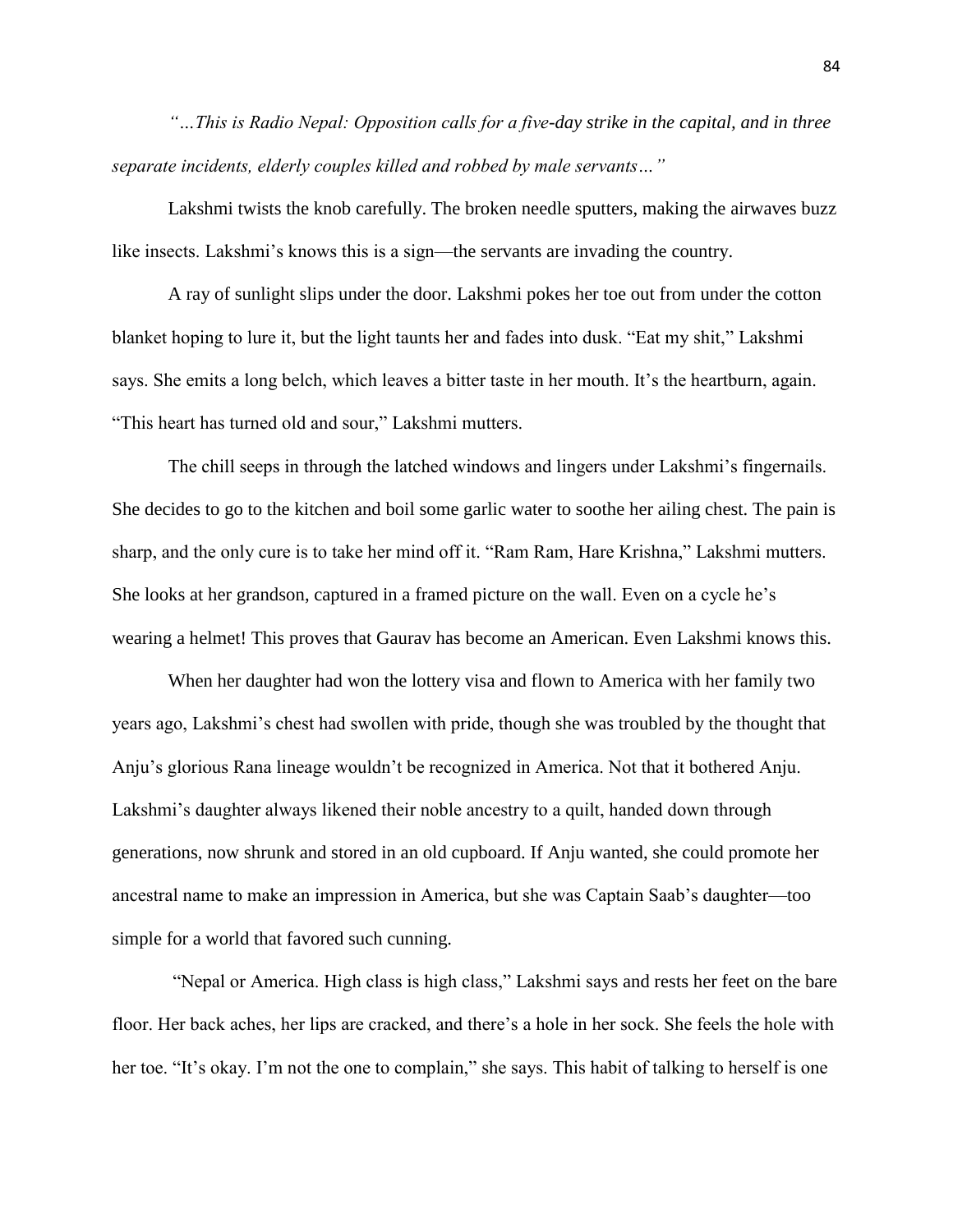she picked up right after marriage, because her husband is full of himself. Even in the presence of Captain Saab, Lakshmi talks more to herself. Why should she complain? God has been kind though things could certainly have been better.

Next to her grandson is a portrait of the deposed king Gyanendra and his family. With clasped palms, Lakshmi bows. "Forgive this country, hajur," she says. Who knew the king and the queen could be dragged from their thrones? Lakshmi's worst fears have indeed come true. Servants and their brothers are taking over Nepal. Lakshmi's head will soon be scalded in hot oil and sold in the goat market. Why? Because her veins flow with Rana blood. "Stop dreaming big," Captain Saab likes to say. "We are poor Ranas from Charikot, not kings and queens." What does he know? He spent his life as a gatekeeper. "Cow dung has filled his brains," Lakshmi says and goes to the other room to check on him.

The room stinks of cheap rum. Captain Saab sits by the window with his glass, cursing at the madhises who carry vegetable baskets on their heads. These madhises shout *pyyaz-golbedaalooooo, bhanta-kauliiiiii*, shattering everyone's afternoon nap. "Motherfuckers, shut your black tongues," Captain Saab says. Lakshmi chides him for his filthy mouth. "Old crow, shut your mouth," her husband replies, pointing to the medals on his frayed army coat. Lately, he has taken to wearing it every day, as if yelling with that coat on makes him an important person. Long ago as a security guard at the Chinese Embassy he would stand so stiff that the Chinese mistook him for a statue and stopped by to see their reflections in his shiny shoes. They named him Captain and gave him a knee-length army coat with three plastic medals stitched to its pocket. This is a story he likes to repeat to Jyoti Bahini whose husband is also a Rana from the same village, now a business man with influence. Jyoti Bahini visits in her black car to remind Lakshmi just how rich she is: the property in Chitwan, cocktail parties in five star hotels, silk saris from Singapore.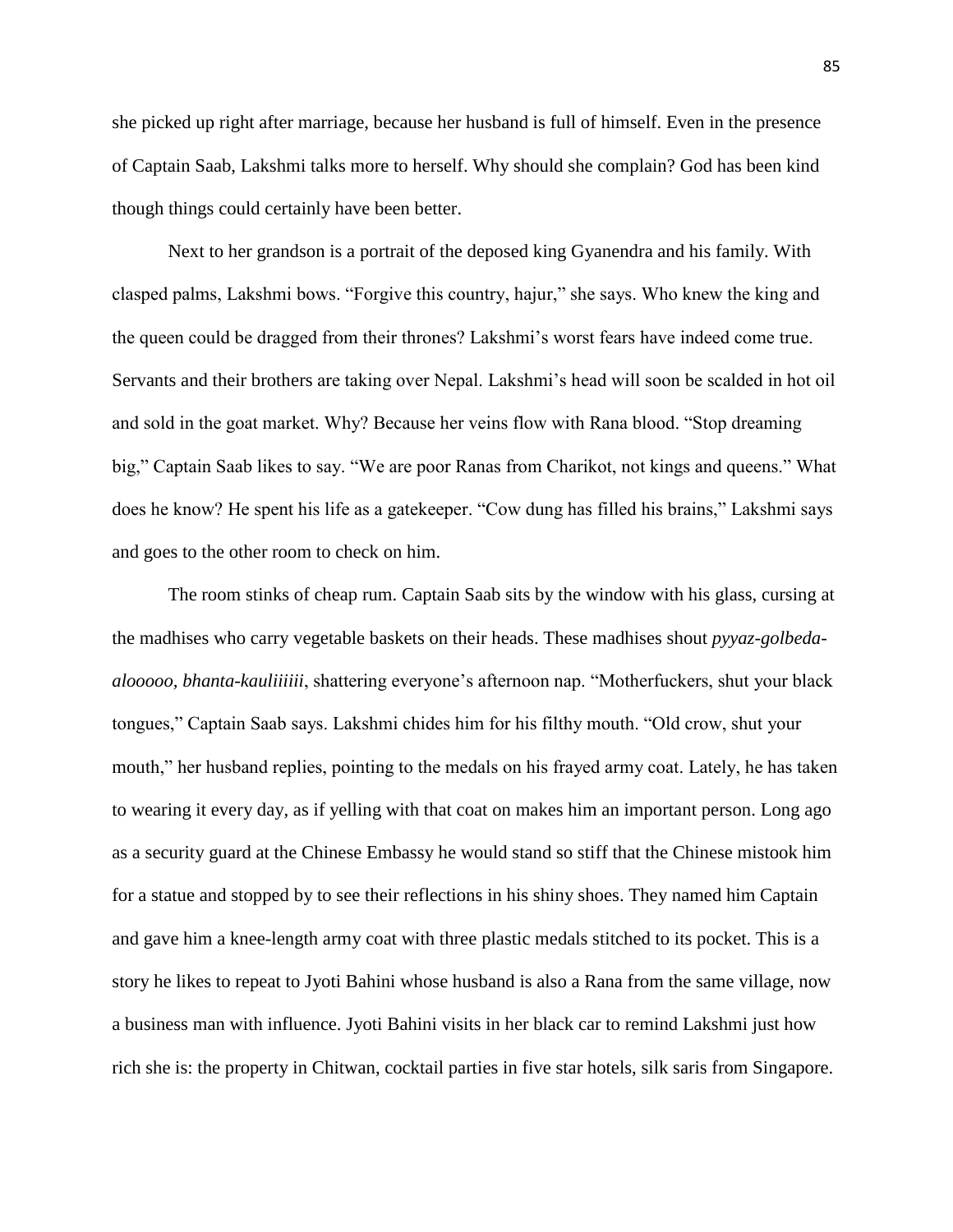Lakshmi listens admiringly, absorbing every detail, careful not to offend her only high connection. Captain Saab says Jyoti Bahini is a dry meat whose best years are in the past.

"Dry meat, she may be for you. For me, her friendship is richer than biryani," Lakshmi says. She latches the window and sits on a chair next to her husband, rolling wick threads for the evening prayer.

Lakshmi complains about her sour burps, then about the maid who still hasn't shown her ugly face. She had asked for more money, this maid. In the old days servants wanted nothing but a meal and a handful of chiura which they tied into a bundle at the end of their sari. Now, Lakshmi raised eyebrow is returned with a junglee gaze, so she has stopped raising it altogether. A raised eyebrow that gets lost in a heap of wrinkles is useless, anyhow.

"You have wasted your life worrying over these petty servants," Captain Saab says. "Regal servants, I have heard of. In the palaces and gardens of China. Regal servants covered in the finest fabric embroidered with glittering gold. Such servants I have heard of."

Lakshmi cuts him off. "If the maid doesn't come you can eat the shit of those servants because I will not wash dishes with cold water."

"Do not climb a tree to look for a fish—this is a famous saying in China. You have wasted your life looking for your ideal servant."

"What about those regal servants whose feet you're so eager to lick?"

"Lick me my old woman," Captain Saab says and laughs revealing a row of teeth with gaps between them.

"And who will cook and look after the house?"

"A man will never soil his pride with the soot and grime of a kitchen. That is a woman's destiny."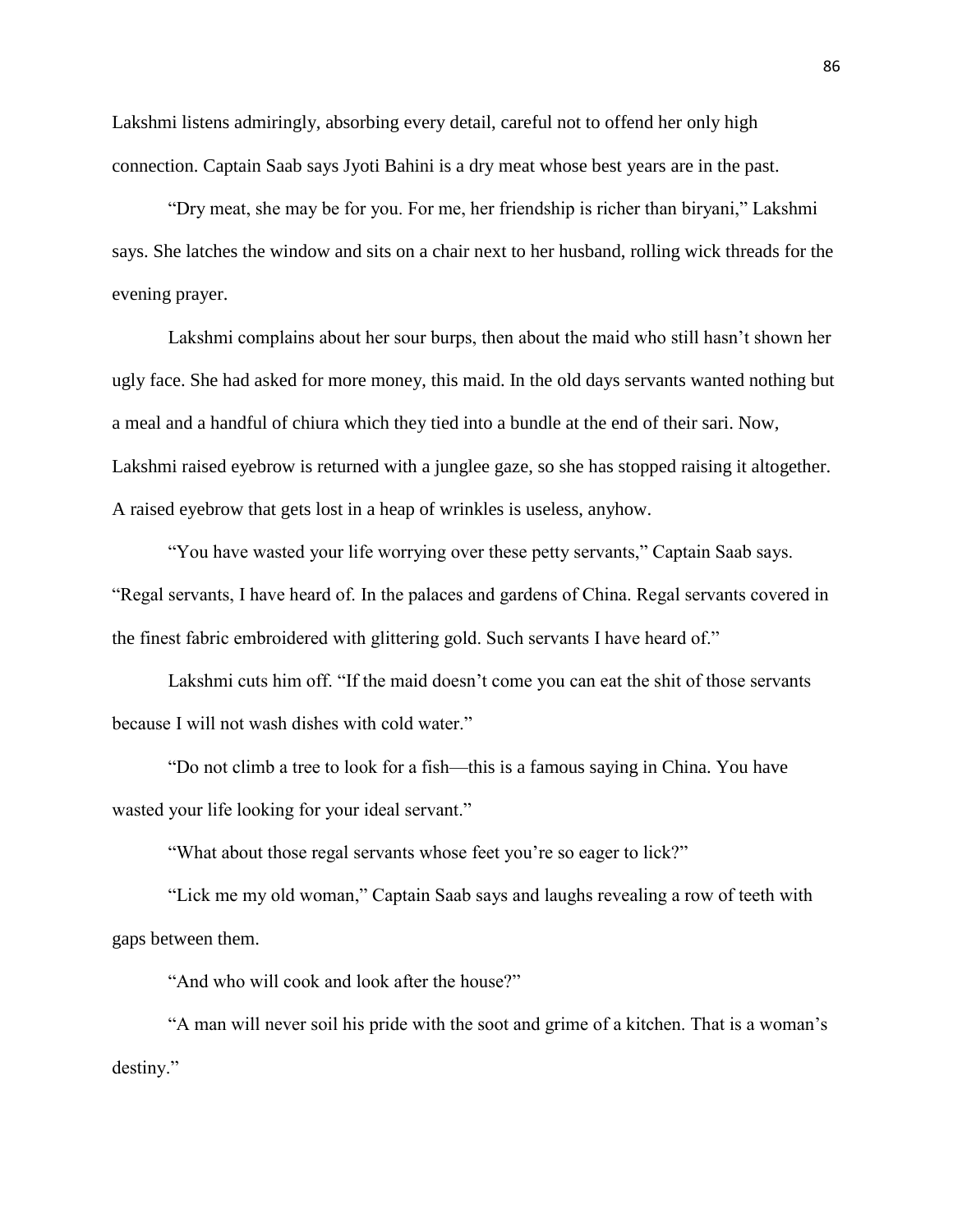"What pride are you boasting of when you have none left? You should be ashamed of calling yourself a Rana."

"I'm a Charikot Rana," Captain Saab grumbles.

That's all he can ever say. "A Charikot Rana who can't even wear his pajamas properly," Lakshmi says.

"That safety-pin is lost again," her husband tells her. He shows her how wide the hem of his pajamas stretches. "Want to slip in and make love, budi?" he adds.

Lakshmi is not amused. "Go, bring me the string," she says.

Captain Saab stands with his back to her, lifts his coat. Whistling a Naryayan Gopal song, he slowly takes off his trousers and jiggles his bottom at her.

Lakshmi beats her head with her palm. With his trousers around his ankles, Captain Saab staggers to the cupboard from which he brings her the needle case. Lakshmi fishes out a petticoat string, which she threads into the trousers, bit by bit. Her fingers tremble.

"Your class ruled this country for hundreds of years and you have been happy to rub your nose in the shit of those ching-chung Chinese apes," she says.

"Don't start that again."

"All you have really been good at is opening the bottle behind your wife's back."

""I am a Rana from the village. I don't pretend to be related to any big person. What did your kings and queens do besides washing their feet with Coca-Cola?"

"Jyoti Bahini's husband hailed from Charikot. So what if he takes bribes? He has a big house with a car and a cupboard filled with jewelry. People ask him for favors everywhere he goes."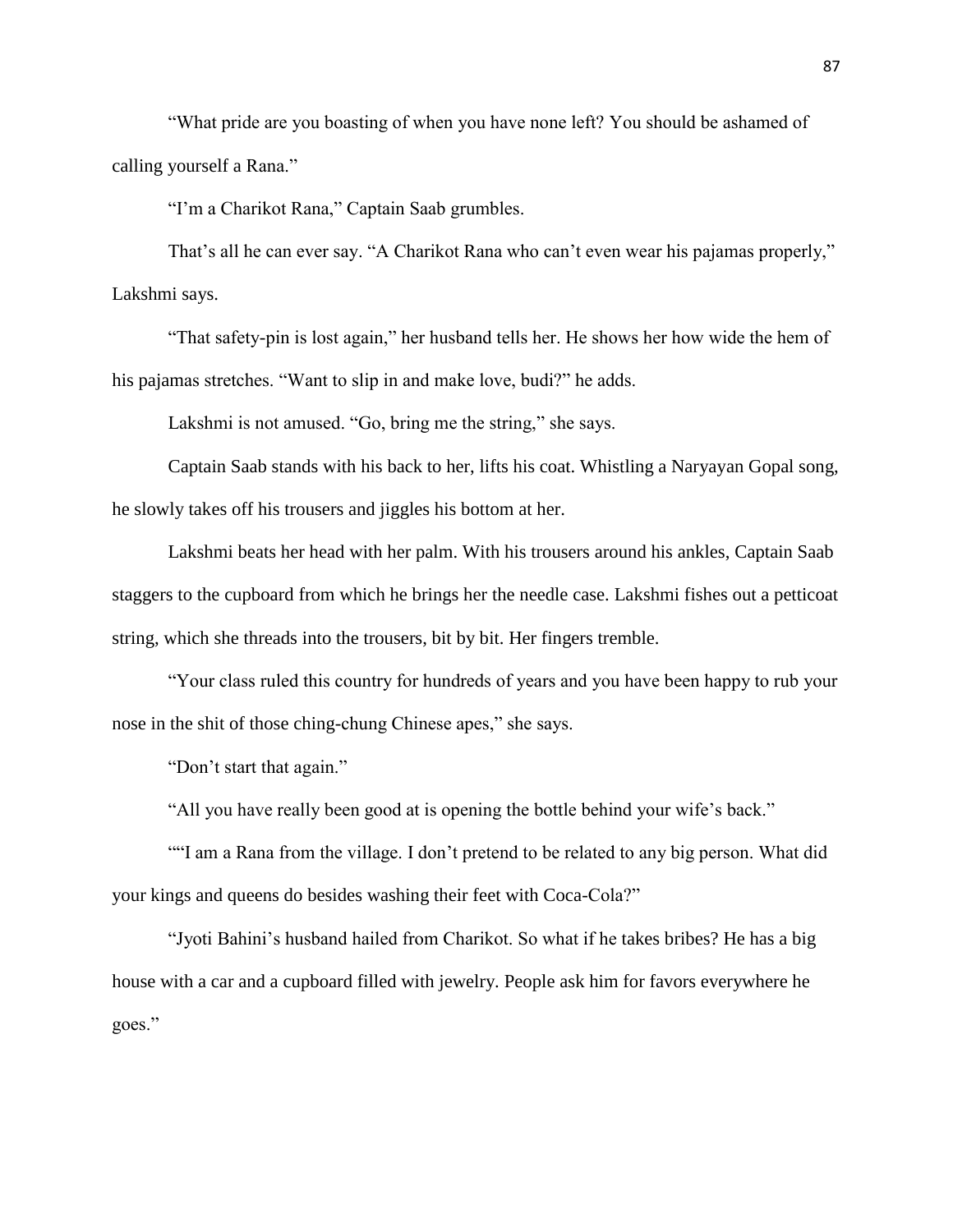"That crook carried mustard oil in his pockets and greased every palm he saw. I retired as head of security with an income of a second-class officer. It is not in my fate to have a wife who would be proud of my service. I am stuck with a jealous witch." Captain Saab flings a ball of muck, which he has rubbed off his skin, at her.

The muck drops on the floor. Lakshmi kneels down and finds it curled like an insect on the gray tile. She picks it up and flicks it back at him with her middle finger. "People who care for their families carry oil in their pockets. It is called being a man. But real manliness was never in you," she says.

Captain Saab takes out a bottle from under his chair and throws the cheap rum in Lakshmi's face. The alcohol stings her eyes and dissolves into the lines of her face. She wipes her face with his pajamas. "You cannot crack my hard skin," she says while he staggers out of the room in his underwear.

To ignore his tantrums is to humiliate him. Lakshmi throws his pajamas on the floor, then draws her knees to her stomach and closes her eyes. What else can one do? Daily power cuts have ensured that their old TV remains a piece of furniture, gathering dust on top of old suitcases. Lakshmi falls asleep on the chair. Just as the tube light flickers and comes to life, she opens one eye, then the other. She doesn't know how long she slept for and wonders if the maid has come, but there is no sound of any activity in the kitchen. Captain Saab is back in the chair by the window, wearing his coat, a glass of his evening quota on the ledge. The light throws a pale glow on him, revealing the rum-filled veins on his scalp. Lakshmi has decided not to chop radish for him. She wills herself to leave the chair, but the winter chill has a way of locking her bones into paralysis. "Hare Krishna," she says. She grabs the armrest, hoists herself up slowly, and goes to the latrine.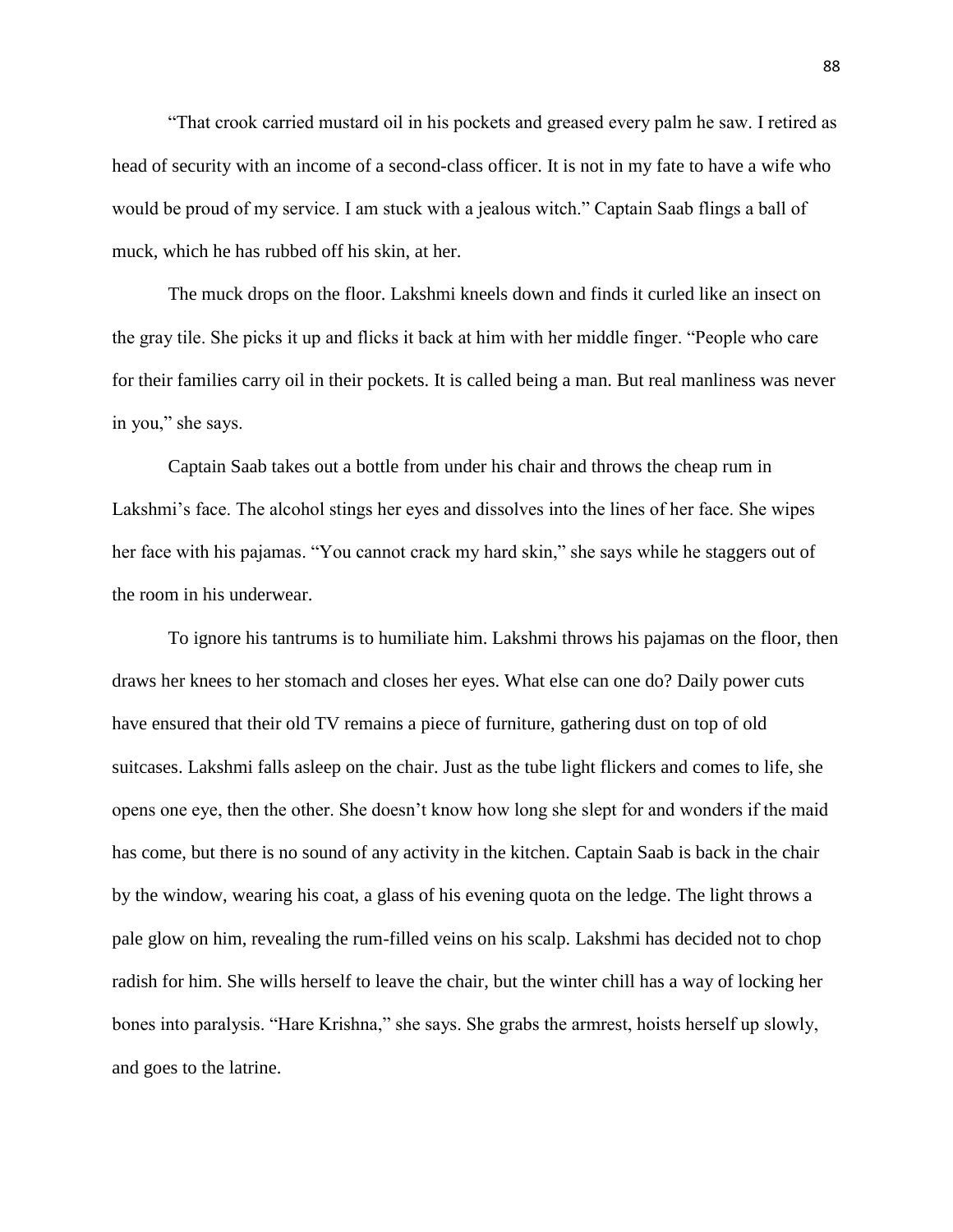The glass pane above the sink boasts of mustard oil, Crest toothpaste—which Anju sent from America—and a row of colorful powders. There's also a comb with which Lakshmi dyes her hair when she's in the mood. A hint of clayish-red gave people an idea of her prestigious khandan. When she was younger, Lakshmi had been famous for her bob-cuts and for drawing up the pallu of her sari just so to reveal her navel long before such boldness was in fashion. How clever exposing her navel was! It proved her sophistication, without people pointing their finger at her. Lakshmi has often wondered what might have been if she'd been married higher. With her youthful grace and ambition, she would surely make an impression in the banquet halls of five star hotels. Instead, she has spent her life wielding her authority at servants and shopkeepers whose daily company she cannot surpass, and so Lakshmi is grateful for Jyoti Bahini's visits, though she's never been invited to their house. Lakshmi doesn't ask. She also suspects that Jyoti Bahini is lonely in her big house. Their driver delivers a gift every now and then, the most recent of which was an expensive flower-patterned Pashmina Shawl that Lakshmi has kept for a special occasion. In return for such favors Lakshmi wants to be Jyoti Bahini's trusted friend, someone the young lady can pour her heart into. "I could lend my ear, even massage her feet," Lakshmi says to herself, then smiles at this silly idea. She turns on the tap; splashes her face with cold water. Wiping her face with a towel that hangs on a nail by the sink, Lakshmi thinks about the maid who still hasn't shown up with her dark face.

In the kitchen, Lakshmi puts a kettle of water on the gas stove. She can feel the acidity boiling in her chest. She crushes a clove of garlic and throws it in the kettle. From a plastic bag Lakshmi pries out an old radish and chops it for Captain Saab. She's not one to sulk for too long. What is the point of behaving like a deaf-mute couple when the house is already so lonely? Setting the radish aside, she gives her damaged radio a hard thump. The needle limps into view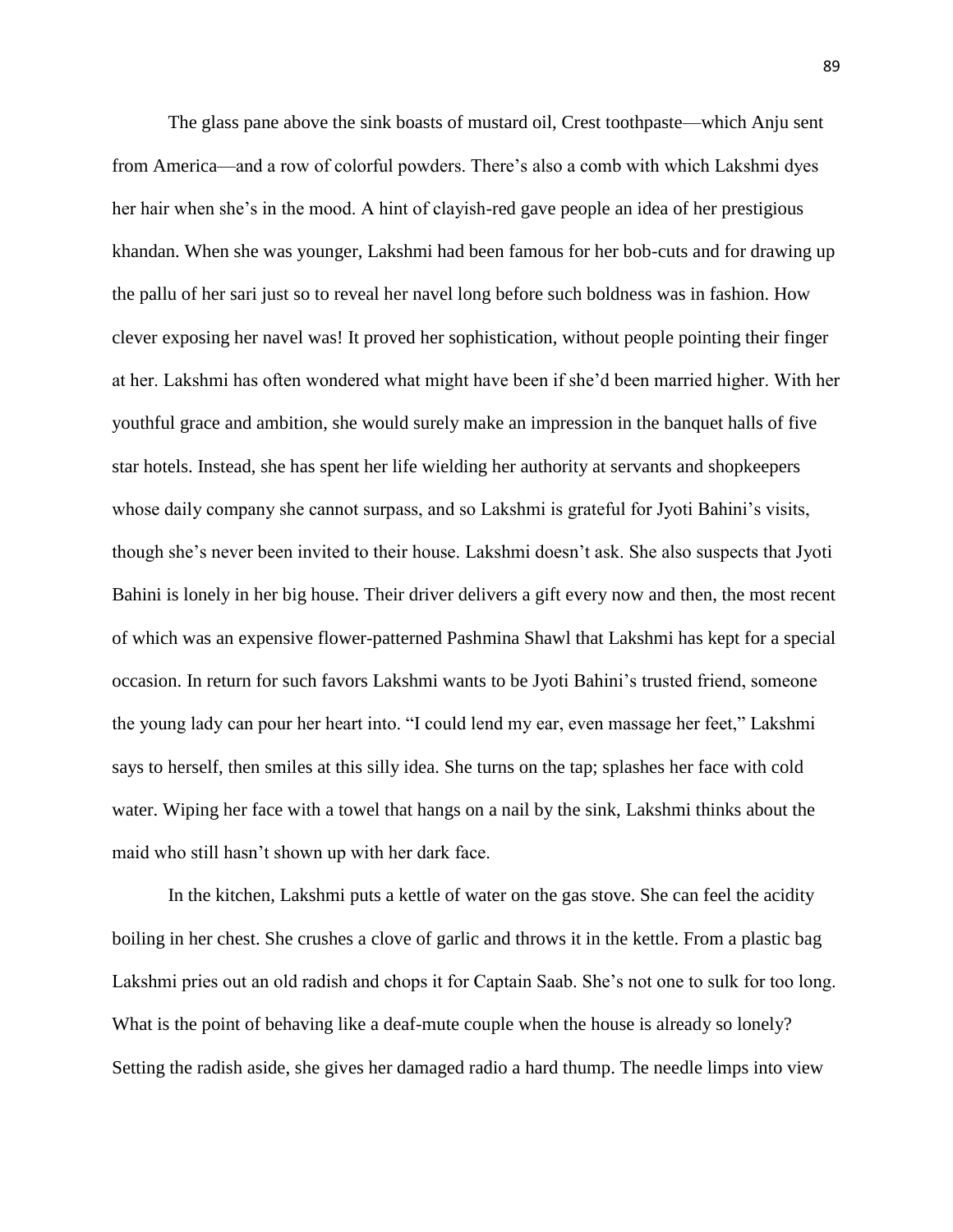before dropping into the belly of the radio. No amount of shaking and wiggling lures it back, so Lakshmi is stuck with the one station that belches out headache-producing speeches by the country's new politicians.

A live broadcast of a neta's speech is on the air. He shrieks like a mad man. "I will hire the ex-king to sweep my toilet," he says to a loud cheer. "Ranas and janjatis will soon eat from the same plate. Brothers and sisters, this is democracy." Janjatis—those sweepers and servants! Lakshmi shuts the radio. It too has turned into a traitor. Sipping her garlic water, Lakshmi sits on a stool, thinking over important matters. Is the soot on the wall a reflection of her charred potential, she wonders. A week after the king was forced to step down, Balram Rana—Jyoti Bahini's husband—was among those accused in a hundred-crore corruption scandal. By the time a mob gathered outside their gate with sticks and stones, the family was already on a plane to Singapore where Jyoti Bahini ended up buying a suitcase full of silk saris. They returned a month later when people had already forgotten about the so-called corruption. Captain Saab said that the looters would one day be chased with a khukuri by the junta. But Jyoti Bahini is still rich and envied, and people still stoop before her. Where does that leave Captain Saab? Balram Rana is rich. Lakshmi's husband is nothing.

Lakshmi sighs. She rubs her lower neck with her finger. It feels as if a lump of hot salt is dribbling down her veins. The burning sensation spreads to her chest before dissipating. Sometimes Lakshmi wonders if her time has come, if she'll pass on before Captain Saab. She sways back and forth in her chair chanting *Govinda hari Gopala; Madhava Parameshwara. Sachada Nanda Manamohana; Murlidhara Gopala.* She closes her eyes and sees Lord Krishna wearing his peacock feather crown, raising a flute to his lips. This beautiful vision is blotched by the thought of the dark-skinned maid. "Curse her life and her family," Lakshmi mutters. She gets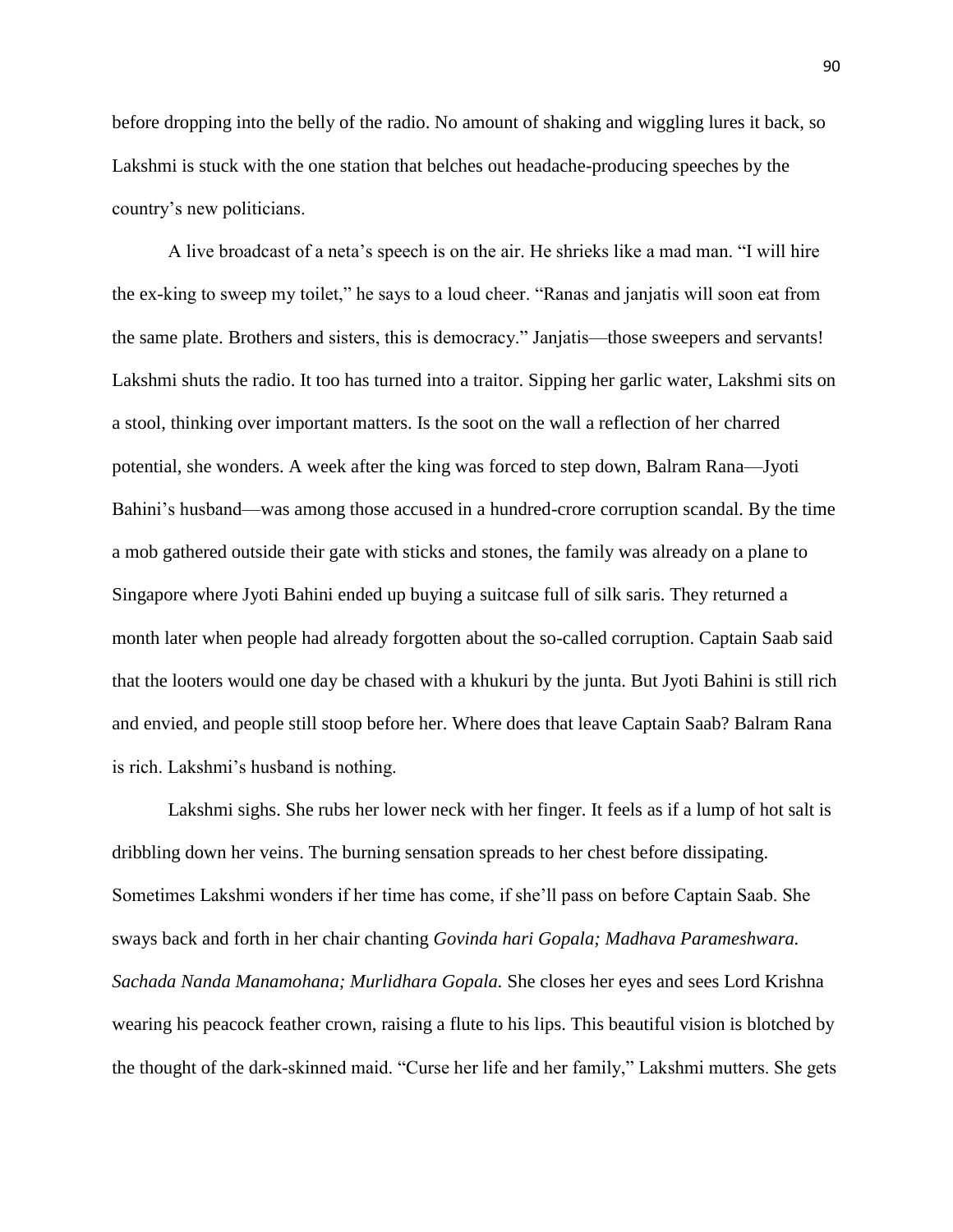up and sprinkles salt over the radish, then takes the plate to the other room where she puts it next to Captain Saab's glass. "I'm going to the market," she says. "If that randi comes, make sure she doesn't leave until I return." Captain Saab lights a cigarette and smokes with his palm cupped. "Did you hear me?" Lakshmi says. He says something under his breath. "I'll buy some spinach for you," Lakshmi says and leaves him alone.

She stands before the cupboard deciding on the right earrings to go with her faded cotton sari. The choice is between gold and pearl, both pure, bought as good investments with Captain Saab's salary years ago. Anju has promised to send new earrings from America as soon as they properly settle. Lakshmi doesn't want to burden her daughter with requests so she says "settle first, then think about us." Once they do settle, Lakshmi has this tiny hope that some money will be mailed to her every month. How long *does* it take to properly settle in America, she wonders. Anyway, for now, Lakshmi looks at her pashmina that sprawls temptingly from a hanger. She feels its smooth texture, the golden threading on the border. Standing before the mirror, she wears the shawl, allowing one end to fall luxuriously over the left shoulder. It brings a rich glow to her face. She picks out the gold earrings with cascading gems. With such jewelry dangling from her ears, Lakshmi could be related to the queen herself. Lovely shoes Lakshmi doesn't own, so she wears her husband's old rubber shoes and goes to the market.

It's dark outside. The only lights on the road are those glaring from noisy cars and motorcycles. Even this short walk merges into the never-ending trial of life. "Hare Krishna," Lakshmi says walking as close to the edge as possible.

"Such bone-shivering cold! If it hadn't been for this warm and expensive shawl, I wouldn't have stepped out today," Lakshmi says to the sauni upon reaching her usual shop. The sauni sits on a sack of rice, combing her dark hair under a naked bulb.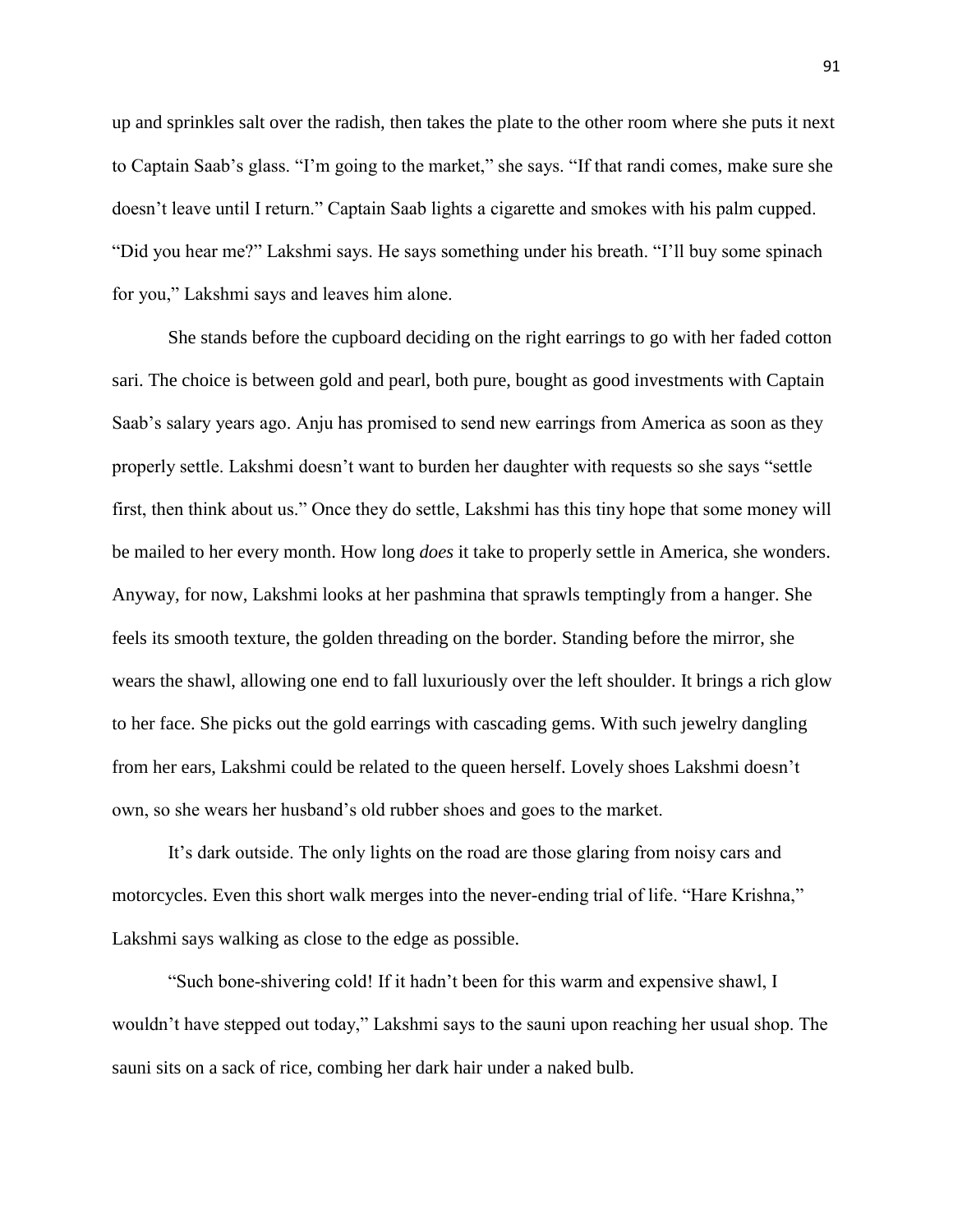"It is God's mercy that we are Ranas and can afford such expensive items," Lakshmi says. The sauni tosses a mugful of water onto a row of spinach then resumes indulging her oily tresses. "Take some spinach," she says.

"Forty rupees for this dusty spinach! This would never happen under our beloved king!"

The sauni throws in some squash and chili with a bundle of spinach. "No more," she says. "Big or small?" she adds.

"Small will do," Lakshmi says in a low voice.

Out comes a bottle of rum from a shelf, which the sauni tucks underneath the spinach in the plastic bag.

Lakshmi grabs the bag and hides it under her shawl.

"I'll pay for the squash," she says, secretly hoping she won't be charged for it. The sauni jots down the sale in her notebook and reminds Lakshmi that she owes the shopkeeper three hundred rupees already. Gathering a spool of hair from the comb the sauni adds, "The madam with no money."

"I have money," Lakshmi says. She retrieves her purse from her blouse and throws some soggy rupees on the counter. "Anju might call from America next week," she adds. "I need to order new toothpaste also."

"I've heard enough stories about people forgetting their family as soon as their feet touch the soil of America. Pay when you can. When have I ever hassled you?" the sauni says.

Lakshmi puts the money back in the purse and tucks it in her blouse. "Jyoti Bahini will visit me soon," she says. "I'm making kheer for her. We Ranas only eat kheer made with cow milk. But this servant is making my life miserable. Still no sign of her rotten face."

"Are you really that close to Jyoti Rana?"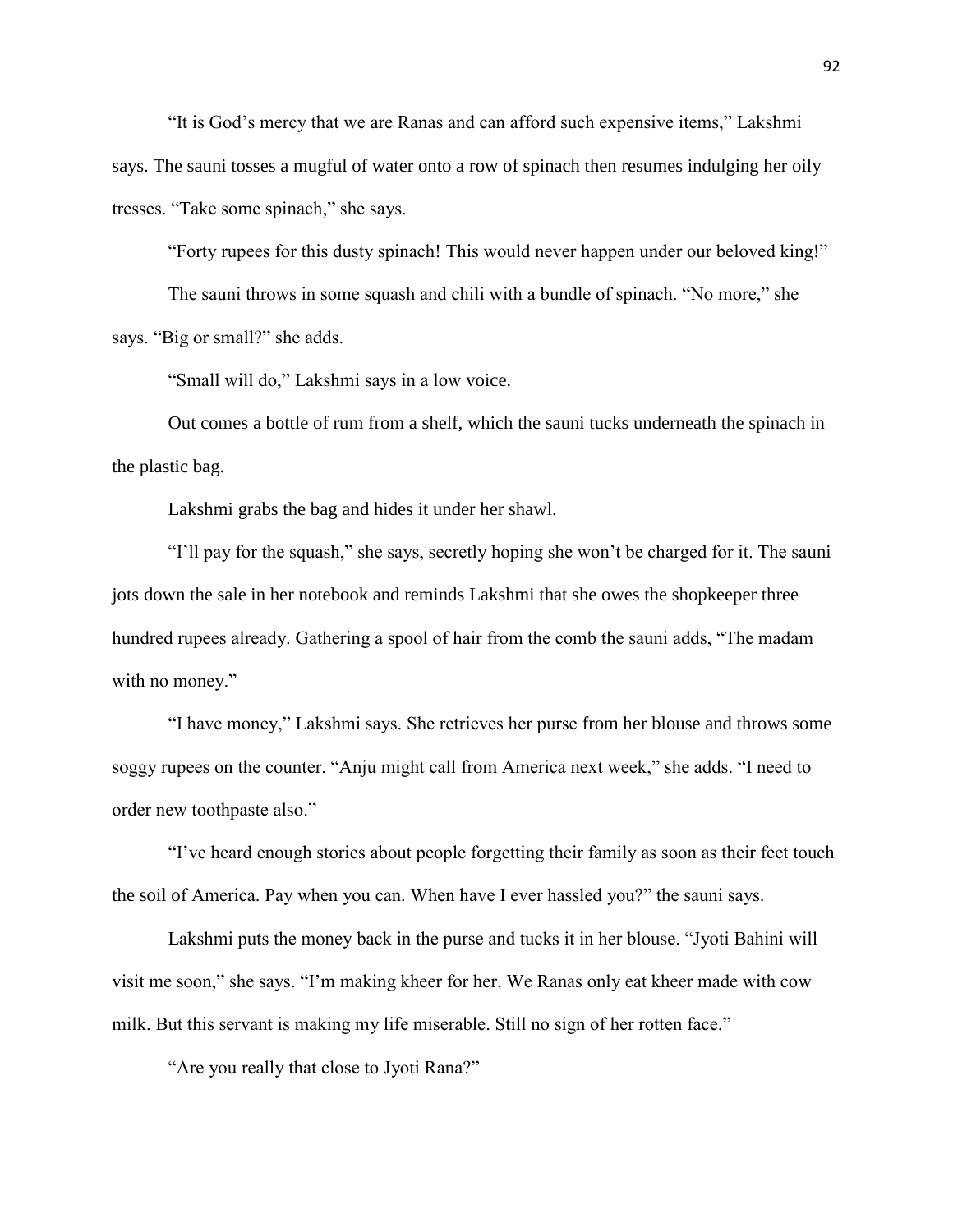"I treat her like my own sister."

"Don't lick her shoes so much. I hear they're going after the king's businesses and Jyoti Rana's husband was involved in black business. The whole world knows. They will hang him from a pole in broad daylight. That is what I hear. Stay away from those rich people. A woman like you shouldn't get involved in all this."

"I'm also a Rana," Lakshmi says, raising her chin. "We will see what happens."

Just then a boy with a limp approaches Lakshmi. He smiles and spreads his palm. The sauni scolds him, but his dirty clothes arouse pity in Lakshmi. She takes out her purse and gives him a rupee. He turns it over as if he can't believe someone would insult him with a rupee. He throws it back at her and walks away.

"Real Ranas give nothing less than fifty," the sauni says.

"We will see," Lakshmi whispers. She ignores the rupee-note, which has landed in a ditch. She walks away, rejecting the sauni's advice to take the soiled rupee. "My gift to you," Lakshmi mutters as she notices a black car stopping in front of the shop. Lakshmi turns back. Who else steps out of the car, but the fair-complexioned, beautiful Jyoti Rana herself. Lakshmi clutches at the plastic bag hidden under her shawl. Suddenly, the air smells of expensive perfume. Lakshmi pauses for a moment, then walks cautiously toward her friend. They've never met in public and Lakshmi is unsure of how to greet Jyoti Bahini, or whether Lakshmi will be acknowledged at all. The sauni, too, has come out to greet her customer, bowing her head shamelessly.

"Jyoti Bahini," Lakshmi says raising her arm. "How nice to see you here."

Jyoti Rana turns her head towards Lakshmi. Lakshmi can't detect a hint of recognition in Jyoti Rana whose eyes are protected behind dark glasses. Jyoti Rana turns away.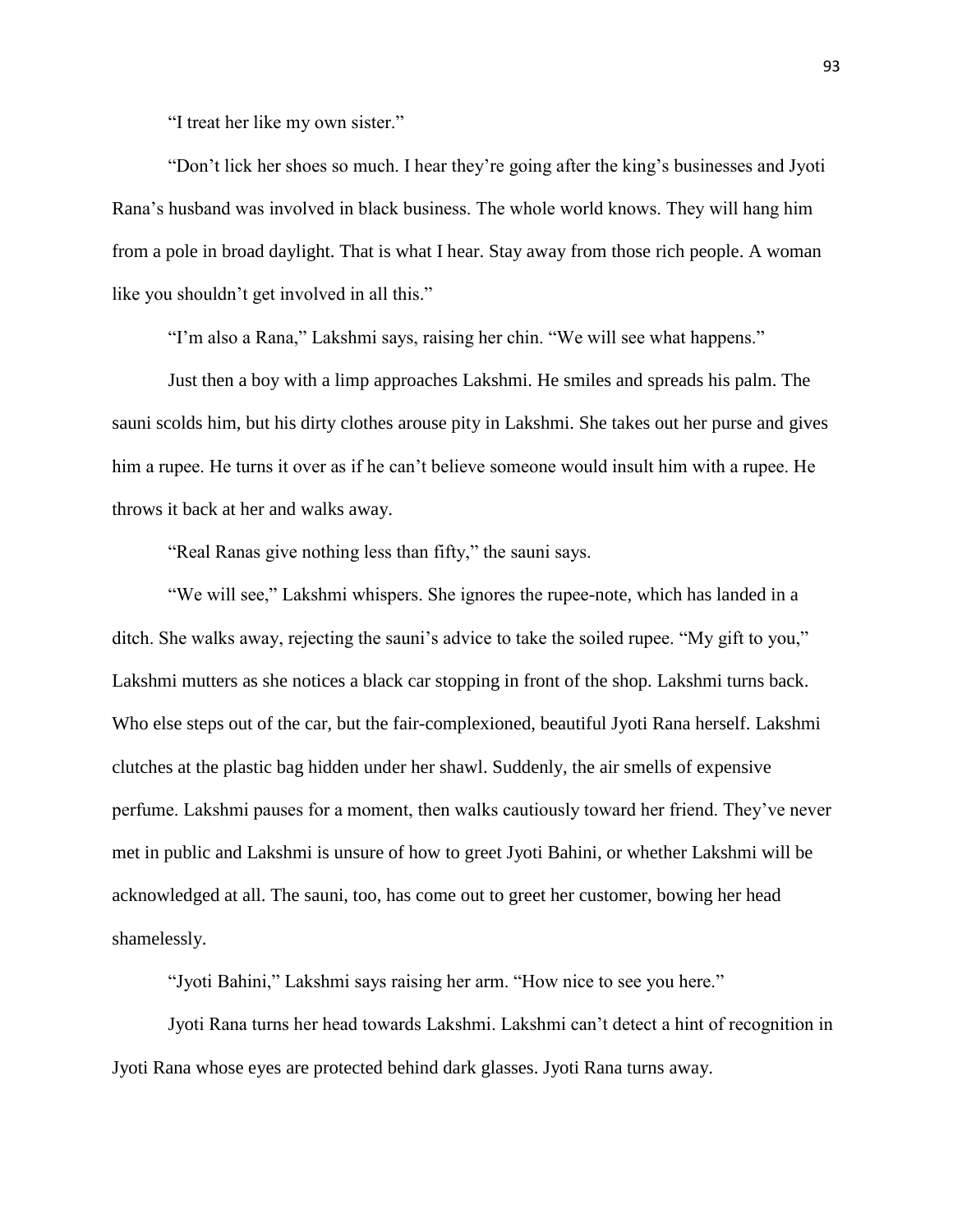"It's me—your well-wishing sister, Lakshmi Rana."

The younger Rana whispers something to the sauni who dismisses Lakshmi with a flick of her wrist. Jyoti Rana buys a packet of cigarette, which the sauni first cleans thoroughly with the hem of her sari. Lakshmi is suddenly self-conscious. Had she just made a fool of herself? The brief transaction is already over. Jyoti Rana walks back to the car. Before she steps inside, Jyoti Rana pauses. She looks at Lakshmi. Lakshmi smiles at her.

"Everything is fine?" Jyoti Rana says.

"By the grace of god," Lakshmi says.

Jyoti Rana enters the car and drives away with a loud screech.

Lakshmi looks at the sauni. "Jyoti Rana did not recognize her own sister. Must be those dark glasses," the sauni says.

"She said, hello. Didn't you see?"

"Oh, how kind of her," the sauni says, a smirk curled at the edge of her lip.

Lakshmi flicks her own wrist at the sauni and walks away. She shouldn't have been so bold as to think that Jyoti Rana would oblige her in public. If this ruined their friendship, Lakshmi had no one but herself to blame.

"The king's statues will be crushed. Balram Rana will be hunted down!" A newspaper boy waves a copy of the evening paper. This gets Lakshmi's attention. She calls out to the boy who rushes to her and thrusts a newspaper in her hands. "Five rupees," the boy says.

"Is it really true?" Lakshmi asks. She takes out her purse from her blouse. This explains Jyoti bahini's abrupt behavior. How foolish of Lakshmi not to have known.

"Quick, quick," the boy says. Lakshmi gives him a crumpled five-rupee note. "Is it really true?" she asks again, but the boy has already darted off to the next customer.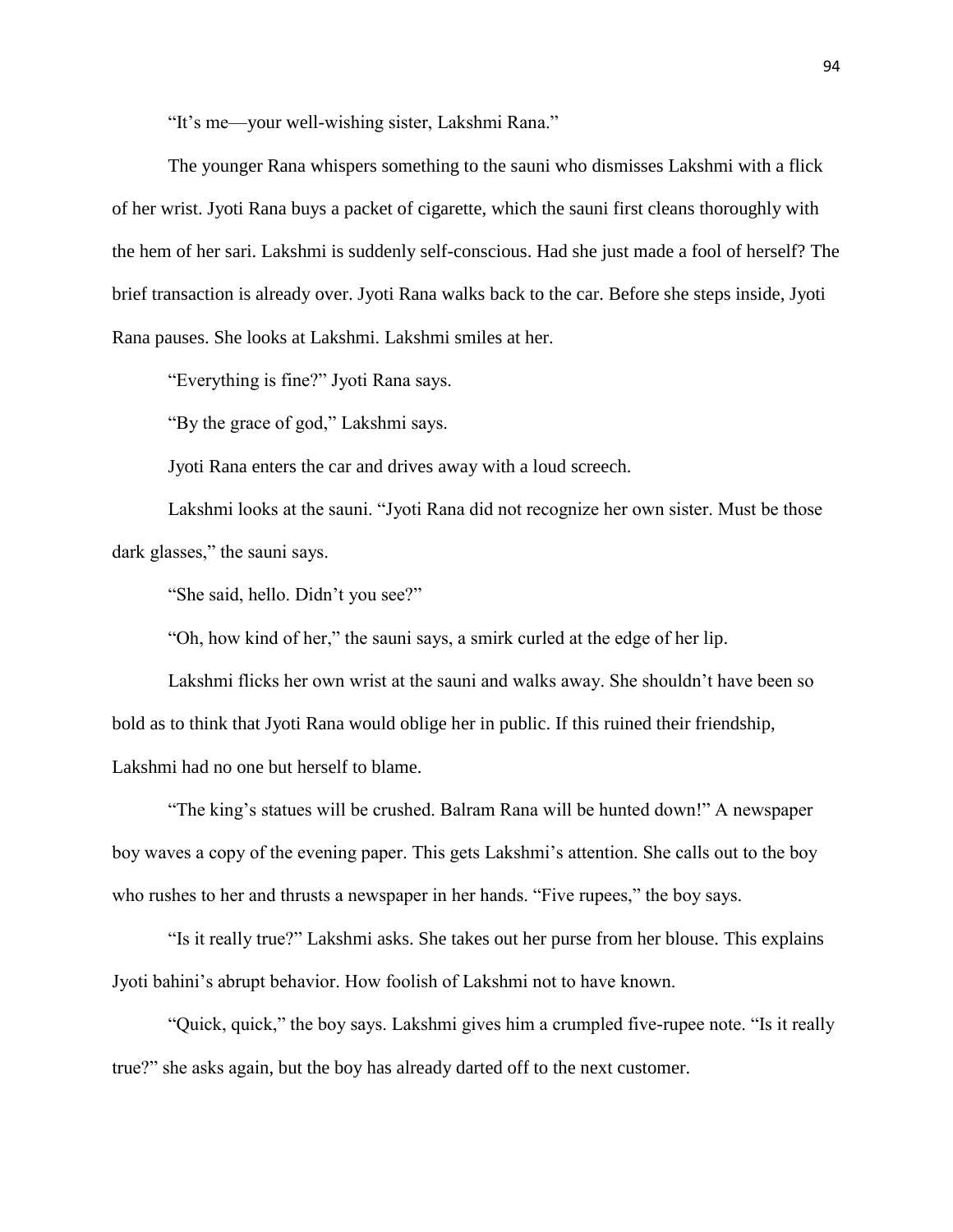Lakshmi squints at the headline: "The King's Statue will be Crushed! Bribe Takers will be Hanged!" As Lakshmi attempts to read the first line, she hears the rumble of motorcycles. A long line of riders, waving hammer and sickle flags, suddenly speed towards her. Some of them are holding up pictures of people whose faces are scrawled with coal. One of those is Balram Rana's. Lakshmi's heart swells with pride. Does anyone care that she knows his wife personally? People stand on the edge of the street to make way for the motorcycles. Lakshmi bunches her fist at them. "Donkeys!" she yells. A man standing idly turns to look at her. Lakshmi walks away, feeling his gaze on her back.

In the kitchen, Lakshmi hides the bottle of rum inside a rusty tin can. She'll let him open it at four the next day, not a minute earlier, even if he hits her. She goes to the other room to share the big news. Captain Saab, though, can barely stand. A trail of spit dribbles from the corner of his lips. "Only two pegs," he says.

"Read this. Read this," she whispers, holding up the newspaper. He clutches at it with both hands, then slumps in the chair, eyes closed.

Lakshmi ignores him, goes back to the kitchen. She turns on her radio. A few thumps later, the useless thing comes to life. The same man from the afternoon is at it, his voice coarse from constant screaming. "Every statue of the king will be crushed," he says. "Every nose, every ear, every pair of eyes, every single eye lash will be blown to pieces. Balram Rana! You're next!" A thousand drums roar in the background. The man's voice gets louder. Lakshmi is gripped by an extraordinary fear. She shuts the radio. Her chest aches with a dull throbbing. Feeling the wall for support, she manages to walk to her bedroom. She lies down, closes her eyes. The dark room fills with the shadow of the maid. The shadow pours in through the crack under the door and spreads over Lakshmi. The maid is thin and dark-skinned, a baby wrapped on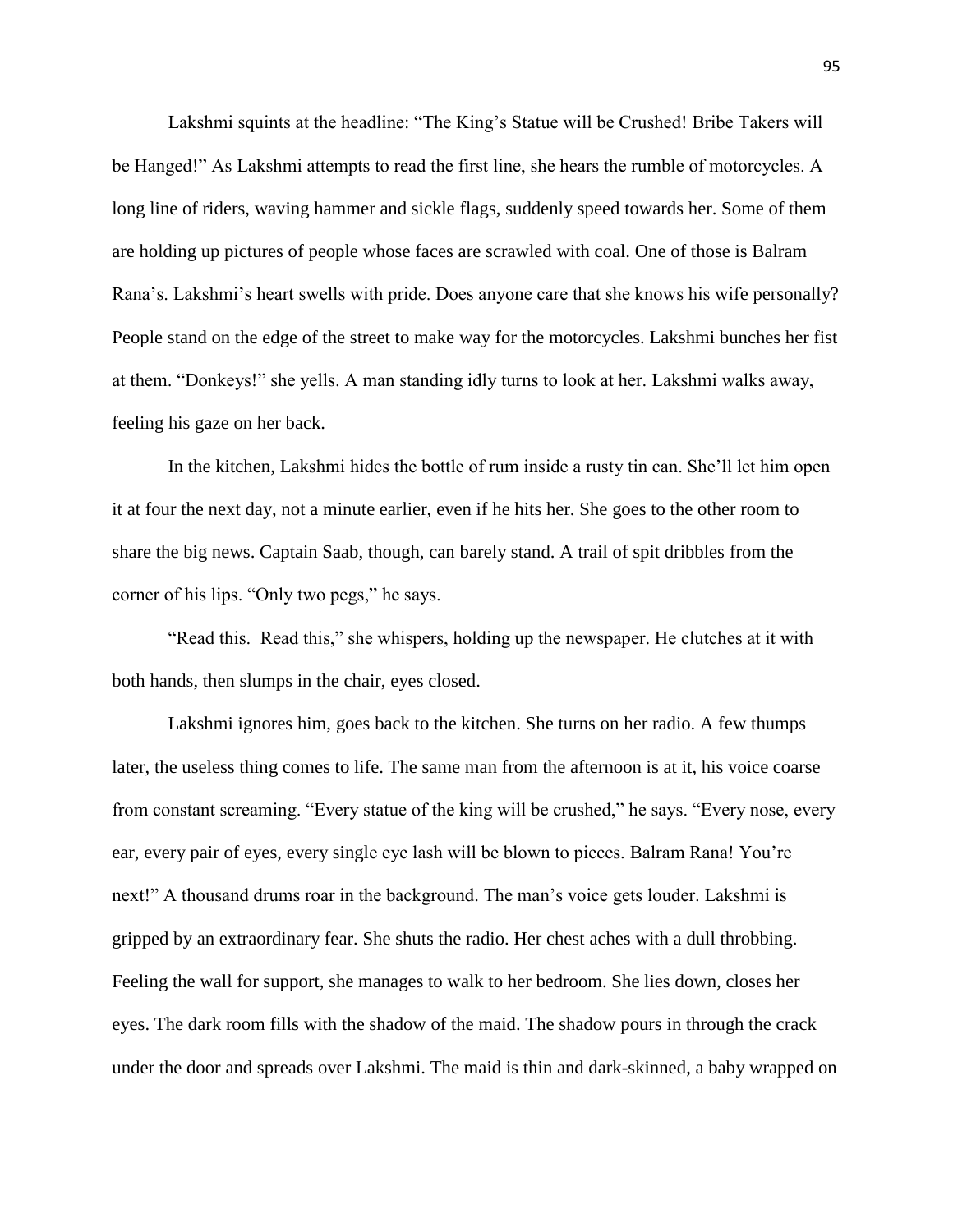her back. She's carrying a hammer. She raises her hands high in the air and brings the hammer down. Lakshmi wakes up in terror. The pounding of her heart sounds like someone trying to break down the door. She goes to the other room. Major Saab is standing, the radio held to his ear. On low volume the drumbeats sound like a swarm of people marching from afar.

"They are coming to get us," she says.

"You fool. Stop dreaming big," Captain Saab says. His knees buckle and he drops on the floor. The radio lands on the hard floor. It screeches like a helpless animal, then dies out. Lakshmi throws a quilt over Captain Saab. The tube light flickers. It's suddenly dark and quiet. Lakshmi gropes at the wall, finds the torch light in the cupboard. With its help she unlocks the telephone which is kept in a padlocked box so the maid can never take advantage of it when Lakshmi is not home.

She finds Jyoti Bahini's number in a small notebook. One by one Lakshmi punches in the number.

The telephone rings endlessly. But no one answers.

Lakshmi holds the receiver to her chest. She sits like that for a long while. She finally puts the phone down, hoping that Jyoti Rana will return her call. But deep down Lakshmi knows that her friend will never call her.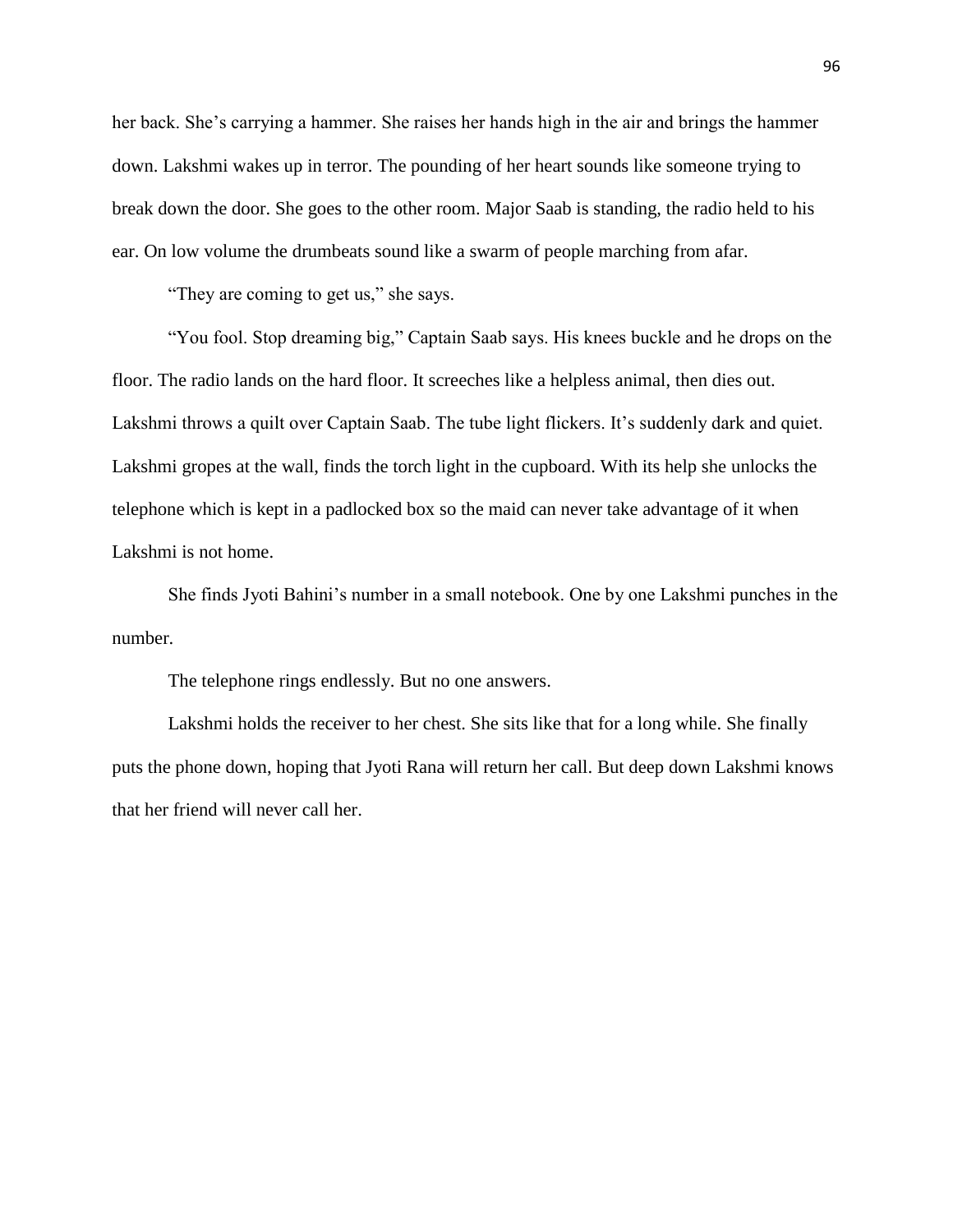## FIRST DIVISION

Buwa sat on the verandah, warming his toes in the morning sun. The neighbor's pots and pans clattered as if they were quarreling. Somewhere in the building, a baby wailed insufferably. Buwa closed his eyes and dreamt that he was the landlord of a big house, with servants tending the garden. To gain his favor, people lined up outside the gate with imported Red Label. The flattery annoyed Buwa, so he kept them waiting while he relaxed in his bathtub. The bathroom filled up with steam; Buwa dictated the lunch menu to Madhuri Dixit, his bejeweled secretary. Noticing that she had misspelled "mutton pulao" Buwa ordered Madhuri to take her blouse off. Her head bowed, Madhuri turned around and requested him to unhook the strap. "Please," she said. Buwa emerged from the soapy water, then a ripe guava fell with a thud in the garden.

Buwa opened his eyes. A fly was buzzing around his nose. As he waved at the insect, the Michael Jackson noise erupted from Kumar's room. The noise was loud enough to shatter a jar of pickles. Buwa walked over to his son's room. He banged on the door. "Stop this nonsense," he said, raising his voice above the loud music.

"It's Metallica," Kumar said without opening the door.

"If you fail to secure first division marks in S.L.C., what will you do? Dance like Michael Jackson?" Buwa asked. He waited for a response. After testing his father's patience for a few more minutes, Kumar finally lowered the volume.

Back in the veranda, Buwa watered the money plant whose stem looped around the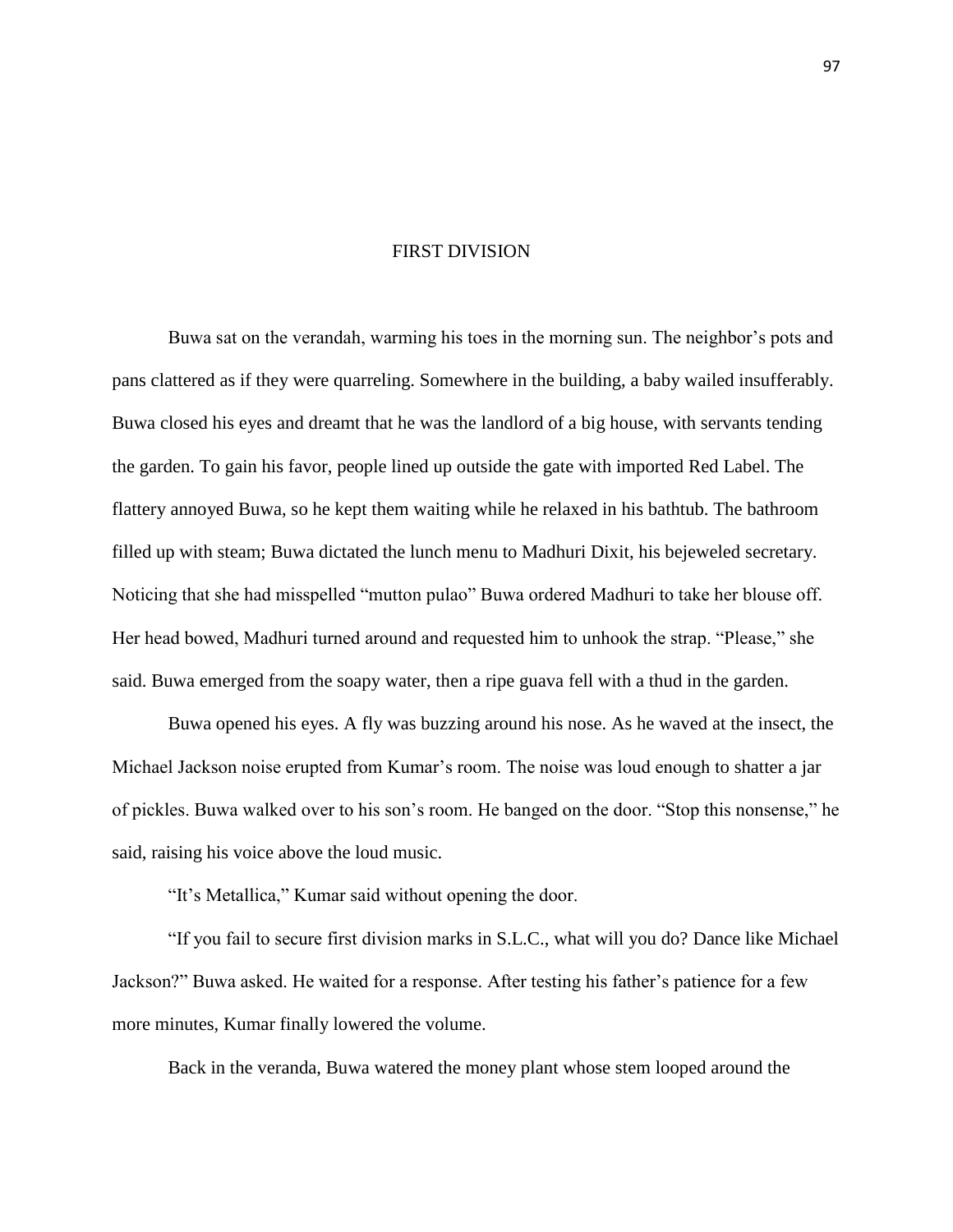railing. The future of his son weighed on his mind. He hoped that in a few months Kumar's high school certificate would hang in a frame in the living room. The boy's future depended on the words "First Division" etched in shining letters on the document, but Kumar lacked lofty aims. Buwa was troubled by the thought that he may have been ineffective as a father. He wished he had a more commanding personality. Someone like Regmi, his younger colleague at the Ministry of Electricity. Regmi spoke with such confidence. He even dyed his hair red, inspiring coy looks from Shruti Singh. The job of leafing through bills and memos was so tedious, a bashful smile from Shruti Singh would surely brighten up Buwa's day, but the woman saved her compliments for the younger Regmi whose red hair shone like fire in their dingy office.

"Lost in your dreams again?" Ama said, bringing two glasses of lemon tea. Twenty-five years as a housewife had formed deep lines on her palms and cracks on her soles.

Buwa took his cup and lit a cigarette. "It is your love that has spoiled him," he said. Ama sat on the landing, making her grocery list on a crumpled piece of paper.

"When I was half his age, Baba beat me with a cane to make sure I studied for S.L.C.," Buwa said. "And your son has started smoking also. Have you noticed how dark his lips are?"

"My son will never smoke," Ama replied without looking up from her grocery list.

"Of course. You think he is a prince."

"Why don't you quit? One smoker is bad enough at home."

"Please be serious," Buwa said as the ring of a phone interrupted them. It was Priya, Kumar's married sister. "I am blamed for everything that happens in this house," Ama complained to her daughter, but Buwa knew the words were aimed at him. He took a long drag before tapping the cigarette to break the ash.

Later in the kitchen Ama removed a steaming pot of rice from the kerosene stove and put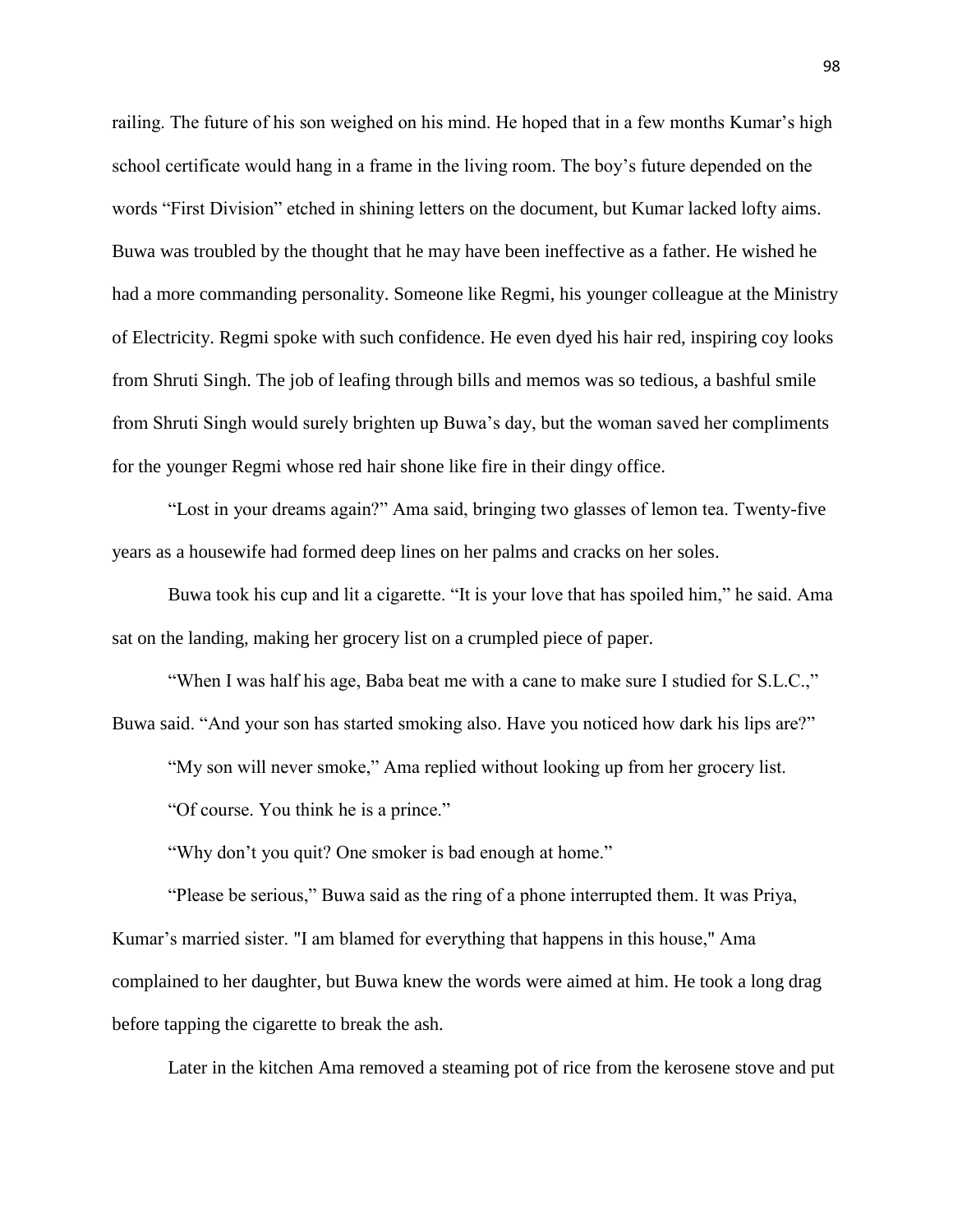it on the floor before her husband. Buwa, sitting crossed-legged on a pirka, waited for his wife to scoop up the rice with a ladle and serve him. He wouldn't start eating until his wife made a mound of rice for him and poured dal and vegetable over it. Squatting on her haunches, Ama poured rice on his plate, then called out to Kumar.

"I'm not hungry," Kumar shouted from his room. Buwa gave Ama a look. "Come, now. Your father means well," Ama said.

It annoyed Buwa to see Kumar's jeans torn at the knees. The young fellow's hair bristled like blades. Kumar sat on the pirka next to his father and without looking up, pulled his plate of rice toward him.

"Spoon," he muttered.

"Eating with spoon makes you thin," Ama said. She plopped a ladle of squash on his plate. Kumar crumpled his nose.

"If you don't score first division in S.L.C., you'll spend the rest of your days eating shit," Buwa said.

"Chee," Ama said.

"Why bother? I feel like doing that already," said Kumar.

"Your royal highness, very soon the fruits of life will rot before your eyes," Buwa replied. "If your grandfather was here, he would set you straight."

Ama put her hand to her mouth. "Eat now," she said.

≈

At work, Buwa sat at his desk, staring at an old file. He pulled the electric heater close to his feet. Since one of the coils was not working, the glow was too faint to warm him, so he took his shoes off and rubbed his feet together.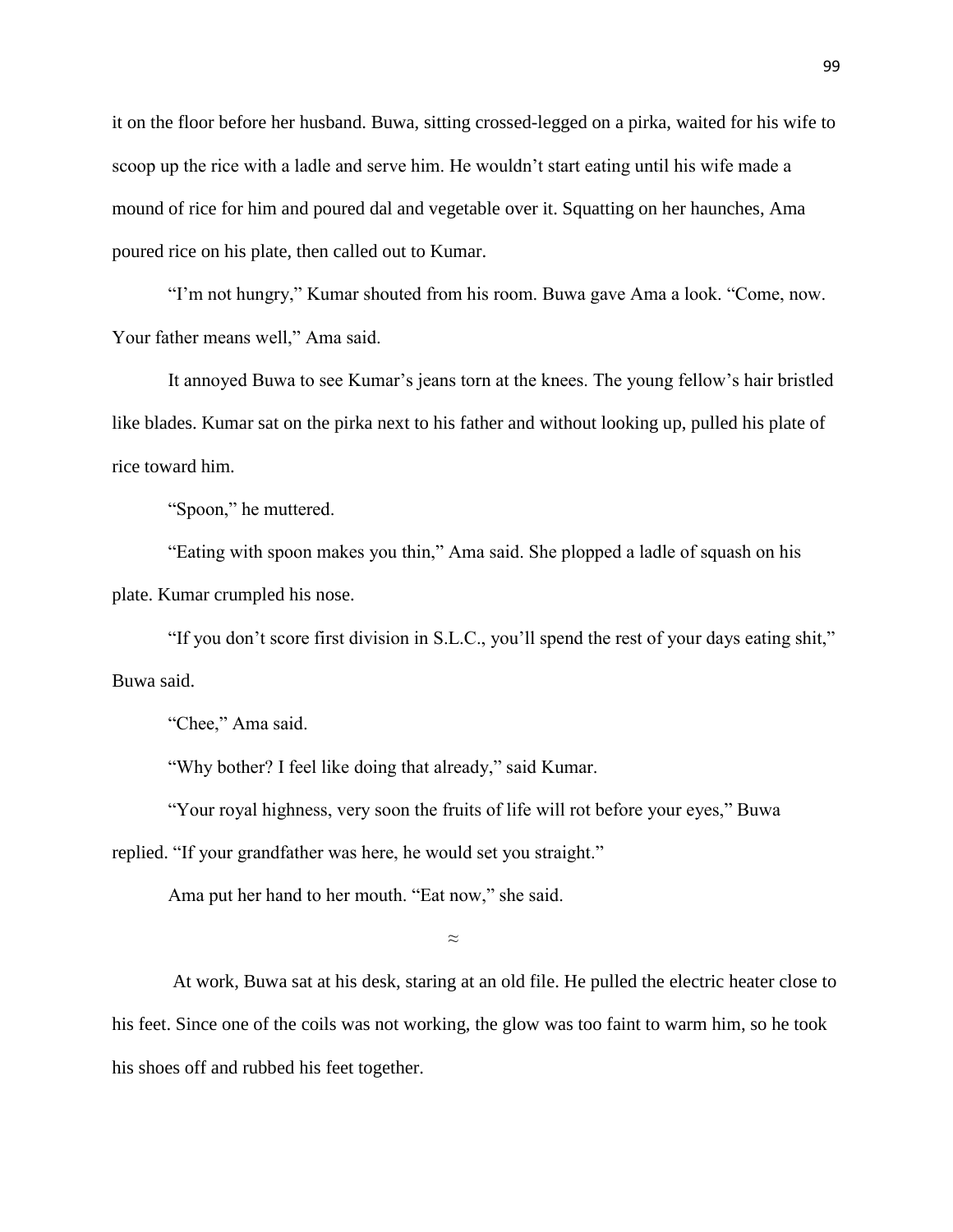"Do you want to go for tea?" he asked Regmi, seated behind a computer on his desk. Regmi shook his wrist to roll down the watch that was too big for him.

"What's the hurry?" Regmi said. From his jacket, he fished out a small container. He took a pinch of khaini from the container, put the khaini in the pocket of his mouth, and spat out the scrapes that stuck to his lower lip. The khaini gave off a sharp smell, which clung to Regmi all day.

"Maybe the fragrance of your khaini will pull Shruti-Ji to you, no?" Buwa said.

"Shruti-Ji is a happily married woman. Why do you say such things?"

"Just joking. Don't mind hai, bhai?" Buwa said, attempting a smile.

When Shruti Singh walked in, wearing a bright red sari, a pair of sunglasses perched on her head, Buwa opened his file. Shruti Singh adjusted her shawl, and Buwa noticed the tiny sweat patches under her armpits.

"Your husband must have dropped you off on his motorcycle?" Buwa said.

"We are soon buying a car. Shekhar got a promotion," she said. She turned on the computer on her desk, which she had inherited from the previous clerk, who, like Buwa's current younger colleagues, had a college degree and had moved up, leaving Buwa as the only long-term resident in the meter-regulation section.

Regmi pulled a chair and sat next to Shruti Singh. "Solitaire or Chess?" he asked.

"What difference does it make? You're such a cheat, Regmi-Ji."

"Hoina Shruti-Ji, when will I have the pleasure of playing paplu with you?" Buwa chimed in.

"First learn to use the calculator, Sharma-Ji," Regmi said and Shruti Singh laughed with him.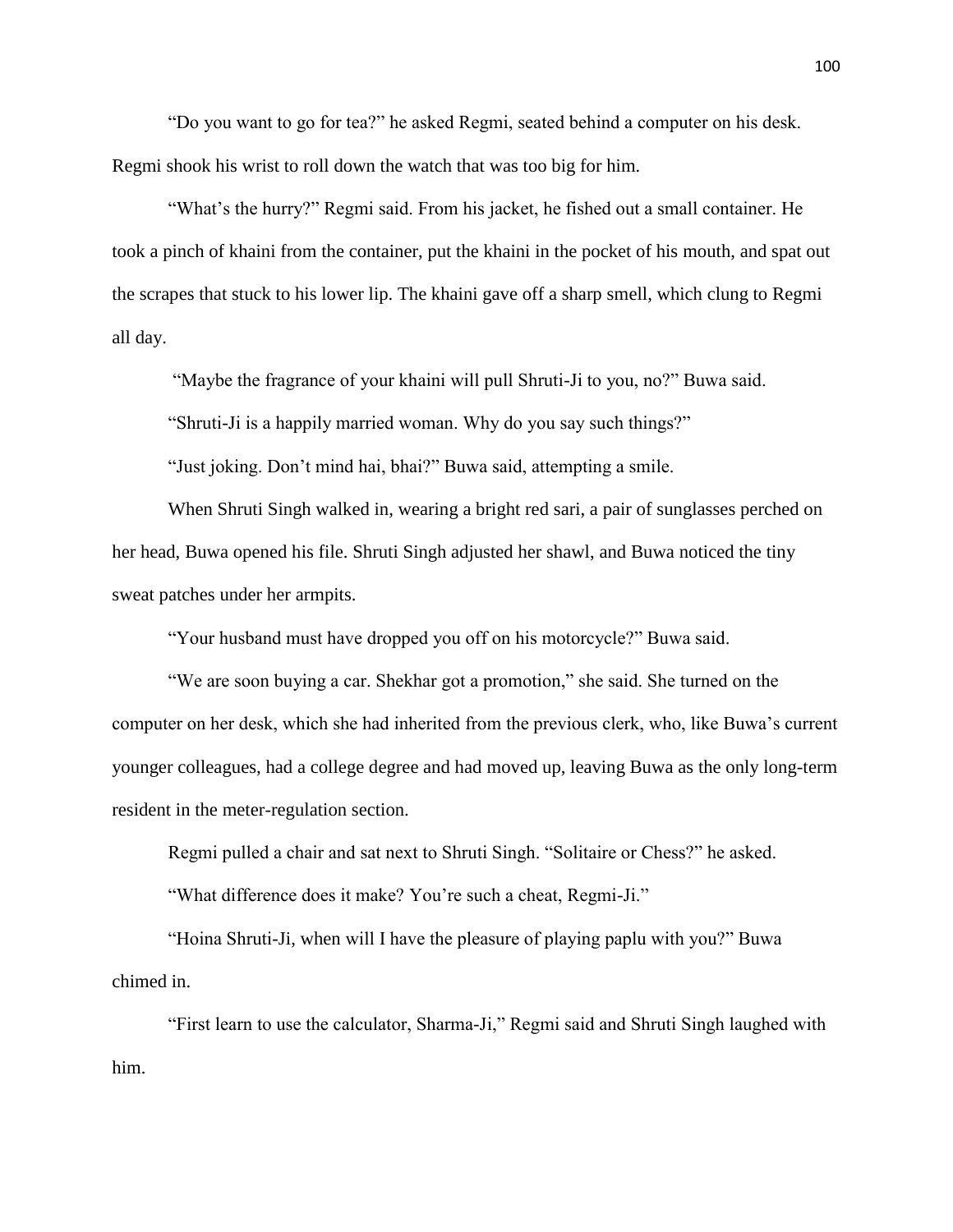"Isn't your son taking the S.L.C next month?" Shruti Singh asked Buwa.

"He is," Regmi interrupted, "so is my nephew. Top class student, my nephew. He will score first division with his left hand."

"Is it even possible to score anything lower than a first division these days?" Shruti Singh said.

A prolonged silence followed. Regmi stretched his arms.

"Join us for tea Sharma-Ji?" he asked.

"I have some calculations to finish," Buwa said.

"Do it well, hai? Someone might evaluate your work," said Regmi.

"Stop it now. Poor man," Shruti Singh said.

Buwa watched her as she left. Despite being a young mother Shruti Singh had maintained her figure quite well.

Buwa lit a half-stubbed cigarette. He worried that the goat sacrifice at Dakshinkali hadn't worked. Buwa had drawn six thousand from his retirement saving for the slaughter, meant to ward off bad omen from Kumar's kundali. At this age Buwa had only one wish: to see his son get into a good college, be a first-class officer someday, an owner of a house. But Buwa's son was attracted to a life of misfortune, always failing in math and science. Buwa crossed his legs on the chair and dreamt that he was a first-class officer. He would have a personal office, a plaque on the door to indicate whether he was "in" or "out." Out meant people had to wait on a long bench for him to arrive. He would sign documents with three different pens, his grand signature deciding the fate of hundreds of people. At the touch of a bell, the peon would scramble to his door, followed closely by the driver who would be sent to fetch Shruti madam from her manicure appointment. They would go to cocktail parties, she by his side, wearing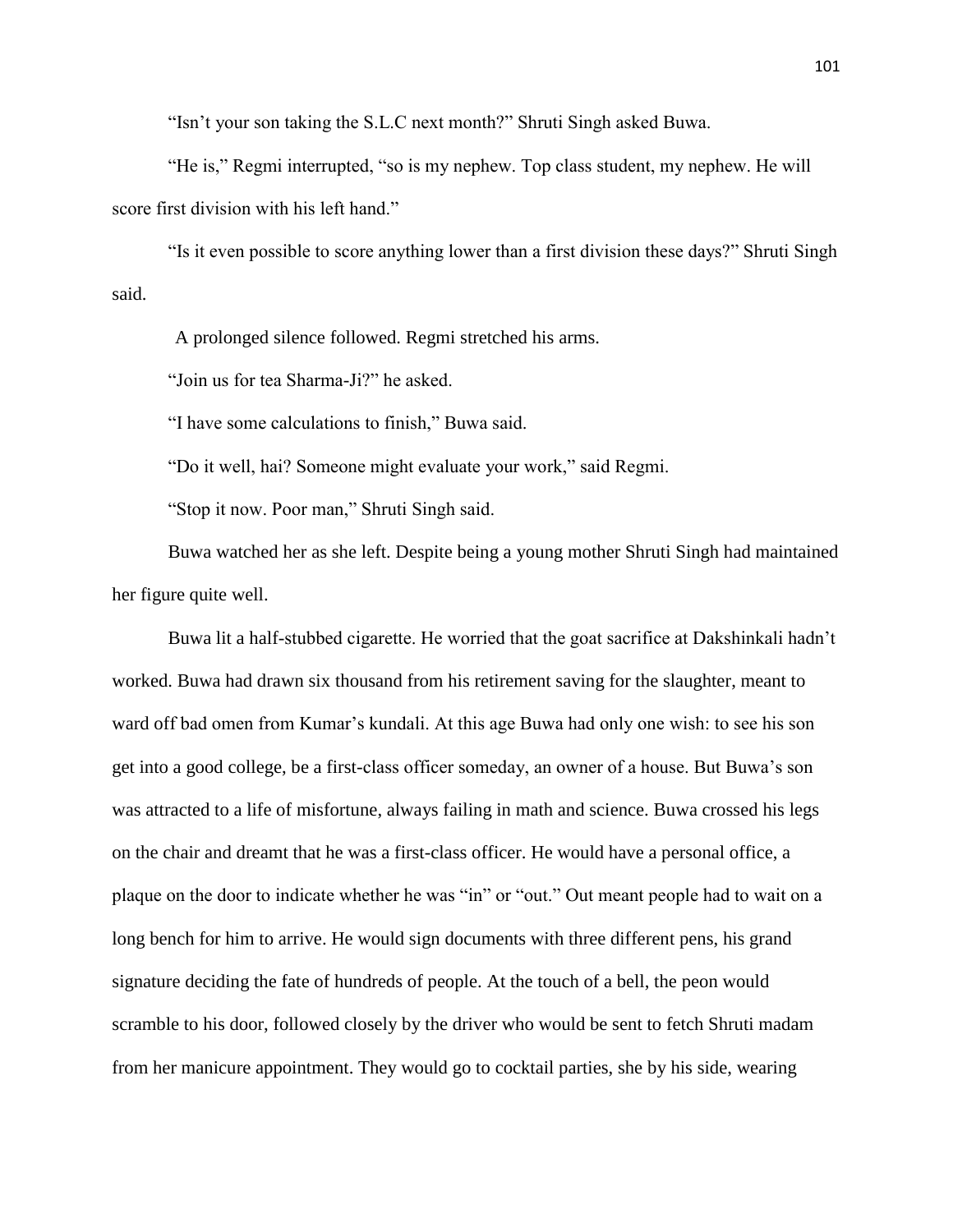expensive jewelry from Dubai.

Buwa stubbed his cigarette on the broken coil of the electric heater. He looked at the file on his desk and opened it with a yawn.

That evening, as usual, Shruti Singh's husband came to pick her up. He brought their son along, a tired-looking boy in school uniform. The boy wore glasses with cheap plastic frames. Buwa had suggested buying the poor boy a new pair of glasses. "Good manners are what matters at his age," Shruti Singh had replied, typically disregarding the voice of experience. What did she find in that awkward-looking husband of hers, Buwa wondered.

The husband paced the narrow room up and down like an animal in a cage, not bothering to take off his helmet.

"Is something troubling your mind?" Buwa asked him light-heartedly.

"Just thinking about important office matters," the man said. He turned to his wife and asked, "still not ready?"

Shruti Singh held up a small mirror and slowly applied lipstick across her top and bottom lip. Regmi was pretending to read a newspaper. He lowered the newspaper to peek at Shruti Singh. Then Regmi pretended to read again. *Taking your chances, you fraud,* Buwa thought. Buwa silently mocked the husband who seemed occupied with thoughts of his own misery, perhaps hiding a bald patch under that helmet. After Shruti Singh finally gathered her belongings, Buwa remembered that he had bought a gift for her son. "Wait, wait," he said. He took out a Five Star chocolate from his drawer.

"For you," he said to the boy. Shruti Singh rolled her eyes. The boy sprang forward and grabbed the chocolate, causing Buwa to marvel at his alertness.

"Very sharp boy," Buwa said. He ruffled the boy's hair.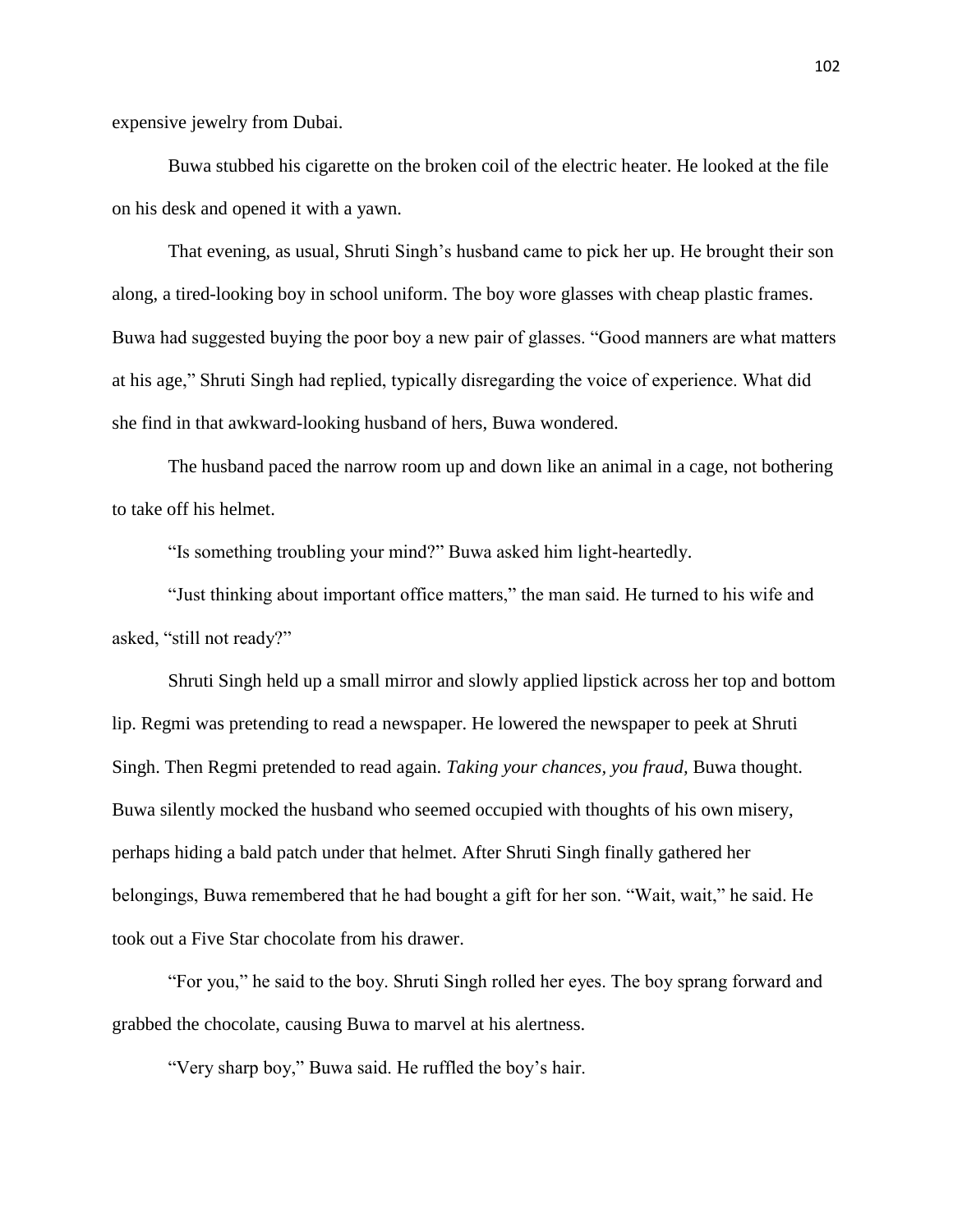Say "thank you," Shruti Singh told her son.

"Thank you," the boy said, his fingers already covered in chocolate.

Buwa smacked his lips in the air.

"You spoil him so much, Sharma-ji," Shruti Singh said. She actually smiled at Buwa. The significance of this moment was not lost on him. He groped for the right words before saying, "please allow me this small luxury." But Shruti Singh was already out the door.

That evening, Ama was bent over the sewing machine, which took up space in the corner of their room.

Buwa lay in bed.

"What is it?" Ama said. Even with her hand on the wheel and eyes fixed on those patterns, she knew what he was thinking.

Buwa took a handkerchief from his trouser pocket and waved at a fly. "Whatever your opinion may be, Baba's strict ways were good for me," he said. He wiped his forehead with the hanky. "I did well in Nepali and math. After Baba passed away, I became champion in smoking and teasing girls. And how old was I? Twelve, thirteen? What good came of that?"

Ama made no reply. The rhythmic sound of the machine filled the silence. "It's not right," she finally said. "You never speak of your father without remembering how strict he was."

"He was equally loving, mind you. He would grab my hair and lift me until tears rolled down our eyes, his and mine." Buwa paused, and said, "Then I had to sit on the floor, with a straight spine. He'd pour mustard oil on my scalp and rub it with his fingers, ending with the words, 'Fight your own weaknesses before you conquer the world.'" Buwa took a deep breath.

"All I know is that you always quarrel with Kumar but have nothing to say to him."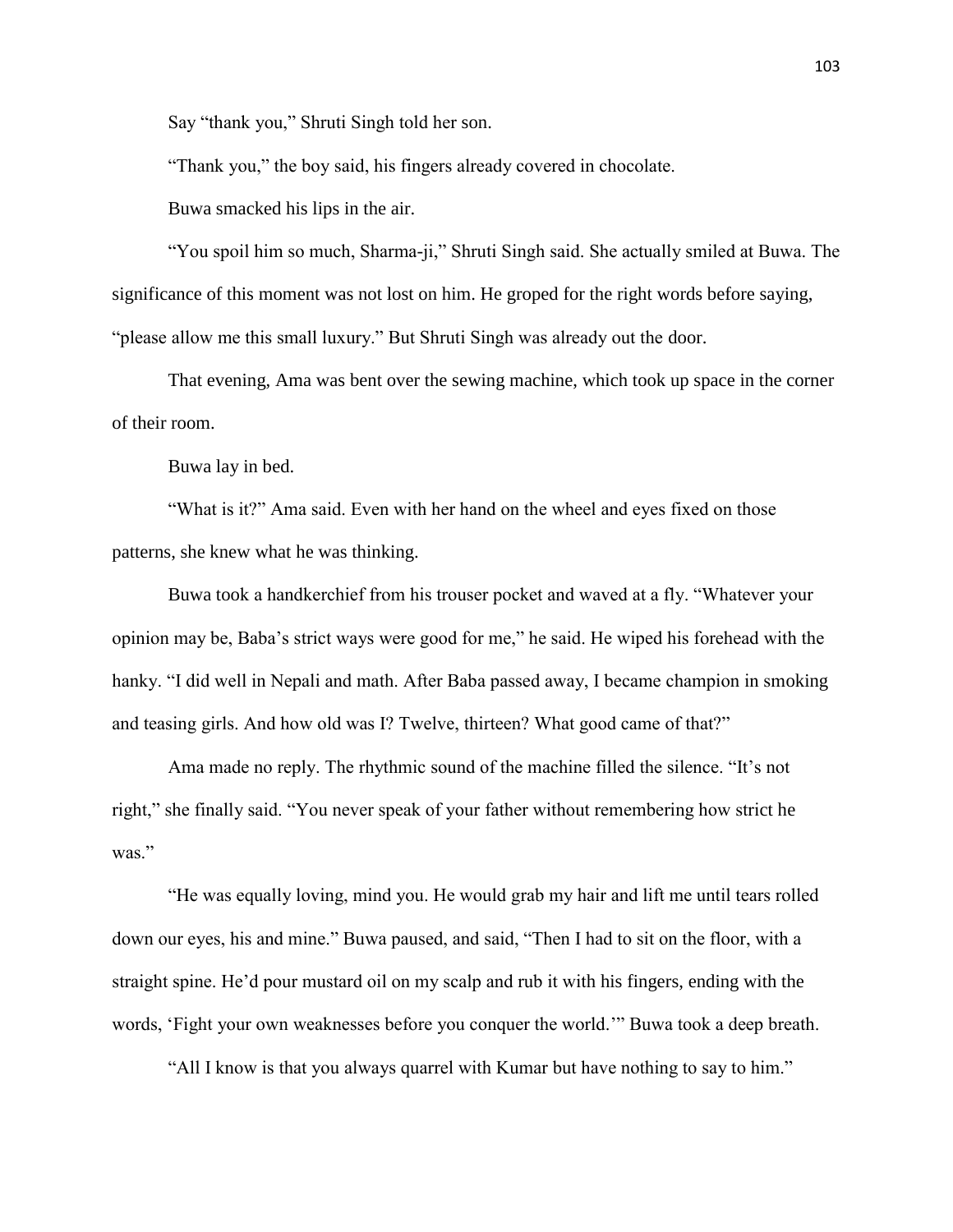"I needed a strict hand to guide me. Kumar is the same. We're similar that way."

"And loving? Caring?"

"When has he ever given me the chance to show it?"

"Constantly scolding him is the solution then?"

"It is known as discipline. It was taken away from me when Baba passed away."

"Then what is the difference between you and the school principle?"

Buwa was in no mood to argue with his wife. He turned to face the wall.

Ama resumed stitching table clothes and pillow covers, which she sold for a small price to the neighbors.

The machine rattled late into the night. Buwa shut his ears and tried to sleep.

 $\approx$ 

Next morning, Buwa was up at five. He wrapped himself in a thick blanket and banged on Kumar's door.

"Kumar…eh Kumar, get up, it's time for your tuition classes." His voice broke the stillness of the morning. Somewhere, a neighbor's toilet flushed, discharging water through the drainage pipe. "Kumar, get up, I said." The thumps got louder prompting Kumar to finally say, "Let me sleep for two more minutes."

"You will miss your class."

"Two more minutes."

"Get up, I said."

When Kumar didn't emerge, Buwa shook the doorknob, unhooking the latch. He walked in and yanked away the quilt that enveloped his son. "I spend nine hundred every month for this?" he said. Kumar pulled up the quilt again. He wrapped himself in the thickness of the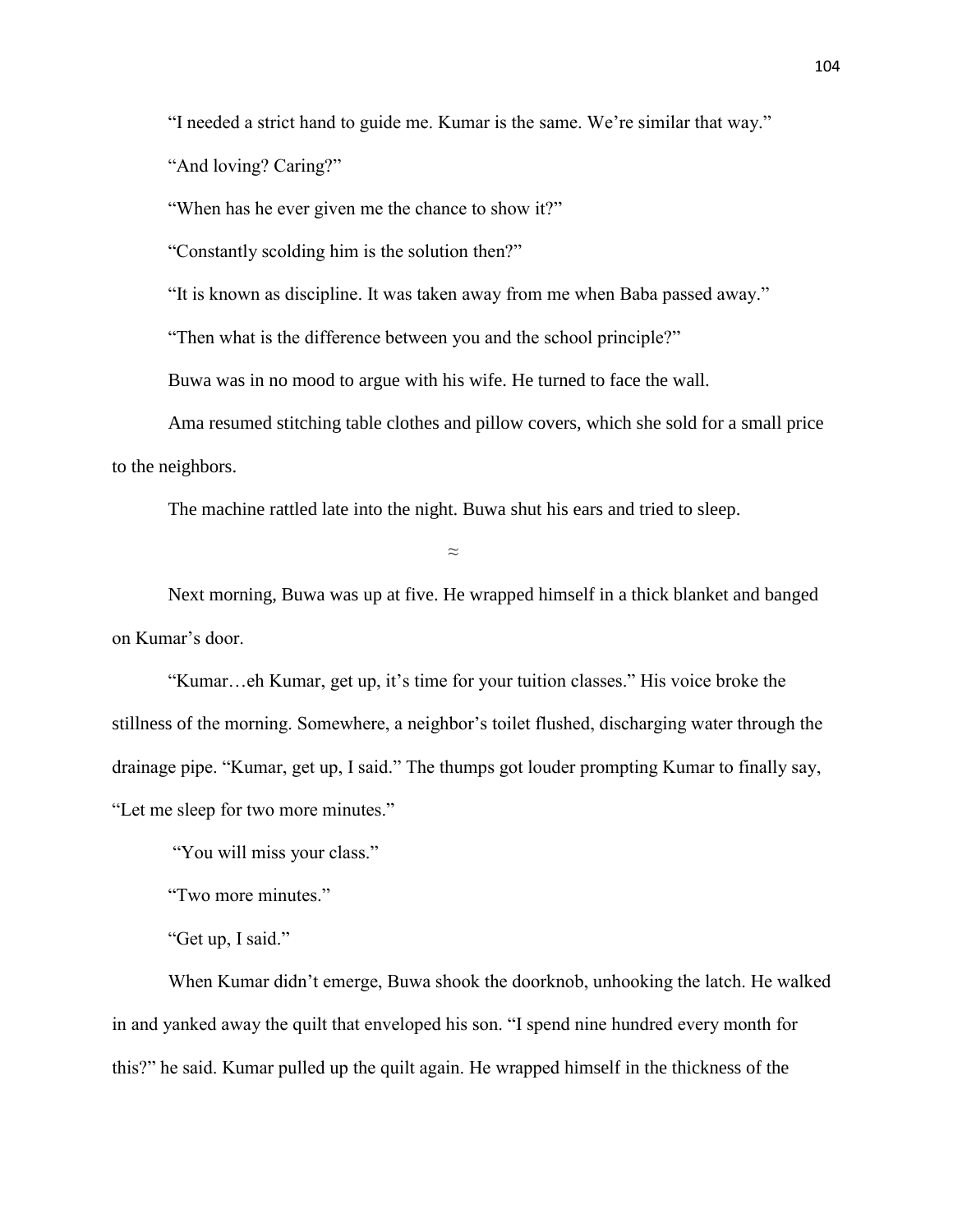fabric, clutching the end so firmly Buwa was unable to snatch it away. Buwa knew this game well. He pulled the other end of the quilt, exposing his son's feet to the sharp morning chill. Kumar finally sat up, looking straight into his father's eyes. Buwa was gripped by a sudden rage. He slapped his son; the fingers struck the bone below the eye. Kumar stood, face to face with his father. Buwa played with his shirt button. Not knowing what else to do, he left the room.

"What happened?" Ama asked.

Buwa's hand was trembling. He slid it under the blanket.

"What did you do to him?"

When no answer came out of his mouth, she said, "Your father's beatings couldn't get you a college degree, could it?"

"I am a government officer. I have managed to marry my daughter off to a respectable family," he said.

Ama went to her son's room. "It's okay, now, don't create a fuss," Buwa heard her say.

"He can't bully me anymore," Kumar said. The voice pierced through the wall that separated the two rooms. A few minutes later, Kumar was out of the house. If it hadn't been so cold, Buwa would have stealthily followed his son, for he was sure Kumar never went for his tuition classes.

Buwa sat down. For a moment he'd felt a sharp pain on his fingers. He clutched both hands firmly under the blanket.

Now, it was Ama's turn. She dialed her daughter's number.

"I feel like I have to take care of two children at home," she complained to Priya. Holding the mouthpiece between her ear and shoulder while she rubbed the dry flakes off her palm, Ama then listened to her daughter's advice, or more likely, to Priya's own mutterings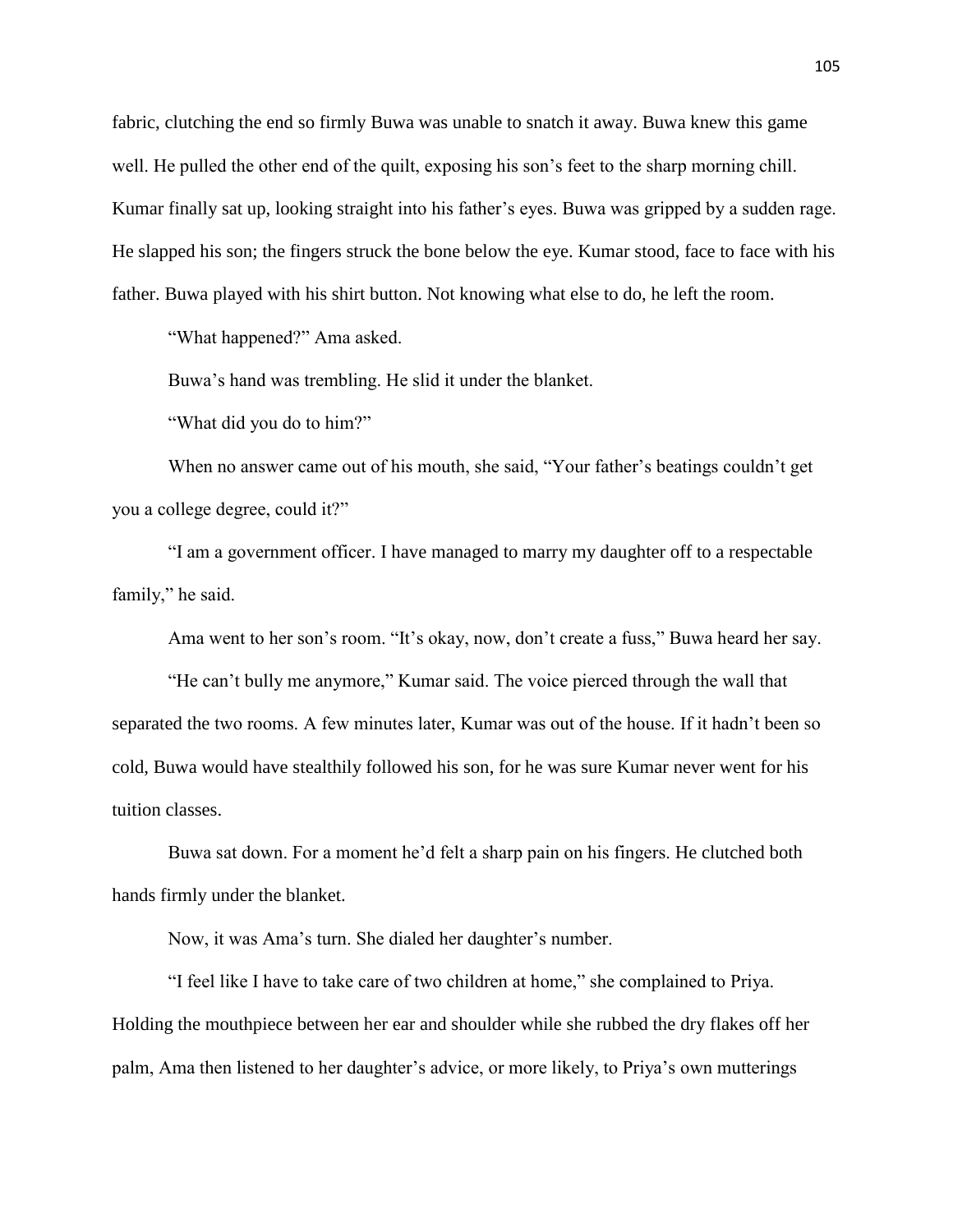about trivial matters. Judging by the signs, Buwa knew his morning tea wasn't forthcoming. *Fate beckons me to a teashop,* he thought. He went to his room. He picked out a faded jacket from the cupboard hanger. The patch that Ama had sown under the elbow had come loose again, exposing the threads. No matter, Buwa put it on and left the house.

The street basked in the glow of the breaking dawn. Some people huddled around burning trash; a woman with a baby wrapped on her back swept the sidewalk. Instead of going to a teashop, Buwa took an unexpected turn.

The long alley leading to the temple was busy with devotees and morning-walkers. Beggars lined the side of the street, clanking their tins; next to them flower sellers, weaving strands of marigold, dangled fresh garlands to tempt Buwa, but he walked past, eager to get inside the temple.

In the courtyard, he sat on a bench. He couldn't remember the last time he was here. He watched the devotees circling the shrines barefoot. They had mastered the art of ignoring monkeys who hung from pillars, eyeing an easy target to snatch food from. Buwa lit a cigarette; its smoke blending into the morning fog. When the conch was blown in the main shrine, accompanied by chiming bells, it set off a flock of pigeons into the sky, but did little to clear Buwa's mind. Why didn't Kumar ever fear him? He constantly defied Buwa's effort to set him on the right course. Buwa knew his son had no affection for him. From his mother Kumar had learned how to brood and show defiance, and Buwa found it more and more difficult to communicate with his son. Buwa knew that he wasn't made up of the same solid steel as his father. Buwa had seen the defiance on Kumar's face that morning. Even at such a young age, Kumar's anger had hardened into his skin. What would Buwa do if Kumar slapped him back?

When a pujari tapped him on the shoulder, Buwa stood up with a fright.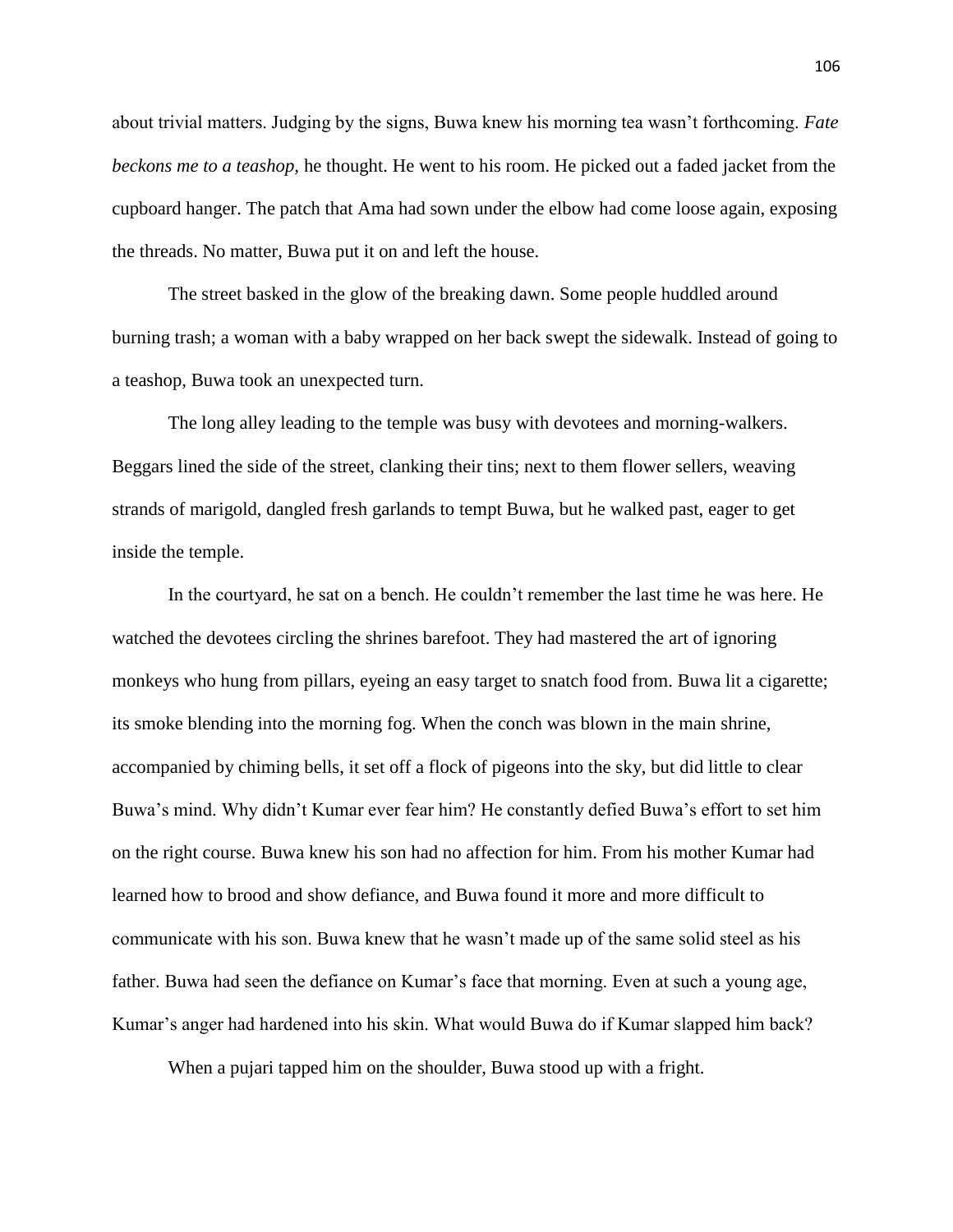"Oh, I thought you were…" Buwa said, attempting a smile. The dhoti-clad pujari smeared a long tika on Buwa's forehead and walked along briskly, chanting a sloka, toward other people milling about at the temple courtyard.

Buwa sat down on the bench again. Sometimes he thought Baba might emerge from behind, carrying the smell of talcum powder on old skin. The more Buwa feared the beatings, the more he would crave them, and when Baba put his arms around him and they cried together, Buwa knew that his father loved him a lot. He would sit on his father's lap, not scared to run his finger along the veins of those big hands.

Buwa bent to pick up a pebble. He rolled the pebble in his fingers wondering if Ama may have been right about talking to Kumar. Listening to Kumar's *views* about life. Buwa smiled. He threw the pebble at a monkey, failing to arouse any reaction from the animal. Buwa had read somewhere that monkey balls were a delicacy in Africa. This thought made him chuckle. At that moment, he saw Shruti Singh come out of the main shrine. Dark glasses shielded her eyes, and her head was draped in a shawl, but there was no doubt it was her. She walked fast. "Shruti-Ji," Buwa called out. She stopped for an instant to look at him, then resumed walking faster. "It's me," Buwa said. He scurried behind, pushing through the swelling crowd. "Hello? Shruti-Ji, it's me," he said. She kept walking. Just as he was about to catch her, she slipped inside a waiting taxi. In it was Regmi, the red hair visible through the rear window. The taxi sped off before Buwa could reach it.

His head heavy, Buwa walked back home. A married woman never went to a temple with another man. Despite Buwa's many attempts to tease Regmi about Shruti Singh, the man always acted superior. How long had this been going on? Did Shruti Singh's husband know? Did Shruti Singh and Regmi secretly laugh at Buwa's innocence? Did they mock him behind his back for

107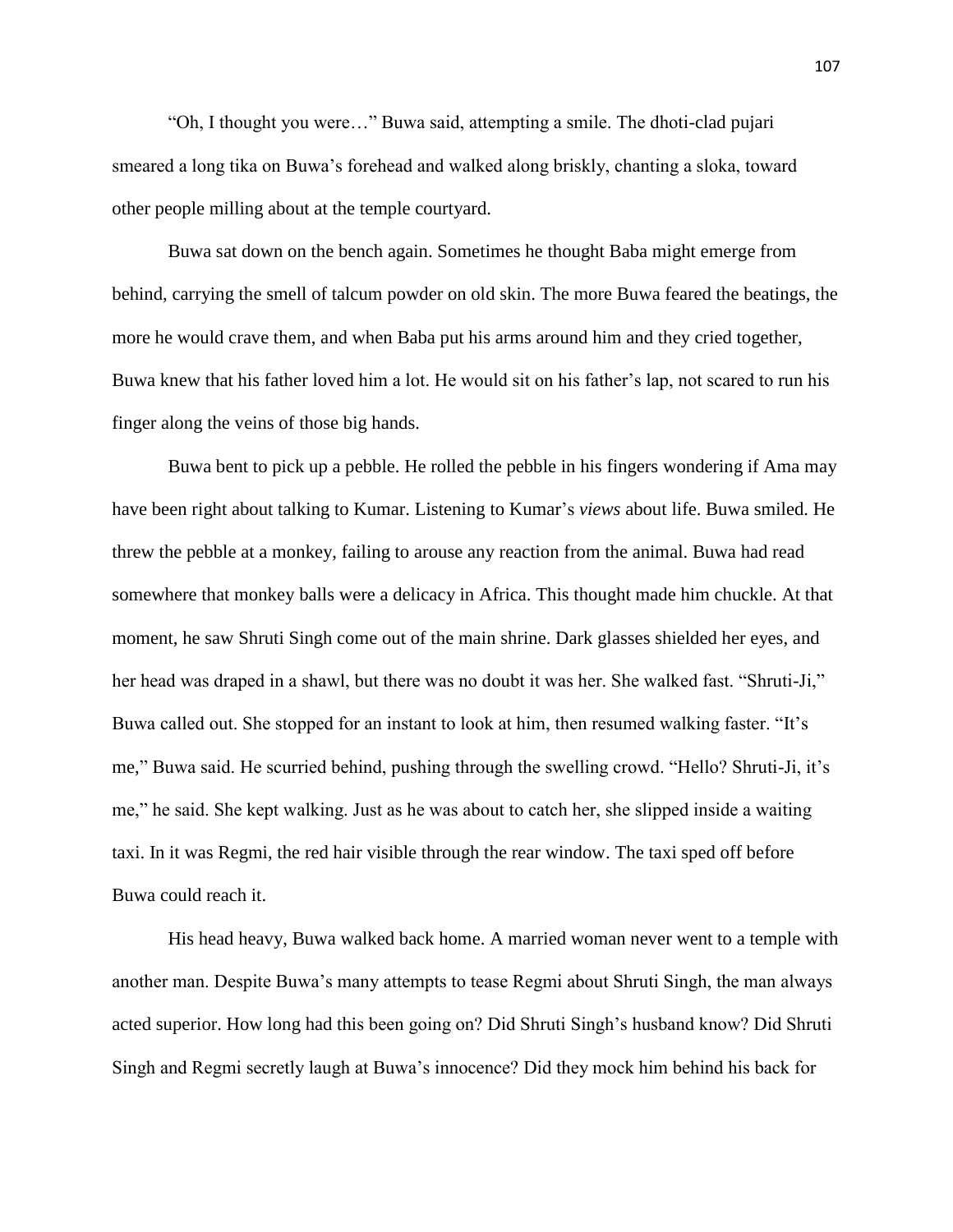his simple ways? Buwa was so angry he felt like wringing Regmi's neck with his bare hands until the man shook violently like a fish without oxygen. So absorbed was Buwa in this thought, he almost walked into an oncoming tempo. The driver stuck his head out and called him "a useless old man."

"You look lost. Is anything the matter?" a neighbor inquired outside the building. "Fighting with your son again?"

"Mind your own business," Buwa said.

"What is your problem?" The man said. "Motherfucker."

When Buwa reached the flat, he said to Ama, "I don't feel like going to work today."

She left the room.

"I don't want to fight," he said. "Please don't argue with me."

She came back, touched his forehead. "No fever," she said.

"I want to rest, please," he said.

She brought him lemon tea. They sat on the bed together. "Kumar is no longer a child. Beating him won't solve anything," she said.

"I don't know how to handle him," he said. He placed his hand on top of hers. She looked at him. He gently rubbed her finger.

"I'm scared he'll make the same mistakes I made."

"Times have changed. You must talk to your son, not point finger all the time. Do you care to know what goes through his mind?"

Buwa sighed. "There is so much corruption in the world. So much betrayal," he said.

"Your heart is heavy today," she said. "Go talk to him. He's back. Sulking in his room."

"Talk about what?"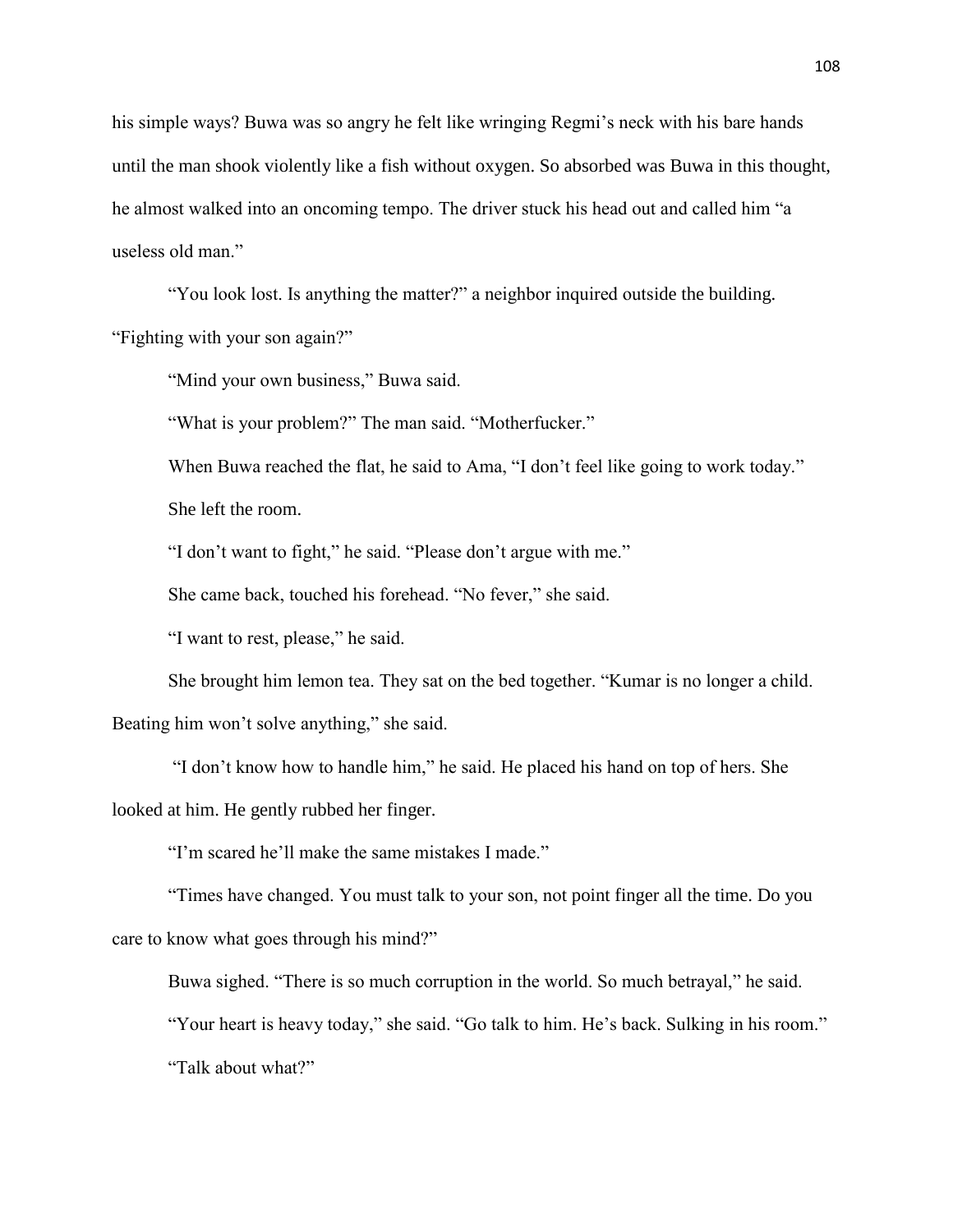"Say sorry."

"You have lost your mind."

She took his tea from him. "Go," she said.

He grabbed the cup, but she firmly held onto it, causing the hot tea to spill between his legs and form the map of Sri Lanka.

"Why did you hit him?" She asked.

"Nonsense," he said and left the room.

Buwa knocked on his son's door. "Always locked from inside. What do you do in there so secretly?" he asked.

When this did not elicit a response, Buwa squeezed the doorknob, then banged louder. "How do we know you're still alive?" he said. Kumar didn't respond, so Buwa kept banging louder.

"One minute," Kumar finally said.

While he waited for his son to open the door, Buwa felt a lump in his throat. Somewhere in the building, a nail was being hammered into a wall, causing the whole building to tremble.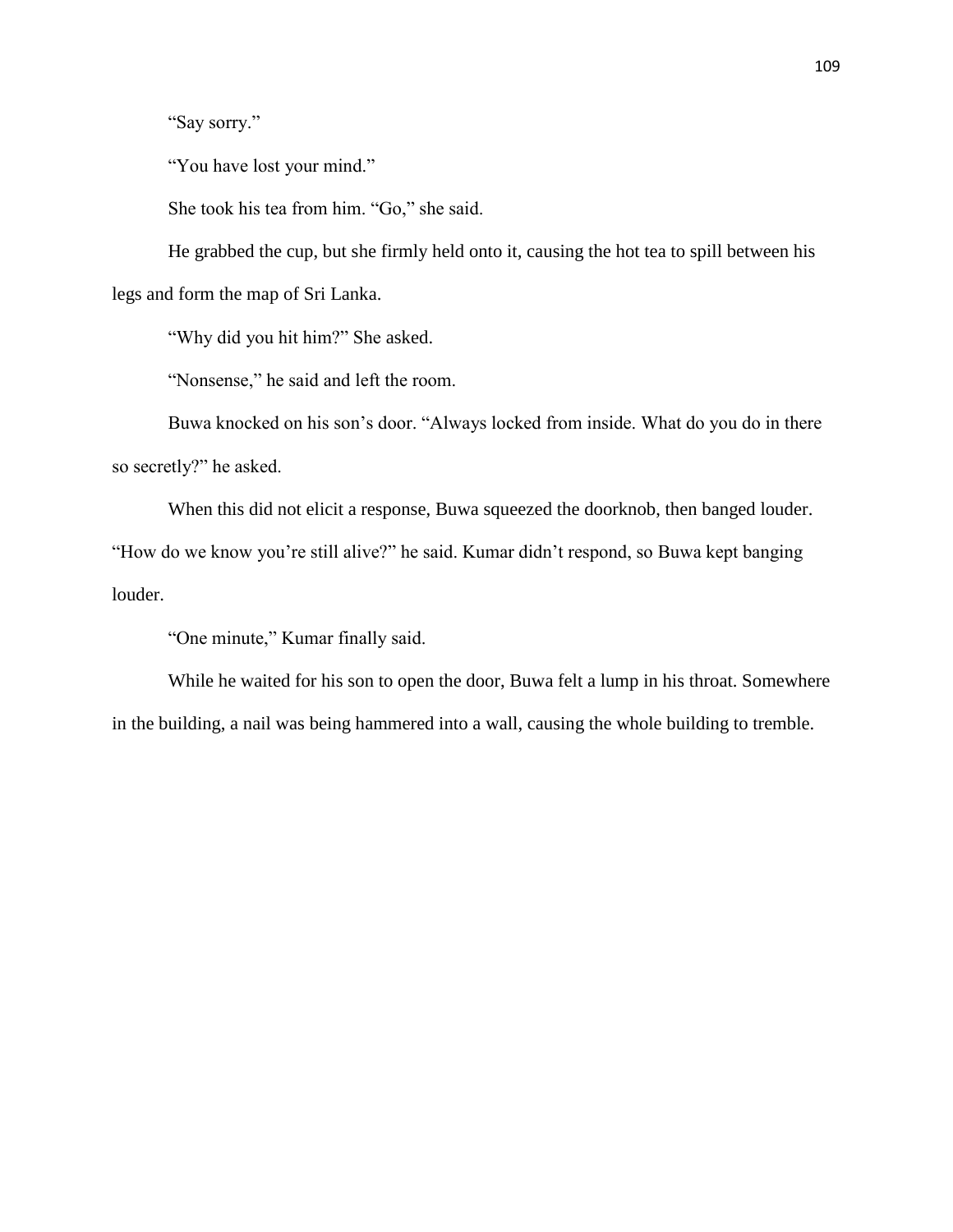## AMERICA

The morning of the interview for my American visa, I spend more time in front of the mirror than usual. The black coat especially tailored for this occasion matches my white shirt. I apply Brylcreem in my hair and comb it with a neat part on the side.

"Wear your father's blue tie," mother says. "Shall I get it for you?" She walks nervously between the kitchen and the living room, carrying a plate of alu-chiura, urging me to eat something, but I refuse because of the uneasy grumblings in my stomach.

"Sanjay is going to America, Muwa. Far, far away!" mother says to Granny who sits on a string cot pushed against the wall in the corner. Granny's tiny feet dangle high above the floor and she sways gently, grunting and mumbling to herself.

Meanwhile father returns from his morning walk. Behind him is Bhandari uncle, our neighbor and father's morning-walk partner. Unlike father who goes for his walks in regular cotton shirt, trousers, and rubber slippers, Bhandari uncle wears a track suit with a pair of original Reeboks that his brother sent from America. A mobile phone is always attached to the waistband of his trousers, and when his brother calls, Bhandari uncle speaks loudly by holding the phone in front of his mouth. His brother has a green card. Though Bhandari uncle has never been to America himself, he is the closest anyone in the neighborhood has come to the country.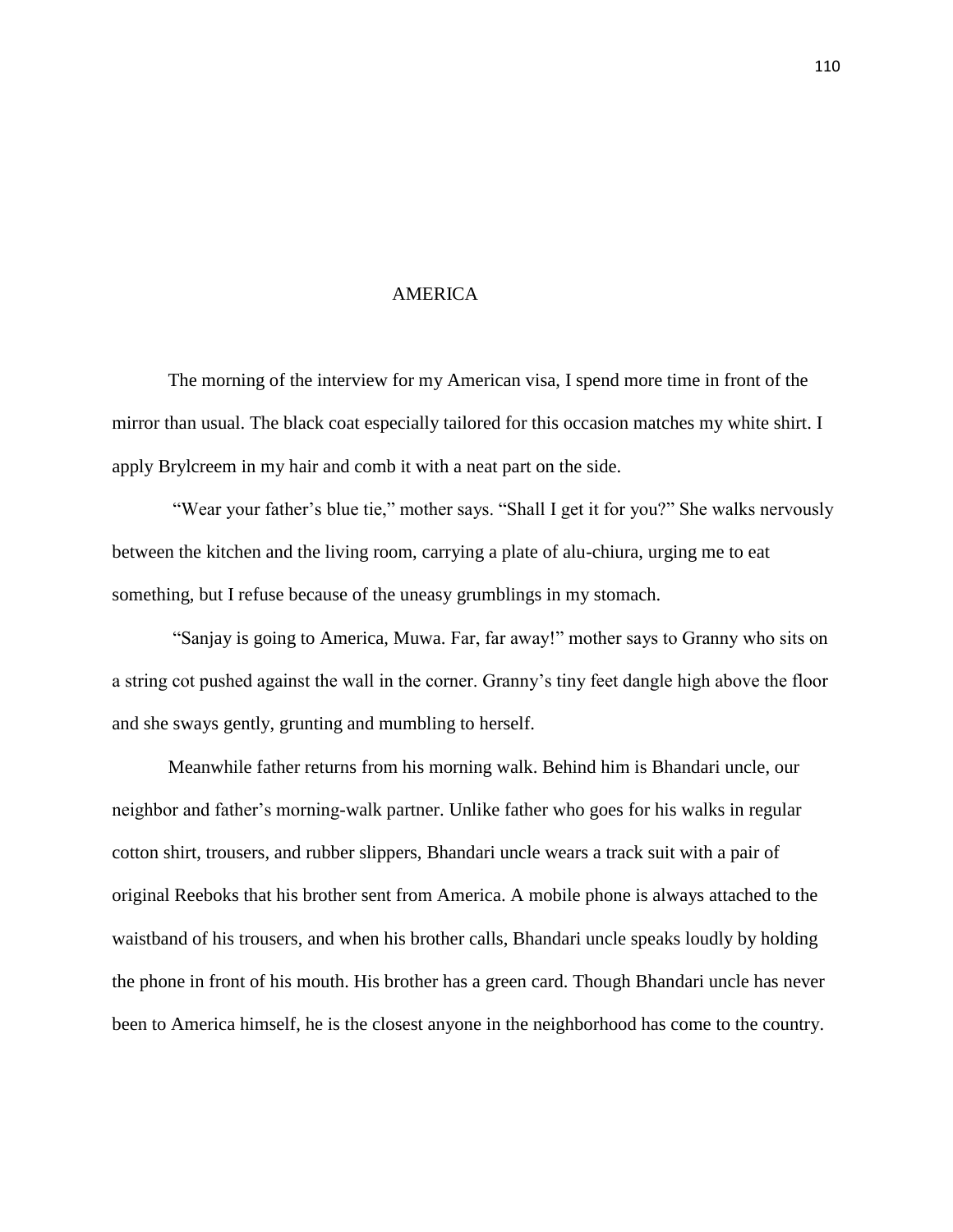"So, going to America?" Bhandari uncle says. He sits on one of our cushioned chairs without taking his shoes off.

"I'm only going for my visa interview today. Have to pass this first." I check my bag once again to make sure all my papers are ready.

"Give him your blessings*,* dai*,*" says mother, bringing cups of tea for father and Bhandari uncle.

"Your son has to put on a good impression. Only exceptional candidates will get the visa," Bhandari uncle says.

Father sits on a nylon stool, cracking the bones of his toes. "I am not worried," he says. "My son is fluent in English, so no one can question his intelligence. And let's not forget—he has earned a scholarship."

"Bob Smith Jr. Scholarship," I add. "Offered to select international students at Silver Lake College."

"These foreigners have a soft heart for third-world countries," Bhandari uncle says. "What is the amount of the scholarship?" he asks.

"20% of education costs. They'll increase it even further after a year," father says.

"That may be so, but you see, Americans are clever," says Bhandari uncle and sips his tea. "They want outsiders to study in their colleges, then work cheaper than the whites. A shrewd race of people. And listen, learn to drive as soon as you go there. No one walks in America." He turns to father. "In California, police will catch you if you walk on the highways," he says.

"Only if you j-walk," I add.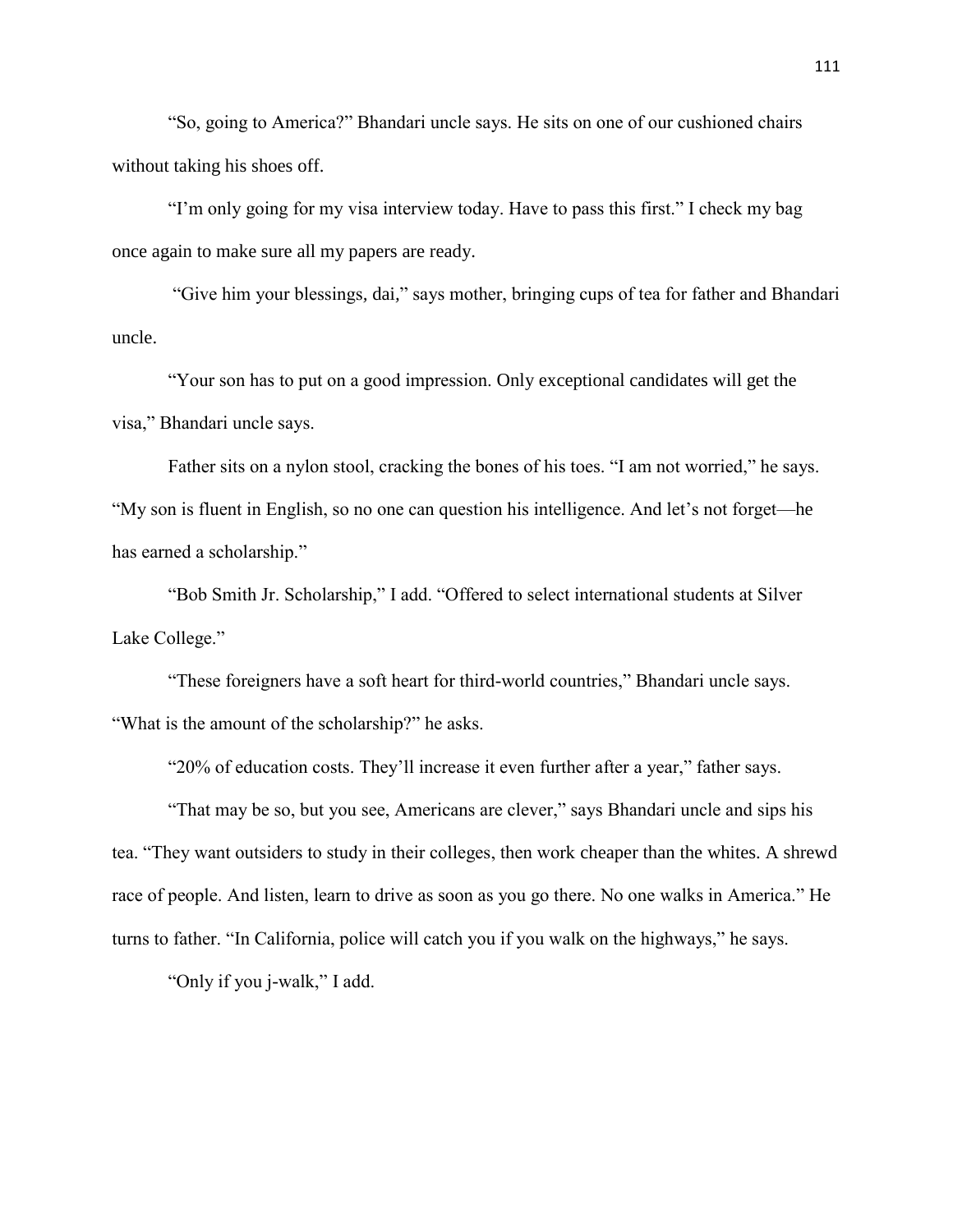Father turns to Bhandari uncle, pointing at me with a flick of his eyebrows. "Fully prepared," he says and smiles. "Tell uncle what j-walking means. We old men don't understand your American words."

"J-walking? It just means walking without following rules," I say. Bhandari uncle takes out his mobile phone from its leather case. He wipes the phone with his sleeve and punches numbers with one finger.

"My six-year-old nephew knows all the rules. He even follows them," Bhandari uncle finally says. He keeps looking at the phone prompting father to ask if he got a call from America. Bhanadri uncle shakes his head.

"Speaking of rules, Nepal has become the lawless wonder of the world," father says. He pulls out a folded tabloid from his trouser-pocket. "Water pump scam! These politicians are sucking Nepal dry. See Bhandari-ji, our son is the front wheels of a car and we are the rear wheels. After he settles in America we will eventually follow," father adds, waving the rolled tabloid.

From her room, mother brings a crisp handkerchief sprayed with a dash of Old Spice. She folds the handkerchief and puts in my pocket. She also picks out a loose thread from my coat. "Why don't you relax?" I tell her. Shaking her head, mother goes to the kitchen.

"By the way, what is the name of that young fellow from your office?" Bhandari uncle asks father, putting his phone back in its leather case. "Shrestha's cousin. Is it true he got that promotion you always wanted?"

Father takes off his shirt and rolls it into a bundle. The collar is black on the inside. He wipes his neck with the shirt, then throws it in the corner. With legs crossed, father cleans his glasses with his vest. "What to do dai?" he says with a heavy sigh. "The young fellow had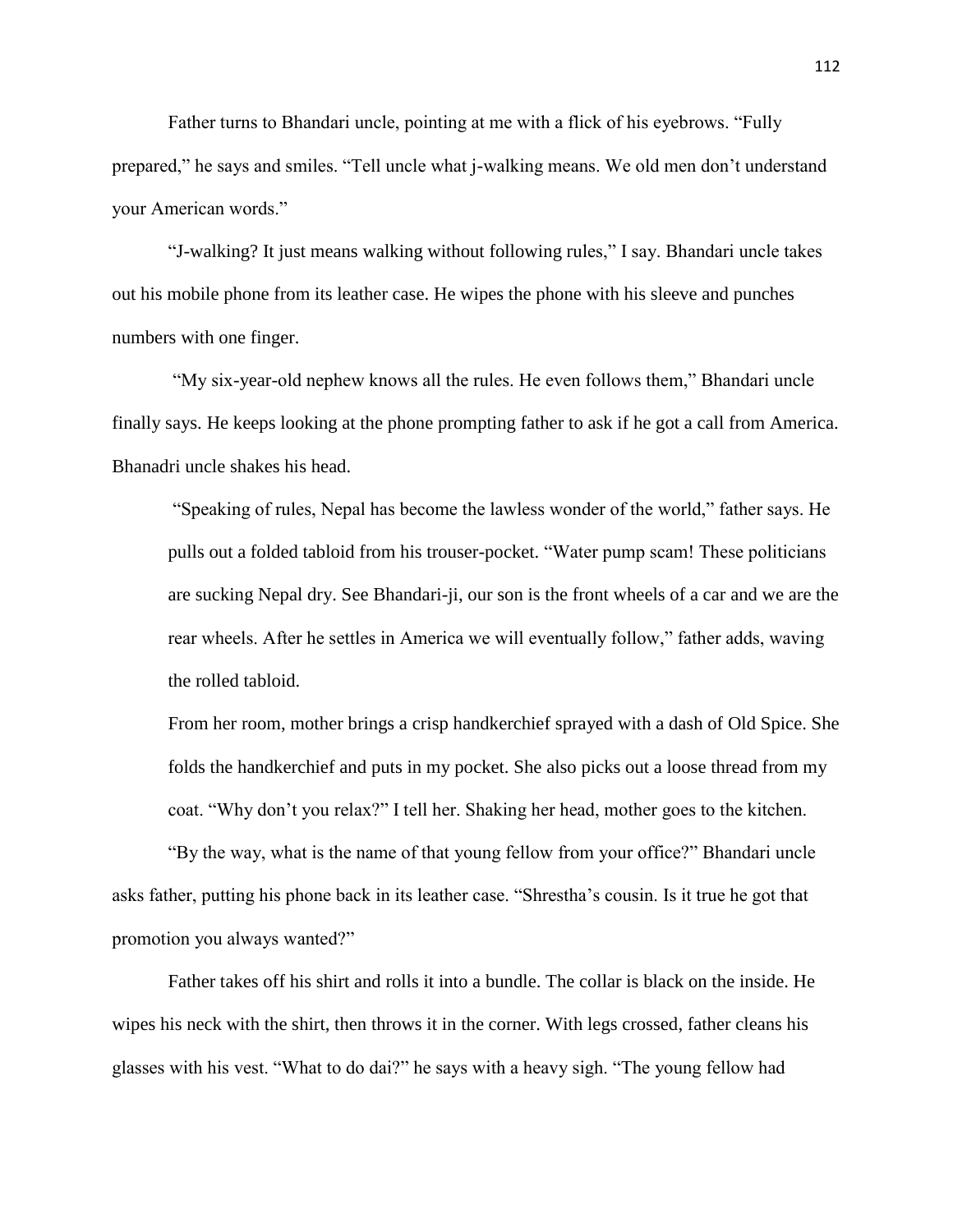connections that I didn't. There's a rumor that Shrestha went all the way up to the minister, greasing every palm along the way."

"Shrestha is smart that way."

"Openly corrupt. That is what he is. I am happy that my son is going to a country where success is based on merit."

"Merit alone won't take you far. One must also be street smart," Bhandari uncle says. Father shakes his head.

No one talks for a while.

I check my inner coat pocket to make sure I have my passport.

"Whatever little saving we had, we invested in Sanjay's application," mother says, breaking the silence. She sits on the floor, removing stems from spinach leaves. "If destiny favors us, even Muwa will live the last years of her life in prosperity." Mother looks at me.

"Dog shit," Granny says, bunching her fist. Bhandari uncle laughs. Mother gives father a quick glance. I walk over and kneel beside Granny. She places her trembling hand on mine. "Go and play," she says. I give her arm a gentle rub which brings sleep to her eyes.

"Listen," Bhandari uncle says to me. "Take my brother's name at the interview. Today Kamal has name and fame in America. If they have doubts, I will talk to them personally. Tell them to call me."

Father looks uneasily at me.

"You think too much," Bhandari uncle tells father, handing him a business card which he pulls out from his wallet. "For your son's sake, learn to take advantage of opportunities," he says, getting up to leave. Mother asks what's the hurry and if he would sit for another cup of tea.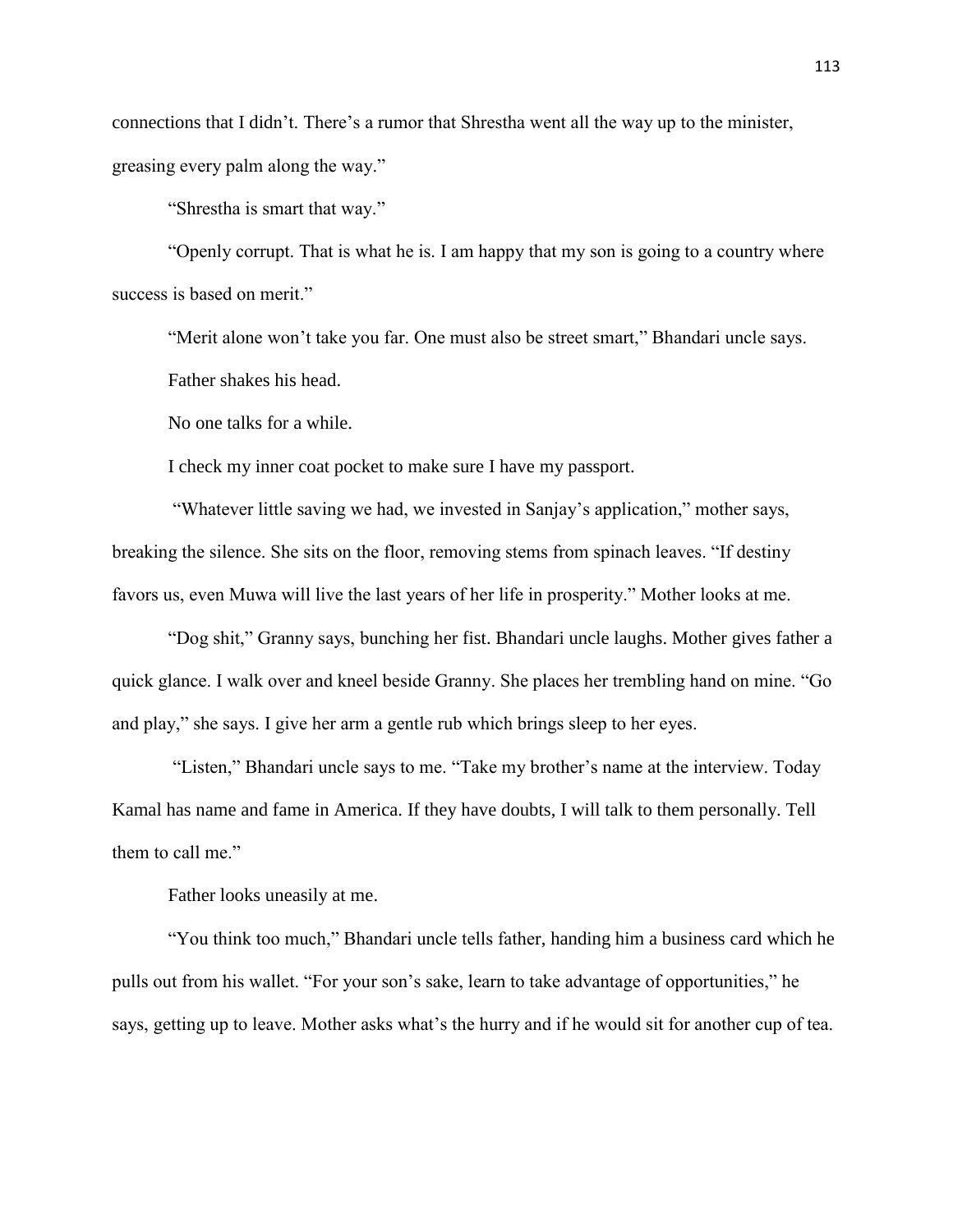"Nothing less than goat meat for the celebration," he says with a laugh. Father buttons up a fresh shirt and accompanies him out.

I look at my watch—it's time to go. I gently pry away Granny's fingers, which are clasped around my wrist. I get up, straighten my coat. When father returns, he slips the business card into my pocket. "Just in case," he says and I don't argue. He puts a hundred-rupee bill in my hand for the taxi. "Don't take the tempoo and reach there all sweaty," he says.

From the kitchen, mother brings a tray filled with wick lamps and circles it in front of my face. I bow my head for blessings, then touch Granny's feet that are bunched together, like a tiny sack of wrinkles. She opens her eyes and runs her fingers over my face, mumbling a prayer for every part of me she touches. "Going to school?" she asks.

I hesitate to answer, but mother says, "Far away."

"Check all your documents," father says, which I do. When mother embraces me, I can feel her beating heart. "Ama, it's okay," I tell her.

"Go, you'll be late," she says, turning away.

In the alley, father walks ahead of me. Before I get into a taxi, he pats my shoulder. "No need to worry too much; we are already proud of you," he says.

"Of course, Baba, I know," I say.

 $\approx$ 

The taxi driver is napping in the back seat. The ripped seat covers smell of sweat. He seems bitter for having to wake up from his nap. As he drives through the crowded street, I look out at the twisted electric wires, looped around poles and trees, entangled in knots, hanging between houses that are gray with dust. We pass by the marble soda shop. The marble rattles in the bottle when you drink the fizzy soda that comes in orange and blue. I still remember: after I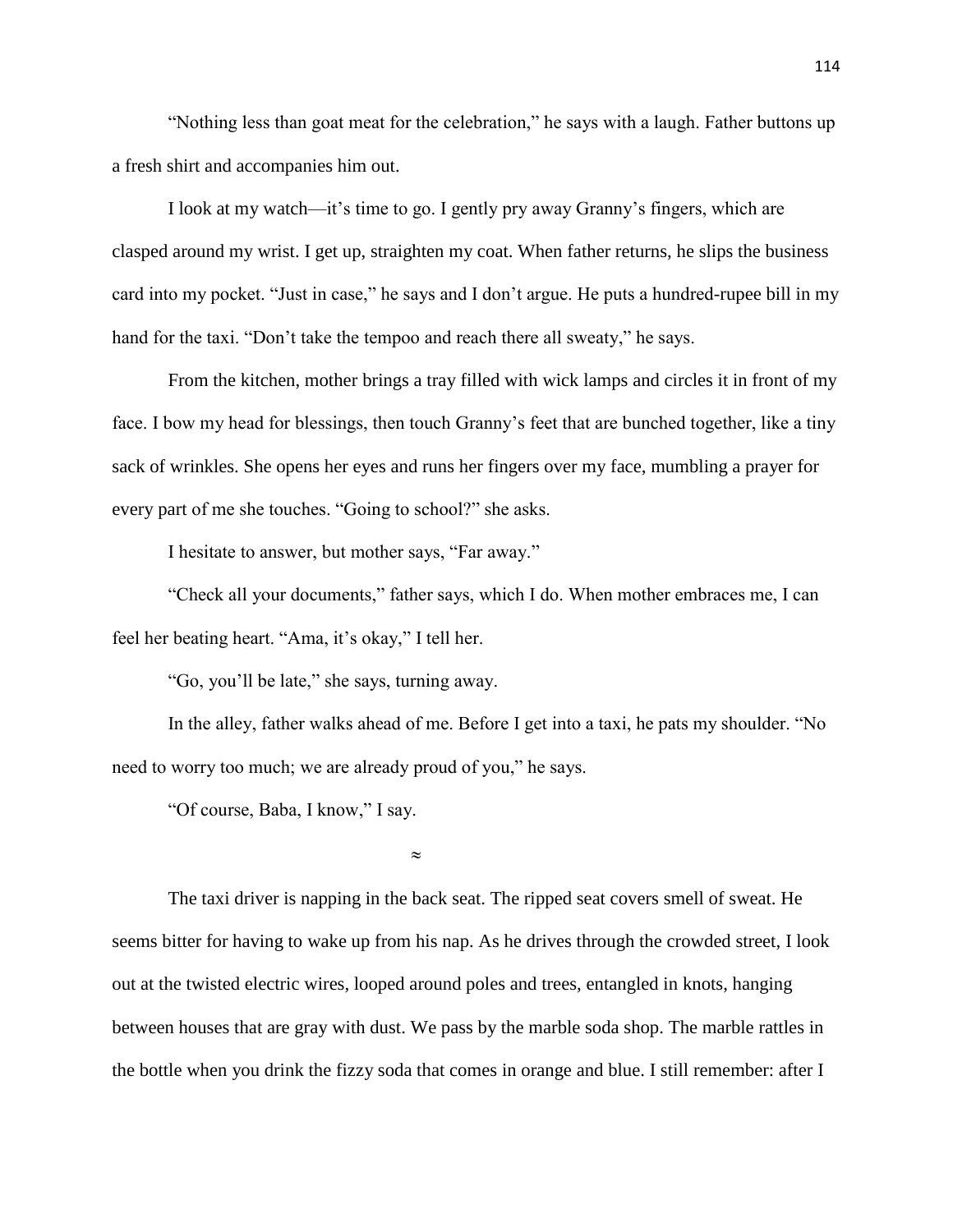had turned six, father had taught me how to press down the marble with my thumb to pop open the bottle, something I'd been waiting to do for a whole year. It was a rainy day. We stood under the awning of the soda shop. Holding the bottle under my chin, I pushed the marble with a single stroke prompting the fizz to rise and the marble to rattle in the dent of the neck. "Drink, drink," father said, laughing, making me drink straight from the bottle. Our drinks savored, we walked back in the rain, two grown men huddled under an umbrella.

"Fifty rupees in the pocket. Should I save that for petrol or potato, you tell me?" the driver asks. A frayed toothbrush hangs from a string tied to the rear-view mirror. He looks at me. "Too much luck crammed in your forehead," he says.

"It's hard work also."

"Really? How so?"

"It wasn't planned when I think of it," I say. "I won a debate in school. The topic was 'Freedom for Tomorrow's Society.' My prize was a poster of the Statue of Liberty. Surely, you have heard of this world-famous statue?"

He doesn't say anything.

"Anyway, it's a 3-D poster. The torch glows in the dark, illuminating the whole room. Father would bring his friends over just to show them the poster. We all knew it was a calling."

"Everything in life is luck. You have it or you don't."

"Then, of course, the never ending application process. Hard work, but brainy work. Spending hours in the library. And let's not forget the TOEFL exam. Not everyone can do it."

The driver drums his fingers on the steering wheel, driving silently, looking at me every now and then through the mirror.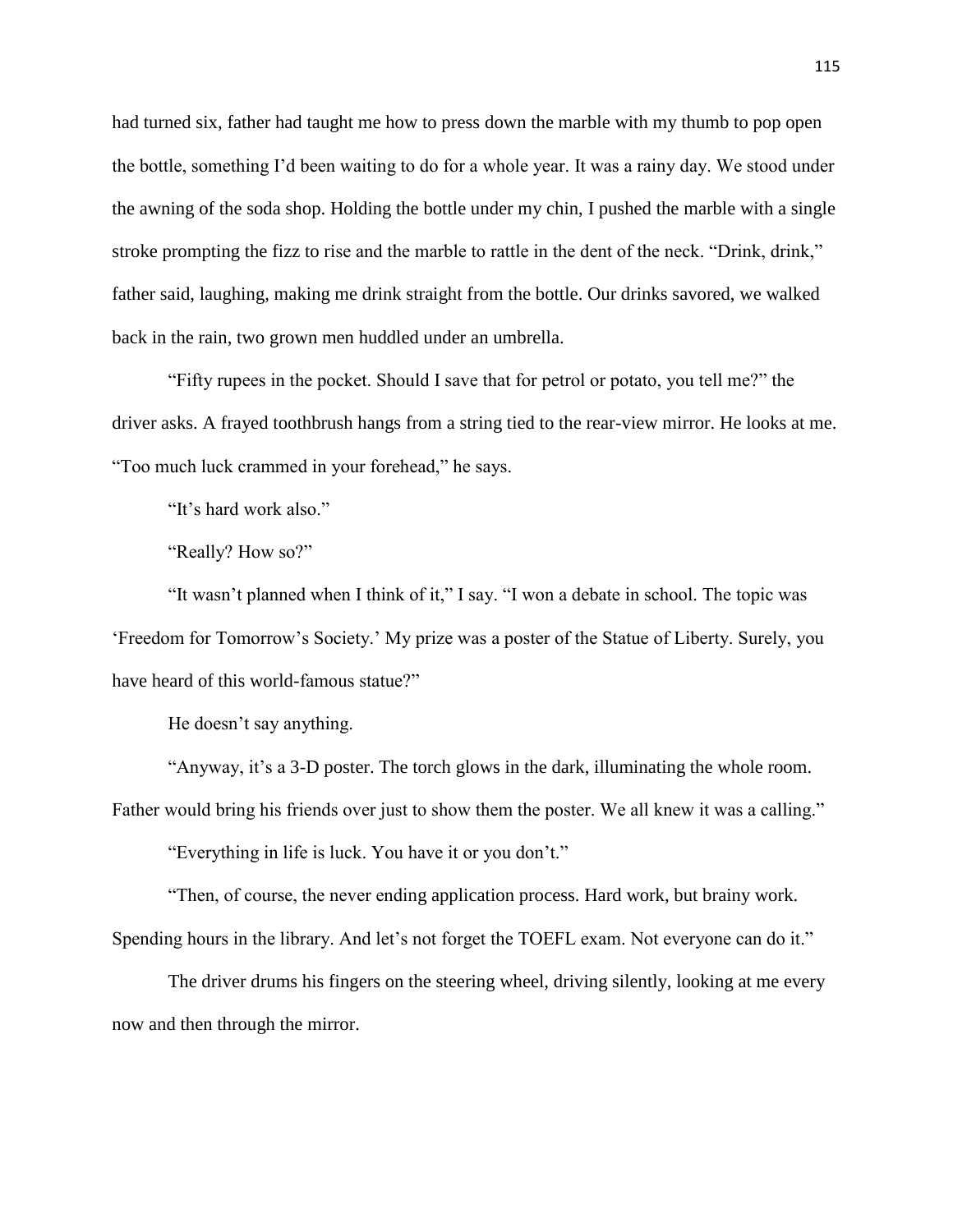"Have you no shame?" he suddenly asks. "Will you be able to sleep at night knowing you deserted your wounded mother?"

"Mother?"

"In America, you'll even buy a TV for your bathroom, but will you send one paisa back to the country that raised and fed you? Of course not! Selfish people like you have ruined our country."

I open my bag and pull out a document with prospective questions. The man goes on and on. I ask him to stop, which he does, and drives off yelling a seven-generation curse, not even bothering to return the change.

Abandoned on the side of the street, I start frantically waving for a ride. The summer dust and smoke immediately cling to my clothes. I tell myself that by this time next month, I'll be in Wisconsin. I wave at passing vehicles, even rub my thumb and forefinger, although I barely have more than a few rupees in my wallet. People look at me as if there' something abnormal in my behavior, but drive on. I pace up and down the street. Finally I see a wobbly motorcycle at a distance whose driver is waving back at me. The motorcycle meanders away from the noisy traffic.

"Where to?" the man asks as the motorbike sputters to a halt. He has a little girl in front and a boy behind him. A stack of iron rods is harnessed to the carrier, leaving barely any space for an extra person.

"U.S. Embassy," I tell him, squeezing in. "Please hurry. I have a visa interview." The man accelerates causing the pipes to clatter.

A jute satchel is strapped to the shoulder of the boy. A coarse smell reeks from the satchel.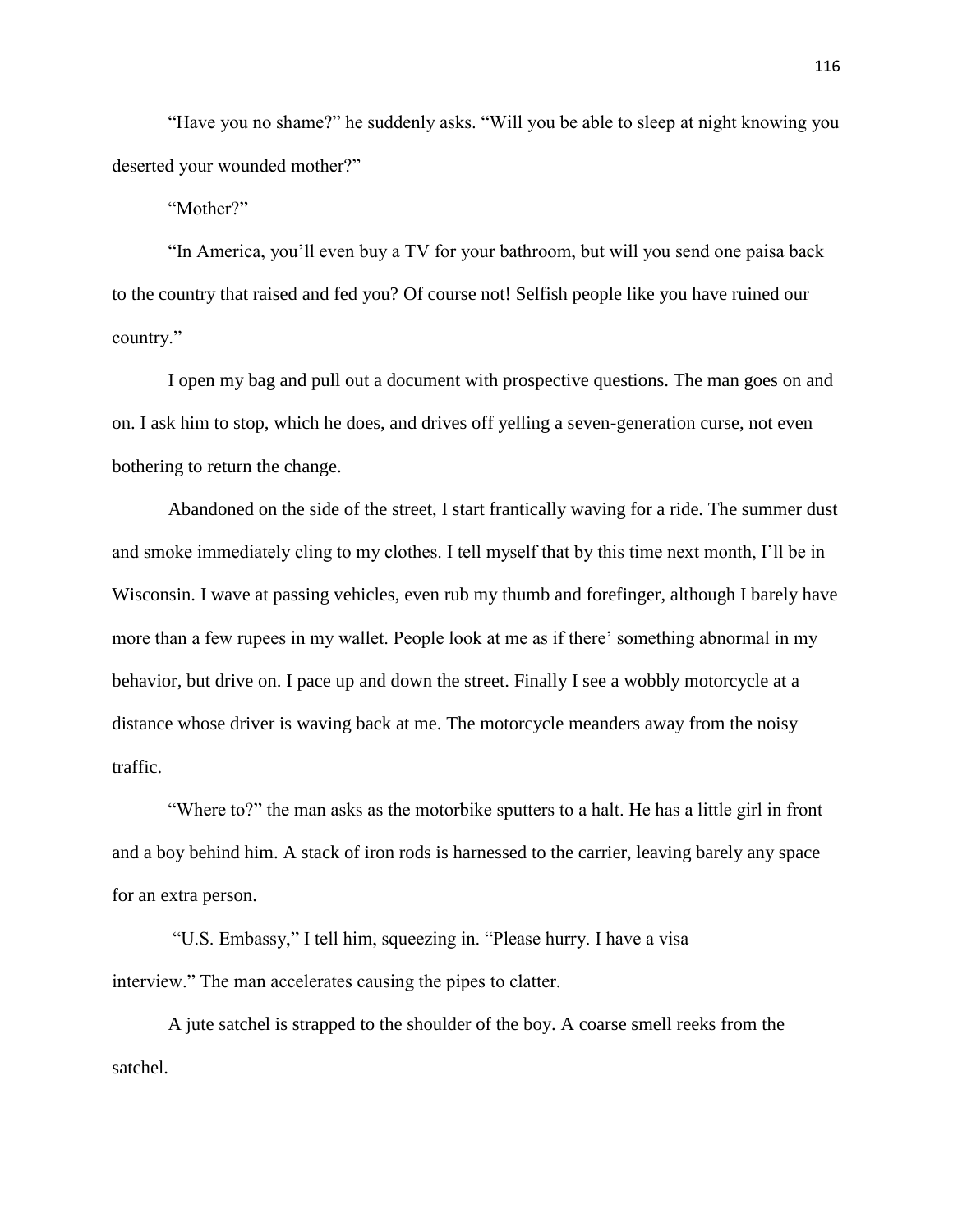A few minutes later, the boy says, "Important interview, uncle? Would you like to sample our combs?"

To prevent his oily hair from staining my shirt, I put my bag in front of me.

"Show uncle some varieties," says the man, turning back his head. His helmet bounces every time the motorbike hits a pothole. The boy takes out several combs from his satchel, each one a different color and size, and holds them like a row of cards.

"Pocket comb, plastic comb, blue, green, yellow. How many will you take today?"

I feel like laughing. "A shop on two wheels?" I ask.

"I'll throw in a pocket mirror if you buy all five," the boy says.

"I'll take the blue one, no more," I say and he puts it into my coat pocket.

"What are these pipes for?" I ask him.

"We are helping build a community school near Trishuli," the father says. "Voluntary work, once a week. Government provides material. We move these parts and set them up. You may have read about the school: Ganatantra Bright Future: the first rural school in the district with plans to use computers in every classroom. It was in the papers last week."

"I wish I had the time to read the news."

"A tall ambition, but things are moving ahead with everyone's support. Donors, community members, even the government has stepped up."

"You're not scared to take your children to hilly areas?"

"They should see such things. That is my personal belief, but only during summer holidays. And my son does business on the side, so we don't starve," he says and laughs. "We have a comb shop in Kalimati. Beauty combs. You must bring your future American wife someday." Even the boy laughs hearing this.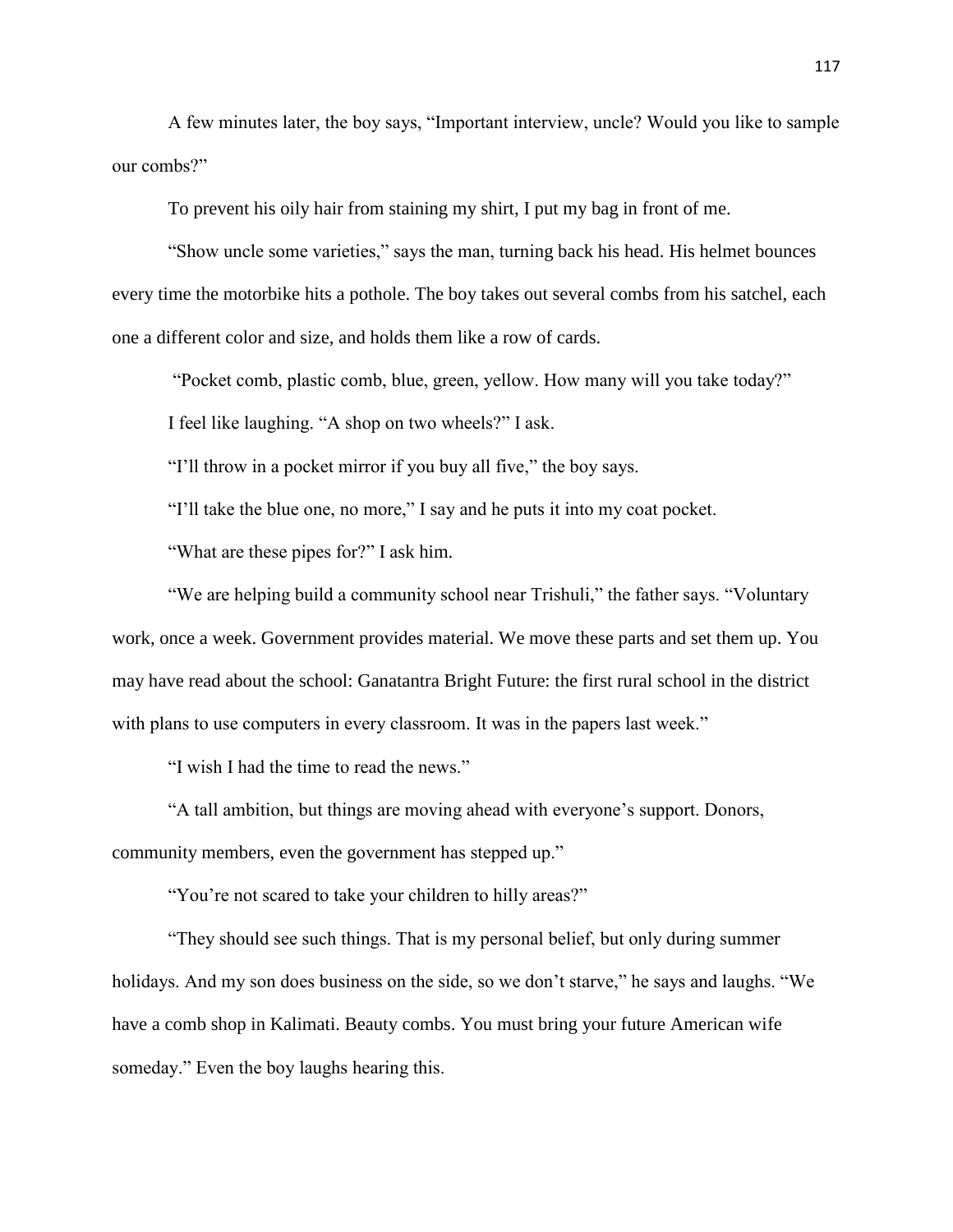I thank them when we arrive at the embassy. As I reach for my wallet, the father stops me. "The comb is a small gift from us," he says. "When you return with great education from America, that will be your gift to us," he says.

They drive away waving, as I watch them weave through the heavy traffic.

I finally turn around. There it is, the magnificent embassy, with enormous walls and hi-fi gadgets on the roof, towering over the street like a twenty-first century mountain. Most passersby stop briefly to look at it before moving on. The guard shoos me away.

"Visa appointment," I tell him.

"Your face is dusty. Wash it first," he says, pointing to a roadside tap about fifty meters away. I hurry. Gathering water in the cup of my palms, I gently splash my face, then scrub it with the handkerchief. I take out the comb and smoothen out the curls in my hair. I don't want to throw away the comb, but carrying a sharp object might arouse untoward suspicion. I run my finger over its brisling teeth, then decide to hide it under a brick at the foot of the tap.

On the walk back to the embassy, I think about the motorcycle family. I've come to admire people like them. How happy they seem, pursuing humble ambitions; a family-run shop and a weekend hobby that instills good values in the children. So different from my own situation. With an English-medium education, there is no prospect for me in this country. My aspirations have always been on a different scale, and the letter from Silver Lake College has confirmed that. But I remind myself that I should never *ever* forget my roots, and someday give back in a big way.

After a thorough body search and inspection of my belongings, I'm let inside the grand building. The first thing I notice is the absolute silence. The traffic noise cannot reach this far. In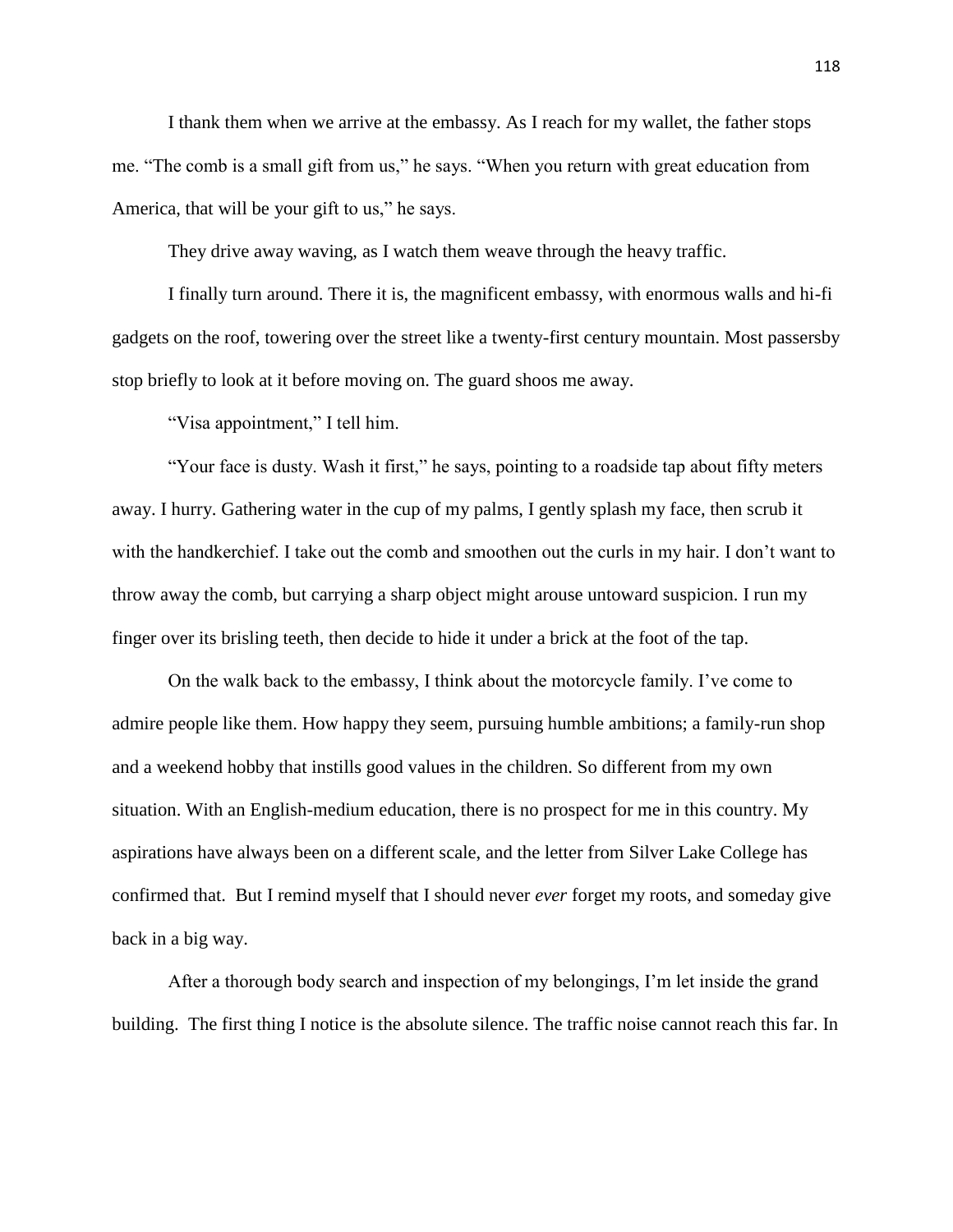the air-conditioned waiting room, our footprints dissolve in the carpet. President Obama's smiling portrait hangs on the wall. This is his territory.

We applicants are dressed in our best—men in double-breasted suits, women weighed down by jewelry. It looks like we're all part of the groom's procession at a wedding. Two bigchested Nepali security guards walk their Alsatian dogs that seem capable of sniffing out those who twitch and fret too much. We all sit stiff and smile at the dogs as they pass by us. Soon the air is filled with nervous murmurs. People share notes of what the Americans might throw at us. When their names are called out from a speaker on the wall, the applicants proceed to the interview booths, their shoulders stooped with worry.

The man sitting next to me nudges me with his elbow.

"Final destination?" he whispers. Three gold rings decorate his pudgy fingers and his forehead is smeared with a long tika.

"Silver Lake College, Wisconsin."

"Big city?"

"No, It's a state. Gained statehood in 1848 after the Black Hawk War."

He nods, assessing my face. "You'll get it," he says. "My case is more complicated. I need a tourist visa. There my friends will get me a lawyer, and I'll apply for a green card." Leaning closer, he covers his mouth with his palm. "But tough after September 11 of 2001. That is why I hate Bin Laden."

"You'll live illegally in America?"

"It's normal in New York," he says. He puts his hand on my shoulder. "Rent an apartment with five/six people from this part of the world, and drive taxis. I have it all worked out."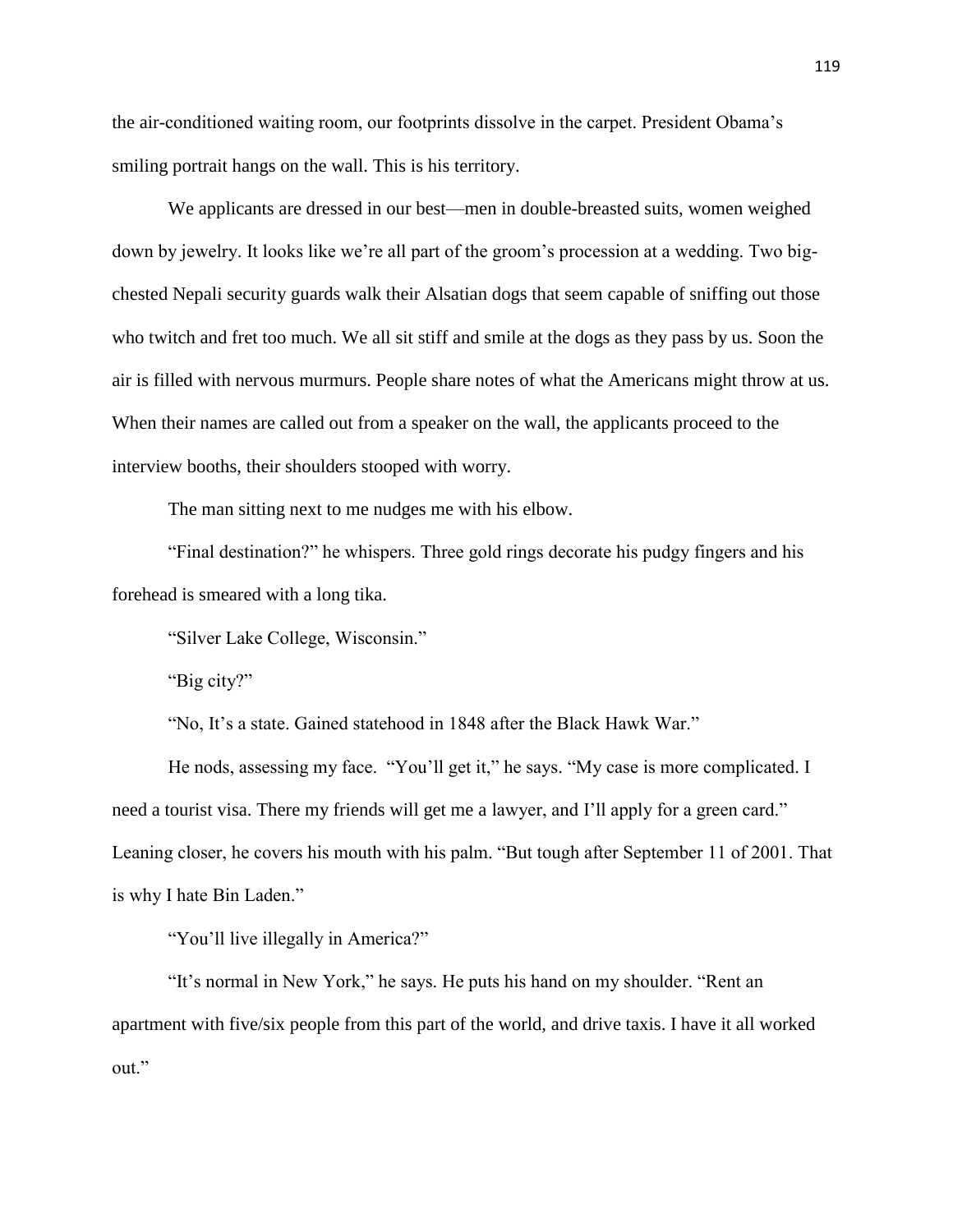I stir my shoulder. He removes his hand. "New suit?" he asks.

"What if they catch you living illegally?" I say.

"I've detected the loopholes in their so-called hi-fi rules," he whispers. He looks here and there, then opens his briefcase that has gold-plated locks and pulls out a bank statement that shows him to be an owner of a three-star hotel.

"The trick is to reveal bit by bit. If they're doubtful of my return, I'll show them this. Why would a hotel owner drive taxis in New York, no?"

"Forged document?" I ask, which prompts a cunning smile from him.

I look the other way.

"Raj KC," the speaker calls out. The man takes out an idol of Ganesh from his pocket and touches it on his forehead and chest a few times. "I will put thousand rupees at your feet," he says and carries forth for business.

Most people who return from the interview complain that the interviewer is a monster too tough. The few lucky ones walk back with their chins up, generating looks of awe and jealousy all around. They are asked to wait while the declined lot is sent out immediately. I try to ignore this and mentally revise key facts about Wisconsin, but just as you'd expect, I draw a blank on the names of some important towns—is Muscoda the dairy capital or the toilet paper capital of the world? What if I mix up the two? I sway back and forth in my seat. The taxi driver's curse keeps playing in my mind. After a while I take out Bhandari uncle's business card and turn it around a few times, then read it again, running my fingers over the glossy letters:

*Eastern Handicrafts and Millennium Entrepreneurs. 1515 Dwight St. San Diego, California. 92182. We Mean Business!*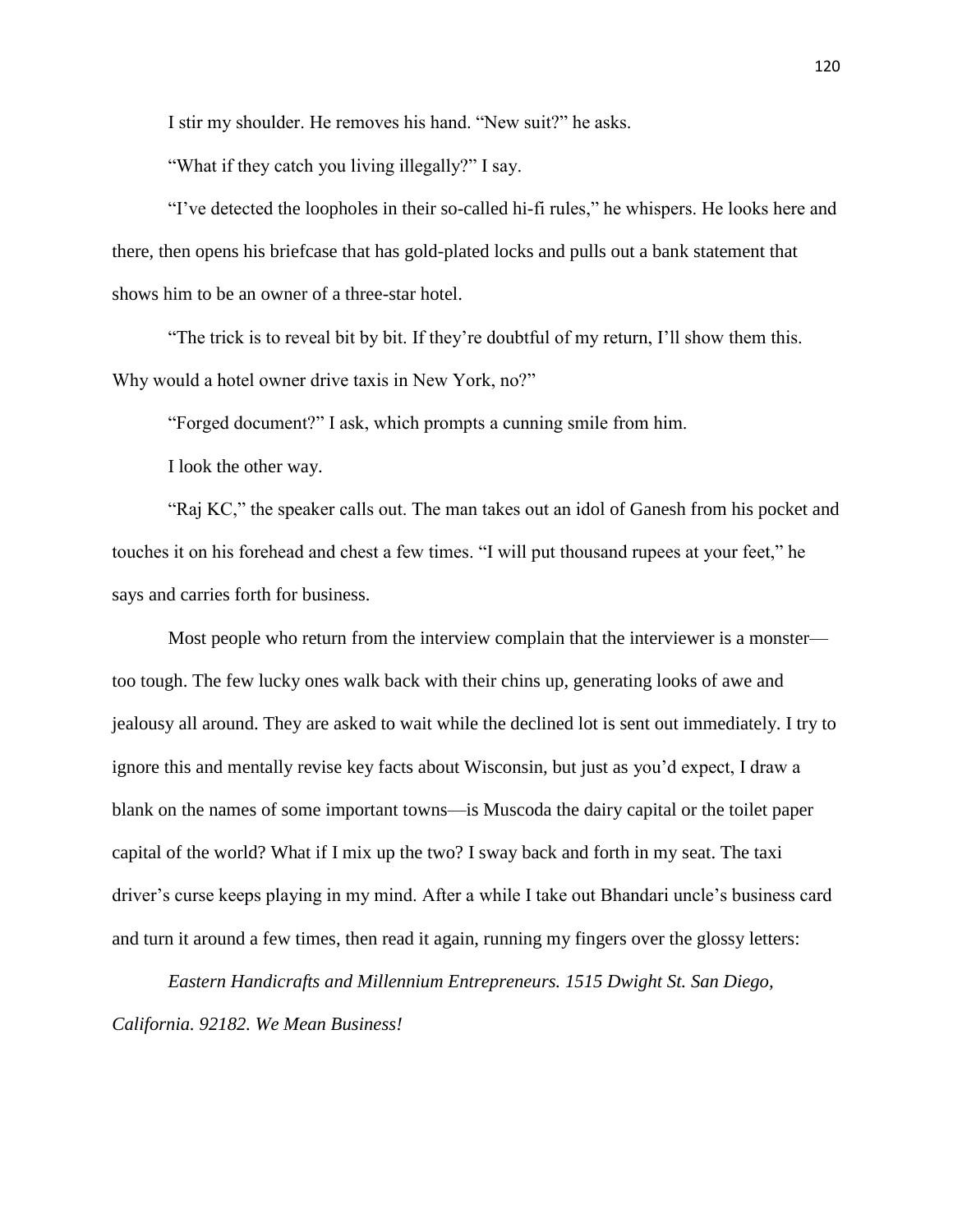"Impossible," Raj says, returning. He wipes the sweat on his brow with his shirtsleeve. "Take my advice, go back home," he says.

I pretend to be busy in my thoughts. A guard with a walkie-talkie comes and tells Raj he can't sit there. Raj quietly follows the guard to the door.

When my turn comes, I take a deep breath. With a smile, I walk to the booth.

A glass partition separates the interviewer from me. A woman. She looks like a Nepali. In fact, the brass nameplate on his desk confirms it: Julie Pokhrel. A miniature U.S. flag is pinned to her coat.

"How're you doing this morning?" She speaks into a thin mike in a voice that booms with an American twang. Behind her, star and striped cloth covers the wall.

"Fine, thank you, madam," I say, taking my seat, but the mike doesn't catch my voice, so I say it again.

"You're the guy with a mini scholarship to the Badger state?" she says.

I hand my folder to her through a small hole in the glass. The air-conditioning is turned very high, but I've come prepared with three layers of vests underneath my shirt.

"So, why the United States? Australia, England—there are other countries to go to." She looks at me over the rim of her rectangular glasses.

I clear my throat.

"Madam, two reasons. First of all, as you know, your great country is the melting pot on earth. Its greatness lies in stirring hope in the hearts of those who dare to dream."

I wait for a response but she wets her thumb, leafing through my documents. She holds a sheet of transcript against the light.

"Go on," she says.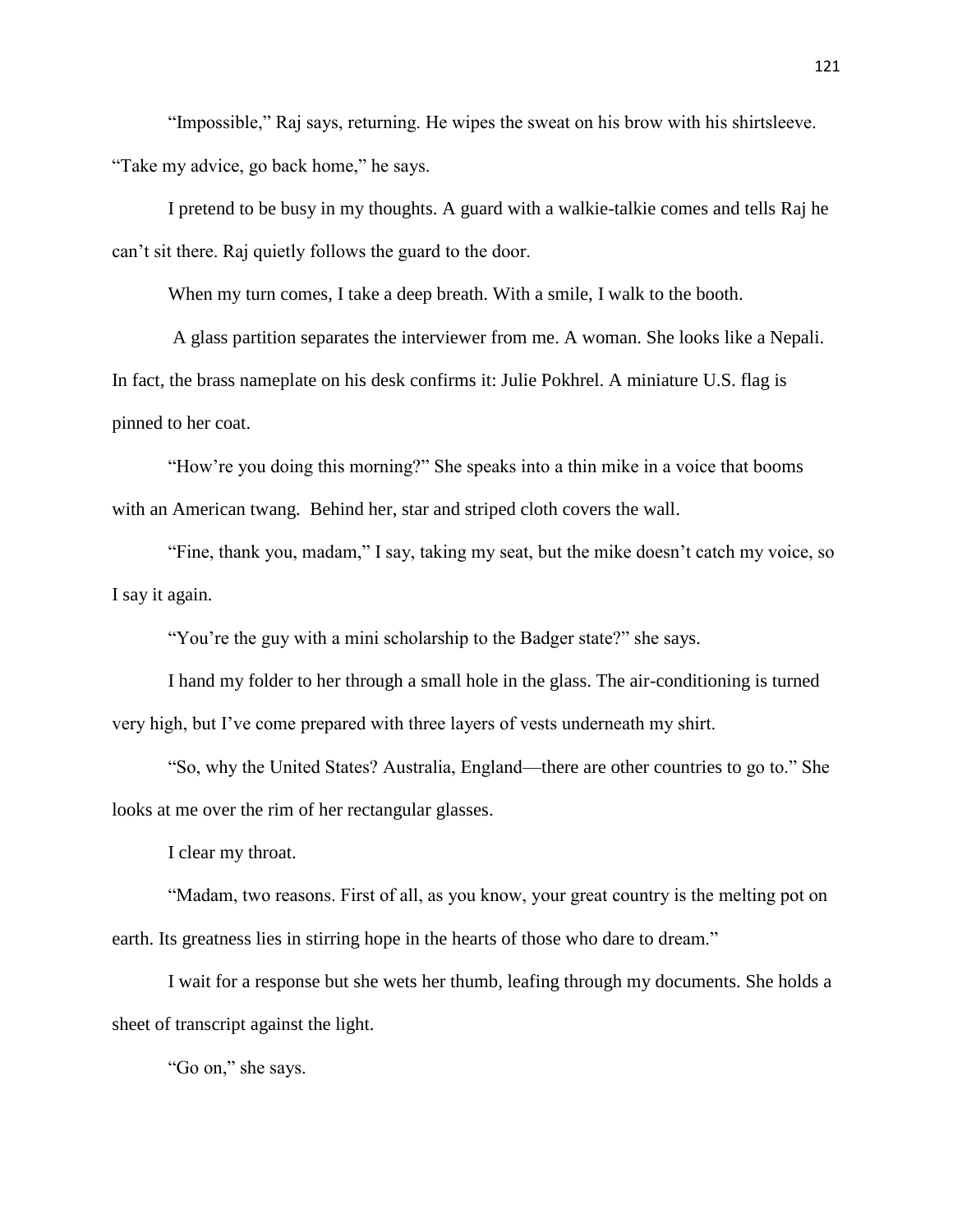"Madam, the second reason is that I may be only one of those millions, but through hard work, I aim to convert my own little dream into reality, thereby, not only building the foundation of my own life, but contributing to the progress of Nepal upon my return."

"Don't you think Nepal needs young people like you? Now, more than ever?"

"Young people with world class education who can return to make a true difference. Like Socrates said, 'education is the kindling of a flame.' Our society will light up with the torch of our education, ma'am...sorry, I meant madam."

"Yet your TOEFL score is rather average. Only 102."

"As you well know, the famous quote by ex-president George W. Bush: 'America is the land of the second chance—and when the gates of the prison open, the path ahead should lead to a better life."

She twiddles a pen in her fingers.

"Wisconsin, huh? Geez. Freeze. So, why the W?"

"Madam, besides being the birthplace of Thornton Wilder, my favorite author,

Wisconsin, as you know, is also the home of the Green Bay Packers. Big fan."

"How do you now about *them*?"

"I've read about their history, and know the names of all their legends. Lombardi, Favre, Rodgers."

"Wait, did you just say Favrè?" She leans back in his chair and laughs.

Her laughter booms from the mike, from the walls. Then she bends closer until his nose almost presses against the glass. "Faaarve. Let the R swell."

"Faaarve," I repeat. My voice sounds strange on the mike. I look around to see if anyone's watching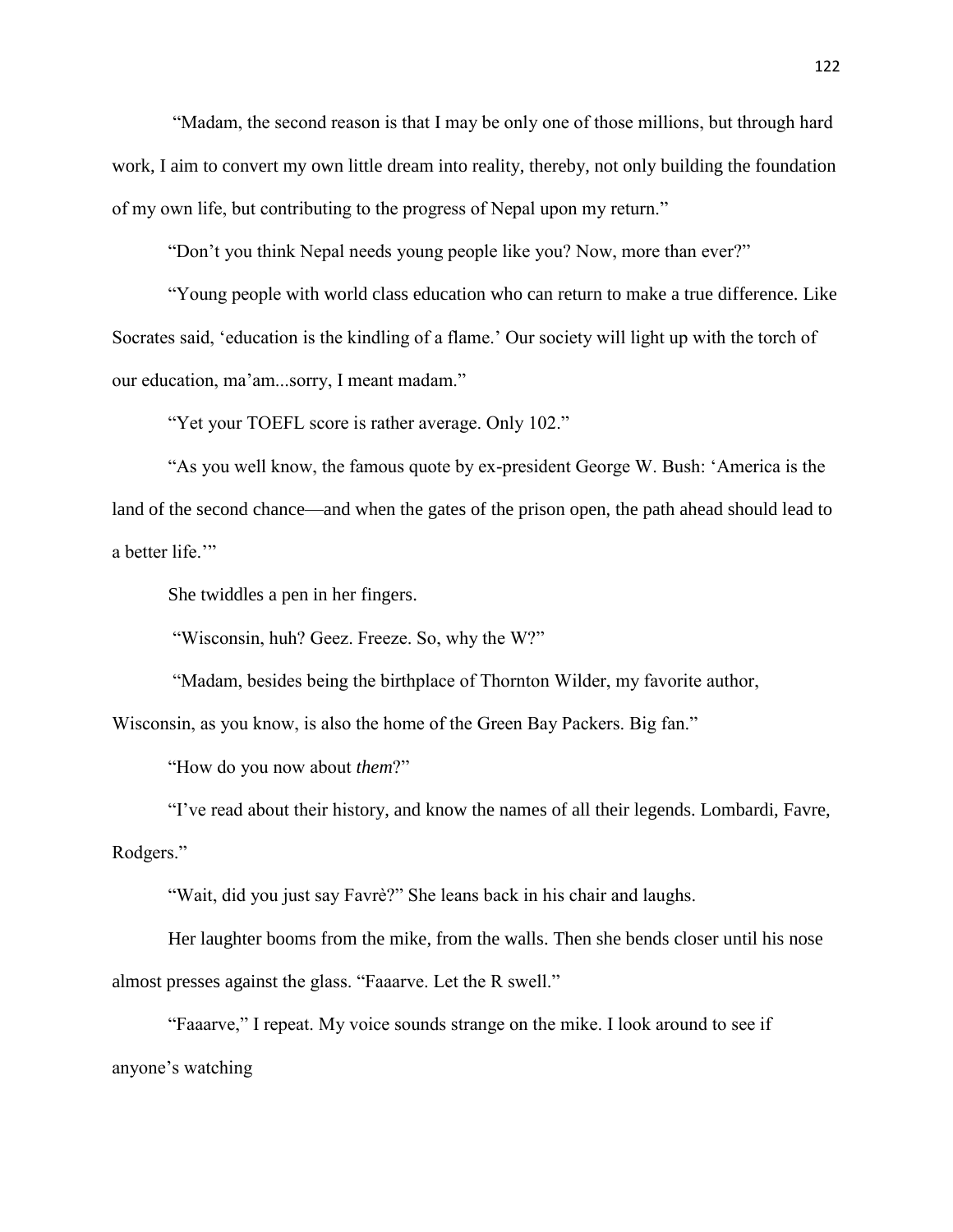"And where did you see a football game?"

"I haven't seen one, yet," I say.

"Not even on TV?"

"No," I say with a smile. "Reserving the pleasure for once I get there, madam."

"You want to be American right here, right now, don't you?" When she says that, her accent suddenly slips into Nepali.

I smile. She quickly avoids my eyes.

"Your scholarship is rather small. Who'll pay for your education?" The American voice is back, fuller, stronger.

"We'll manage, madam."

"How?"

"My parents are very supportive, madam. As is evidenced in the papers," I say and point to the documents declaring father's lifetime savings and the valuation of mother's jewelry. "In fact, my mother is ready to sell all her jewelry and find work as a cook after I leave." The last line is perhaps uncalled for, but seeing that she's a Nepali woman, I find the courage to share a family secret.

"English major. Impressive. Who's your favorite author?"

"Next to Mr. Wilder, the great Edgar Allen Poe, madam."

"Can you recite a line from something he wrote?"

"I'll try my best, madam." I look at the ceiling and proceed:

"Once upon a midnight dreary, while I pondered weak and weary.

Over many a quaint and curious volume of forgotten lore,

While I nodded, nearly napping, suddenly there came a tapping..."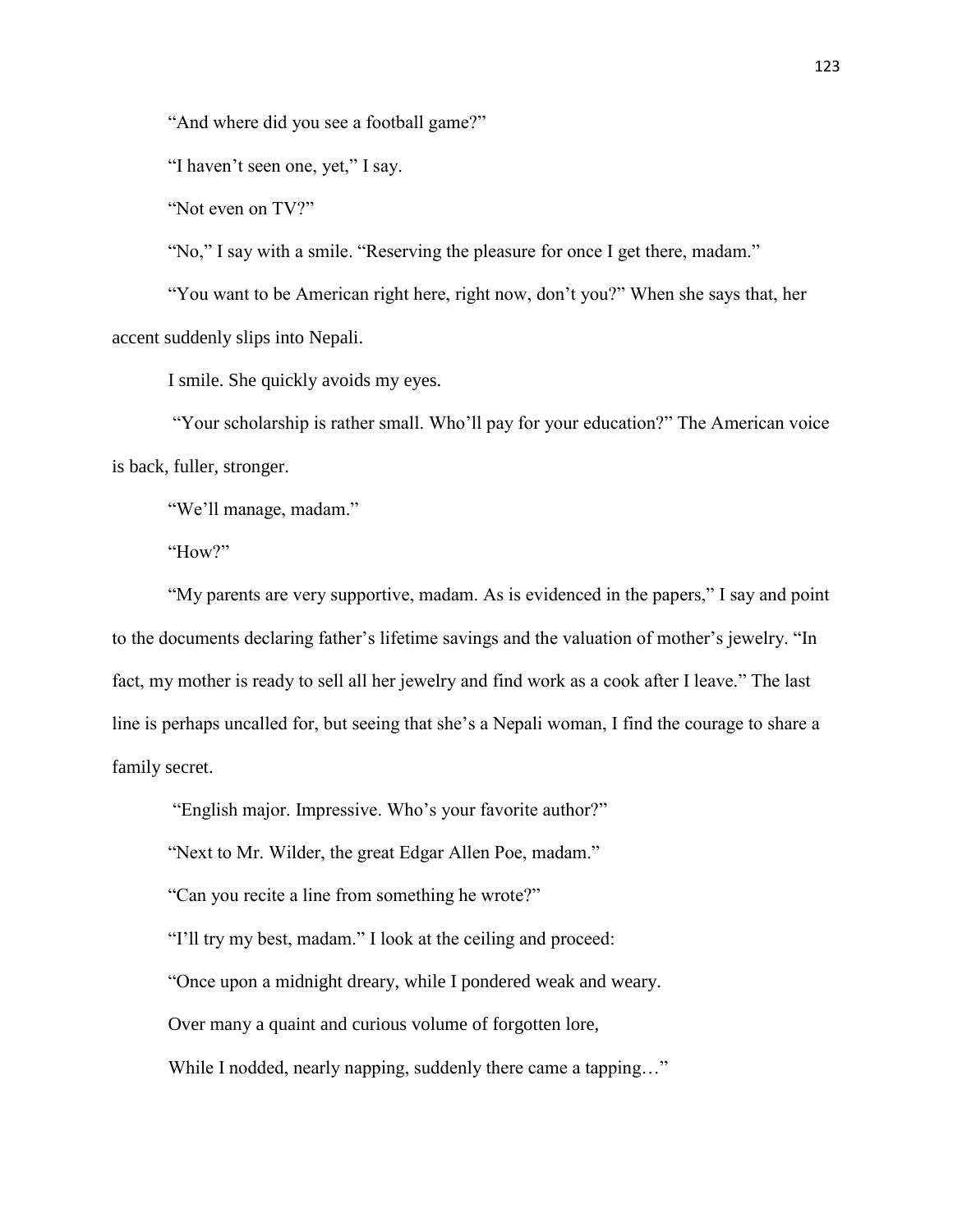"That's good," she says, raising her hand. She looks intently at me, then drums her fingers on the armchair as if she's half considering my case.

Moments of silence pass between us. The suspense is unbearable.

"Madam, the theme of the poem is mourning, which the poet wonderfully illustrates with "

"That's good," she says. "Very impressive, I must say."

I smile.

She gets up from his seat and goes to a corner where she pours water into a small plastic cup from a cooler, but instead of drinking the water she dabs a paper napkin into it and starts wiping her glasses. I am watching her. I wonder if I should pull out the business card. I unbutton my coat pocket and just as I feel the sharp edge of the card on my finger, she walks back, her gaze fixed on me.

Before she sits, she slams the rejection stamp on my passport.

"I admire your hard work," she says. "But the severe lack of funding compels me to deny you at this point. Education in America is very expensive, and your scholarship doesn't meet the minimum threshold."

My mouth goes dry. "Madam, madam," I try, but no words come out of me, trapped as they are in my chest.

"I need to show you something, madam," I say and slip the business card through the hole. "This man has a green card in America. His own brother is like an uncle to me. They have promised to sponsor me. I will work very hard and will never disappoint you."

"Sorry." She slides the card back. "I'm just following the rules."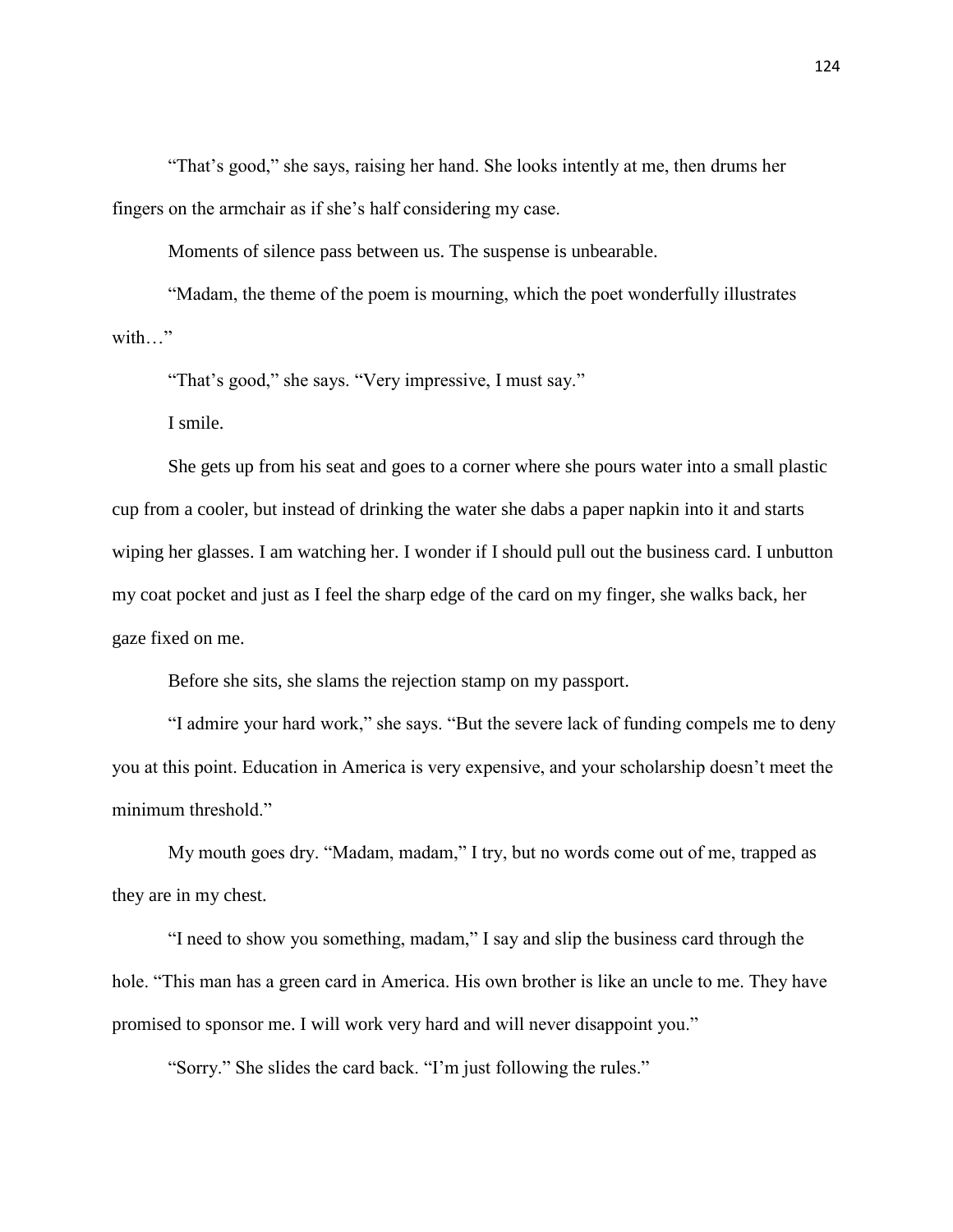A voice explodes from deep within myself. "Who do you think you are? I need to talk to a real American," I tell her.

She presses a buzzer, not a hint of emotion in her face. A security guard takes me aside to the long line that is filing out like children expelled from class.

 $\approx$ 

The dust on the road at once ages my black shoes. I walk, and keep walking in no particular direction. A micro tempoo stops for me. I sit on its crowded bench. The man next to me is holding onto a wire tied to a railing, reading a newspaper cupped into his palm. His sweat has a sharp smell which mingles with the smell of mustard hair oil reeking from other passengers. More and more people cram in until that my face is squeezed against the man's shoulder.

"Such is life, brother," he says.

"I'm different," I tell him.

"What?"

"Nothing," I say as the tempoo putters along.

I get off at a random place and consider going back to the embassy. But they won't let me in without a ticket. How will I face my parents now? Should I run away to India? I don't even have money for the night bus.

≈

At home, mother is stitching a pillow cover while father walks around the room, his hands behind his back.

"You're back? Do you want some tea?" mother says, trying to hide the anticipation in her voice.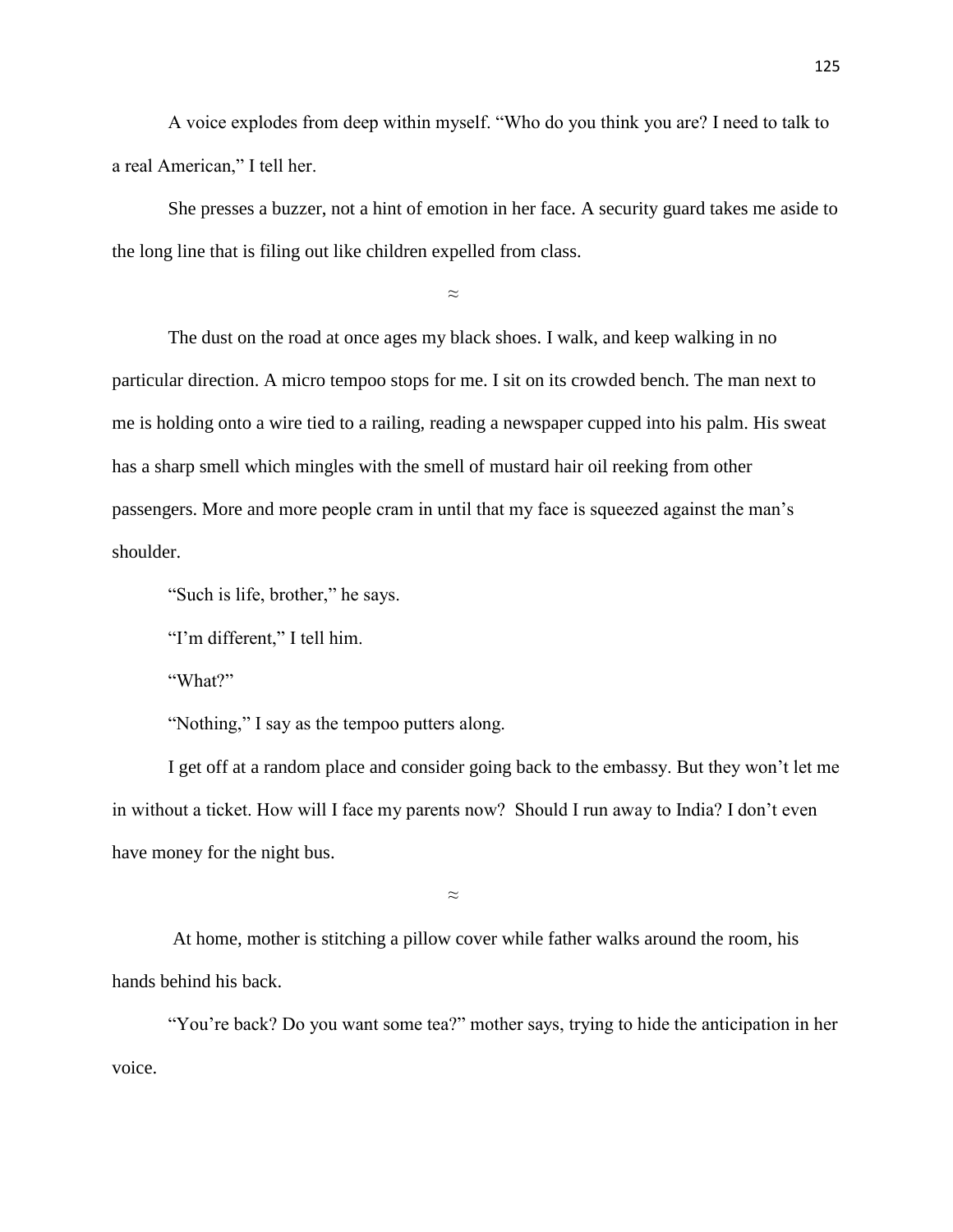All kinds of thoughts are racing in my head.

"Everything okay?" mother asks, covering her mouth with her sari.

"I got it," I say with a smile. "Oh, I'm so relived and excited I don't even know how to express it. I'm so happy, so happy." The words tumble out uncontrollably.

Mother looks at my face. "You don't look too happy."

"I'm too excited to react, Ama. Really, I don't know what to do. I'm so, just so…"

"It may be days before it finally sinks in," father says. His taut wrinkles loosen to form their own little smiles. He takes off his glasses and wipes his eyes with his sleeves.

Granny mumbles something about being hungry.

Mother goes to the small alcove behind the kitchen, where idols of Shiva, Ganesha, and Parvati are neatly arranged on the cemented counter.

"How does the visa look, son? Let me see?" father says.

"I'll get it tomorrow. They've asked me to collect it tomorrow. That's the rule."

"Unnecessary delays," he murmurs, and feeling for some loose change in his pockets, he walks out the door but comes back immediately asking me if I am absolutely sure that I got it.

The prayer bell tinkles and the fragrance of incense smoke comes from the kitchen.

"Of course, Buwa," I say. "Long interview. I'll tell you everything later."

He asks me to rest and walks out.

I go to my room and close the door.

My legs, unable to bear the burden any longer, start trembling.

In the living room, the celebration has started. I can hear them. Father has brought his friends, among whom Bhandari uncle's voice is the loudest.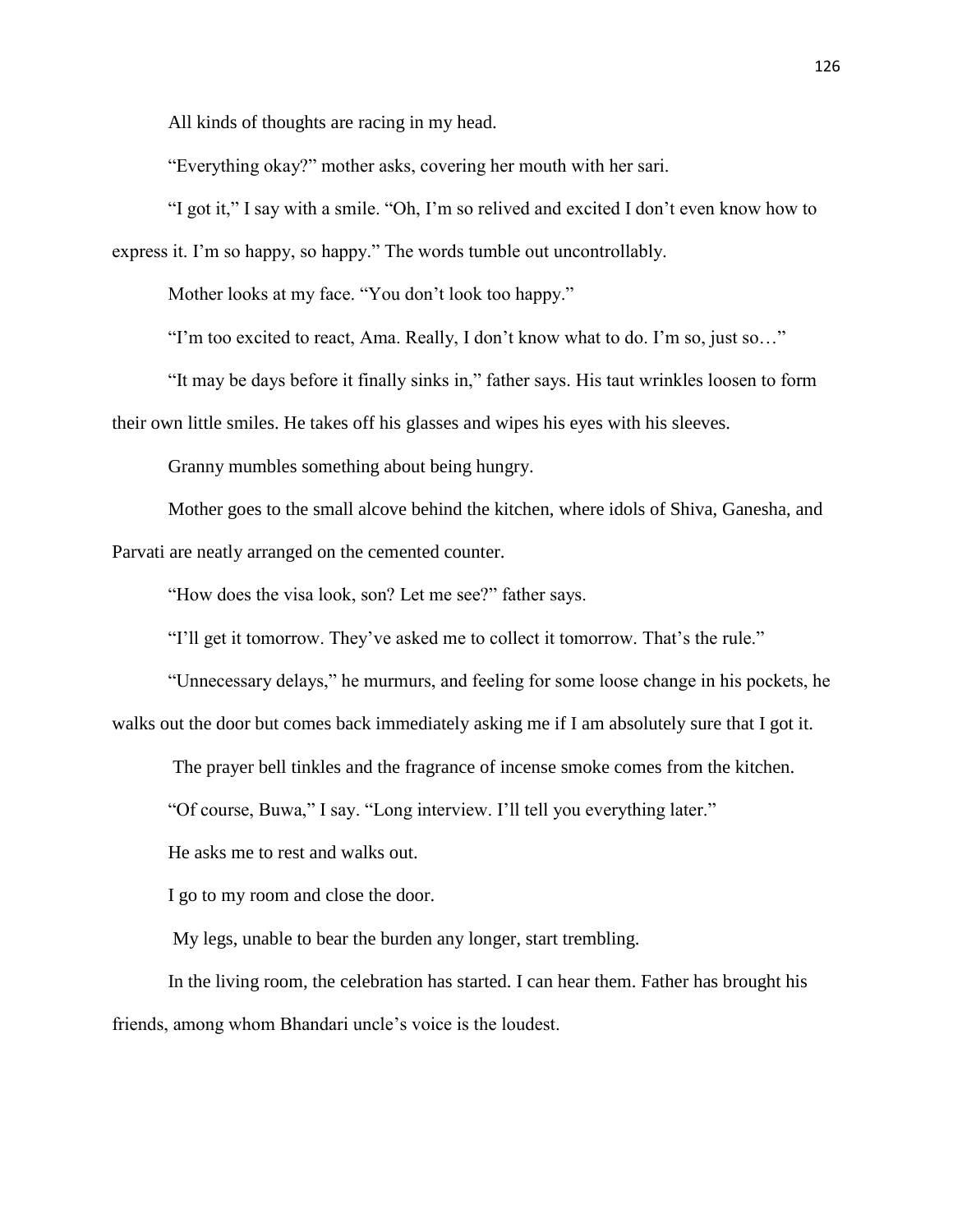"I always knew he was special," Bhandari uncle says. "Always thought of him like my own son. Tell him he can keep my brother's business card. I have plenty more at home."

I look out the window. It starts to rain. Vendors run around, covering their wares with plastic sheets. The rain inspires them to shout out their prices even louder.

"Where is the man of the moment?" someone asks.

"He's taking a rest," father says.

"Call him, call him," Bhandari uncle says.

There is a loud knock. I open the door.

"Sanjay, Sanjay." Granny's voice is almost drowned out in the noise of the revelers. I go and sit next to her. She places her hand on my head.

"How was school?" she says. "Don't study too hard. Children must play. Go and play."

I look at her. "My beautiful child," she says and smiles her toothless smile.

I smile too, until my eyelashes linger with tears, and when the drops fall, they fall steadily into Granny's shoulder.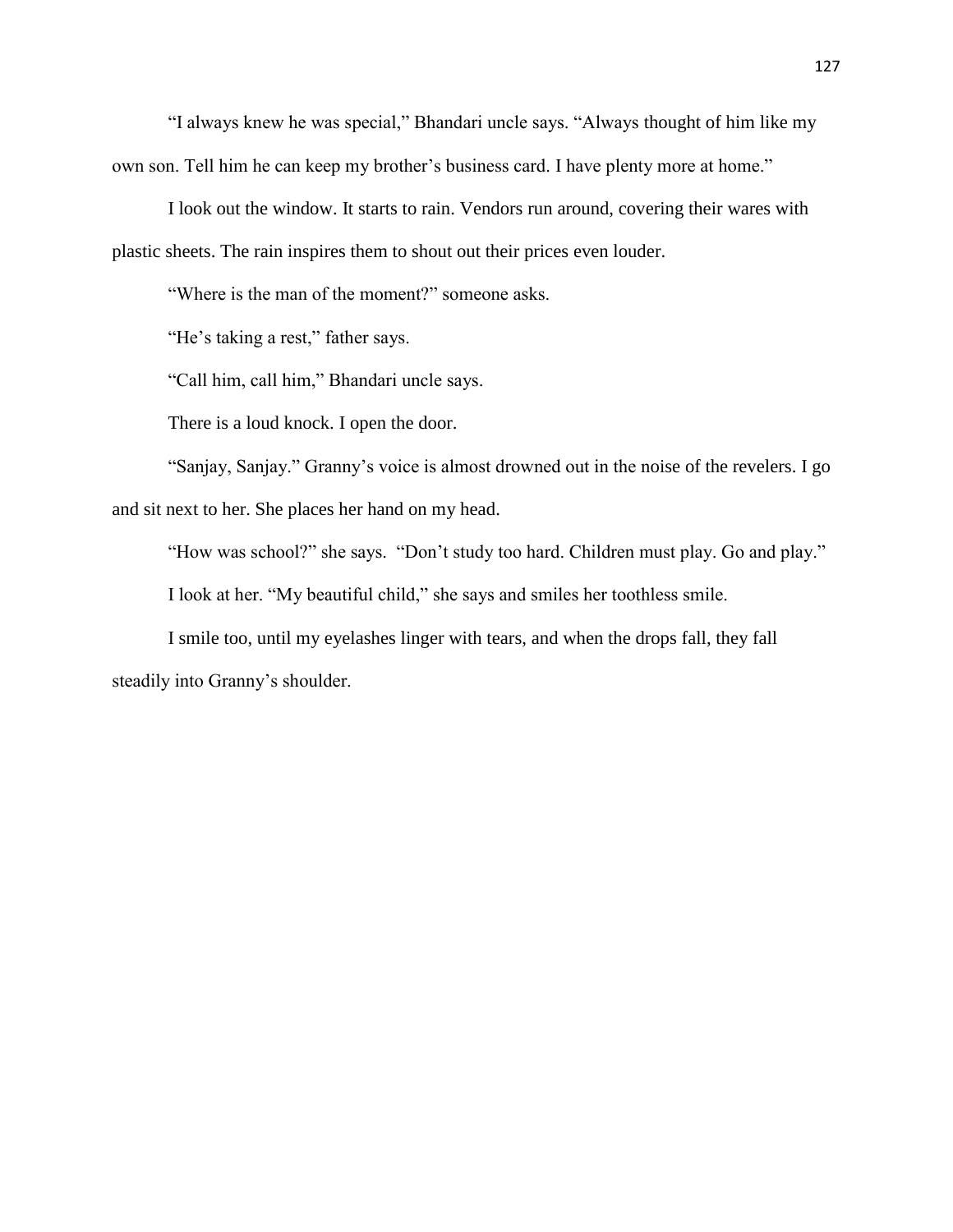## AFTERWORD:

## THE POLITICS OF LANGUAGE CHOICE IN POSTCOLONIAL FICTION

When asked why he writes in English, Chinese author Ha Jin said, "My decision to write in English was to exist" (23). Ha Jin was referring to the strict censorship laws in China which he claims compelled him to choose English to gain wider readership and "keep the integrity of my work" (23). At the time of writing this paper, I don't have to worry about censorship laws of Nepal. Despite a volatile political climate, Nepal has enjoyed a vibrant and free press/literary culture in the last two decades.

A recent literary bestseller published out of Nepal in Nepali, *Palpasa Café*, is a fictional rendition of Nepal's complex political history. It is also an exposè of the country's climate of corruption. The novel has won numerous literary awards in the country. My point is that I wish I could make a neat and altruistic claim like Ha Jin. But I don't have a concrete answer for why I choose English—it is certainly not for any fear of persecution. Perhaps the reason why I have chosen English as the language of my literary expression has something to do with my Englishmedium schooling, or with my love for English novels written by writers from around the world. When I write, I seem to naturally gravitate towards the English language. It isn't just the language itself, but what it promises: the possibility of an escape. Salman Rushdie has eloquently written about émigré writers reclaiming what is lost by creating "imaginary homelands, Indias of the mind" (*Imaginary Homelands* 10). Rushdie says that writing in English allows him to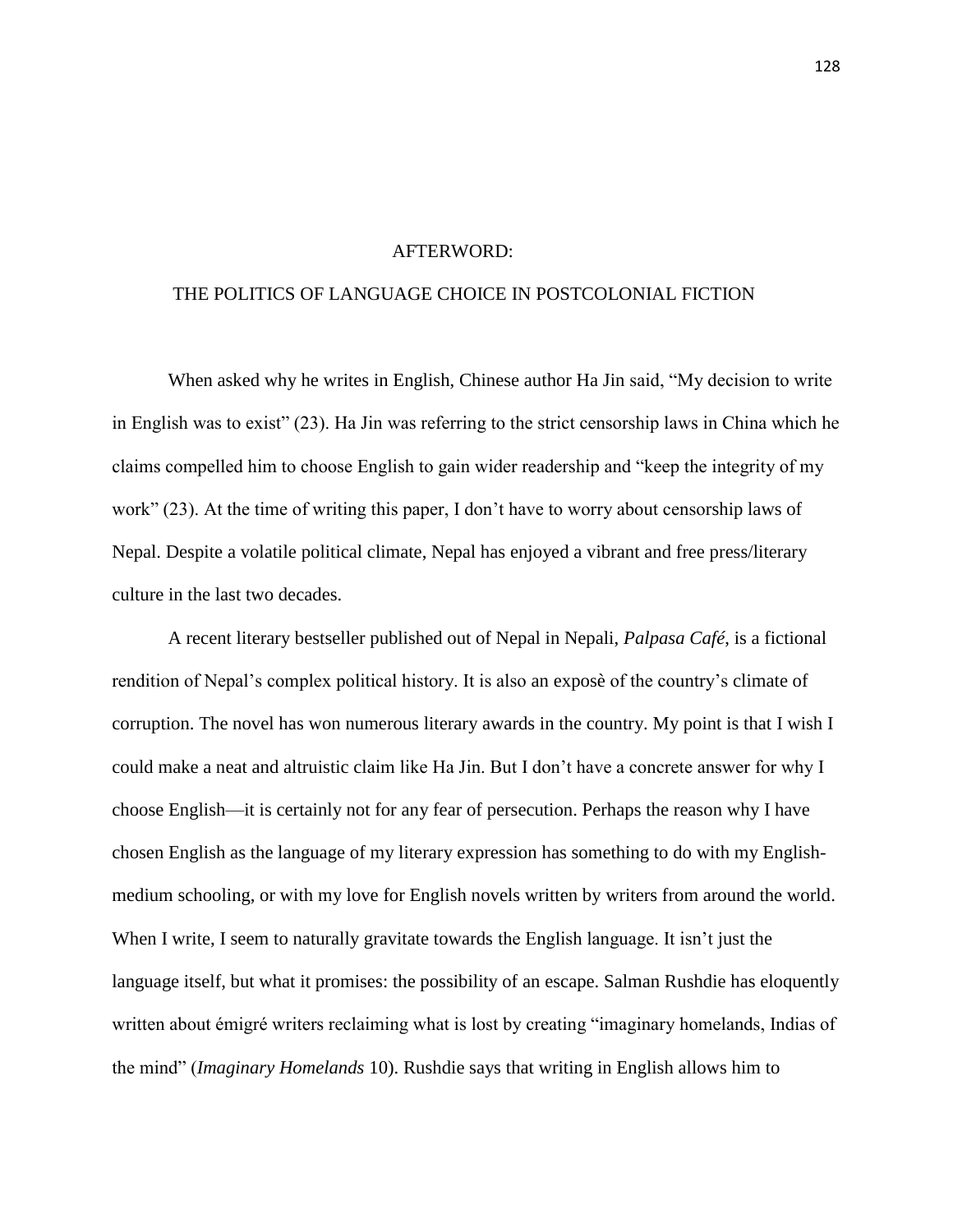imagine India "through a kind of double perspective because they, we, are at one and the same time insiders and outsiders in this society" (Rushdie, *Imaginary Homelands* 19). I relate to that sentiment. The English language, I believe, gives me a keener perspective to discover the intrigue in what might otherwise be perceived as a mundane event/detail in Nepal. In my story "Pinky," for example, a pet dog becomes a symbol of social status in a lower middle-class Kathmandu neighborhood, provoking anger and jealousy among the neighbors. The pet owners are ultimately compelled to abandon the pet for the greater good of maintaining a semblance of social harmony. Conceptualizing this story in English allowed me the perspective to discover the humor embedded in the story's conflict. To the average western reader, the family's dilemma of having to choose between a pet and social acceptability may seem strange, perhaps even absurd. The challenge for me, then, was to present the characters and their emotions without sensationalizing or belittling their experiences. Being a Nepali gave me the tools to recognize the familiarity of the situation, but presenting the details in English helped me discover the same situation with an outsider's perspective. The "double perspective," I hope, helps the story achieve both its melancholy and humor. Rushdie adds: "literature is in part the business of finding new angles at which to enter reality" (*Imaginary Homelands* 15). English gives me the avenues to discover new angles with which to enter Nepali realities. Like R. K. Narayan, the flexibility of English also "allows me to communicate my experience through it" (23).

Nepal has never been a direct colony of a European empire. English trickled into our consciousness from Indian missionaries who set up English-medium schools in Kathmandu in the 1960's. Indian institutions gave us a language that they first made into their own. Having been educated in an Indian-administered high school in Nepal, and subsequently in colleges in India, I too have made English my own, an English that attempts to carry the texture of Nepal's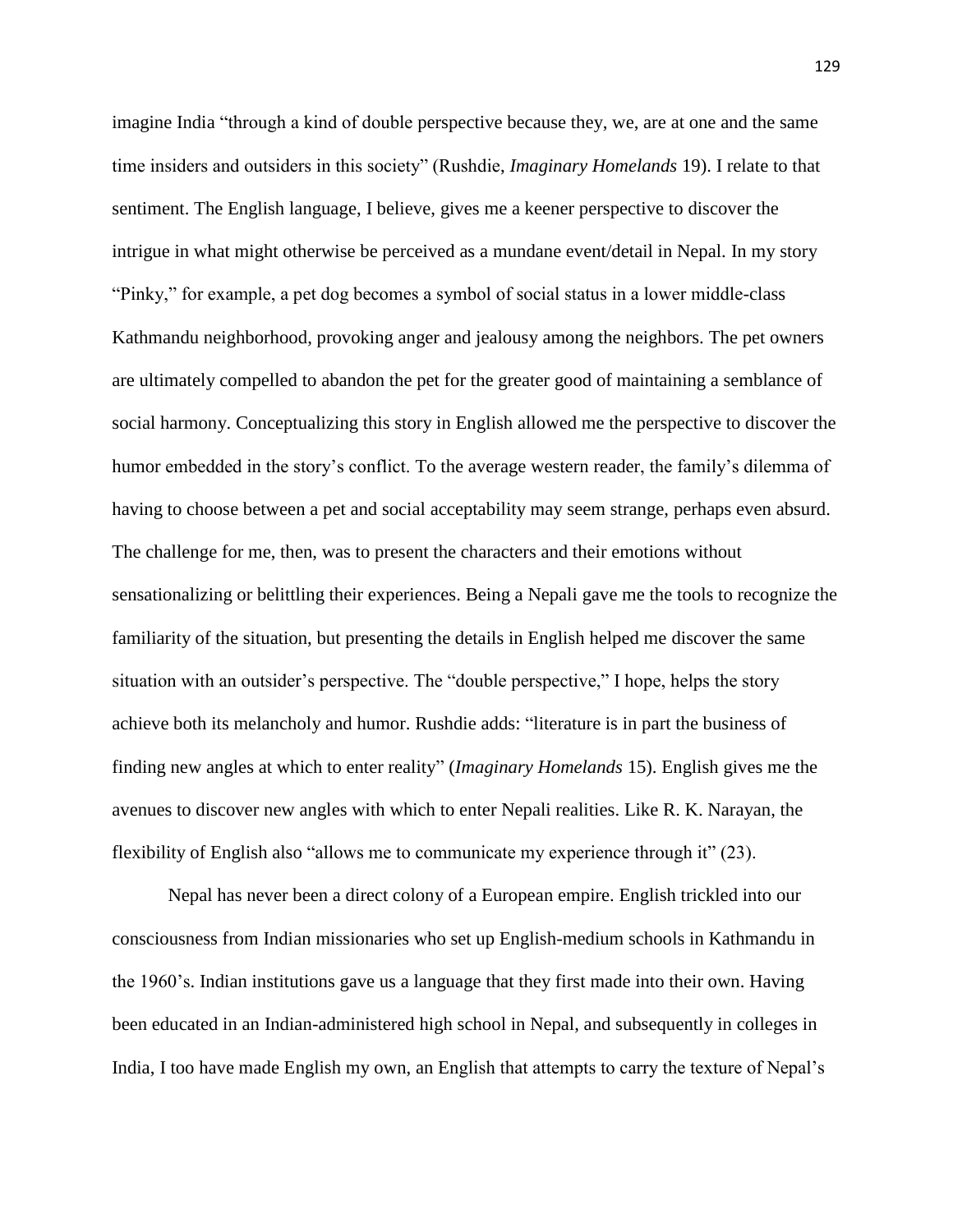cultural and political history, which is simultaneously a history of non-colonization and neocolonization; the latter because of Nepal's economic dependence on India and the overwhelming influence of India's technologies, cultural, and bureaucratic systems in Nepal. Kathmandu's tea shops are usually abuzz with how the Indian Embassy in the city wields more political clout than the prime minister's office, though, in typically political contrariety, that may never explain the rise of mainstream Maoism in Nepal. The larger point is that the English language wasn't imposed upon us as an instrument of direct colonialism and so the resistance against it was never strong. English came to us through educational channels—what Edward Said terms, "noncoercive institutions" (57). What English did within the Nepali society, however, was operate as an obvious marker of class division. English-medium schools are expensive, accessible mainly to the middle class population of Kathmandu. Consequently, English today is not the lingua franca of Nepali bureaucracy, but it is the aspirational language of a growing Nepali middle class.

Having grown up in a middle class family with access to English-language text books, I too recognized the significance of the English language early on. In our English-medium school, those students who spoke English with a degree of fluency and participated in debates were held in high esteem by their peers and teachers. I grew up believing that English was a measure of intelligence, an instrument for progress. I too became a dedicated student of the language, which, in turn, fostered my allegiance to English novels in later years. Today, as someone who writes in English, my relationship with the English language is rather complicated. I enjoy depicting Nepali lives in English, but I am mindful of the questions that I immediately confront with: if language shapes consciousness and culture, by using English, am I automatically internalizing and perpetuating a western view of Nepal? If so, is my attempt to domesticate the English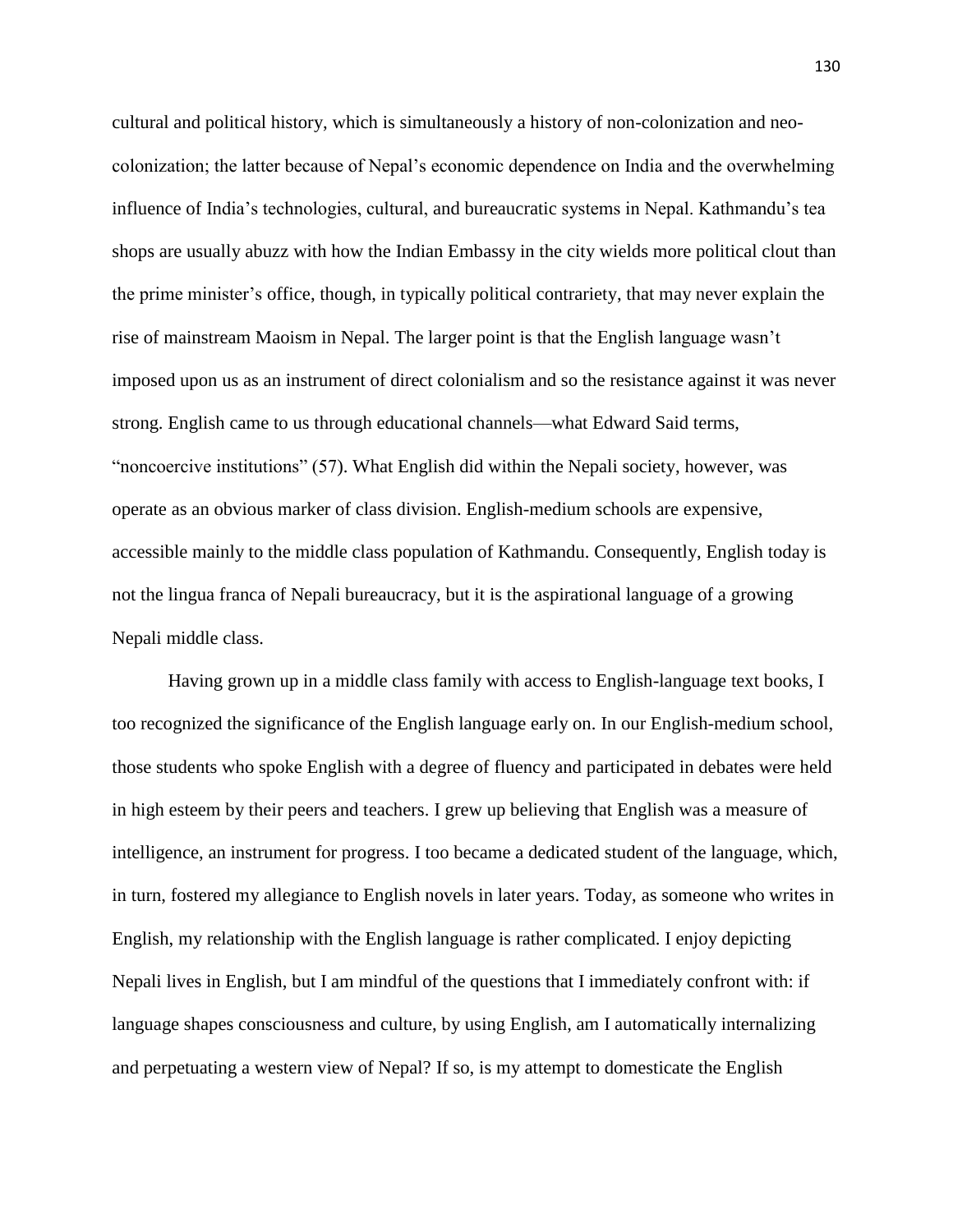language by experimenting with diction and syntax also an act of political resistance? Should I bear an ethical responsibility to write in Nepali so that more people in Nepal can read my work? These are questions that I often struggle with. I don't situate myself in the tradition of postcolonial writing. I certainly don't write about the postcolonial experience, but that doesn't prevent me from engaging in the postcolonial debate about the English language. What I do share with Achebe, Ngugi, or Narayan is the choice of using English to convey the experiences of a non-English speaking milieu. I grapple with choices and concerns common to us all: should I add local flavor in the language? Should I integrate native words? Should I translate or transcreate a local idiom? Should I worry about misrepresentation or sensationalism, or be extra careful to not internalize and perpetuate stereotypes? My objective in exploring this debate is not to reach a definitive conclusion, but to remind us that "language is inseparable from ourselves as a community of human beings with a specific form and character, a specific history, a specific relationship to the world" (Ngugi 15-16). It is against this backdrop that I will now attempt a critical analysis of the link between language and culture, or more specifically, between aesthetic choices and their ideological implications within the context of Anglophone postcolonial fiction. The debate is as relevant today as it ever has been—our aesthetic choices are instrumental in creating what Ngugi calls "the body of values" (15) by which our readers will perceive our characters and the societies they inhabit.

Over the years, various postcolonial writers and theorists have held disparate and often contentious views on the use/abuse/rejection of the imperial language as a vehicle of literary expression. Perhaps no two contemporary luminaries have engaged in an intellectual wrangle over this issue as contentiously as Ngugi wa Thiongo and Chinua Achebe have. Ngugi famously argued that African writers should reject imperial languages and write in African languages.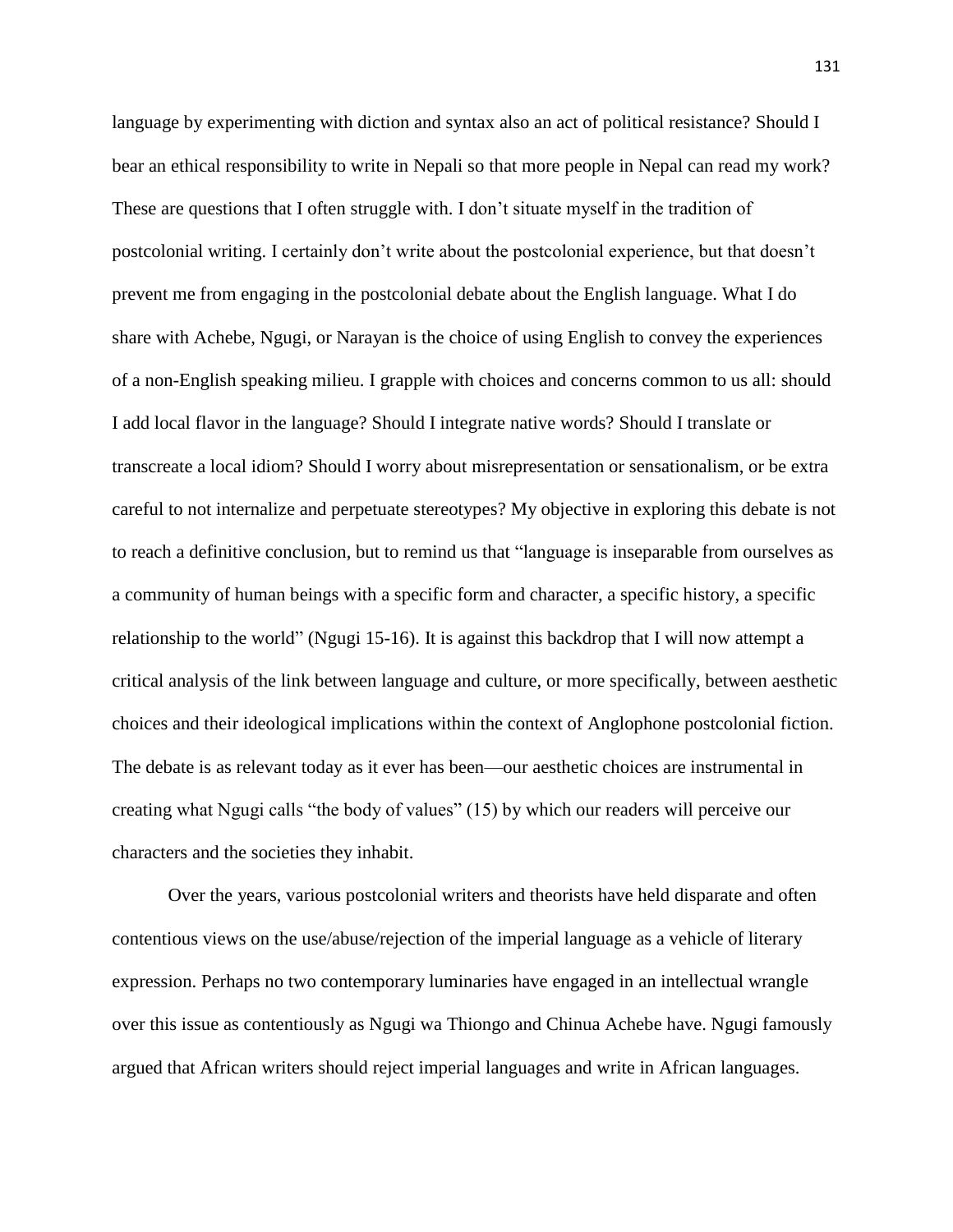Achebe, on the other hand, was determined to use the language he inherited, but "alter it to suit its new African surroundings" (Achebe, *Morning Yet* 103). If the complex interrelationship between power and culture gets embedded in language, how do postcolonial writers use narrative strategies and aesthetic experimentation to articulate issues of representation and culture?

In this paper I will attempt to do two things: a) explicate some features of anti-colonial rhetoric of Aime Cesaire and Frantz Fanon, and use that as a backdrop to then offer a more critical diagnosis of the debate between Ngugi and Achebe on the issue of language; b) do a close reading of passages from novels by Chinua Achebe, Nadine Gordimer, Salman Rushdie, and George Lamming, and demonstrate how aesthetic choices can counter, reflect, and propagate social values and call for representations of colonization to shift from European perspectives to the perspectives of those colonized.

Let me begin with colonial discourse.

In *Orientalism*, Said does an extensive analysis of how the Orient, or the Other, has been created through centuries of colonial conquest by the West through a body of scholarly works (literary/anthropological/historical/political) to configure the Orient as passive/uncivilized, so that the European imperialists could/can have moral/political/ideological authority over it. As Said points out, this construction of the Orient went hand-in-hand with the rise of Western imperialism to create a "systematic discipline by which European culture was able to manage and even produce—the Orient politically, sociologically, militarily, ideologically, scientifically, and imaginatively … for dominating, reconstructuring, and having authority over the Orient" (Said 3). Besides illuminating his arguments with examples of works by French thinkers and writers like Silvestre de Sacy and Ernest Renan, Said also exposes orientalism in the literary works of George Eliot, Ezra Pound, and particularly in the lurking, lewd, lascivious caricature of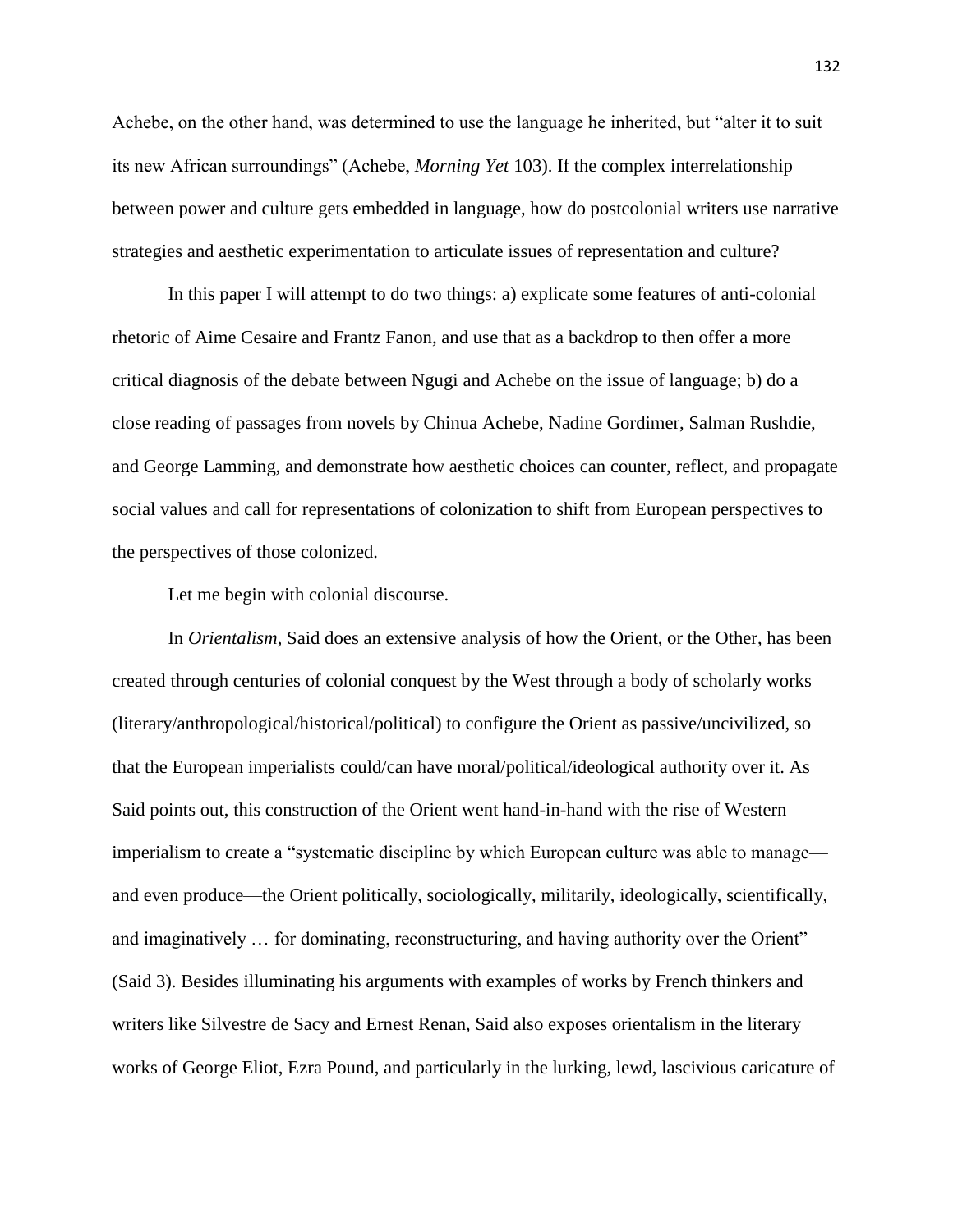Egyptians in Gustave Flaubert's travelogue, *Flaubert in Egypt:* "At a sign from the doctor, they all stood up on their beds, undid their trouserbelts, and opened their anuses with their fingers to show their chancres" (qtd. in *Orientalism*, 186). Drawing on Foucault's power/knowledge nexus—that knowledge works with operations of power to create a discourse—Said reveals that the objective of orientalist discourse is not just "an airy European fantasy about the Orient but a created body of theory and practice in which, for many generations, there has been a considerable material investment" (6).

Orientalism, then, constituted an entire system of thought and scholarship that facilitated a cultural misrepresentation of the Orient, but as Gaurav Desai and Supriya Nair point out, the "orientalist school of thought" (117) was not a simultaneous, consistent operation in every colony. In India, for instance, such a program of colonial conquest "was different in tenor from the virulent Orientalism Edward Said discusses in relation to the Middle East" (Desai 117). Desai and Nair refer to British historian Thomas Macaulay's, "Minute on Indian Education" as a text that exemplifies the colonialist pursuit to institutionalize English studies in India.

Desai and Nair state that the initial stages of British colonization in India "stressed continued and systematized native education in the local traditions and histories" (117). By mideighteenth century, however, to lessen the cultural and linguistic gap between the colonizer and the colonized, British colonial authorities implemented a system of education in which the English language and culture were held up as the mirror of civilization against the backwardness of Indian vernacular languages. Macaulay even led an impassioned argument against the perceived inferiority of Indian literary traditions: "I have never found one among them who could deny that a single shelf of a good European library was worth the whole native literature of India and Arabia" (123). What is clear in both Said's and Macaulay's arguments is the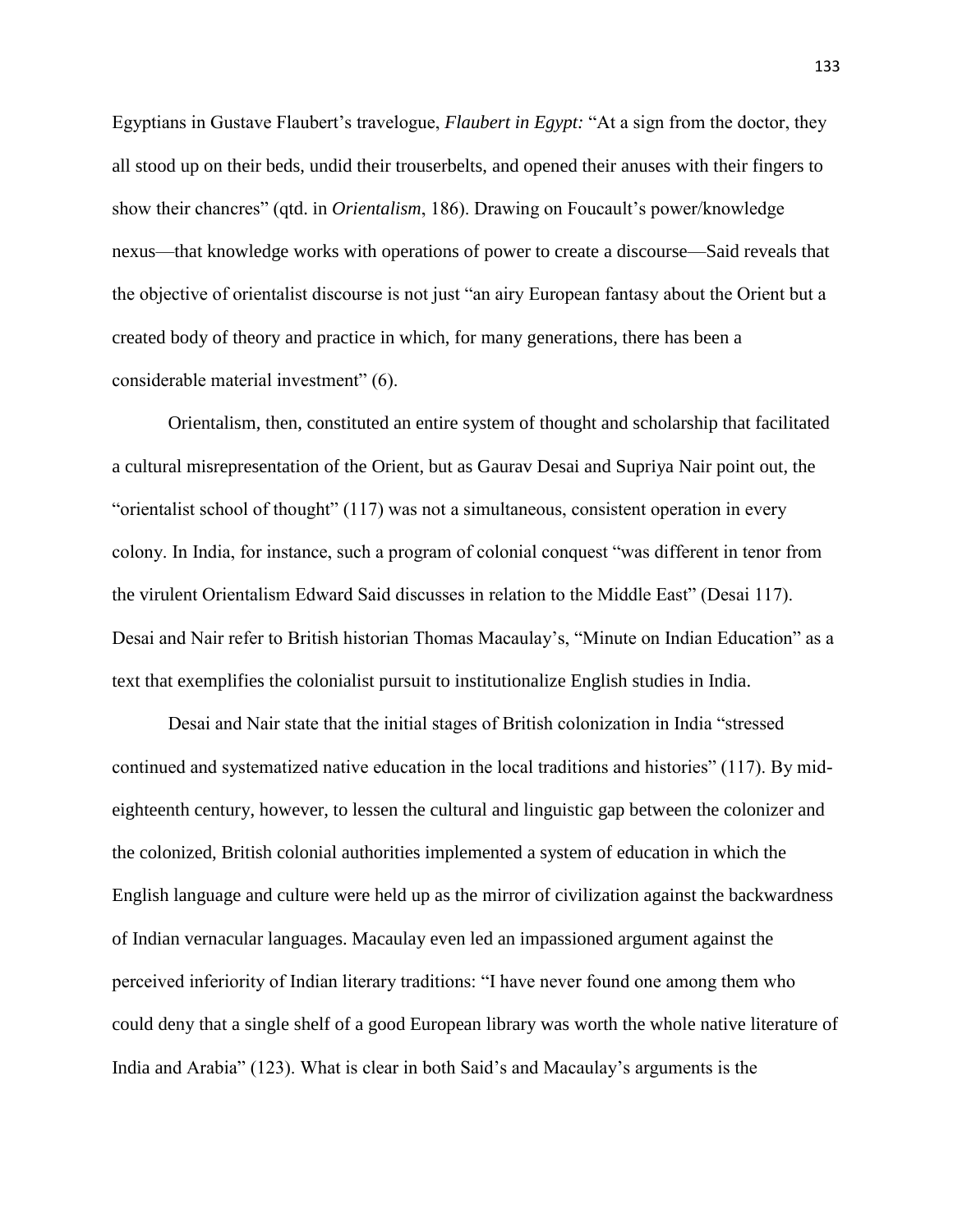significance of language, and by extension, of literature, as a tool of colonial dominance that produced a certain kind of knowledge that positioned the West as superior to the colonized cultures; in other words, orientalism produced the Western/Other binary.

Some of the most forceful and articulate reactions to such a binary came from French educated, intellectual revolutionaries of decolonization: Senegalese Leopold Sedar Senghor and Martiniqean Aime Cesaire, who coined the term "Negritude" to refer to a movement of resistance—both political and literary—that demanded a reclamation of pride in the black experience. I lay out the context of Negritude because it is a concept interlinked with issues of language and identity. Cesaire states: "No human contact, but relations of domination and submission which turn the colonizing man into a classroom monitor, an army sergeant, a prison guard, a slave driver, and the indigenous man into an instrument of production…colonization = thingification" (16). As a battle against "thingification," Negritude would not only have a political dimension, but also an *aesthetic* one in which Black art—"poetry, song, dance, sculpture, and painting, used as techniques of integration" would "*recreate* the universe and the contemporary world, but in a more harmonious way by making use of African humor, which corrects distortions at the expense of the foreign Fulani and the white conquerors" (Senghor 188).

Though the idea of Negritude had a certain potency in asserting the issue of black pride, it also found a fair share of detractors who were critical of essentializing blackness as a homogenous identity and of retrieving and laying claims to the purity of pre-colonial black culture and artistic movement. One of their harshest critics was fellow Martiniquan intellectual Frantz Fanon.

134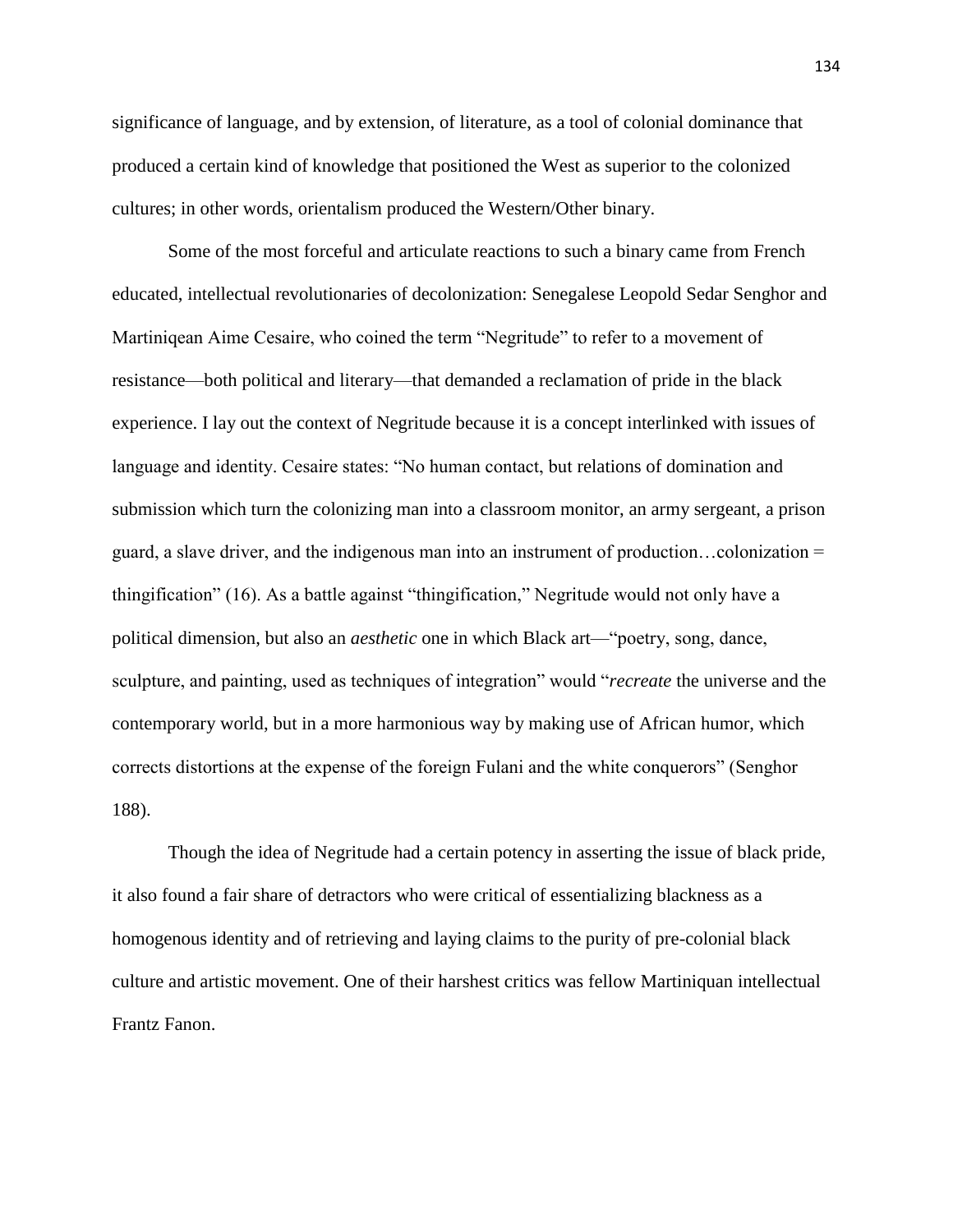Fanon was not just a political revolutionary involved in the Algerian resistance against France; he also experienced the Algerian war first-hand as a psychiatrist treating patients from both sides. He also studied the depth of torture of the Algerians by the French and wrote its implications in *The Wretched of the Earth*. Perhaps it was his involvement with northern Africans, most of whom were not racially Black, that made him skeptical of the goal of a racial, as opposed to a national, identity. Though he acknowledged the role of negritude in fostering black consciousness, he was opposed to the notion of homogenizing black identity: "There will be no two cultures which are completely identical...There will never be such a thing as black culture because there is not a single politician who feels he has a vocation to bring black republics into being" (Fanon 210). Instead, once the Manichean (binary) world enforced by the colonizers has been disrupted through decolonization—"the substitution of one 'species' of mankind by another" (2)—Fanon asserts that the native *writers* have to rise to foster a national consciousness.

Fanon laid down three stages of development of the native writer in the writer's quest to foster a national consciousness; in the first stage:

The colonized intellectual proves he has assimilated the colonizer's culture. His works correspond point by point with those of his metropolitan counterparts. The inspiration is European and his works can be easily linked to a well-defined trend in metropolitan literature. This is the phase of full assimilation where we find Parnassians, Symbolists, and Surrealists among the colonized writers. (159)

In the second phase:

The colonized writer has his convictions shaken and decides to cast his mind back…since the colonized writer is not integrated with his people, he maintains an outsider's relation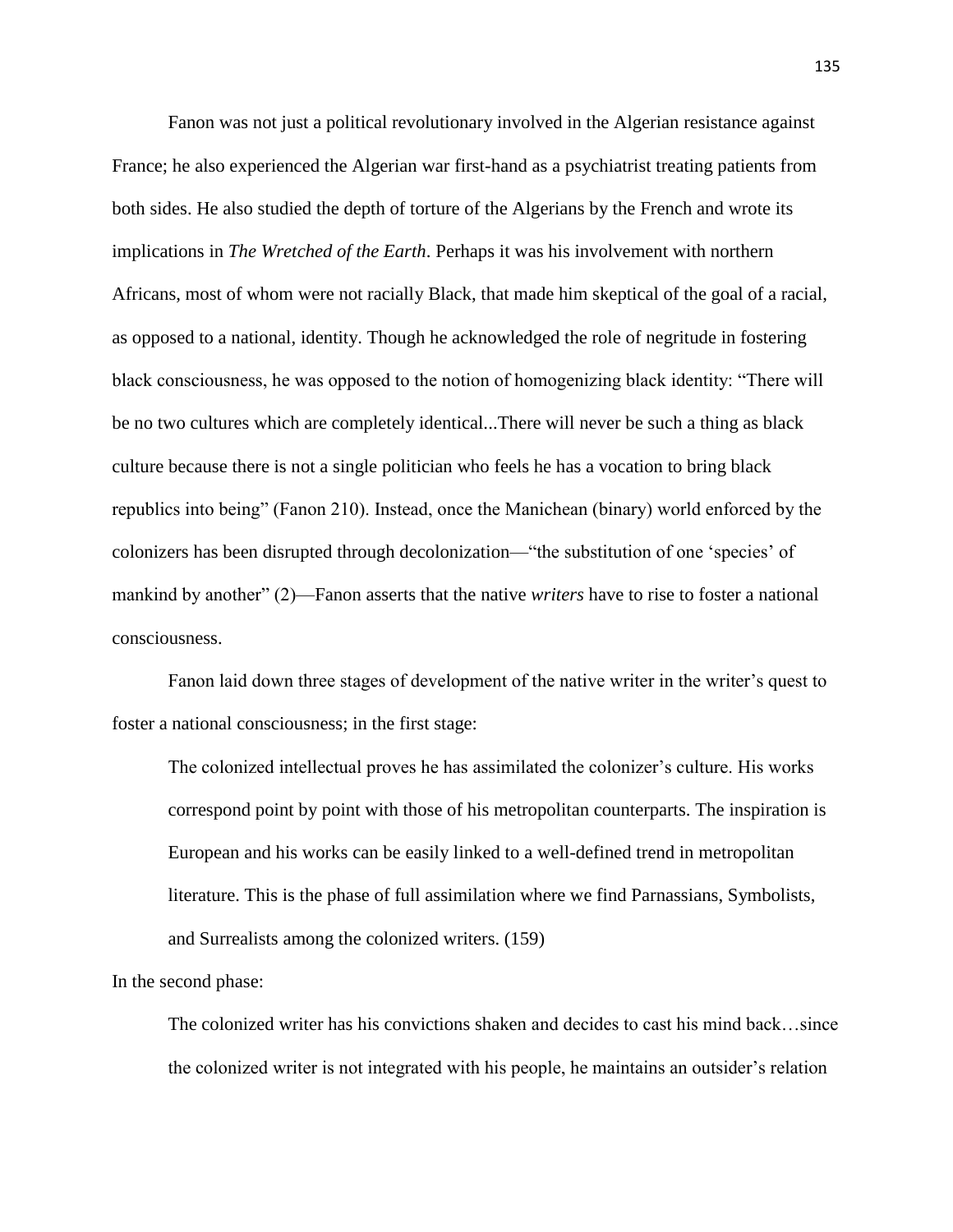to them…this precombat literature is steeped in humor and allegory, at other times in anguish, malaise, death and even nausea. (159)

And finally:

A third stage, a combat stage where the colonized writer, after having tried to lose himself among the people, with the people, will rouse the people...combat literature, revolutionary literature, national literature emerges…to portray their people and become the spokesperson of a new reality in action. (159)

It is in light of this brief context that I would like to focus on the specific positions taken by Ngugi and Achebe with regards to the role of the imperial language. Ngugi's first and most autobiographical novel, *Weep Not Child*, is an account of Kenya's armed struggle in the 1950s seen through the eyes of a child. This was succeeded by a few more novels in English including the *Petals of Blood* in 1977 after which the author abandoned English for Gikuyu, his native language. Ngugi translated several of his own work into English including the novel, *Devil on the Cross.* Even though he has very recently gone back to writing in English—a point worthy of debate in itself—I will base my interpretation on his views against the English/imperialist language as documented in *Decolonising the Mind*, in which he announces his "farewell to English" as a medium for any kind of writing.

In the introduction to *Decolonising the Mind*, Ngugi states that the biggest weapon unleashed by imperialism in Africa was the "cultural bomb": "the effect of a cultural bomb is to annihilate a people's belief in their names, in their languages, in their heritage of struggle, their unity, in their capacities, and ultimately in themselves" (3). It is the tremor of this cultural bomb that stamps out the spirit of native cultures to produce a "society of bodiless heads and headless bodies" (Ngugi 28).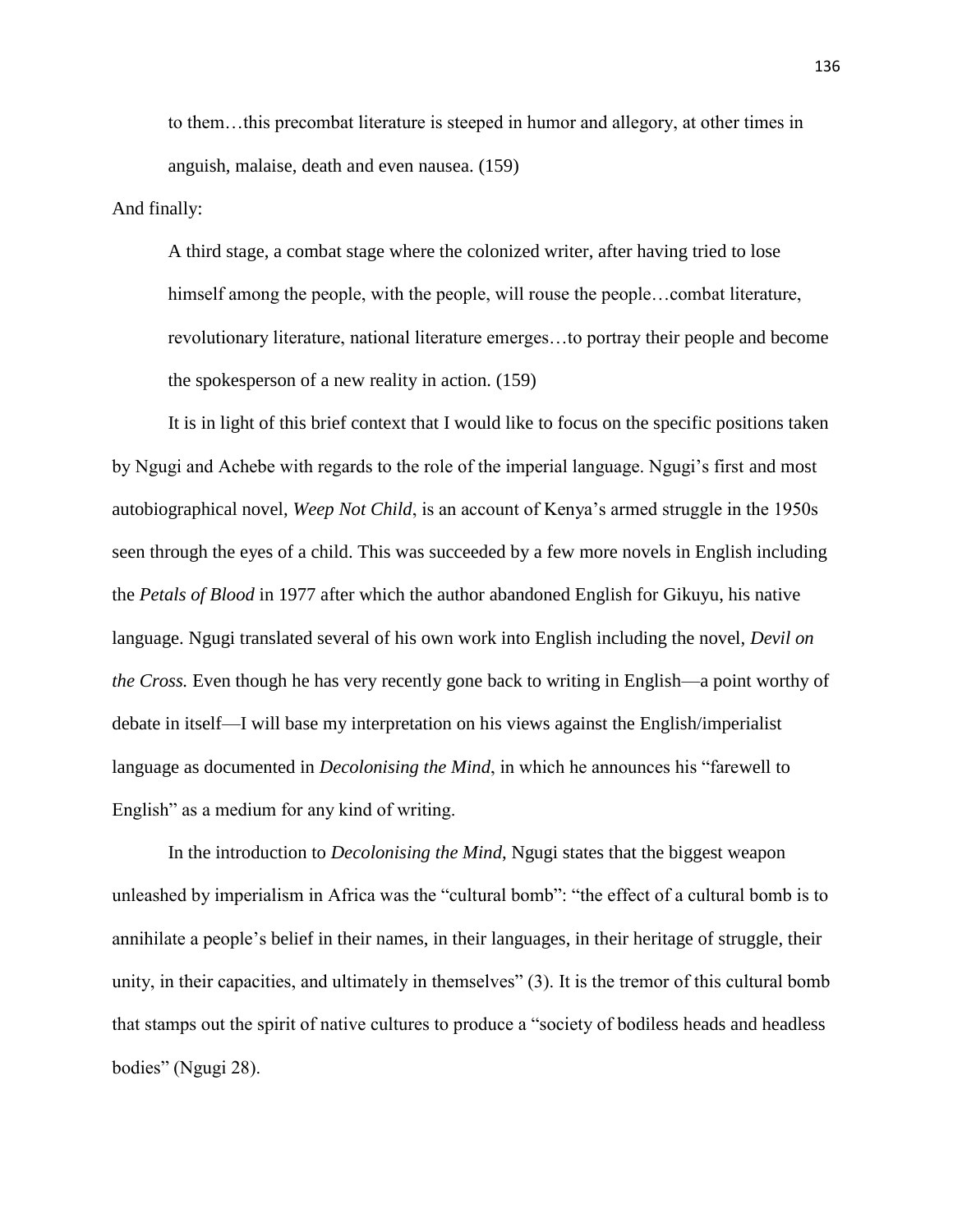Ngugi sees language and culture intersecting at multiple levels and stresses the fact that colonizers enforce an outside culture into the native hearts and minds and slowly rob the natives of their own tongues, their own cultural and intellectual make-up, and ultimately their own understanding of themselves through their roots, their languages: "Thus language and literature were taking us further and further from ourselves to other selves, from our world to other worlds" (Ngugi 12). Ngugi views culture not just as a reflector of society, but as an entity that shapes society, and because language is the carrier of that culture, how we speak defines who we are. In that light, Ngugi sees the importance of vernacular letters growing and prospering in the garden of African languages; in order for that to happen, the root of English, according to him, has to be uprooted, including Achebe's idea of the new English which "will be able to carry the weight of [an] African experience…a new English still in full communion with its ancestral home but altered to suit new African surroundings" (Achebe, *Morning Yet* 14). Ngugi's response to Achebe:

The only question that preoccupied us [Achebe and others who wrote in English] was how best to make the borrowed tongues carry the weight of our African experience by, for instance, making them 'prey' on African proverbs and other peculiarities of African speech and folklore…Why we may ask, should an African writer, or any writer, become so obsessed by taking from his mother-tongue to enrich other tongues? (8).

Unlike Ngugi, Achebe sees a political motivation for picking up English as the weapon of literary expression, and the motivation is to overthrow the imperialist perception of Africa by using the imperialist language: "We chose English not because the British desired it but because having tacitly accepted the new nationalities into which colonialism has grouped us, we needed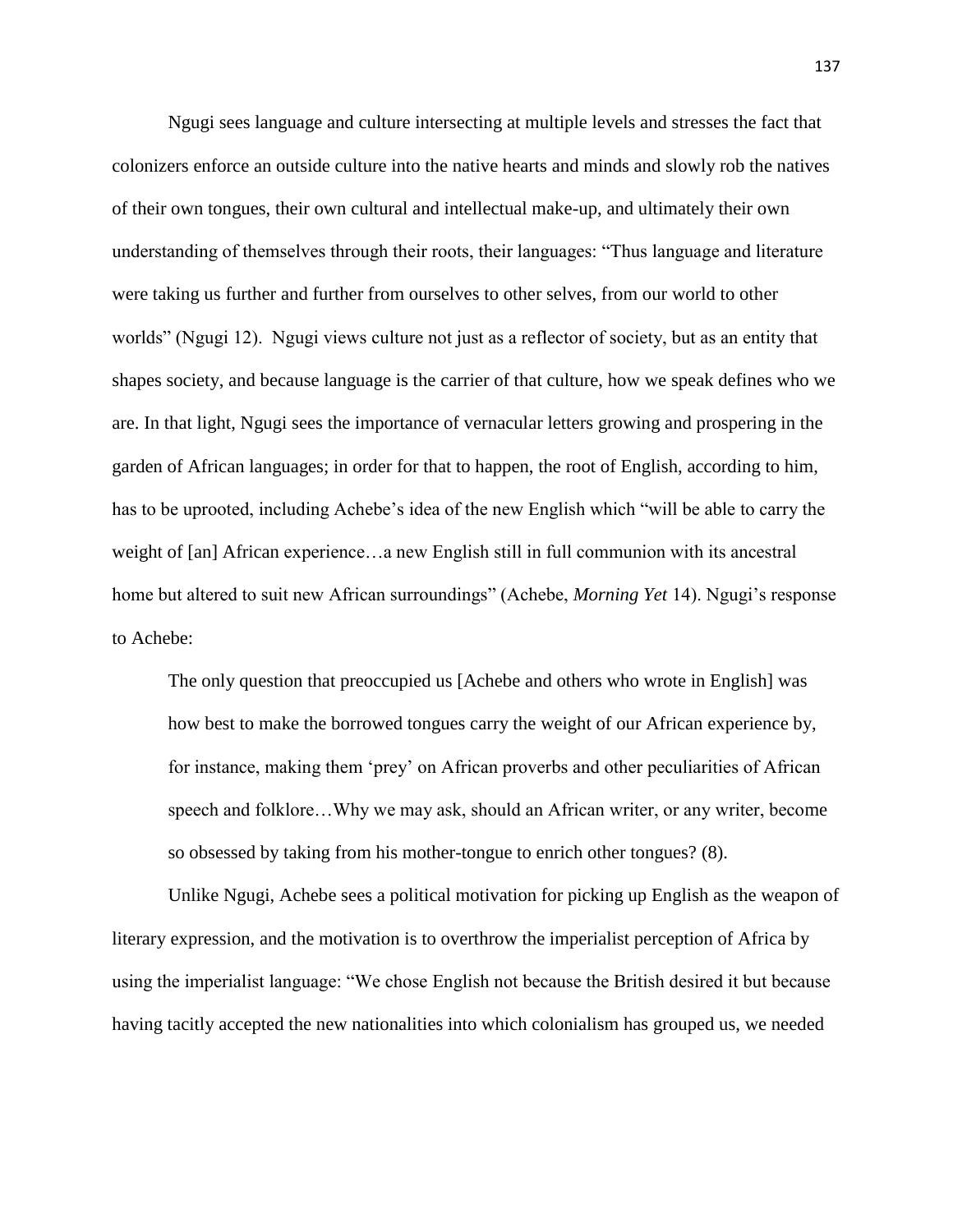its language to transact our business, including the business of overthrowing colonialism itself in the fullness of time" (Achebe, *Morning Yet* 8).

The irony in Achebe's narrative of resistance lies in the fact that the narrative of resistance itself derives its power from the tradition it seeks to reject. But Achebe argues that by incorporating Igbo folklore and proverbs into his narrative, he not simply uses English, but, to go back to an earlier quotation I used, he "alter[s] it to suit its new African surroundings" (Achebe, *Morning Yet* 103). Acknowledging the link between language and the formation of the nationstate, Achebe takes a contrasting view from Ngugi to suggest that without English there would be no Nigeria:

Let us give the devil its due: colonialism in Africa disrupted many things, but it did create big political units where there were small scattered ones before…[in Nigeria] the national literature, as I see it, is the literature written in English; ethnic literatures are in Hasua, Igbo, Yoruba, Efik, Edo, Ijaw, etc., etc…Therefore those African writers who have chosen to write in English or French are not unpatriotic smart alecks with an eye on the main chance—outside their own countries. They are by-products of the same process that made the new nation-states of Africa. (95)

Seen in the context of Fanon's hierarchy of the native writer, Achebe would perhaps have to settle for the second place—if *Things Fall Apart* is taken as an indication of the altering of language with its generous use of Ibo proverbs. Achebe not only uses native speech patterns within the constraints of the novel, the novel also invokes a certain nostalgia for a pre-colonial Igbo community. Ngugi, on the other hand, would fit the criteria of the enlightened writer for his commitment to writing in the native language for a native readership.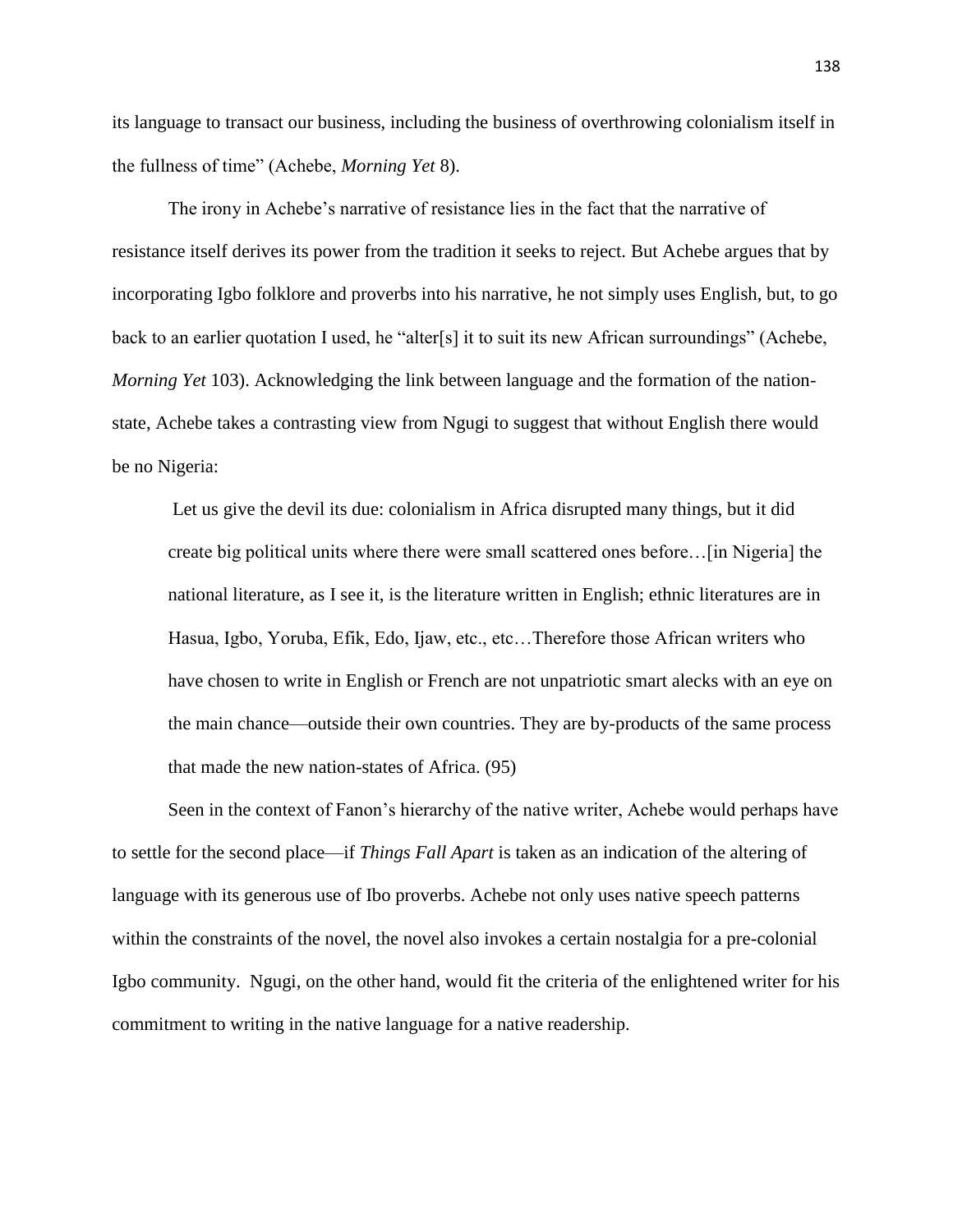Around the same time that Achebe wrote *Things Fall Apart*, Barbadian writer George Lamming's autobiographical novel *In the Castle of My Skin* came out. Though Lamming did not have to wrestle between a native language and English—he was reared in colonial English—he uses language in the novel to chronicle the fractured adolescence of a young boy raised in colonial Barbados. Though not as distinctly stylized as Achebe's novel, Lamming disrupts the authority of the English novel by creating a character with a fractured consciousness embodied in the meandering narrative and point-of-view shifts. The imperial presence in the novel is not just represented by the mechanisms of British authority, but also by the American dream, of which the character Trumper is an energetic pursuer. On his return to Barbados, Trumper, with a newly acquired American twang, speaks of the Black dignity in America, in France, in Britain:

You'll hear 'bout the Englishman, an' the Frenchman, an the American which mean man of America. An' each is call that 'cause he born in that particular place. But you'll become a Negro like me an' all the rest in the States an' all over the world, coz it ain't 'av nothin' to do with where you born. (142)

Though Trumper speaks of racism inflicted upon Blacks in Europe and America, he is also alluding to the unity of the black race which is reflected in his slang speech that is in stark contrast to the conventional, standard, colonial English that the narrator uses; a language he sees as a colonial import, a day-to-day instrument of subjugation:

It was the language of the overseer, the language of the Government servant, and later the language of lawyers and doctors who had returned stamped like an envelope with what they called the culture of the mother country. (59)

While Ngugi and Achebe debate over native language versus imperial language, Lamming's novel shows us the way in which the imperial language itself can be stratified into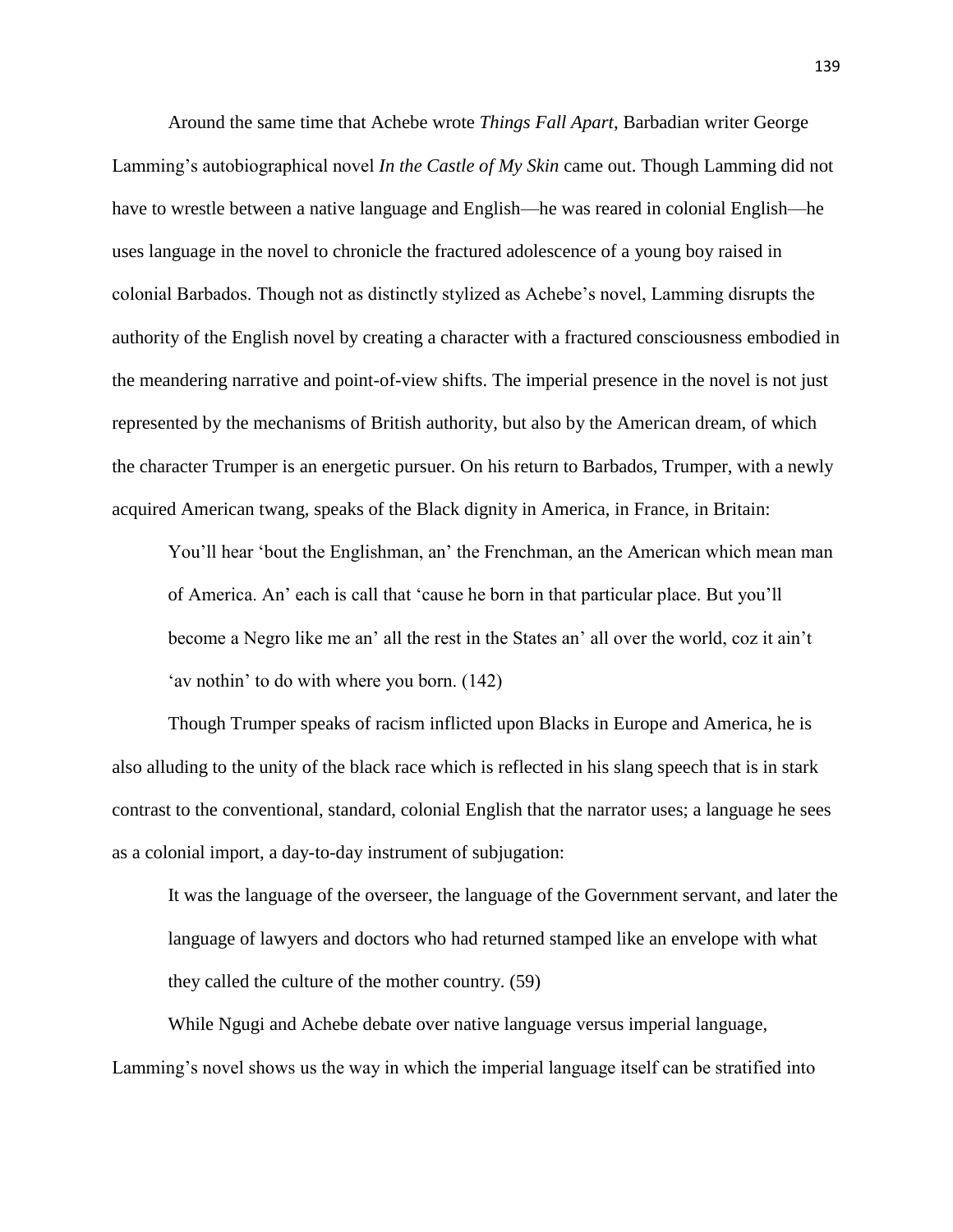different classes and who is doing the speaking and to whom can also dictate the authority of the language. Lamming uses the English language to reveal the fissures that exist in society: the English of instruction, the English of home, and the English of desire and imagination express differing cultural experiences.

On the other side of the language debate is Salman Rushdie who has famously glorified the relationship between postcolonial Indian writers and the English language:

The prose writing—both fiction and nonfiction—created by Indian writers working in English is proving to be a stronger and more important body of work than most of what has been produced in the…so-called 'vernacular languages,' during the same time; and, indeed, this new and still burgeoning, 'Indo-Anglican' literature represents perhaps the most valuable contribution India has yet made to the world of books. The true Indian literature of the first postcolonial half-century has been made in the language the British left behind. ("Damme" 50)

Rushdie goes on to say that not only is English fiction by Indian writers appreciated the world over, but the unique style in which they write is impacting the language itself:

Western publishers and critics have been growing gradually more and more excited by the voices emerging from India; in England, at least, British writers are often chastised by reviewers for their lack of Indian-style ambition and verve. It feels as if the East were imposing itself on the West, rather than the other way around (Rushdie, "Damme" 50).

As my review has demonstrated so far, the debate over language in postcolonial studies is connected to issues of racial, ethnic, and national identities, and there seem to be two major strands of thoughts out of which other categories cross over. Between the two main strands that appear—the negritude call for Afrocentricity as an assault on Eurocentricism and Achebe's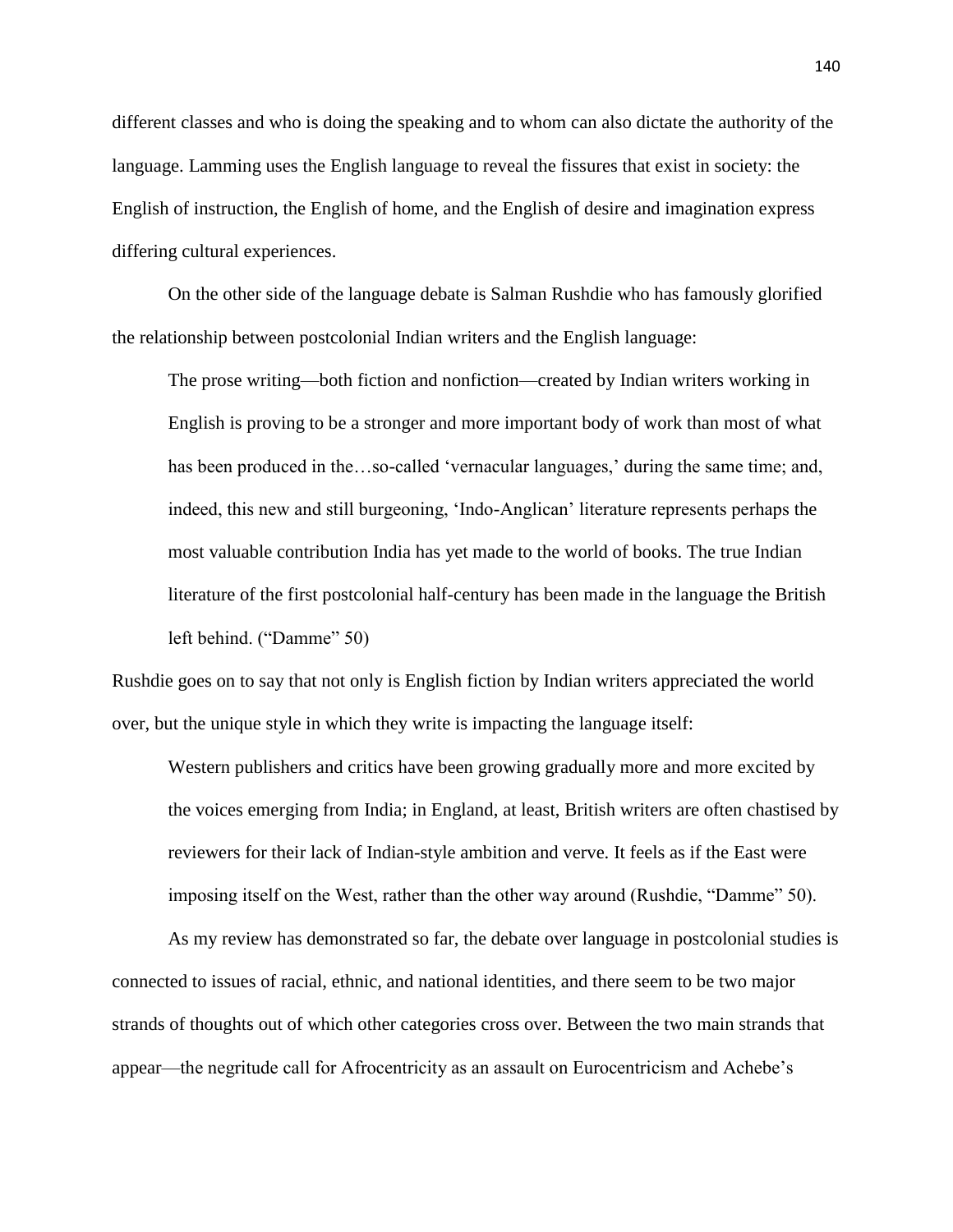Africanization of the English language—there is also the third approach of critics like Homi Bhabha who point out the unstable identities that erupt out of the colonial encounter. I will later illustrate Bhaba's hybridity in the context of *Midnight's Children*. On the heels of Bhabha, though making a different argument from that of the ambivalence of the colonial encounter is Paul Gilroy, whose *Black Atlantic* is a critique on essentializing Black nationalism. Gilroy posits that contemporary Black culture is a result of trans-Atlantic encounter between the Black Diaspora of Europe, North America, and the Caribbean:

The specifity of the modern political and cultural formation I want to call the Black Atlantic can be defined, on one level, through a desire to transcend both a structure of the nation state and the constraints of ethnicity and national particularity. These desires are relevant to understanding political organizing and cultural criticism. They have already sat uneasily alongside the strategic choices forced on black movements and individuals embedded in national and political cultures and nation-states in America, the Carribean, and Europe. (19)

Though Gilroy does not deal with postcolonial fiction or postcolonial writers to further his argument about the birth of black cultural and artistic movement through trans-national exchange, he does a detailed explication of how reggae and hip-hop have been generated through ideas and styles that have traveled across the Atlantic. Gilroy's *Black Atlantic*, though not directly about language, puts the focus on a character like Lamming's Trumper: trans-Atlantic in character and devoted to the music of Paul Robeson. Trumper is a man who mimics not the whites of the mother-country, but fellow blacks of the "brotha" country.

If language is intricately tied to issues of identity and culture, how have postcolonial novelists articulated such issues through aesthetic choices and narrative techniques?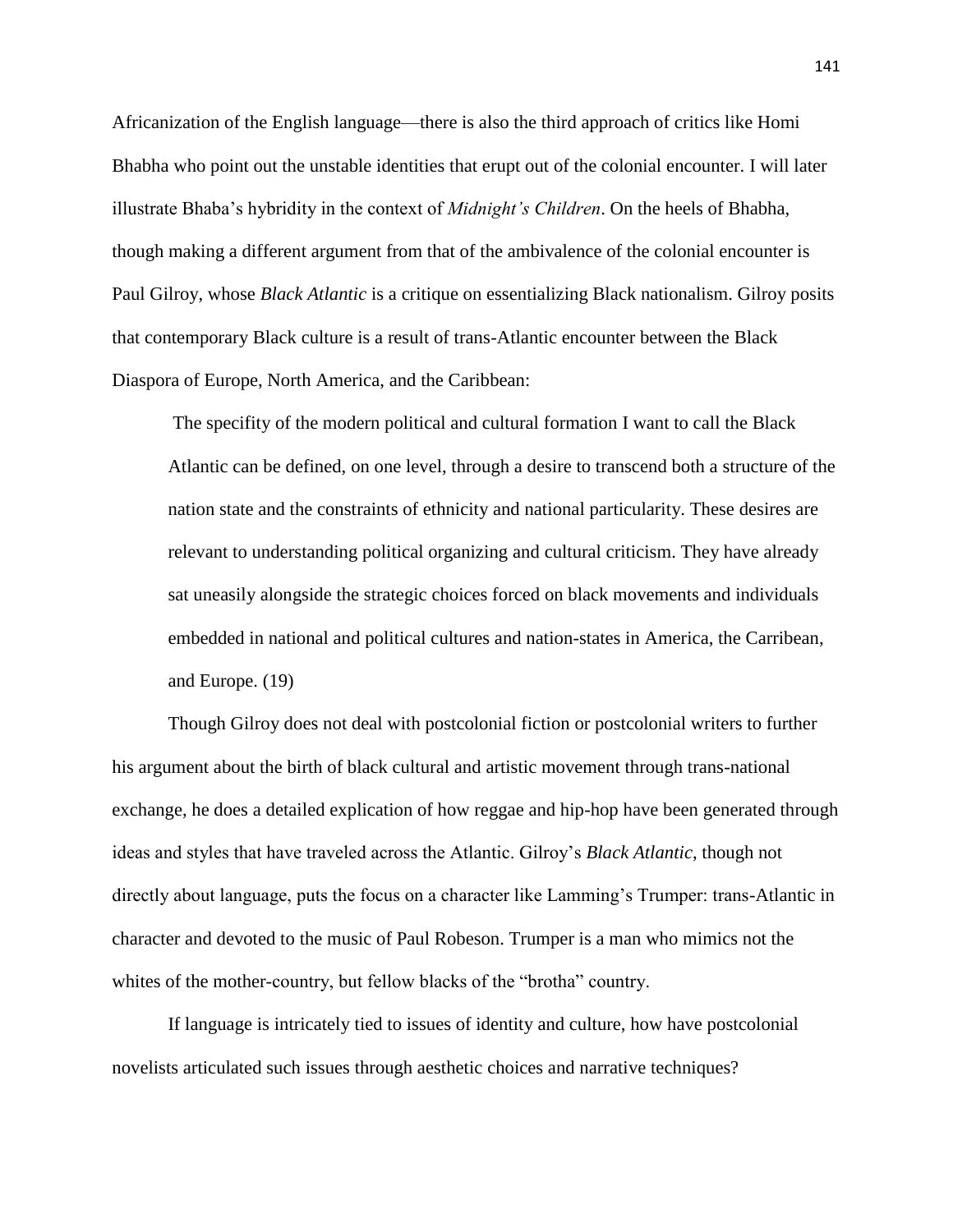Again, I'd like to start with Achebe and *Things Fall Apart*.

On the Ghanian novelist Ayi Kwei Armah's contention that he is not an African writer, but just a writer, Achebe mock-praises him for living in a "modern, existential no-man's land": "I know the source of our problem, of course. *Anxiety*. Africa has had such a fate in the world that the very adjective African can still call up hideous fears of rejection. Better then to cut all links with the homeland, this liability, and become in one giant leap the universal man…if writers should opt for such escapism, who is to meet the challenge?" (Achebe, *Morning Yet* 39). For Achebe, throwing in some "realistic ingredients" or "ethnographic details" is not enough to make a novel an African novel. The African writer has the "inescapable grammar of values to straighten out" (43). The grammar of values could be interpreted as the power of politics inherent in language, and Achebe seems to be deriding Armah for mistaking "universality" or "escapism" with a kind of creative freedom that, for the Nigerian writer, is akin to clinging to the "outposts of the empire" (43). Imaginative freedom for Achebe comes not from escaping, but embracing indigenous storytelling strategies, and using them to *bend* the English language.

This bending of the language, for Achebe, is executed through the use of Ibo proverbs in his narrative. Proverbs are among the easily distinguishable devices in *Things Fall Apart*. My view, based on other critical interpretations I have gathered, is that the author uses proverbs not just as aesthetic embellishments, nor as a way to convince a foreign reader of the setting's authenticity. Achebe's proverbs are crucial to the narrative structure of the novel because the proverbs comment on the behavior and activities of the principle characters; they draw the reader's attention to a particular point that the narrator is making; and they reveal the moral and ethical codes of the Ibo culture, which is crucial to a critical understanding of the novel. No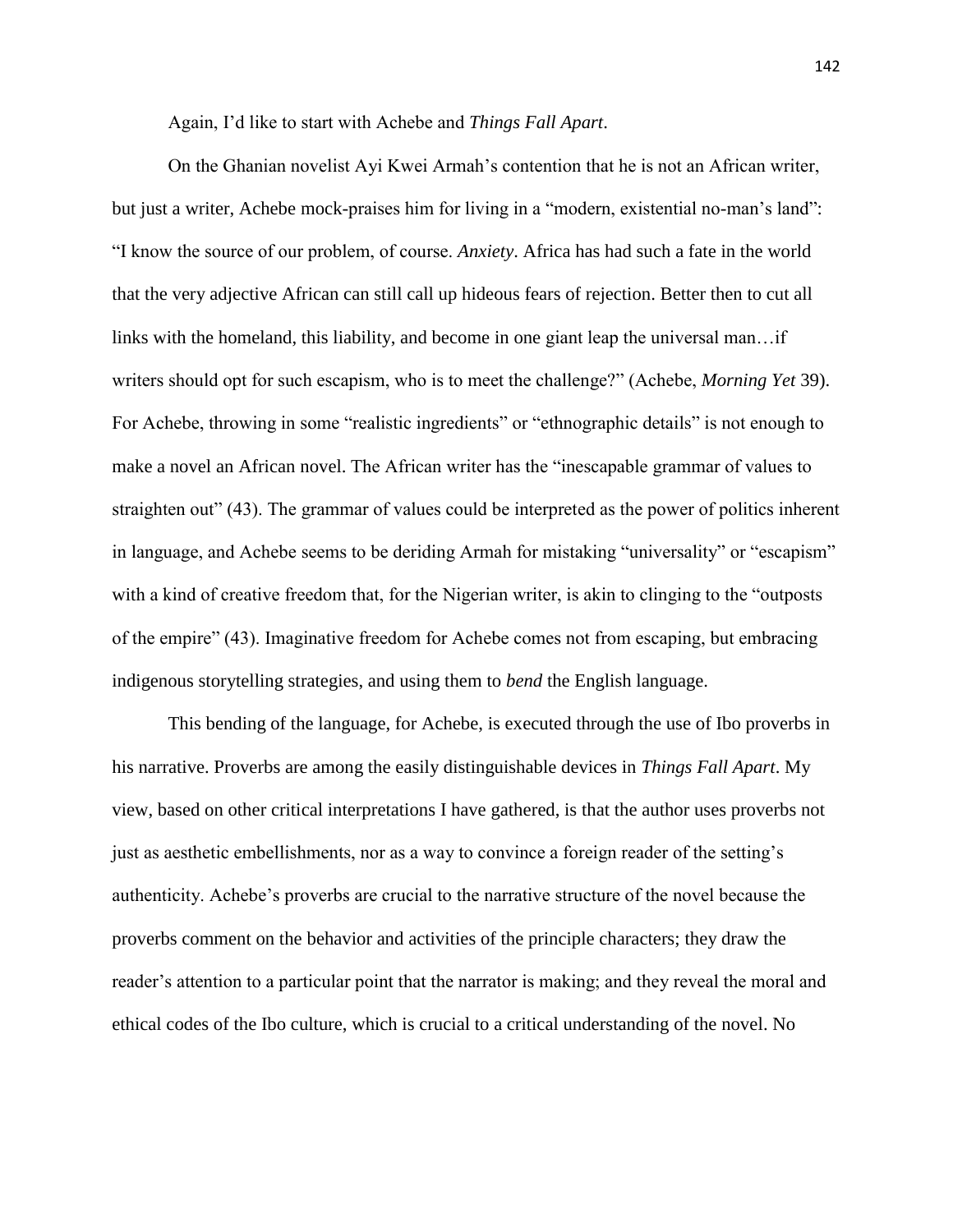wonder, the narrator of *Things Fall Apart* asserts that, "Among the Igbo the art of conversation is regarded very highly, and proverbs are the palm oil with which words are eaten" (7).

According to Nigerian literary critic, Kalu Ogbaa, Igbo conversation has to have its formalities; it requires some responsibilities on the part of the conversationalist such as knowing what to say, when and how to say it, to whom it should be said, as well as the ability to communicate without being offensive or misunderstood: "[The ability to use proverbs] constitutes a rhetorical stance which can elevate a speaker's conversation to the level of oratory. A good conversation, therefore, is the beginning of Igbo oral performance or oral literature; and proverbs are an invaluable mnemonic device for keeping the literature alive" (112).

As a rhetorical aid and stylized verbal form, the Igbo proverb is termed by the narrator of *Things Fall Apart* as "the palm oil with which words are eaten" (7). The metaphor is very significant because "there is hardly an Ibo menu or recipe that does not include palm oil, just as there is hardly any good Igbo speech without the speaker interlacing it with some proverbs" (Ogbaa 112). That means proverbs are very important and current in Igbo language and literature, for they express the life and civilization of the people. Ogbaa concurs: "That is why [proverbs] are found in folktales, folk songs, drum language, dirges, and in common prayers and incantations" (23).

At the end of the novel, Okonkwo's demise signals the demise of the traditional Igbo culture, the demise of native oral tradition, the demise of a proverb-laden pattern of speech. This demise is heightened with the arrival of the British District Commissioner who contemplates his own interpretation of the Igbo culture, which he plans to record in a book that he plans to write about the Lower Niger. In the final pages of *Things Fall Apart*, the narrative point-of-view shifts to that of the British District Commissioner: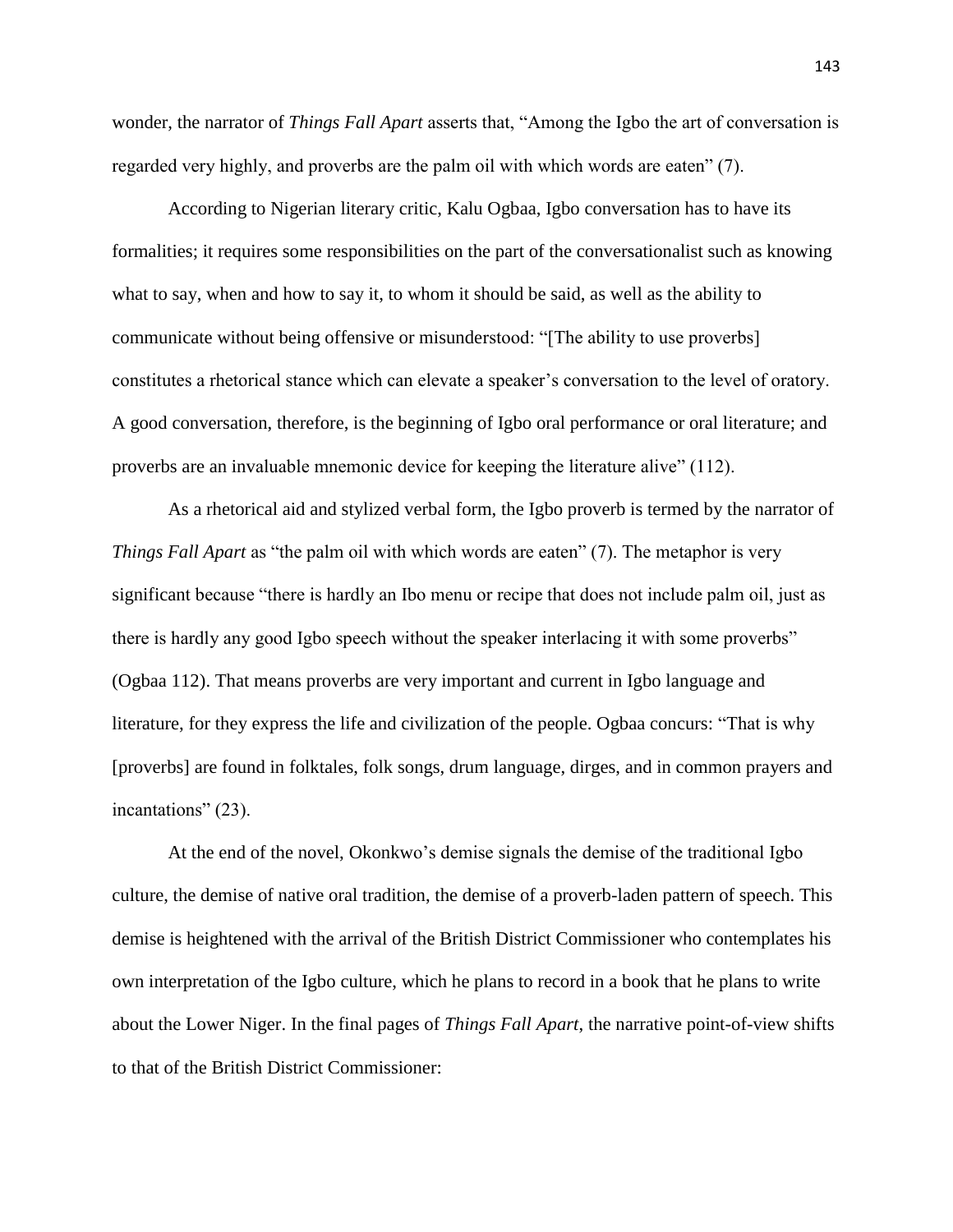The Commissioner went away, taking three or four of the soldiers with him. In the many years in which he had toiled to bring civilization to different parts of Africa he had learned a number of things. One of them was that a District Commissioner must never attend to such undignified details as cutting a hanged man from a tree. Such attention would give the natives a poor opinion of him. In the book which he planned to write, he would stress that point. As he walked back to the court he thought about that book. Every day brought him some new material. The story of this man who killed a messenger and hanged himself would make interesting reading. One could almost write a whole chapter on him. Perhaps not a whole chapter, but a reasonable paragraph, at any rate. There was so much else to include, and one must be firm in cutting out details. He had already chosen the title of the book, after much thought: *The Pacification of the Primitive Tribes of the Lower Niger.* (209)

The end of the novel emphasizes not only the replacement of the Igbo culture by English imperialism, and the Igbo language by English, but the displacement of the proverbladen native speech by the written word.

Like the characters of *Things Fall Apart* who are frightened and mesmerized by the coming of colonialism, Achebe himself offers a similar fascination with the English novel: "In our time, literature was just another marvel that came with all the other wondrous things of civilization, like motor cars and airplanes, from far away. They had very little to do with us, or rather, we had very little to do with them, except in the role of wide-eyed consumers" (Achebe, "Morning Yet" 65). Achebe initiated a discourse of resistance against the misrepresentation of Africans in the English novel. Achebe has stated that his motivation to write a novel about Africa in English came from a desire to contest the earlier portrayals of Africans as savages by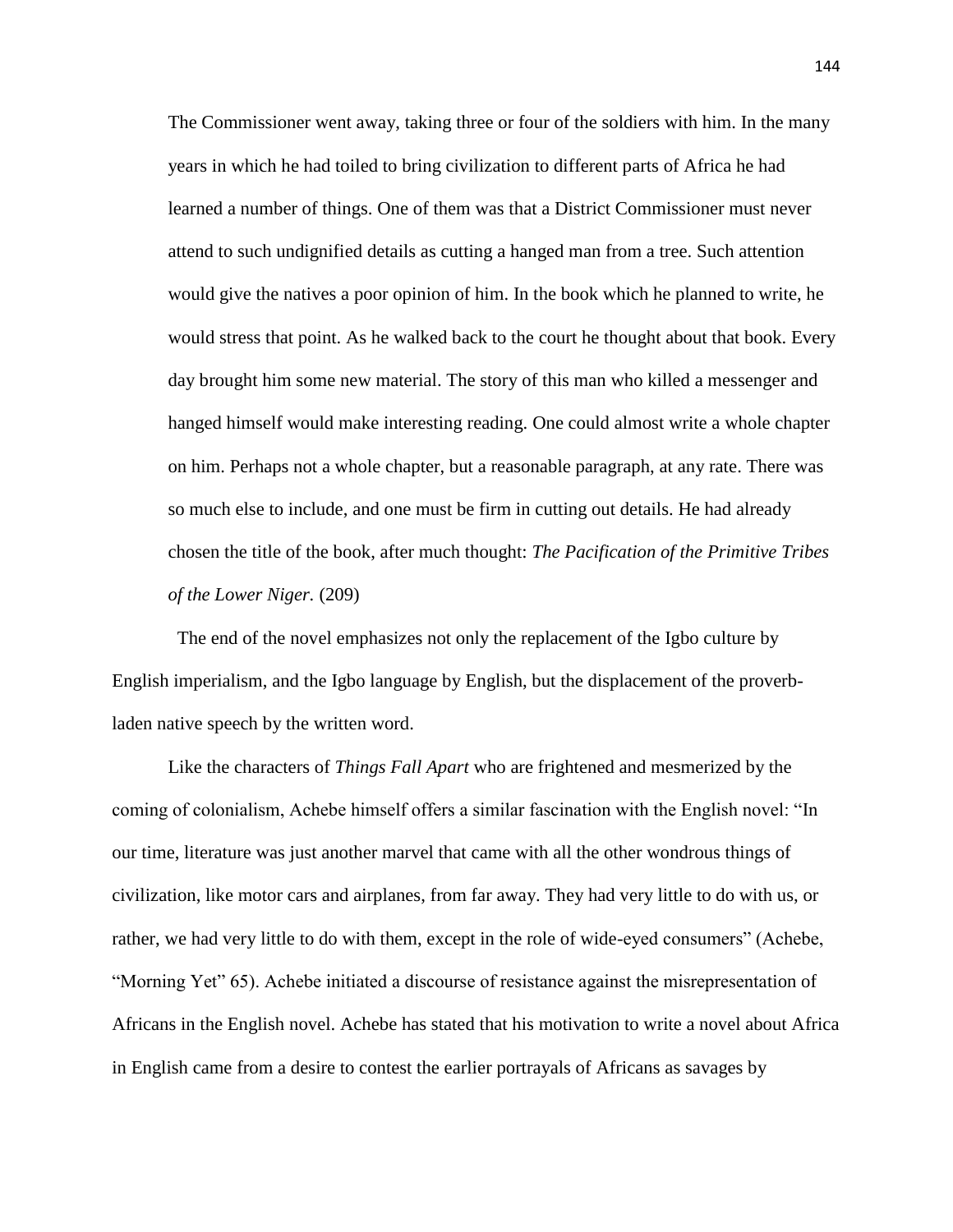European writers, particularly by Conrad in *Heart of Darkness:* "*Heart of Darkness* projects the image of Africa as the 'the other world,' the antithesis of Europe and therefore of civilization, a place where a man's vaunted intelligence and refinement are finally mocked by triumphant bestiality" (Achebe, "An Image of Africa" 323).

Nadine Gordimer's *July's People* offers an interesting, stylistic departure from *Things Fall Apart*. *July's People* is set during a fictional civil war in which black South Africans have violently overturned the system of apartheid. The story follows the Smales, a white South African family forced to flee Johannesburg to the native village of their black servant, July. The aesthetic departure from *Things Fall Apart* is exemplified most clearly in *July's People* through Gordimer's use of point-of-view. While Achebe uses the point-of-view shift at the end of the novel to signal the arrival of colonial authority, Gordimer offers alternating points-of-view though mostly Maureen's, but also of July, Bam, July's wife—to grant reversal of roles, shifts of power, switch of perspectives: here racial and class confrontation is not the aftermath, but starts from the very first page all the way to the ambiguous ending. As the Smales become guests in July's (their servant's) hut to escape a militant, apocalyptic reversal of apartheid—black, armed overthrow of white affluence and power—July becomes the savior of his erstwhile masters. Amidst the new surroundings of crumbling mud walls and pink glasses, Maureen struggles to lay claim to her recently vanished identity of a liberal, white female, and just when the reader feels she couldn't have it any worse, Gordimer renders her even more irrelevant by seizing the point of view from her and granting it to July. Here is an example after July has taken—without permission—complete ownership of the Smales' van:

He thought of the pass-book itself as finished. Rid of it, he drove the yellow bakkie with nothing in his pockets. But he had not actually destroyed it. He needed someone—he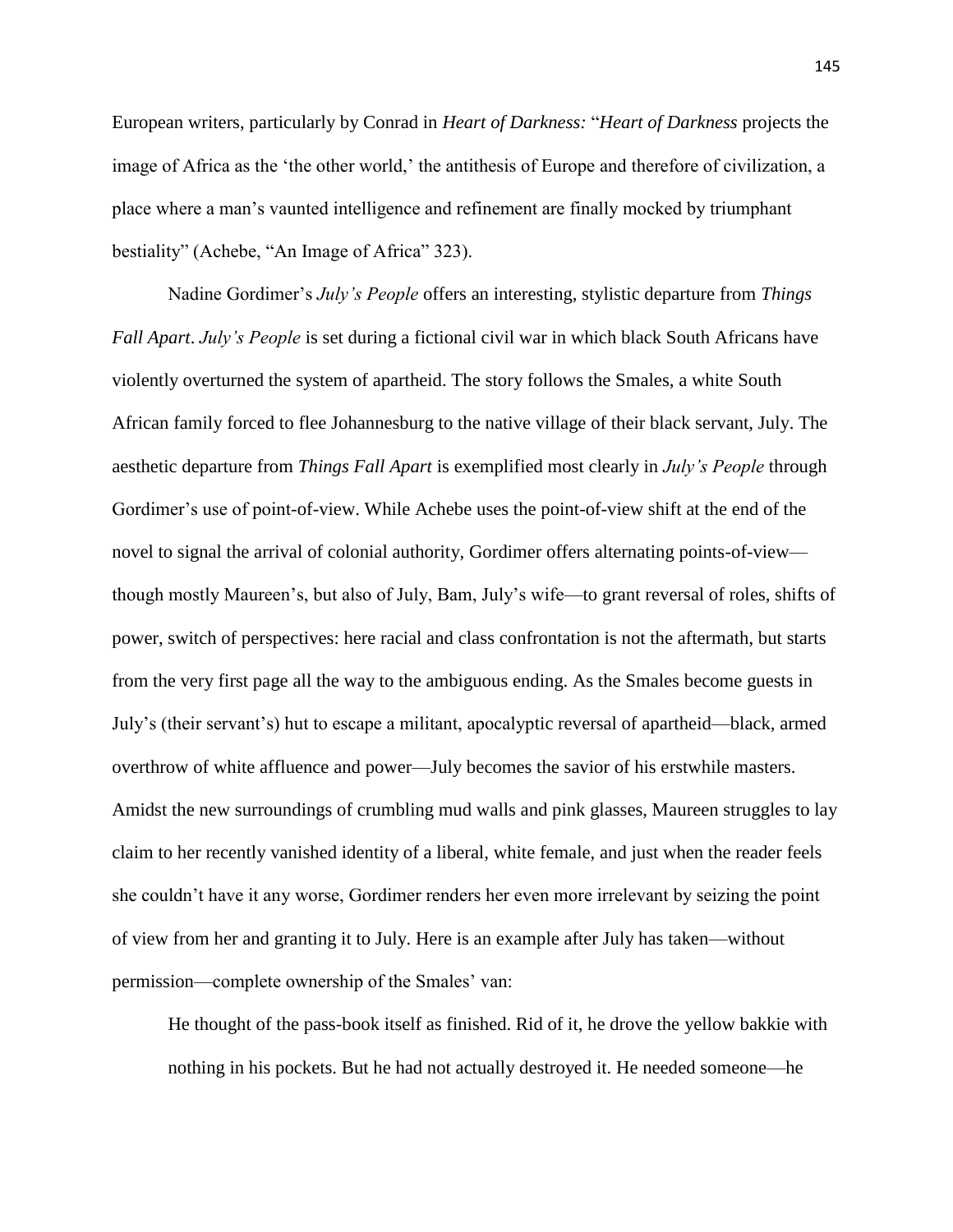didn't yet know who—to tell him: burn it, let it swell in the river, their signatures washing away. 137

Interspersed with point-of-view shifts, Gordimer also employs the voice of an external narrator, almost an intrusive narrator, when called for to make a large political statement, or deride a character more severely than the courtesy of a character perspective would allow. When describing the behavior of the village chief, the author allows the invisible narrator to come as a wedge between Maureen and the reader and offer this commentary:

He harangued them all, his force flew rhetoric that ended majestically with reverberations from his iron-dark, iron-spare chest showing through a cheap nylon shirt, and in the dying away of hissing breaths with a final sound like a high-note clap! At the back of his throat. (119)

Maureen rarely reveals this kind of articulateness, especially under the duress that she finds herself in, in the chief's village, but Gordimer, unable to resist the temptation of vividly describing the chief's nylon shirt and hissing breath, lends some humor in the narrative before the Smales find themselves back in the dirt, scrambling for their past identity. As S. Shankar points out in his essay, "Twentieth-Century Novel in English":

While any novel can make use of shifts of point of view to explore versions of reality…the exploration of this particular resource in African novels like *July's People* is often much more easily legible as determined by history and politics—that is, it is closely linked to questions of power, race, and social control. (283)

*Things Fall Apart* leaves no room for any doubt as to the eventual fate of the Ibo village, but the end of *July's People* has Maureen running towards a helicopter that could be her savior or her murderer, leaving her fate, as that of the fate of white South Africans, open-ended. The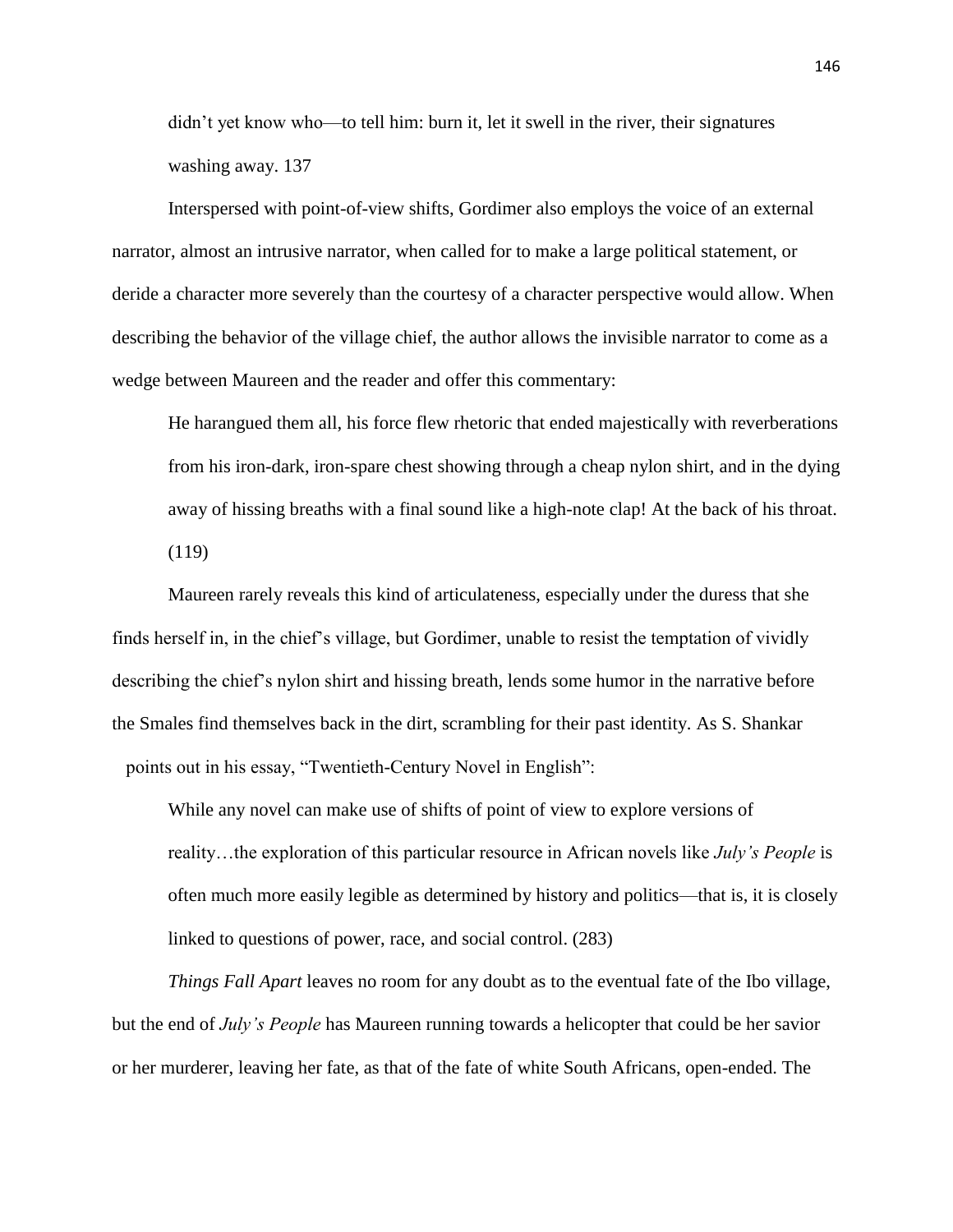novel's experimentation, in my mind, comes out of its resistance to grant complete privilege to any one point-of-view, as novels about racial confrontations—*Things Fall Apart*. *Disgrace*, etc—usually do, and in Gordimer's use of the Chekhovian "white space" into which the reader has to fill his/her own reading, especially of the apocalyptic ending.

Salman Rushdie's *Midnight's Children* employs stylistic experimentation at multiple levels. In the preface to *Kanthapura*, one of the seminal novels in the English language from preindependent India, Raja Rao writes that while English had become the language of India's "intellectual makeup," it wasn't the tongue of its "emotional make-up" (iv). He called on the Indian writer to create a distinctive dialect in which "the tempo of Indian life ... [would be] infused into our English expression even as the tempo of American or Irish life has gone into the making of theirs" (iv).

In *Midnight's Children*, Rushdie uses vernacular words, idioms, speech patterns into the narrative to create a mishmash version of local Bombay English. Take the following exchange between Saleem and the "vendor of notions":

Ho sir! Absolute master thing! Is silver? Is precious stone? You give; I give radio, camera, almost working order, my sir! Is a damn good deals, my friend. For one spittoon only, is damn fine. Ho yes. Ho yes, my sir, life must go on: trade must go on, my sir, not true? (360)

This musicality of Bombay-street slang into English and the awkward syntactical structure gives the text a sort of a heteroglot impurity that a single-minded devotion to an idea of pure English would have made impossible. In an interesting twist to Ngugi's call for vernacular languages to combat the cultural impurity of the imperial language, Rushdie uses a hotchpotch of language to comment on the urban cosmopolitanism of Bombay. Saleem's unreliability is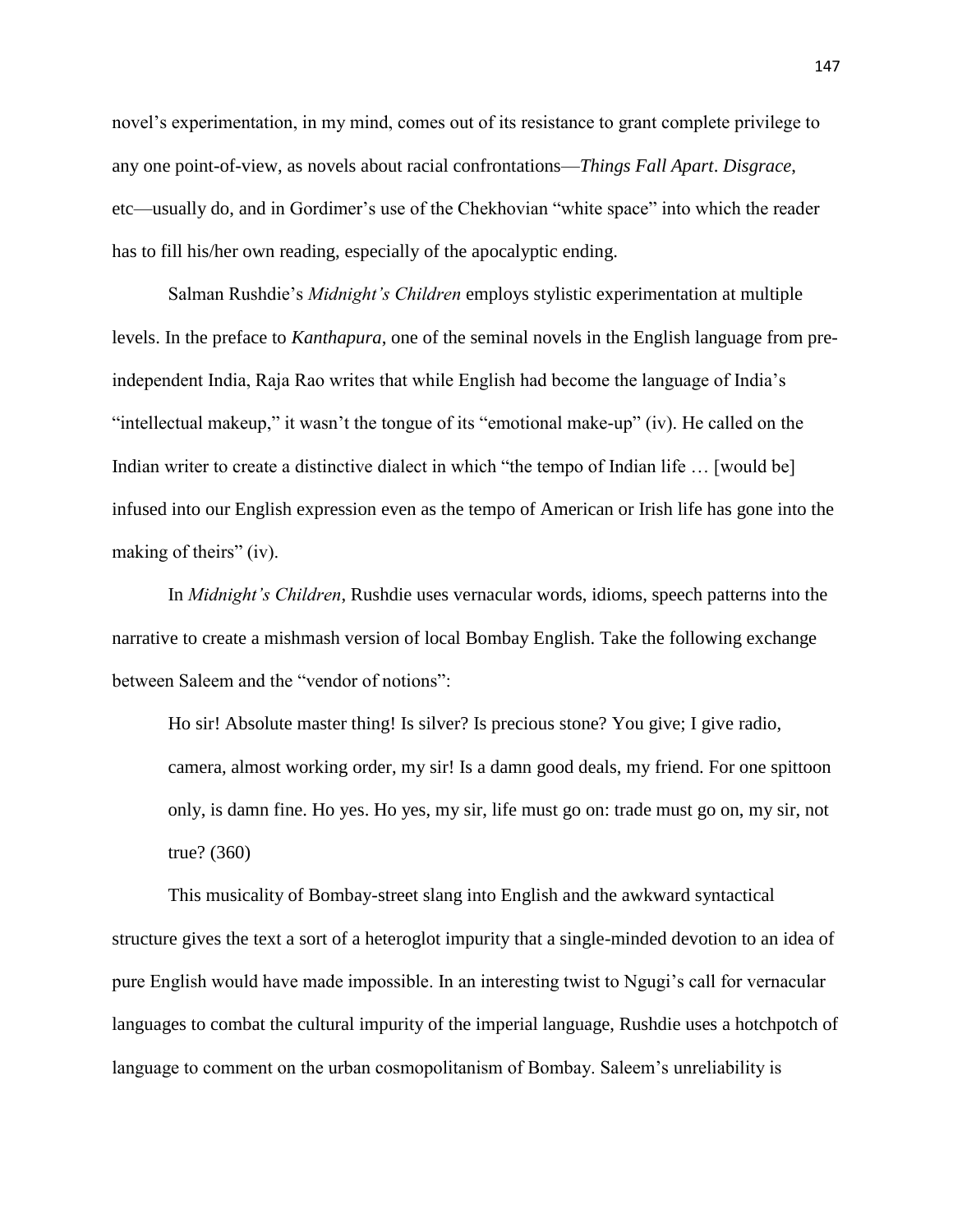another marker of postcolonial experimentation in the novel. The reader is not even entirely sure of Saleem's biological/cultural/religious lineage: whose son is he, really? Amina and Ahmad's or Vanita and Methwold's? Consequently, Saleem's abilities as an omniscient narrator gifted with supernatural visions, his solidarities with both Ganesha's trunk and Scheherazade's spells, his prophetic hallucinations, etc., could be interpreted in the Bhabha-ian notion of hybridity as a concept encompassing ambivalent forms of identity. Even Padma, Saleem's wife, exclaims in horror: "What are you telling me? You are an Anglo-Indian? Your name is not your own?" to which Saleem replies, "I am Saleem Sinai…Snotnose, Stainface, Sniffer, Baldy, Piece-of-the-Moon. Whatever do you mean? Not my own" (117).

According to Homi Bhaha, it is the colonizer who provokes mimicry to create a class of natives who, to borrow from Thomas Macaulay, are "Indian in blood and color, but English in taste, in opinions, in morals, and in intellect" (Macaulay 130).

Bhabha states:

colonial mimicry is the desire for a reformed, recognizable Other, as *a subject of a difference that is almost the same but not quite*. Which is to say, that the discourse of mimicry is constructed around an *ambivalence*; in order to be effective, mimicry must continually produce its slippage, its excess, its difference. (86)

But the mimicry turns to menace because mimicry is only a "partial" representation, and this partial presence results in a "double vision" of the colonial subject, which "in disclosing the ambivalence of colonial discourse also disrupts its authority" (Bhabha 87). Though Bhabha contextualizes his argument within a broader frame of colonial discourse, in particular with reference to the colonizer's desire to Anglicize the native to the point of "almost the same, but not quite," the fissure of disruption eventually finds its way around and seeps into the pages of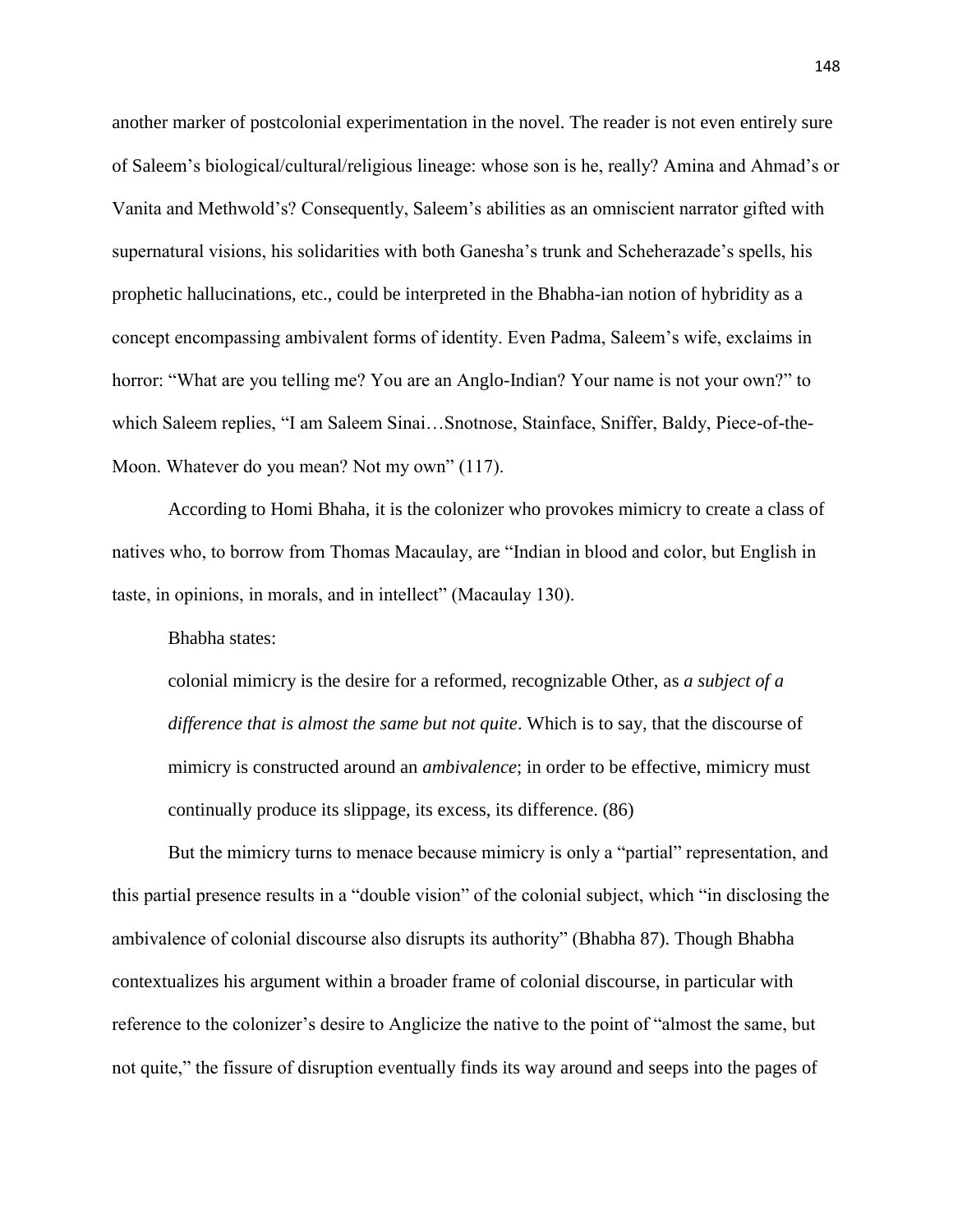the postcolonial novel, particularly in *Midnight's Children* in which the mimicry of language and the ambivalence of the narrator disrupts the idea of a fixed, national or ideological identity.

*Midnight's Children* also invokes Derek Walcott's concept of mimicry as "an act of imagination": "Where have cultures originated? By the force of natural surroundings. You build according to the topography of where you live. You are what you eat, and so on: you mystify what you see, you create what you need spiritually, a god for each need" (Walcott 263). Walcott adds:

In the Caribbean history is irrelevant, not because it is not being created, or because it was sordid; but because it has never mattered, what has mattered is the loss of history, the amnesia of the races, what has become necessary is imagination, imagination as necessity, as invention. (259)

Walcott, therefore, reads mimicry not as a passive, subservient act, but as an agency of imagination. Mimicry in Walcott's postulation becomes what Desai and Nair point as "a creative and subversive defense mechanism" (251). In Walcott's essay, "The Caribbean: Culture or Mimicry?" Walcott is responding to his contemporary V.S. Naipaul's construction of "mimic men" in Naipaul's novel of the same name. In the novel, Caribbean culture is alluded to as a poor imitation of European/American culture. Walcott's response can be read not only as an indictment of Naipaul, but it could be interpreted as a challenge to Ngugi's assertion of a pure, pre-colonial native culture. In Walcott's view, imitation has the potential for invention.

In *Reading the African Novel*, Simon Gikandi states that the writer of the African novel is haunted by a sense of the past "because of the generic imperative that he/she must come to with history" (255). Both *Things Fall Apart* and *July's People* are in some ways about the confrontation of history with the self as well as with a community that is transforming into a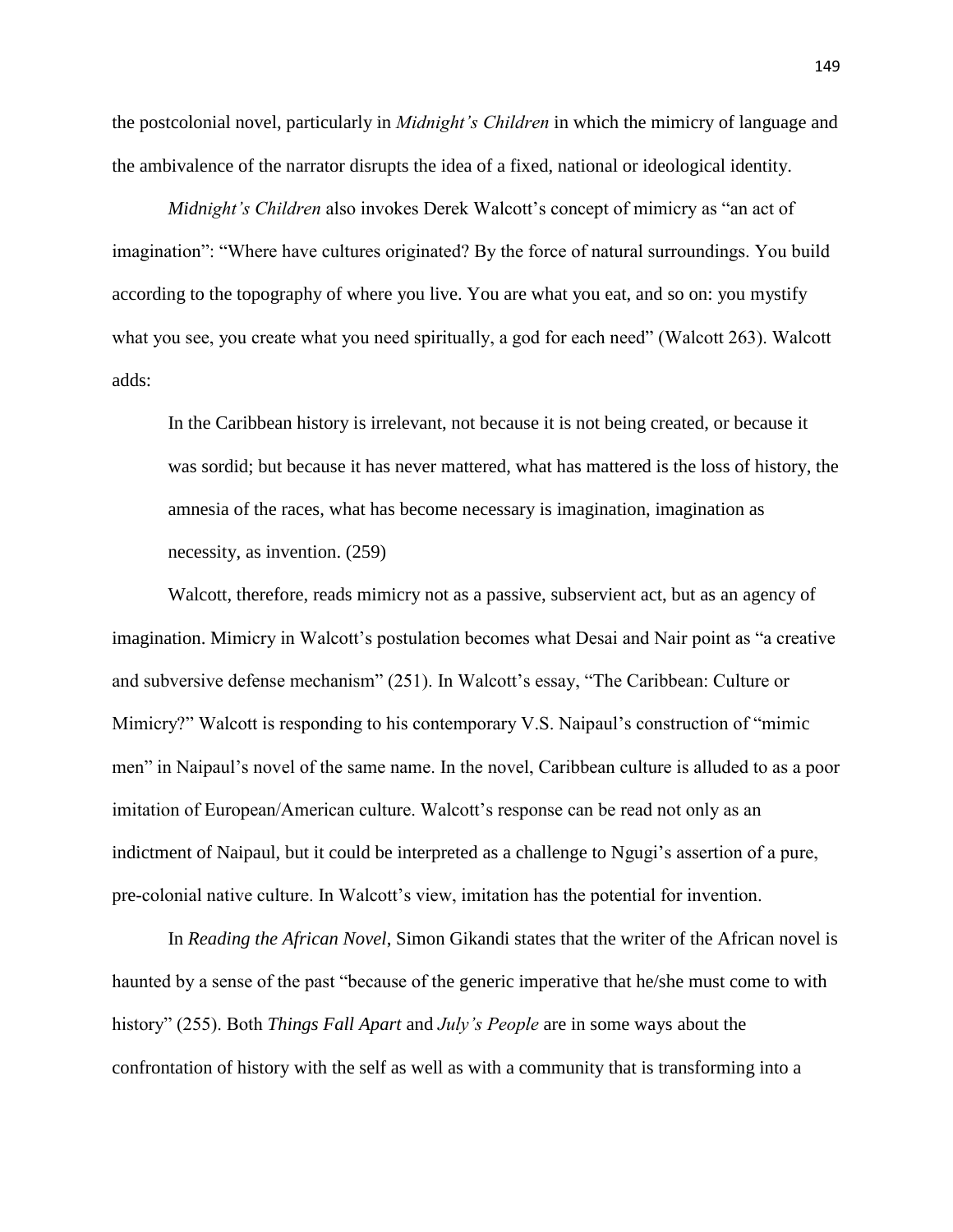nation-state. Ben Okri's novel, *Famished Road*, with its non-linear structure dissolves history into a meandering of time that jumbles to form the consciousness of the narrator, a spirit child, who exists between life and death; between the river and the road, defying any notion of boundary that contains time, space, or identity: "In the beginning there was a river. The river became a road branched out to the whole world. And because the road was once a river it was always hungry" (Okri 3).

Ben Okri describes a novel not as having a beginning, a middle, and an end, but an "interval in the enchantment of living…phases of music…this earth is full of stories in the same way that the ocean is full of ocean. My writing is not about what's on the page. It's meant to take you outside the page" (Okri, "The Writers' Club"). *Famished Road* is often categorized as magic realism; it is a novel about a boy who has relationships with spirits some of whom are invisible on the page. Time travels in the novel sometimes ahead of, but at other times behind the character—the episodic chapters are not numbered chronologically—and the structure revels in a non-linear flow that disrupts the imminence of an Aristotelian denouement. The novel is narrated from the perspective of Azaro, a spirit child, who tries to stay afloat in a grimy and corrupt world, the famished road, in the company of spirits and myths. Azaro becomes an allegory of the Yoruba community whose only redemption comes from embracing a mythical culture in the journey of the famished road. Though history might not matter as the source, as the repository of native culture in the novel, stylistically, though, Okri's novel—perhaps without his intentions is a manifestation of African art that Senghor describes in "Negritude":

In Black Africa, art is not a separate activity, in itself or for itself: it is a social activity, a technique of living, a handicraft of fact…art does not consist in photographing nature but in taming it…the call is not the simple reproduction of the cry of the Other: it is a call of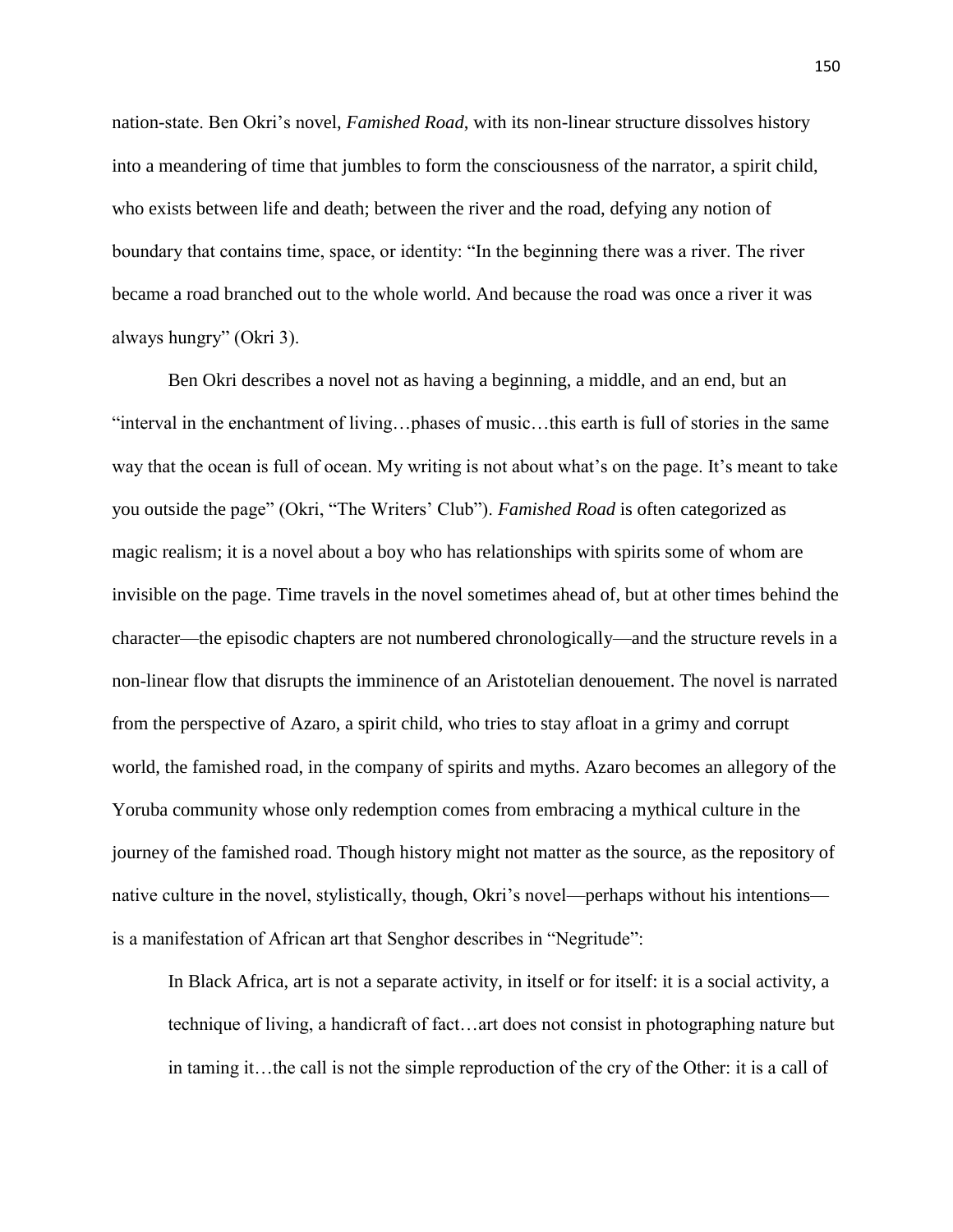complementarity, a song: a call of harmony to the harmony of union that enriches by increasing Being. (189)

 According to Marxist critic Fredrick Jameson, a prominent feature of western capitalist culture, and by extension, the western novel, is the split between the public and the private; this split is absent in third-world cultures, and therefore in novels from the third-world, the poetic and the political mesh to form national allegories: "All third-world texts are necessarily, I want to argue, allegorical, and in a very specific way: they are to be read as what I call national allegories" (Jameson 69). Even though this sweeping generalization might seem lacking in insight and nuance, Jameson might not be far off when we consider all three novels discussed in this paper; after all, if there's one common link between Saleem Sainai and Maureen Smale, it is that both of their fates seem to be intricately tied with that of their nation-states. There is no nation-state to which Okonkwo belongs, though he is a part of an indigenous Igbo community that has its own customs and language—his demise signals the encroachment of colonialists and the fall of the Igbo community. What Jameson fails to note, however, is that the complex narrative strategies of each novel also project themselves as anti-allegories. As Achebe has pointed out, with English came the birth of nation-states in Africa, so Okonkwo's death marks not the end, but the birth of a nation; Sainai's self-parody of the allegory—his constant references to his life with that of India—gives the allegory parody-like character, not to be taken too seriously; Gordimer's prophecy finally doesn't reflect the actual fate of white South Africa; and in Okri's novel the subject of allegory is an intangible spirit that cannot be mapped out in the shape of a nation-state.

Finally, experimentation in postcolonial literature cannot be limited to Anglophone literature. If a feature of experimentation is in thematic and linguistic hybridity, by carefully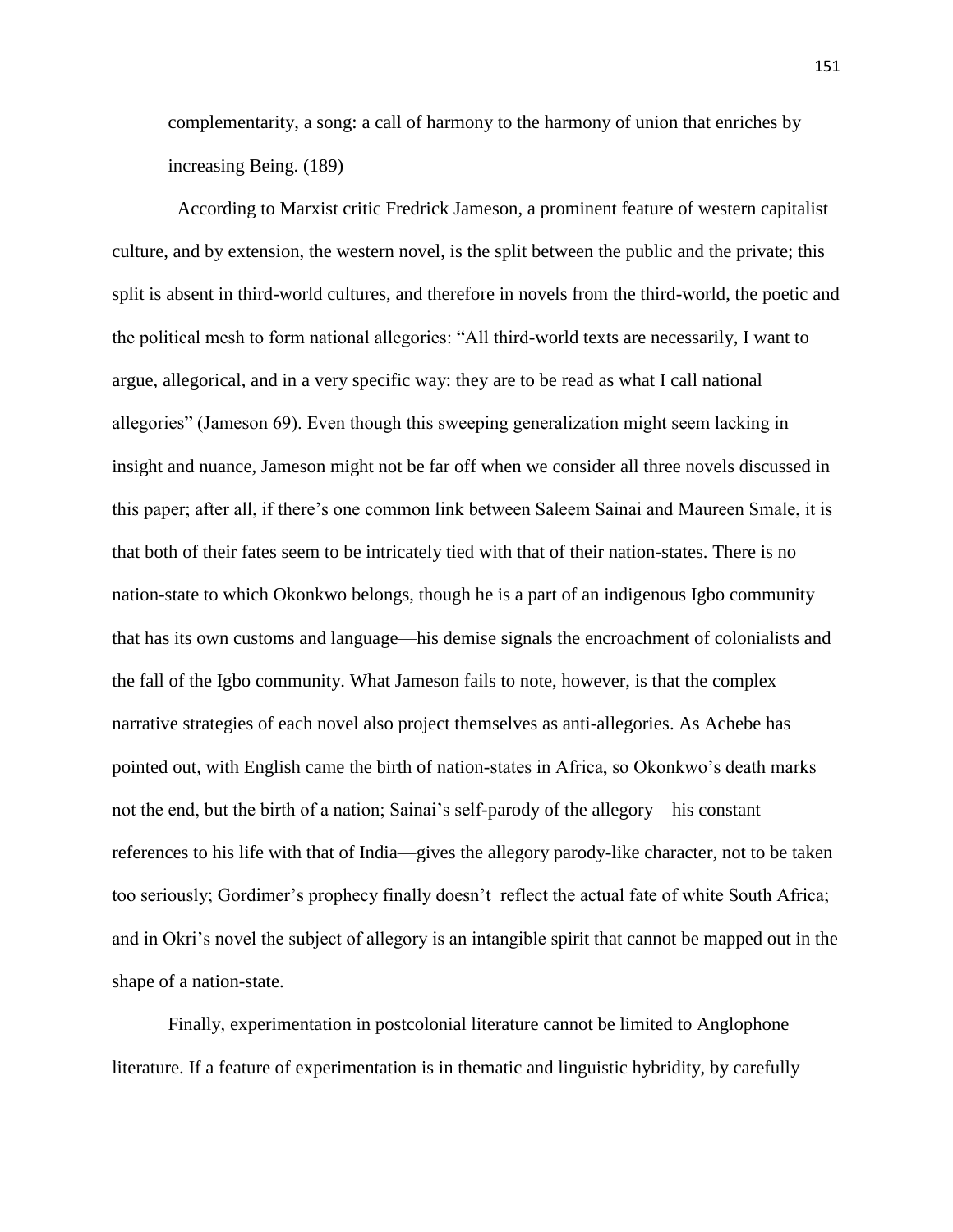explicating the Tamil poem "Situation" by K.N. Subramanyam, S. Shankar illustrates the hybridity inherent in the cultural heritage of the person described in the poem; the speaker of the poem points out that the subject's—presumably a Tamil male—introduction to the Upanishads, Tagore, and Indian traditions has been routed through western modernists like Eliot and Pound. More importantly, Shankar reminds us, the poem itself is hybrid: "The cultural hybridity of the poem, then, is not just a matter of citation; such hybridity inheres not just in the manner in which it incorporates Pound's poem within itself but in that 'Situation' is, if one grants that an author's translation of his or her own work has a different status from other translations, a bilingual poem" (Shankar 70). If hybridity, then, is a feature of postcolonial experimentation, then, it is certainly not limited to works written in English. Does that, however, extend the argument that vernacular postcolonial literature, as illustrated by this Tamil poem, could also be breaking new grounds within their own traditions? Are they also experimental, or are they experimental enough? Should such aesthetics be judged by different conventions, or can they be studied within the same breadth as works written in English? A deeper analysis into these questions is perhaps called for in a larger paper. What is clear is that stylistic experimentation has been a critical feature of many postcolonial writings, and as identities keep getting reconfigured in the globalized world, so will their expressions through the poetics and politics of language.

In conclusion, I'd like to bring back the focus to the politics of language. Benedict Anderson has reminded us of the significance of the novel in the creation of a nation-state. Anderson states that the nation is an imagined community through a homogenous empty time. He uses the structure of the novel—"masterpieces of Balzac" (25)—as a framework for the sociological mapping of a nation: a novel moves through "homogenous empty time" and during the sequence of that movement some character never meet, much like people within a nation, yet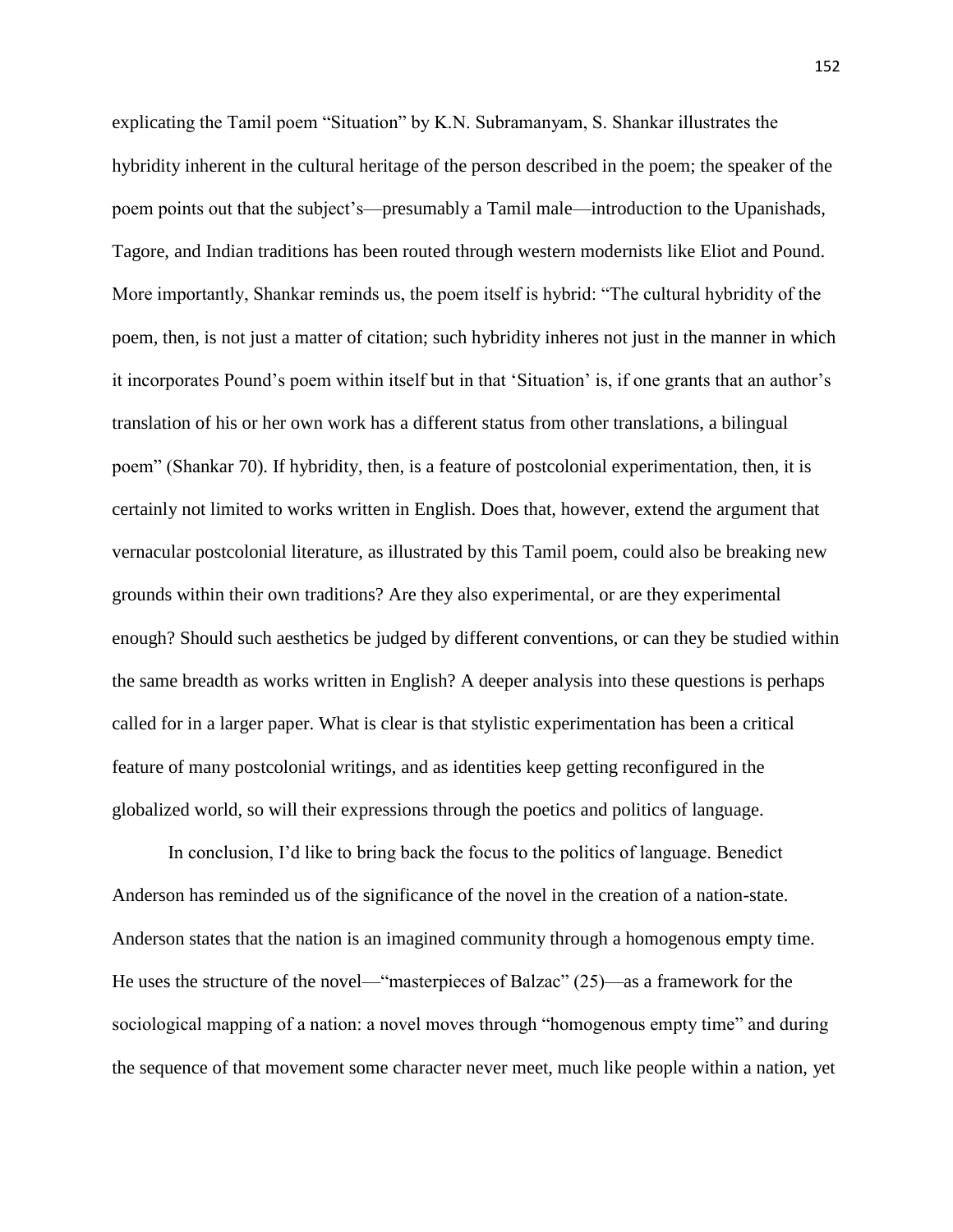they are confident about each other's existence, bound by some idea of kinship:

A and D never meet, indeed may not be aware of each other's existence if C has played her cards right. What then actually links A to D? …they are embedded in societies… embedded in the minds of the omniscient reader. 25

Despite Anderson's influence on theories of nationalism, critic Partha Chatterjee has objected to Anderson's conceptualization of the imagined community as a universal phenomenon. Chatterjee asks, "If nationalisms in the rest of the world have to choose their imagined community from certain 'modular' forms already made available to them by Europe and the Americas, what do they have left to imagine?" (5). Chatterjee posits that if novel was so central in the imagining of a nation, the role of writing and aesthetics was equally significant in anti-colonial movements, this time in Bengal, India. Chatterjee states that nationalism was thought of—in the case of Bengali elites—in the spiritual domain before it took shape in the political domain. The spiritual was the domain of culture and aesthetics:

The bilingual intelligentsia came to think of its own language as belonging to that inner domain of cultural identity, from which the colonial intruder had to be kept out; language therefore became a zone over which the nation first had to declare its sovereignty and then had to transform in order to make it adequate for the modern world…the novel was a principal form through which the bilingual elite in Bengal fashioned a new narrative prose. In the devising of this prose, the influence of the two available models—modern English and classical Sanskrit—was obvious. (7-8)

The diversity in opinions and styles of postcolonial novelists and intellectuals makes it clear is that language has been a central issue in postcolonial literature, and it raises several polemical questions: should a non-native English speaker write in English? If so, should the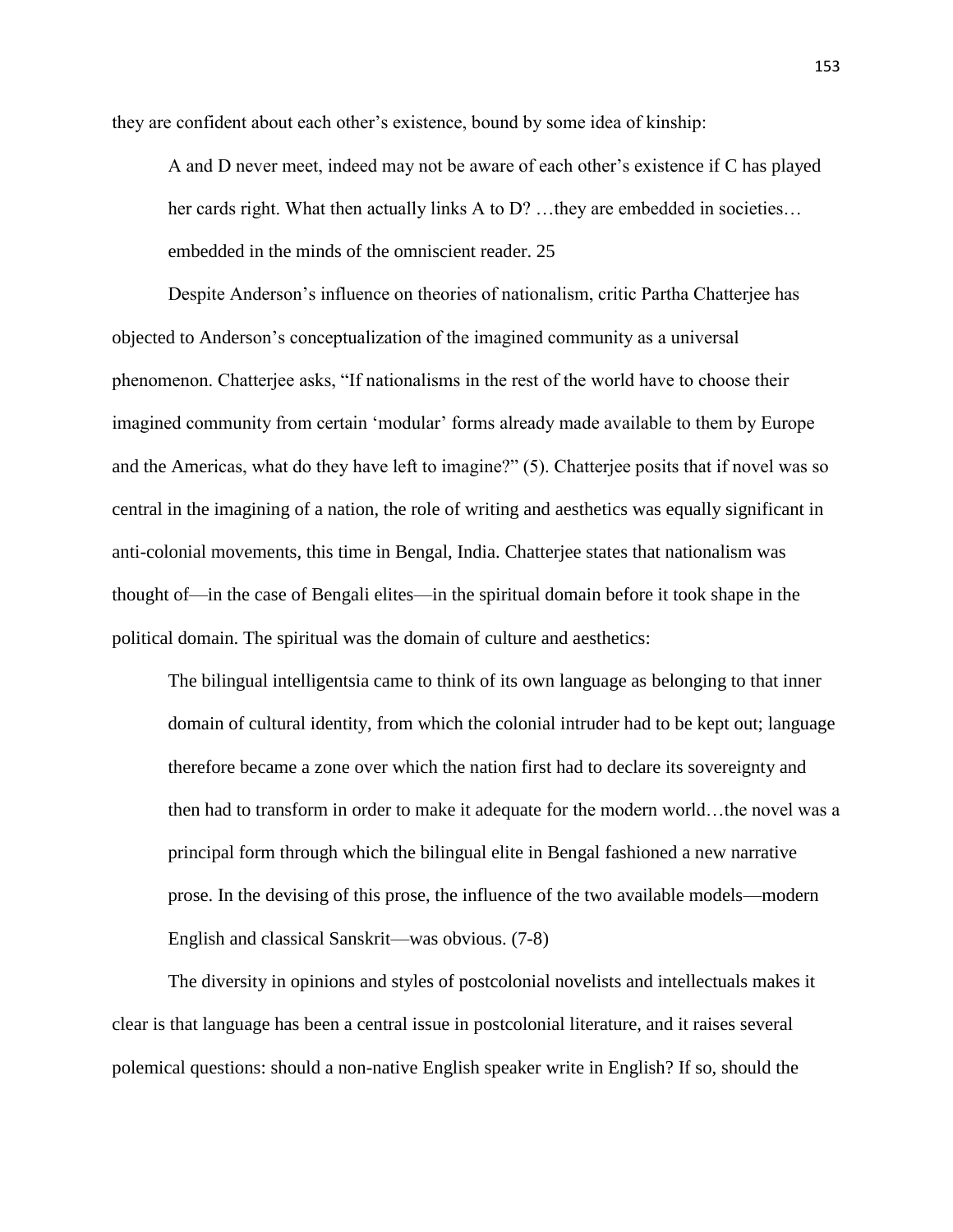writer consciously appropriate language to convey the local experience? Do certain aesthetic choices imply political resistance? Such questions are crucial to think about for any writer. In my own case, thinking about such issues helps my growth as a writer and reminds me of my cultural/aesthetic makeup, which I have described in the introduction. But, as a writer, will I ever employ narrative strategies to make larger points about culture? Perhaps I will—if I learn to artfully execute such strategies, and more importantly, if those aesthetic choices ultimately serve the story.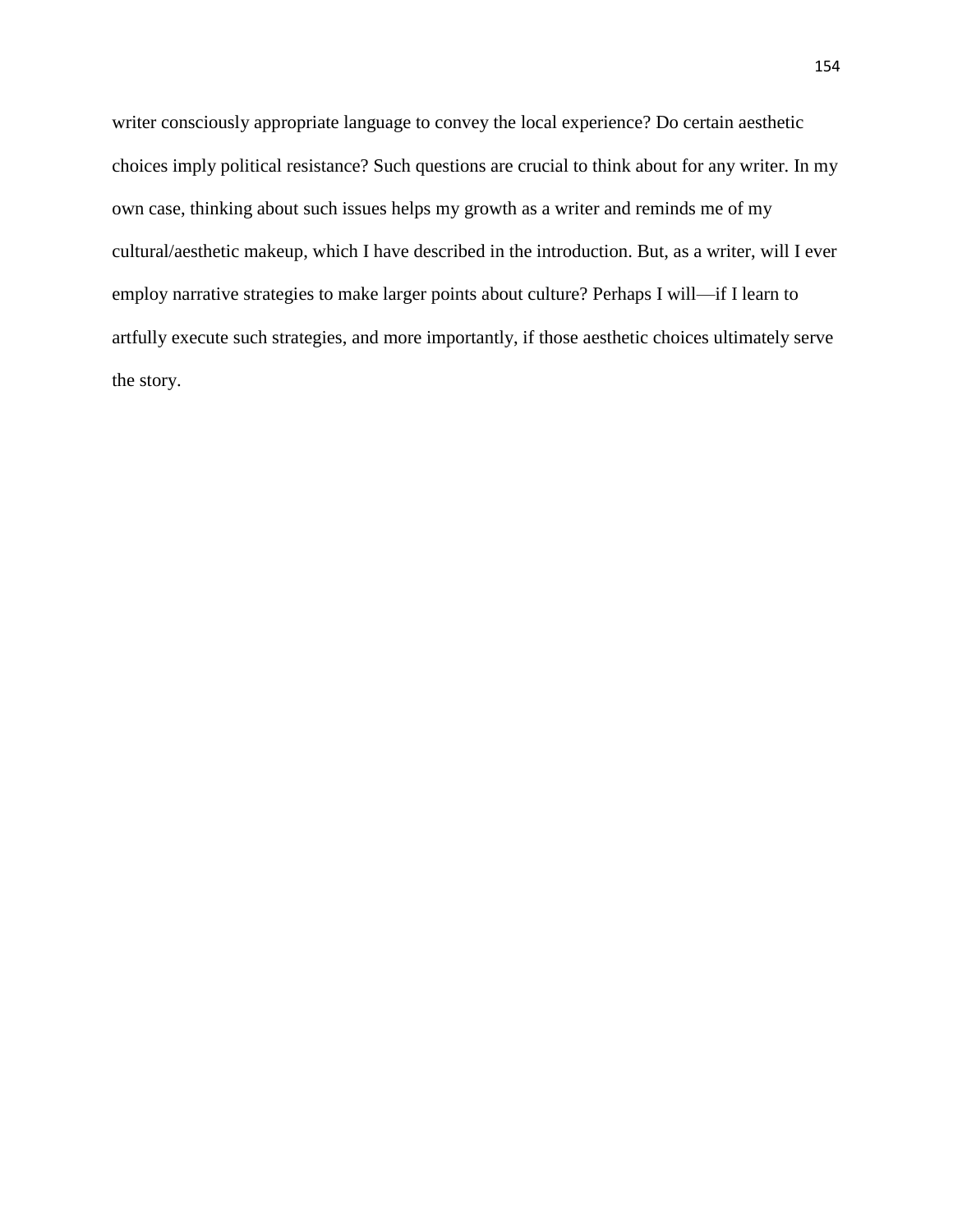## Works Cited

- Achebe, Chinua. *Morning Yet on Creation Day: Essays.* London: Heinemann, 1975.
- --------. *Things Fall Apart.* New York: Random House, 1994.
- Anderson, Benedict. *Imagined Communities.* 1983. New York: Verso, 2006.
- Bhabha, Homi. *The Location of Culture.* London: Routledge, 1994.
- Cesaire, Aime. *Discourse on Colonialism*. New York: Monthly Review Press, 1972.
- Chatterjee, Partha. "Whose Imagined Community?" *Mapping the Nation.* Ed. Gopal Balakrishnan. New York: Verso, 2012.
- Dixit, Kunda*. People After War*. Kathmandu: Himal, 2009.
- Gikandi, Simon. *Reading the African Novel.* Portsmouth: Heinemann, 1987.
- Gilroy, Paul. *The Black Atlantic.* Cambridge: Harvard UP, 1993.
- Gordimer, Nadine. *July's People.* New York: Viking, 1981.
- Jameson, Fredrick. "Third World Literature in the Era of Multinational Capital." *Social Text.*1986: 65-88.
- Jin, Ha. *The Writer as Migrant.* Chicago: Univ. of Chicago Press, 2008.
- Lamming, George. *In the Castle of my Skin*. Ann Arbor: Ann Arbor Paperbacks, 1970.
- Macauly, Babington Thomas. "Minute on Indian Education: Feb 2, 1835." *Postcolonialisms*. eds. Gaurav Desai and Supriya Nair. New Jersey: Rutgers UP, 2005.
- Narayan, R.K. "The Problem of the Indian Writer." *A Storyteller's World.* New Delhi, Penguin Books, 1989.
- Okri, Ben. *The Famished Road.* New York: Anchor Books, 1991.
- ----. "The Writers' Club." Interview, *You Tube.*
- Rao, Raja. Author's Foreword to *Kananthapura*. 1937; reprint, New York: New Directions,